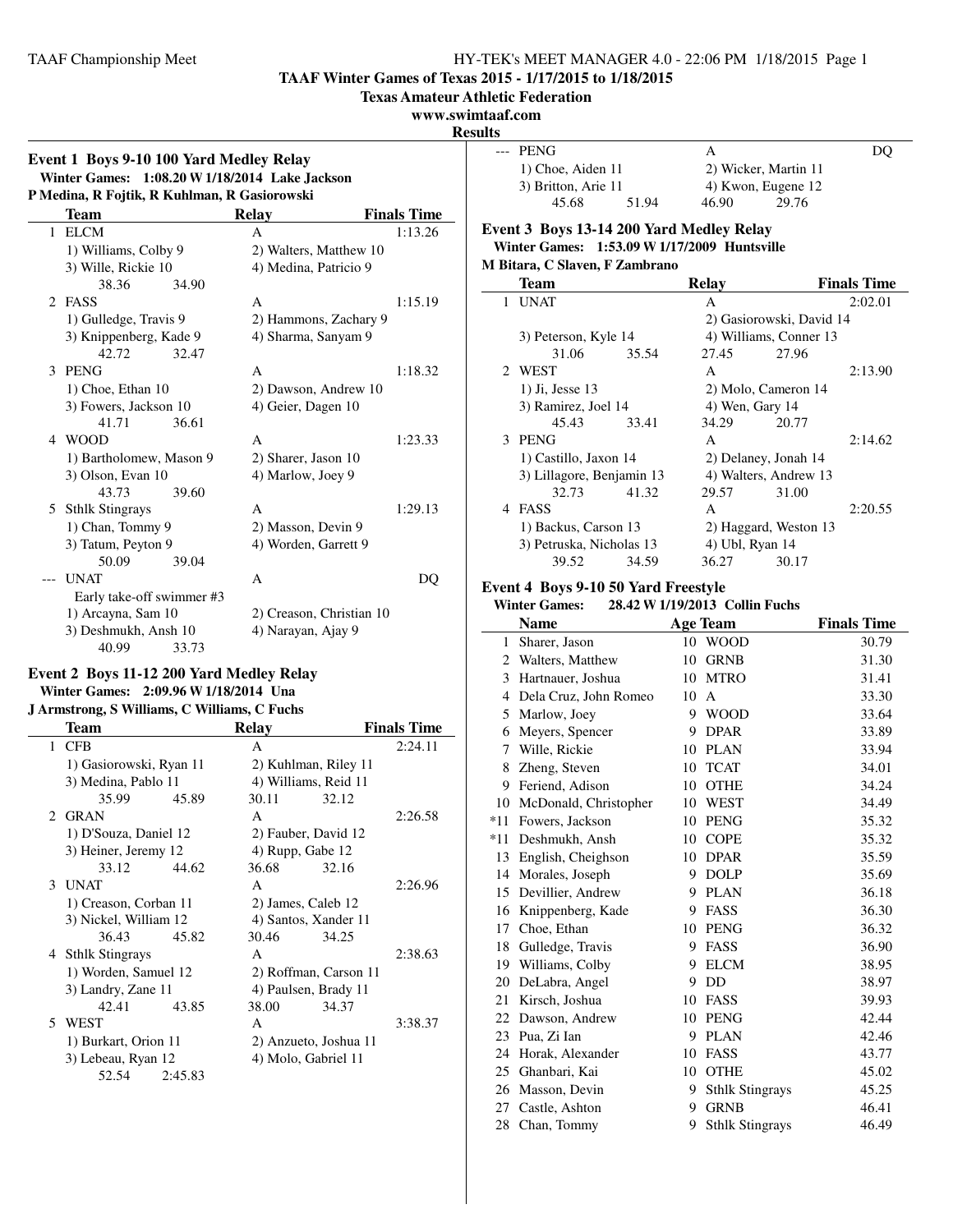**TAAF Winter Games of Texas 2015 - 1/17/2015 to 1/18/2015**

**Texas Amateur Athletic Federation**

**www.swimtaaf.com Results**

|    | (Event 4 Boys 9-10 50 Yard Freestyle) |   |                 |                    |  |  |
|----|---------------------------------------|---|-----------------|--------------------|--|--|
|    | <b>Name</b>                           |   | <b>Age Team</b> | <b>Finals Time</b> |  |  |
|    | 29 Cao, Richard                       | 9 | FM Blue Fins    | 46.75              |  |  |
|    | 30 Sasaya, Lucas                      | 9 | <b>PLAN</b>     | 47.23              |  |  |
| 31 | Weeks, Austin                         | 9 | <b>DEN</b>      | 47.47              |  |  |
|    | 32 Winkler, Wesley                    |   | CARS            | 47.73              |  |  |
|    | 33 Zhou, Brian                        | 9 | FASS            | 47.99              |  |  |
|    | 34 Dawson, Daniel                     |   | <b>PENG</b>     | 54.26              |  |  |
|    | 35 Ramirez, Nicolas                   | 9 | <b>TMST</b>     | 55.86              |  |  |
|    | 36 Higginbotham, Kade                 |   | <b>DPAR</b>     | 58.67              |  |  |
| 37 | Gonzalez, Noah                        |   | WEST            | 1:08.41            |  |  |

## **Event 5 Boys 11-12 100 Yard Freestyle**

**Winter Games: 56.06 W1/16/2010 Chase Garrott**

|    | <b>Name</b>              |       |      | <b>Age Team</b>        | <b>Finals Time</b> |
|----|--------------------------|-------|------|------------------------|--------------------|
|    | 1 Fauber, David          |       |      | 12 GRNB                | 59.35              |
|    | 28.47                    | 30.88 |      |                        |                    |
|    | 2 Black, Aaron           |       | 11   | <b>ANGL</b>            | 1:04.37            |
|    | 30.16                    | 34.21 |      |                        |                    |
|    | 3 Staten, Jamil          |       | 11   | <b>WOOD</b>            | 1:05.53            |
|    | 30.45                    | 35.08 |      |                        |                    |
|    | 4 Fields, Michael        |       | 12   | ACCM                   | 1:07.64            |
|    | 30.96                    | 36.68 |      |                        |                    |
| 5  | You, James               |       | 11   | <b>PLAN</b>            | 1:08.22            |
|    | 32.36                    | 35.86 |      |                        |                    |
| 6  | Irwin, Aidan             |       | 12 A |                        | 1:11.69            |
|    | 34.68                    | 37.01 |      |                        |                    |
| 7  | Perry, Nicholas          |       | 12   | <b>DOLP</b>            | 1:12.20            |
|    | 33.38                    | 38.82 |      |                        |                    |
| 8  | Heiner, Will             |       | 12   | <b>GRNB</b>            | 1:12.35            |
|    | 33.30                    | 39.05 |      |                        |                    |
| 9  | Landry, Zane             |       | 11   | <b>Sthlk Stingrays</b> | 1:14.40            |
|    | 35.49                    | 38.91 |      |                        |                    |
|    | 10 Medina, Pablo         |       | 11   | <b>LJST</b>            | 1:16.01            |
|    | 37.03                    | 38.98 |      |                        |                    |
| 11 | Paulsen, Brady           |       | 11   | <b>Sthlk Stingrays</b> | 1:17.58            |
|    | 36.46                    | 41.12 |      |                        |                    |
|    | 12 Mueth, Max            |       | 11 A |                        | 1:17.74            |
|    | 34.95                    | 42.79 |      |                        |                    |
|    | 13 Cicman, Logan         |       | 11 A |                        | 1:18.12            |
|    | 35.75                    | 42.37 |      |                        |                    |
|    | 14 James, Caleb<br>36.61 | 41.90 | 12   | FM Blue Fins           | 1:18.51            |
| 15 | Hickman, Jack            |       | 11   | <b>DOLP</b>            | 1:19.01            |
|    | 36.60                    | 42.41 |      |                        |                    |
| 16 | Andrews, Fynn            |       | 12   | ANGL                   | 1:20.76            |
|    | 36.42                    | 44.34 |      |                        |                    |
| 17 | Roffman, Carson          |       | 11   | <b>Sthlk Stingrays</b> | 1:21.26            |
|    | 36.90                    | 44.36 |      |                        |                    |
| 18 | Calk, Jonathan           |       | 12   | <b>TMST</b>            | 1:21.34            |
|    | 36.79                    | 44.55 |      |                        |                    |
|    | 19 Kwon, Eugene          |       |      | 12 COPE                | 1:21.85            |
|    | 38.70                    | 43.15 |      |                        |                    |
|    | 20 Martin, Ethan         |       | 12   | <b>DOLP</b>            | 1:25.98            |
|    | 38.62                    | 47.36 |      |                        |                    |

| 21 Chang, Aaron          | 12 COPE | 1:26.00 |
|--------------------------|---------|---------|
| 37.15<br>48.85           |         |         |
| 22 Mccoy, Stephen        | 11 GPR  | 1:26.29 |
| 39.47<br>46.82           |         |         |
| 23 Ramachandran, Arul    | 11 OTHE | 1:26.91 |
| 41.48<br>45.43           |         |         |
| 24 Alexander, Ryan       | 11 DEN  | 1:29.14 |
| 40.69<br>48.45           |         |         |
| 25 Feng, Eric            | 12 TCAT | 1:31.29 |
| 42.39<br>48.90           |         |         |
| 26 Elliott, Benjamin     | 11 BARR | 1:34.07 |
| 41.10<br>52.97           |         |         |
| 27 Anzueto, Joshua       | 11 WEST | 1:36.02 |
| 43.70<br>52.32           |         |         |
| 28 Wicker, Martin        | 11 PENG | 1:40.39 |
| 45.19<br>55.20           |         |         |
| 29 Sehgal, Mithil        | 12 COPE | 1:46.70 |
| 48.07<br>58.63           |         |         |
| 30 McDaniel, Alex        | 11 BARR | 1:47.58 |
| 51.04<br>56.54           |         |         |
| 31 Lebeau, Ryan          | 12 WEST | 1:54.59 |
| 32 Williams, Kennoth     | 12 PLAN | 1:57.83 |
| 54.65<br>1:03.18         |         |         |
| 33 Akhtar, Ishaan Bhatia | 11 PIRA | 2:00.30 |
| 56.09<br>1:04.21         |         |         |

#### **Event 6 Boys 13-14 100 Yard Freestyle Winter Games: 49.69 W1/16/2010 Liam Garrott**

| <b>Name</b>          |       | <b>Age Team</b> | <b>Finals Time</b> |
|----------------------|-------|-----------------|--------------------|
| 1 Martinez, Fidel    |       | 14 WOOD         | 1:01.28            |
| 29.30                | 31.98 |                 |                    |
| 2 Gasiorowski, David |       | 14 LJST         | 1:01.97            |
| 29.14                | 32.83 |                 |                    |
| 3 Wen, Gary          |       | 14 WEST         | 1:03.49            |
| 29.23                | 34.26 |                 |                    |
| 4 Skinner, Kyle      |       | 13 FM Blue Fins | 1:03.93            |
| 29.37                | 34.56 |                 |                    |
| 5 Wille, Nathan      |       | 14 PLAN         | 1:04.72            |
| 29.96                | 34.76 |                 |                    |
| 6 Barajas, Manuel    |       | 14 DD           | 1:06.80            |
| 31.31                | 35.49 |                 |                    |
| 7 Kwon, Jun          |       | 13 COPE         | 1:07.00            |
| 31.97                | 35.03 |                 |                    |
| 8 Ubl, Ryan          |       | 14 FASS         | 1:08.16            |
| 33.46                | 34.70 |                 |                    |
| 9 Wiser, David       |       | 14 BARR         | 1:08.22            |
| 31.90                | 36.32 |                 |                    |
| 10 Ly, Kevin         |       | 14 GPR          | 1:08.54            |
| 32.42                | 36.12 |                 |                    |
| 11 Delaney, Jonah    |       | 14 GRNB         | 1:09.90            |
| 34.34                | 35.56 |                 |                    |
| 12 Zuniga, Andres    |       | 14 GRLD         | 1:10.38            |
| 33.83                | 36.55 |                 |                    |
| 13 Kipker, Cale      |       | 13 TCAT         | 1:12.46            |
| 33.79                | 38.67 |                 |                    |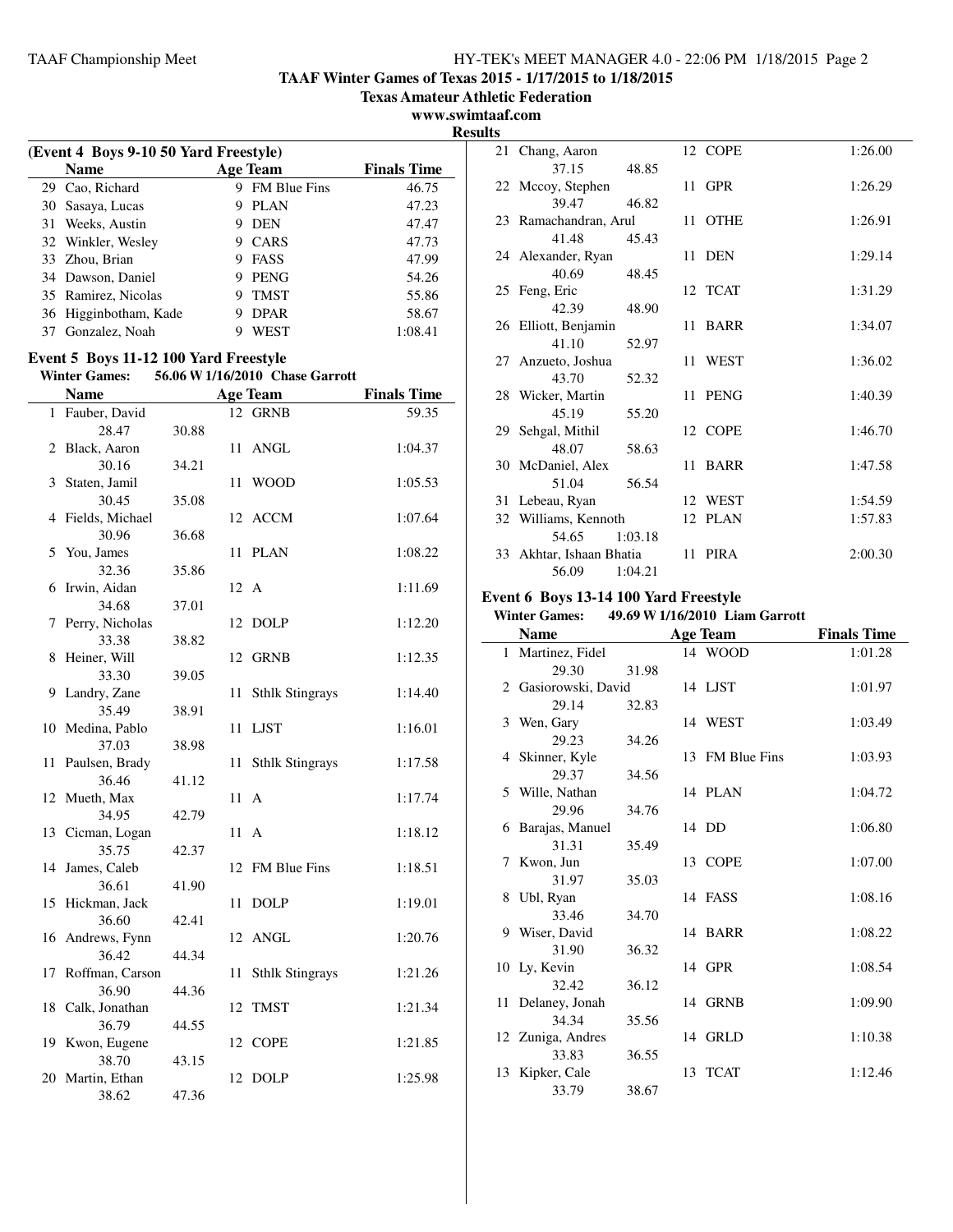**TAAF Winter Games of Texas 2015 - 1/17/2015 to 1/18/2015**

**Texas Amateur Athletic Federation**

**www.swimtaaf.com**

**Results**

| (Event 6 Boys 13-14 100 Yard Freestyle) |                       |       |     |                 |                    |  |
|-----------------------------------------|-----------------------|-------|-----|-----------------|--------------------|--|
|                                         | <b>Name</b>           |       |     | <b>Age Team</b> | <b>Finals Time</b> |  |
|                                         | 14 Petruska, Nicholas |       |     | 13 FASS         | 1:12.53            |  |
|                                         | 33.43                 | 39.10 |     |                 |                    |  |
|                                         | 15 Hurst, Colby       |       |     | 13 DOLP         | 1:13.25            |  |
|                                         | 33.70                 | 39.55 |     |                 |                    |  |
|                                         | 16 Maskov, David      |       |     | 13 PIRA         | 1:21.96            |  |
|                                         | 37.45                 | 44.51 |     |                 |                    |  |
|                                         | 17 Peterson, Zachary  |       | 13. | Gators          | 1:22.58            |  |
|                                         | 37.65                 | 44.93 |     |                 |                    |  |
|                                         | 18 Gonzalez, Jordan   |       |     | 13 WEST         | 1:24.16            |  |
|                                         | 38.81                 | 45.35 |     |                 |                    |  |
| 19                                      | Molo, Cameron         |       |     | 14 WEST         | 1:25.58            |  |
|                                         | 36.86                 | 48.72 |     |                 |                    |  |
| 20                                      | Sheko, Zachary        |       |     | 13 PLAN         | 1:26.27            |  |
|                                         | 41.62                 | 44.65 |     |                 |                    |  |

## **Event 7 Boys 9-10 25 Yard Backstroke**

**Winter Games: 16.63 W1/19/2013 Collin Fuchs**

|                | <b>Name</b>           |    | <b>Age Team</b>        | <b>Finals Time</b> |
|----------------|-----------------------|----|------------------------|--------------------|
| $\mathbf{1}$   | Sharer, Jason         | 10 | <b>WOOD</b>            | 17.00              |
| 2              | Hartnauer, Joshua     | 10 | <b>MTRO</b>            | 17.14              |
| 3              | Zheng, Steven         | 10 | <b>TCAT</b>            | 17.91              |
| $\overline{4}$ | Morales, Joseph       | 9  | <b>DOLP</b>            | 17.99              |
| 5              | Brown, Marshall       | 10 | <b>OTHE</b>            | 18.37              |
| 6              | Sikes, Zade           | 10 | <b>DEN</b>             | 18.76              |
| 7              | Marlow, Joey          | 9  | <b>WOOD</b>            | 18.97              |
| 8              | Fowers, Jackson       | 10 | <b>PENG</b>            | 19.03              |
| 9              | Tatum, Peyton         | 9  | <b>Sthlk Stingrays</b> | 19.20              |
| 10             | Devillier, Andrew     | 9  | <b>PLAN</b>            | 19.33              |
| 11             | English, Cheighson    | 10 | <b>DPAR</b>            | 19.41              |
| 12             | Narayan, Ajay         | 9  | FASS                   | 19.73              |
| 13             | Doan, Andrew          | 10 | A                      | 20.09              |
| 14             | Padilla, Jeshua       | 9  | <b>GPR</b>             | 20.11              |
| 15             | Wille, Rickie         | 10 | <b>PLAN</b>            | 20.18              |
| 16             | Kelley, Jake          | 10 | <b>PLAN</b>            | 20.46              |
| 17             | Thomas, Grant         | 10 | FASS                   | 21.57              |
| 18             | Larranaga, Antonio    | 9  | DD                     | 21.58              |
| 19             | Kirsch, Joshua        | 10 | FASS                   | 21.64              |
| 20             | DeLabra, Angel        | 9  | DD                     | 21.71              |
| 21             | Garcia, Jeremie       | 10 | <b>PIRA</b>            | 21.84              |
| 22             | Springer, Hunter      | 10 | CARS                   | 21.98              |
| 23             | McDonald, Christopher | 10 | <b>WEST</b>            | 22.15              |
| 24             | Bartholomew, Mason    | 9  | <b>WOOD</b>            | 22.39              |
| 25             | Pua, Zi Ian           | 9  | <b>PLAN</b>            | 22.56              |
| 26             | Duer, Sebastian       | 10 | <b>COPE</b>            | 22.67              |
| 27             | Worden, Garrett       | 9  | <b>Sthlk Stingrays</b> | 23.00              |
| 28             | Geier, Dagen          | 10 | <b>PENG</b>            | 23.04              |
| 29             | Knippenberg, Kade     | 9  | FASS                   | 23.06              |
| 30             | Ghanbari, Kai         | 10 | <b>OTHE</b>            | 23.11              |
| 31             | Wigand, Dane Asher    | 10 | <b>BARR</b>            | 23.52              |
| 32             | Winkler, William      | 9  | CARS                   | 24.05              |
| 33             | Langham, Nathan       | 9  | <b>PLAN</b>            | 24.12              |
| 34             | Weeks, Austin         | 9  | <b>DEN</b>             | 24.34              |
| 35             | Welborn, Jack         | 10 | <b>MPCC</b>            | 24.75              |
| 36             | Dawson, Andrew        | 10 | <b>PENG</b>            | 24.81              |

| แร |                     |    |                     |       |
|----|---------------------|----|---------------------|-------|
| 37 | Kirk, Bailin        | 9  | <b>PIRA</b>         | 25.21 |
| 38 | Higginbotham, Kade  | 9  | <b>DPAR</b>         | 26.56 |
| 39 | Bechner, Christian  | 10 | <b>BARR</b>         | 27.55 |
|    | 40 Cantu, Gabriel   | 9  | <b>PIRA</b>         | 27.83 |
| 41 | Jayanth, Ajay       | 10 | A                   | 27.85 |
|    | 42 Head, Tommy Joe  | 10 | PIRA                | 27.92 |
|    | 43 Cheng, Luke      | Q  | <b>PLAN</b>         | 27.98 |
|    | 44 Rubanov, Jacob   | Q  | <b>PIRA</b>         | 28.57 |
|    | 45 Cao, Richard     | 9  | <b>FM Blue Fins</b> | 28.63 |
|    | 46 Dawson, Daniel   | 9  | <b>PENG</b>         | 29.23 |
|    | 47 Pavia, Favrizzio | 9  | <b>PENG</b>         | 31.71 |
|    | 48 McClure, Caleb   | 9  | <b>PLAN</b>         | 34.48 |
| 49 | Gonzalez, Noah      | Q  | WEST                | 44.52 |

## **Event 8 Boys 11-12 50 Yard Backstroke**

**Winter Games: 29.60 W1/16/2010 Chase Garrott**

|    | <b>Name</b>             | <b>Age Team</b>              | <b>Finals Time</b> |
|----|-------------------------|------------------------------|--------------------|
| 1  | Boniface, Hunter        | 12 MTRO                      | 32.18              |
|    | 2 Gasiorowski, Ryan     | 11<br><b>LJST</b>            | 32.65              |
| 3  | Black, Aaron            | <b>ANGL</b><br>11            | 34.07              |
| 4  | Santos, Xander          | 11<br><b>FASS</b>            | 34.26              |
| 5  | Pan, Ryan               | 12<br>A                      | 34.61              |
| 6  | Kuhlman, Riley          | 11<br><b>LJST</b>            | 35.09              |
| 7  | Barcellano, Miguel      | 12<br><b>TCAT</b>            | 35.22              |
| 8  | Sharp, Ryan             | 12<br><b>OTHE</b>            | 36.15              |
| 9. | Pavel, Alex             | 11<br><b>OTHE</b>            | 36.93              |
| 10 | Nickel, William         | 12<br>FASS                   | 36.98              |
| 11 | Null, Hunter            | 11<br><b>DPAR</b>            | 37.96              |
|    | 12 Sanmiguel, Jesus     | 11<br>DD                     | 38.93              |
|    | 13 D'Souza, Daniel      | 12<br><b>GRNB</b>            | 39.54              |
|    | 14 Lau, Daniel          | 12<br>A                      | 40.20              |
|    | 15 Lopez, Alan          | 12<br>DD                     | 41.99              |
|    | 16 Truong, Ryan         | 12<br><b>PLAN</b>            | 42.12              |
| 17 | Worden, Samuel          | 12<br><b>Sthlk Stingrays</b> | 42.65              |
| 18 | Irwin, Aidan            | 12<br>A                      | 43.08              |
|    | 19 Alexander, Ryan      | 11<br><b>DEN</b>             | 43.30              |
|    | 20 Kime, Matthew        | 11<br>A                      | 43.99              |
|    | 21 Martin, Ethan        | 12<br><b>DOLP</b>            | 44.62              |
|    | 22 Landry, Zane         | 11<br><b>Sthlk Stingrays</b> | 44.77              |
|    | 23 Feeney, Tate         | 12<br><b>FASS</b>            | 45.19              |
|    | 24 Lakkaraju, Shvetansh | 12<br><b>PIRA</b>            | 45.52              |
|    | 25 Carson, Andrew       | 11<br>FASS                   | 46.52              |
|    | 26 Peddi, Advaith       | 12<br><b>COPE</b>            | 46.88              |
|    | 27 Choe, Aiden          | <b>PENG</b><br>11            | 47.03              |
| 28 | Andrews, Fynn           | 12<br><b>ANGL</b>            | 47.89              |
|    | 29 Monreal, Jorge       | 11<br>DD                     | 48.00              |
|    | 30 Hoang, Pierre        | 11<br><b>BARR</b>            | 48.82              |
| 31 | Feng, Eric              | <b>TCAT</b><br>12            | 49.47              |
|    | 32 Cason, Austin        | 11<br>PIRA                   | 51.25              |
|    | 33 Calk, Jonathan       | 12<br><b>TMST</b>            | 51.78              |
|    | 34 Flores, Ian          | <b>TCAT</b><br>11            | 53.08              |
|    | 35 Britton, Arie        | 11<br><b>PENG</b>            | 54.56              |
|    | 36 Gade, Srikar         | 12<br>$\mathbf{A}$           | 56.99              |
|    | 37 Badillo, Johanys     | DD<br>11                     | 58.57              |
| 38 | McDaniel, Alex          | 11<br>BARR                   | 59.21              |
| 39 | Williams, Nicholas      | 11<br><b>DOLP</b>            | 1:01.76            |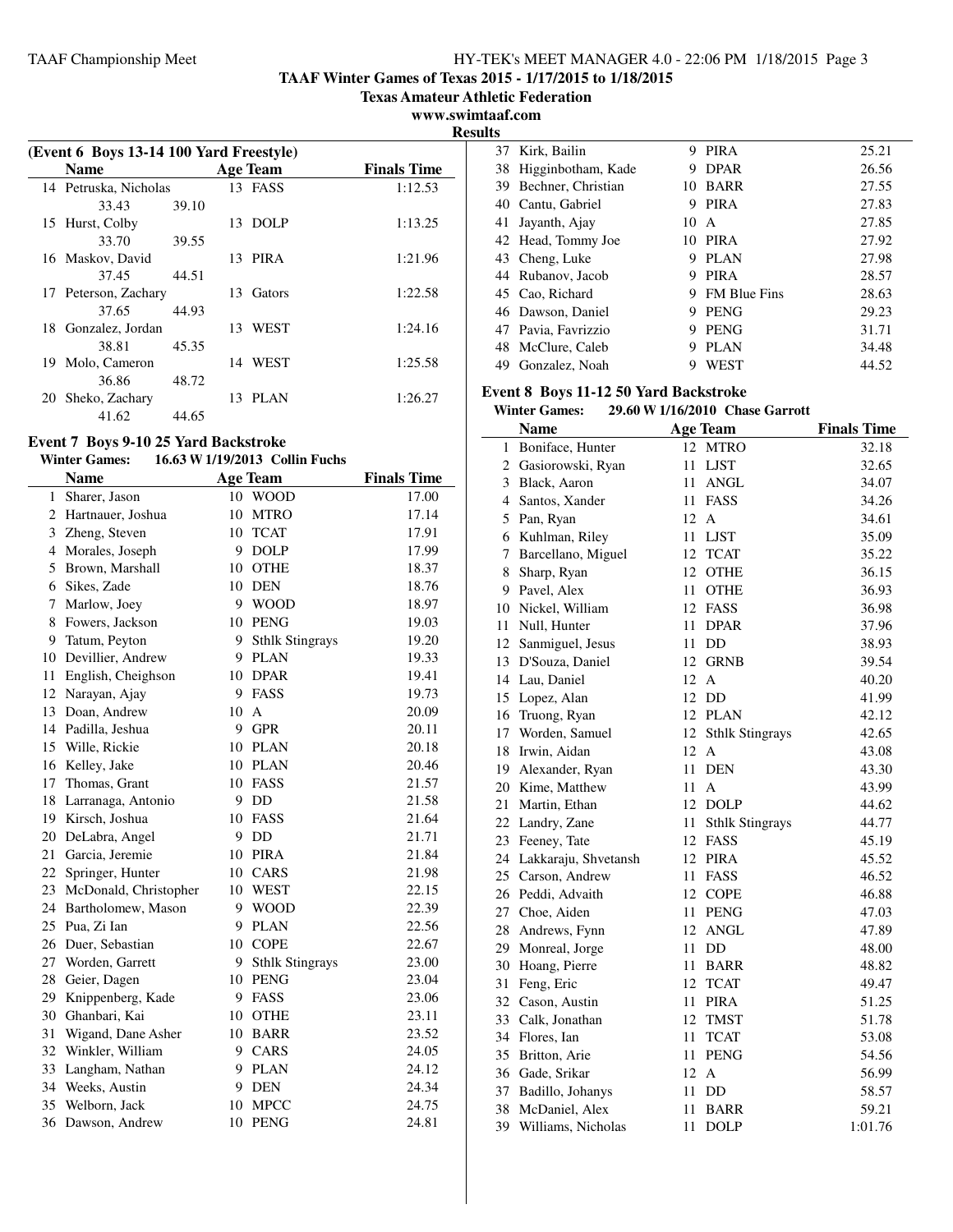**TAAF Winter Games of Texas 2015 - 1/17/2015 to 1/18/2015**

**Texas Amateur Athletic Federation**

**www.swimtaaf.com**

**Results**

| (Event 8 Boys 11-12 50 Yard Backstroke)                             |                 |                    |  |  |
|---------------------------------------------------------------------|-----------------|--------------------|--|--|
| <b>Name</b>                                                         | <b>Age Team</b> | <b>Finals Time</b> |  |  |
| 40 Khan, Anupam                                                     | 11 BARR         | 1:26.38            |  |  |
| --- Baldridge, Zachary                                              | 11 BARR         | DO                 |  |  |
| Not on back off wall<br>--- Perry, Nicholas<br>Not on back off wall | 12 DOLP         | DO                 |  |  |

#### **Event 9 Boys 13-14 50 Yard Backstroke**

## **Winter Games: 26.02 W1/16/2010 Matthew Bitara Name Age Team Finals Time** 1 Williams, Conner 13 ELCM 30.78 2 Castillo, Jaxon 14 GRNB 33.06 3 Kwon, Jun 13 COPE 34.44 4 Barajas, Manuel 14 DD 35.21 5 Haggard, Weston 13 FASS 35.58 6 Remington, Mareck 14 DOLP 35.82 7 Hurst, Colby 13 DOLP 35.92 8 Null, Cade 13 DPAR 36.13 9 Rivera, Christian 13 DD 37.80 10 Delaney, Jonah 14 GRNB 37.99 11 Alexander, Nathan 13 DEN 39.39 12 Feeney, Rory 13 FASS 39.55 13 White, Justin 14 PLAN 39.68 14 Lillagore, Benjamin 13 GRNB 41.52 15 Backus, Carson 13 FASS 42.62 16 Wiser, David 14 BARR 43.27 17 Whitaker, Joshua 14 DD 43.83 18 Kipker, Cale 13 TCAT 43.88 19 Vick, Caden 14 A 43.96

## **Event 10 Boys 9-10 25 Yard Breaststroke**

## **Winter Games: 18.11 W1/14/2012 Colby Patterson**

|     | Name                  |    | <b>Age Team</b>     | <b>Finals Time</b> |
|-----|-----------------------|----|---------------------|--------------------|
| 1   | Walters, Matthew      | 10 | <b>GRNB</b>         | 18.37              |
| 2   | Dela Cruz, John Romeo | 10 | A                   | 18.70              |
| 3   | Hartnauer, Joshua     | 10 | <b>MTRO</b>         | 18.90              |
| 4   | Creason, Christian    | 10 | <b>FM Blue Fins</b> | 22.03              |
| 5   | Sharma, Sanyam        | 9  | FASS                | 22.12              |
| 6   | Fowers, Jackson       | 10 | <b>PENG</b>         | 22.32              |
| 7   | Gulledge, Travis      | 9  | <b>FASS</b>         | 22.39              |
| 8   | Soo, Zachary          | 10 | FASS                | 22.74              |
| 9   | Horak, Alexander      | 10 | <b>FASS</b>         | 22.95              |
| 10  | Doan, Andrew          | 10 | A                   | 23.63              |
| 11  | Arcayna, Sam          | 10 | <b>FASS</b>         | 23.84              |
| 12  | Hammons, Zachary      | 9  | FASS                | 24.17              |
| 13  | Vellani, Simone       | 10 | <b>PLAN</b>         | 24.26              |
| 14  | Zhou, Brian           | 9  | <b>FASS</b>         | 24.40              |
| 15  | Knippenberg, Kade     | 9  | <b>FASS</b>         | 24.42              |
| 16  | Qu, William           | 9  | <b>WOOD</b>         | 24.66              |
| 17  | Kirsch, Joshua        | 10 | <b>FASS</b>         | 25.38              |
| 18  | Medina, Patricio      | 9  | <b>LJST</b>         | 25.40              |
| *19 | Welborn, Jack         | 10 | <b>MPCC</b>         | 25.59              |
| *19 | Larranaga, Antonio    | 9  | DD                  | 25.59              |
| 21  | Johnson, Asher        | 9  | <b>COPE</b>         | 25.74              |
| 22  | Kirk, Bailin          | 9  | <b>PIRA</b>         | 25.96              |

|       | 23 Garcia, Jeremie                             |         | 10 PIRA                | 26.24 |
|-------|------------------------------------------------|---------|------------------------|-------|
|       | 24 Olson, Evan                                 |         | 10 WOOD                | 26.29 |
|       | 25 Masson, Devin                               | 9.      | <b>Sthlk Stingrays</b> | 26.64 |
|       | 26 Duer, Sebastian                             | $10-10$ | <b>COPE</b>            | 26.97 |
|       | 27 Graterol, Edgard                            |         | 9 FM Blue Fins         | 27.30 |
|       | 28 Letterer, Kyle                              |         | 9 PLAN                 | 28.34 |
|       | 29 Cao, Richard                                |         | 9 FM Blue Fins         | 28.61 |
|       | 30 Anumala, Ashrith                            |         | 10 COPE                | 28.67 |
|       | 31 Worden, Garrett                             |         | 9 Sthlk Stingrays      | 29.34 |
| 32    | Jayanth, Ajay                                  | 10      | $\mathsf{A}$           | 30.68 |
|       | 33 Winkler, Wesley                             |         | 9 CARS                 | 32.07 |
|       | 34 McClure, Caleb                              |         | 9 PLAN                 | 36.93 |
|       | 35 Bartholomew, Mason                          |         | 9 WOOD                 | 37.98 |
| ---   | Wigand, Dane Asher                             |         | 10 BARR                | DQ    |
|       | Non-simultaneous arms                          |         |                        |       |
|       | --- Head, Tommy Joe                            |         | 10 PIRA                | DQ    |
|       | Non-simultaneous arms                          |         |                        |       |
|       | --- Cantu, Gabriel                             |         | 9 PIRA                 | DO    |
|       | Hands brought beyond the hipline during stroke |         |                        |       |
|       | --- Rubanov, Jacob                             |         | 9 PIRA                 | DQ    |
|       | Arms not in same horizontal plane              |         |                        |       |
|       | --- Cheng, Luke                                |         | 9 PLAN                 | DQ    |
|       | --- Pavia, Favrizzio                           |         | 9 PENG                 | DQ    |
|       | Non-simultaneous touch                         |         |                        |       |
|       | --- Bechner, Christian                         |         | 10 BARR                | DO    |
|       | Hands brought beyond the hipline during stroke |         |                        |       |
| $---$ | Darwin, Caleb                                  |         | 10 BARR                | DQ    |
|       | One hand touch                                 |         |                        |       |
| ---   | Ezell, Galen                                   |         | 9 PLAN                 | DO    |
|       | Hands brought beyond the hipline during stroke |         |                        |       |
| ---   | Ramirez, Nicolas                               | 9       | <b>TMST</b>            | DO    |
|       | Non-simultaneous kick                          |         |                        |       |

## **Event 11 Boys 11-12 50 Yard Breaststroke**

|       | <b>Winter Games:</b>  |      | 32.79 W 1/19/2008 Liam Garrott |                    |
|-------|-----------------------|------|--------------------------------|--------------------|
|       | <b>Name</b>           |      | <b>Age Team</b>                | <b>Finals Time</b> |
| 1     | Dela Cruz, John Rovic | 12 A |                                | 31.68W             |
| 2     | Avila, Gerardo        | 12   | <b>DPAR</b>                    | 33.96              |
| 3     | Black, Abel           | 11   | ANGL                           | 36.82              |
| 4     | You, James            | 11   | <b>PLAN</b>                    | 40.35              |
| 5     | Yu, Ethan             | 12   | A                              | 40.50              |
| 6     | Perry, Nicholas       | 12   | <b>DOLP</b>                    | 41.56              |
| 7     | Martinez, Emilio      | 12   | <b>TCAT</b>                    | 41.57              |
| 8     | Barcellano, Miguel    | 12   | <b>TCAT</b>                    | 42.62              |
| 9     | Rupp, Gabe            | 12   | <b>GRNB</b>                    | 43.02              |
| 10    | Daniel, Bryson        | 12   | <b>WOOD</b>                    | 44.30              |
| 11    | Roffman, Carson       | 11   | <b>Sthlk Stingrays</b>         | 44.90              |
| 12    | Choe, Aiden           | 11   | <b>PENG</b>                    | 45.63              |
| $*13$ | Chang, Aaron          | 12   | <b>COPE</b>                    | 46.43              |
| $*13$ | Bendezu, Dante        | 12   | <b>MCK</b>                     | 46.43              |
| 15    | Feeney, Tate          | 12   | <b>FASS</b>                    | 47.88              |
| 16    | Null, Hunter          | 11   | <b>DPAR</b>                    | 48.27              |
| 17    | Lopez, Alan           | 12   | DD                             | 48.84              |
| 18    | Hickman, Jack         | 11   | <b>DOLP</b>                    | 49.11              |
| 19    | Andrews, Fynn         | 12   | ANGL                           | 51.01              |
| 20    | Utagikar, Anirudh     | 11   | FASS                           | 51.39              |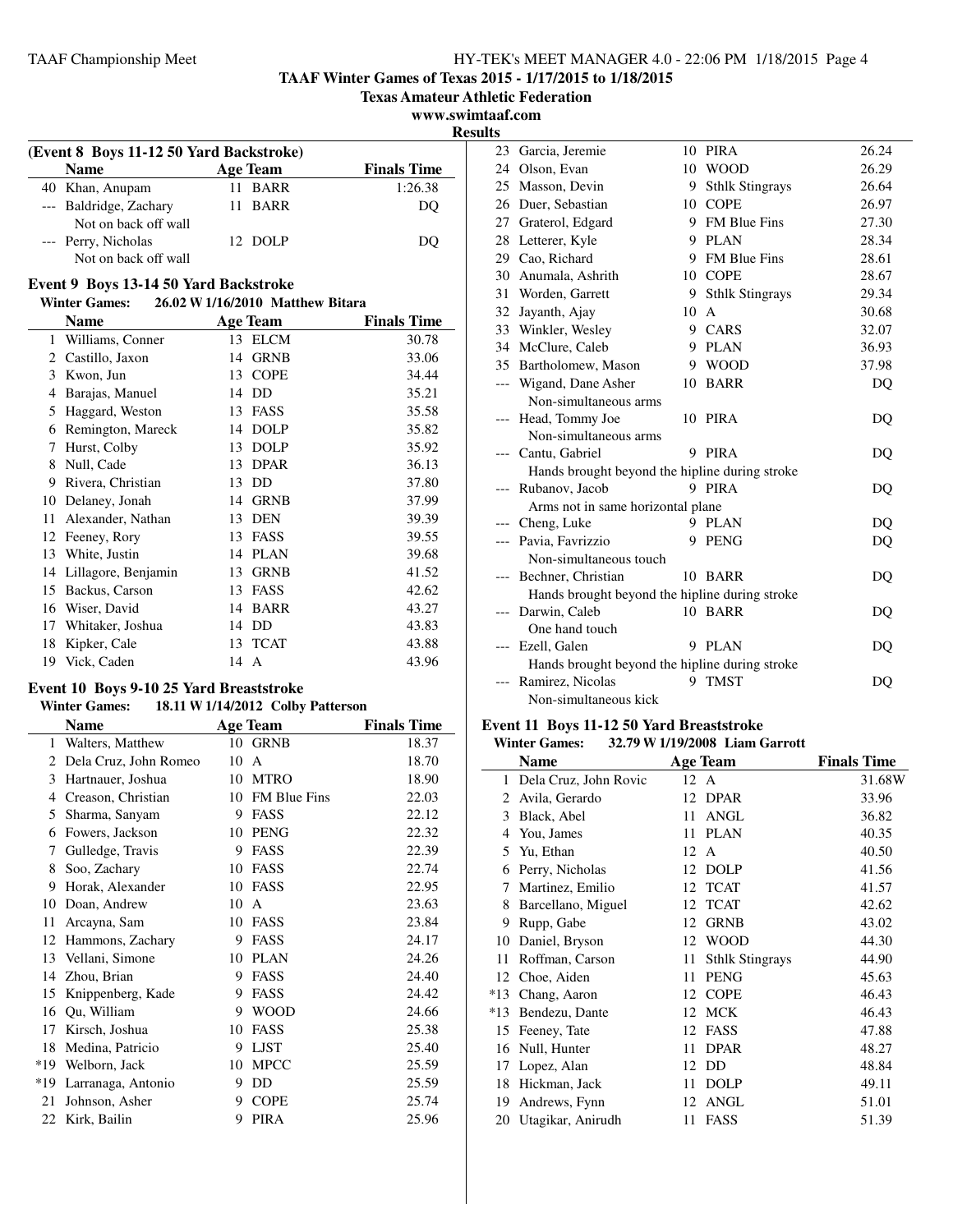**TAAF Winter Games of Texas 2015 - 1/17/2015 to 1/18/2015**

**Texas Amateur Athletic Federation**

 $\overline{\phantom{a}}$ 

## **www.swimtaaf.com**

**Results**

| (Event 11 Boys 11-12 50 Yard Breaststroke) |                                                |                                |                    |  |
|--------------------------------------------|------------------------------------------------|--------------------------------|--------------------|--|
|                                            | <b>Name</b>                                    | <b>Age Team</b>                | <b>Finals Time</b> |  |
| 21                                         | Flores, Ian                                    | <b>TCAT</b><br>11              | 51.70              |  |
|                                            | 22 Porter, Jonathan                            | 12<br>PLAN                     | 52.01              |  |
|                                            | 23 Lakkaraju, Shvetansh                        | 12 PIRA                        | 52.09              |  |
| 24                                         | Wicker, Martin                                 | 11 PENG                        | 54.08              |  |
|                                            | 25 Sehgal, Mithil                              | 12 COPE                        | 57.00              |  |
| 26                                         | Elliott, Benjamin                              | 11 BARR                        | 1:00.90            |  |
| 27                                         | Williams, Nicholas                             | 11 DOLP                        | 1:05.24            |  |
| 28                                         | Akhtar, Ishaan Bhatia                          | 11 PIRA                        | 1:08.86            |  |
| $\overline{a}$                             | Monreal, Jorge<br>Scissors kick                | <b>DD</b><br>11                | DQ                 |  |
|                                            | Lau, Daniel                                    | 12 A                           | DQ                 |  |
|                                            | One hand touch                                 |                                |                    |  |
|                                            | Williams, Reid<br>Scissors kick                | <b>ELCM</b><br>11              | DQ                 |  |
|                                            | Baldridge, Zachary                             | 11<br><b>BARR</b>              | DQ                 |  |
|                                            | One hand touch                                 |                                |                    |  |
| $---$                                      | Badillo, Johanys                               | 11 DD                          | DQ                 |  |
|                                            | Hands brought beyond the hipline during stroke |                                |                    |  |
|                                            | Khan, Anupam                                   | 11.<br><b>BARR</b>             | DQ                 |  |
|                                            | Hands brought beyond the hipline during stroke |                                |                    |  |
| $---$                                      | Hoang, Pierre                                  | 11 BARR                        | DQ                 |  |
|                                            | Non-simultaneous kick                          |                                |                    |  |
|                                            | Event 12 Boys 13-14 50 Yard Breaststroke       |                                |                    |  |
|                                            | <b>Winter Games:</b>                           | 29.66 W 1/16/2010 Liam Garrott |                    |  |
|                                            | <b>Name</b>                                    | <b>Age Team</b>                | <b>Finals Time</b> |  |
| 1                                          | Ji, Jesse                                      | 13 WEST                        | 33.45              |  |
| 2                                          | Haggard, Weston                                | 13 FASS                        | 35.34              |  |
| 3                                          | Walters, Andrew                                | 13 GRNB                        | 35.69              |  |
| $\overline{4}$                             | Skinner, Kyle                                  | 13 FM Blue Fins                | 36.51              |  |
| 5                                          | Martinez, Fidel                                | 14 WOOD                        | 36.58              |  |
| 6                                          | Britton, Grady                                 | 14 PENG                        | 36.63              |  |
| 7                                          | Gasiorowski, David                             | 14 LJST                        | 38.32              |  |
| 8                                          | White, Justin                                  | 14 PLAN                        | 39.29              |  |
| 9                                          | Feeney, Rory                                   | 13 FASS                        | 39.74              |  |
| 10                                         | Makarenko, Nicholas                            | 13 TCAT                        | 39.75              |  |
| 11                                         | Petruska, Nicholas                             | 13 FASS                        | 41.29              |  |
| 12                                         | Null, Cade                                     | 13 DPAR                        | 41.45              |  |
| 13                                         | Ly, Kevin                                      | 14 GPR                         | 41.79              |  |
|                                            | $14$ I <sub>Ibl</sub> $R_{V22}$                | $1A$ FASS                      | 41.80              |  |

| manufenno, Fuenonas    |    |             |       |
|------------------------|----|-------------|-------|
| 11 Petruska, Nicholas  |    | 13 FASS     | 41.29 |
| 12 Null, Cade          |    | 13 DPAR     | 41.45 |
| 13 Ly, Kevin           | 14 | GPR         | 41.79 |
| 14 Ubl, Ryan           |    | 14 FASS     | 41.89 |
| 15 Daniel, Austin      |    | 14 WOOD     | 42.13 |
| 16 Peterson, Zachary   |    | 13 Gators   | 42.82 |
| 17 Nagar, Noam         |    | 13 PIRA     | 43.34 |
| 18 Gallop, Jared       |    | 14 BARR     | 43.47 |
| 19 Remington, Mareck   |    | 14 DOLP     | 44.12 |
| 20 Lillagore, Benjamin | 13 | <b>GRNB</b> | 44.21 |
| 21 Rivera, Christian   |    | 13 DD       | 44.90 |
| 22 Whitaker, Joshua    |    | 14 DD       | 45.44 |
| 23 Sheko, Zachary      |    | 13 PLAN     | 46.30 |
| 24 Reyes, Sean         |    | 14 DEN      | 47.02 |
| 25 Campuzano, Ricardo  | 14 | BARR        | 47.58 |
| 26 Maskov, David       |    | 13 PIRA     | 48.44 |
| --- Barajas, Manuel    |    | 14 DD       | DQ    |

Scissors kick

|              | --- Alexander, Nathan                       |    | 13 DEN                            | DQ                 |
|--------------|---------------------------------------------|----|-----------------------------------|--------------------|
|              | One hand touch                              |    |                                   |                    |
|              | <b>Event 13 Boys 9-10 25 Yard Butterfly</b> |    |                                   |                    |
|              | <b>Winter Games:</b>                        |    | 15.34 W 1/19/2013 Thomas Reinholt |                    |
|              | <b>Name</b>                                 |    | <b>Age Team</b>                   | <b>Finals Time</b> |
| $\mathbf{1}$ | Williams, Colby                             |    | 9 ELCM                            | 17.08              |
|              | 2 Feriend, Adison                           | 10 | OTHE                              | 17.30              |
|              | 3 Harper, Jayson                            |    | 10 FASS                           | 17.49              |
|              | 4 Hammons, Zachary                          |    | 9 FASS                            | 17.59              |
|              | 5 Marlow, Joey                              |    | 9 WOOD                            | 17.90              |
|              | 6 Meyers, Spencer                           |    | 9 DPAR                            | 18.29              |
|              | 7 Choe, Ethan                               |    | 10 PENG                           | 18.30              |
| 8            | Brown, Marshall                             |    | 10 OTHE                           | 18.77              |
| 9            | Johnson, Asher                              |    | 9 COPE                            | 19.20              |
|              | 10 Deshmukh, Ansh                           |    | 10 COPE                           | 19.38              |
| 11           | Sikes, Zade                                 |    | 10 DEN                            | 19.66              |
| 12           | Narayan, Ajay                               |    | 9 FASS                            | 20.01              |
|              | 13 Graterol, Edgard                         |    | 9 FM Blue Fins                    | 21.07              |
|              | 14 Sharma, Sanyam                           |    | 9 FASS                            | 21.21              |
|              | 15 Zuniga, Christopher                      |    | 10 GRLD                           | 23.38              |
|              | 16 Qu, William                              |    | 9 WOOD                            | 23.77              |
|              | 17 Chan, Tommy                              |    | 9 Sthlk Stingrays                 | 23.83              |
|              | 18 Padilla, Jeshua                          |    | 9 GPR                             | 24.88              |
|              | 19 Anumala, Ashrith                         |    | 10 COPE                           | 25.18              |
| 20           | Olson, Evan                                 |    | 10 WOOD                           | 25.39              |
| 21           | Castle, Ashton                              |    | 9 GRNB                            | 25.70              |
|              | 22 Langham, Nathan                          |    | 9 PLAN                            | 25.90              |
| 23           | Thomas, Grant                               |    | 10 FASS                           | 26.57              |
| 24           | Higginbotham, Kade                          |    | 9 DPAR                            | 27.39              |
|              | 25 Darwin, Caleb                            |    | 10 BARR                           | 29.50              |
|              | 26 Letterer, Kyle                           |    | 9 PLAN                            | 33.70              |
| ---          | Tatum, Peyton<br>Scissors kick              |    | 9 Sthlk Stingrays                 | DQ                 |
|              | --- Kirk, Bailin                            | 9  | <b>PIRA</b>                       | DQ                 |
|              | Scissors kick<br>Medina, Patricio           | 9  | <b>LJST</b>                       | DO                 |
|              | Non-simultaneous arms                       |    |                                   |                    |
|              | Ezell, Gabriel                              | 9  | <b>PLAN</b>                       | DO                 |
|              | Arms underwater recovery                    |    |                                   |                    |

## **Event 14 Boys 11-12 50 Yard Butterfly**

## **Winter Games: 27.19 W1/17/2009 Matthew Brigadier**

|    | <b>Name</b>        |                 | <b>Age Team</b>        | o<br><b>Finals Time</b> |
|----|--------------------|-----------------|------------------------|-------------------------|
| 1  | Santos, Xander     |                 | 11 FASS                | 30.10                   |
|    | 2 Boniface, Hunter |                 | 12 MTRO                | 31.00                   |
| 3  | Fauber, David      |                 | 12 GRNB                | 31.52                   |
| 4  | Black, Abel        | 11.             | ANGL                   | 32.38                   |
| 5. | Johnson, Bradley   | 12.             | PLAN                   | 33.42                   |
| 6  | Staten, Jamil      |                 | 11 WOOD                | 33.77                   |
|    | Yu, Ethan          | $12 \text{ A}$  |                        | 34.11                   |
| 8  | Avila, Gerardo     |                 | 12 DPAR                | 34.75                   |
| 9  | Kuhlman, Riley     | 11              | <b>LJST</b>            | 35.66                   |
| 10 | Sharp, Ryan        | 12              | <b>OTHE</b>            | 35.75                   |
| 11 | Pan, Ryan          | 12 <sub>1</sub> | A                      | 36.08                   |
|    | 12 Paulsen, Brady  | 11              | <b>Sthlk Stingrays</b> | 38.16                   |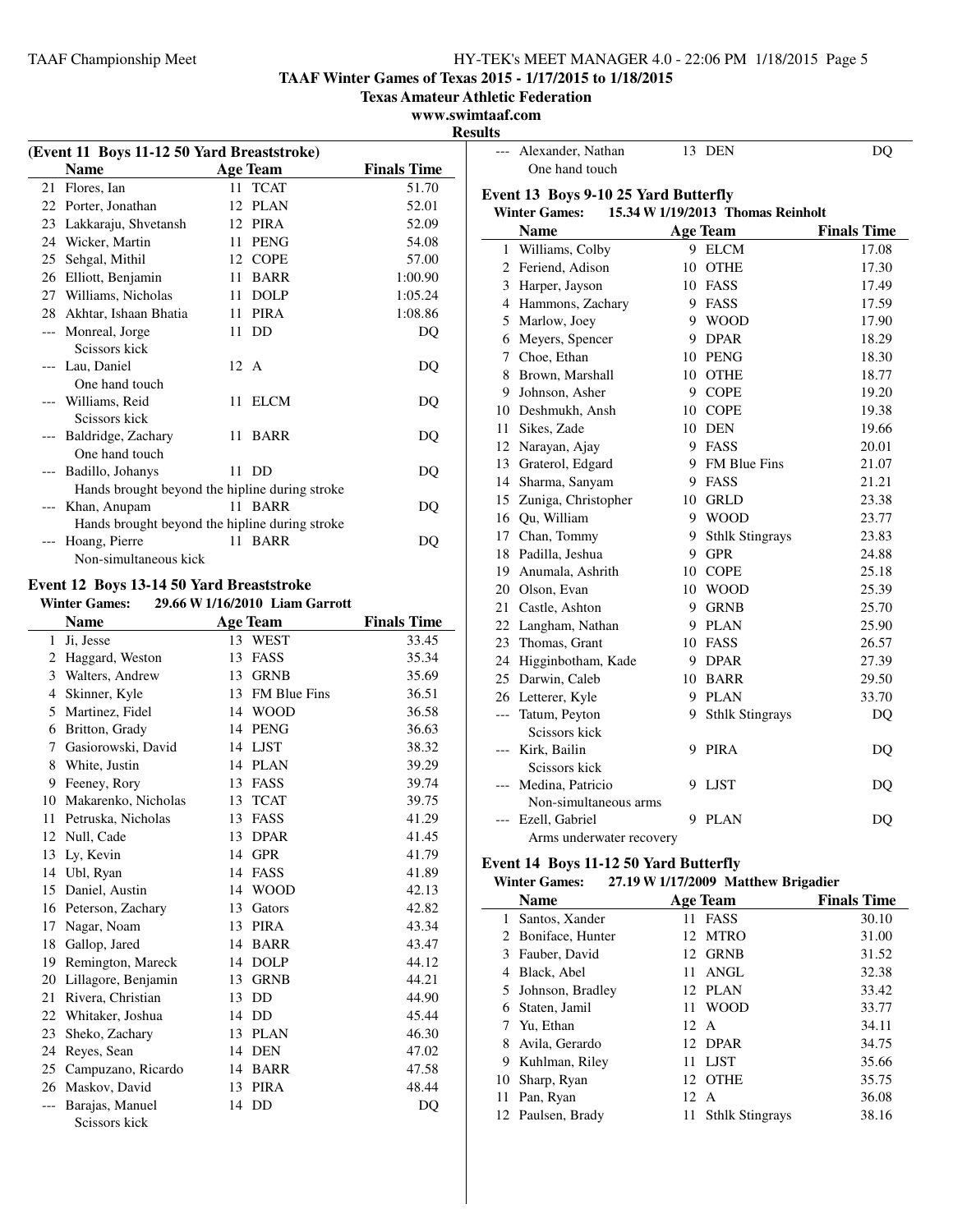**TAAF Winter Games of Texas 2015 - 1/17/2015 to 1/18/2015**

**Texas Amateur Athletic Federation**

**www.swimtaaf.com Results**

|    | (Event 14 Boys 11-12 50 Yard Butterfly) |    |                        |                    |  |
|----|-----------------------------------------|----|------------------------|--------------------|--|
|    | <b>Name</b>                             |    | <b>Age Team</b>        | <b>Finals Time</b> |  |
| 13 | Rupp, Gabe                              |    | 12 GRNB                | 38.19              |  |
| 14 | Harper, Duncan                          | 11 | <b>MCK</b>             | 38.86              |  |
| 15 | Cicman, Logan                           | 11 | $\mathsf{A}$           | 40.85              |  |
| 16 | Heiner, Will                            |    | 12 GRNB                | 40.87              |  |
| 17 | Bendezu, Dante                          |    | 12 MCK                 | 41.32              |  |
| 18 | James, Caleb                            |    | 12 FM Blue Fins        | 42.95              |  |
| 19 | Worden, Samuel                          | 12 | <b>Sthlk Stingrays</b> | 43.37              |  |
| 20 | Truong, Ryan                            | 12 | <b>PLAN</b>            | 43.65              |  |
| 21 | Mueth, Max                              | 11 | A                      | 45.45              |  |
| 22 | Britton, Arie                           | 11 | <b>PENG</b>            | 45.98              |  |
| 23 | Kwon, Eugene                            | 12 | <b>COPE</b>            | 47.87              |  |
| 24 | Anzueto, Joshua                         | 11 | WEST                   | 49.56              |  |
| 25 | Mccoy, Stephen                          | 11 | <b>GPR</b>             | 49.74              |  |
| 26 | Cason, Austin                           | 11 | <b>PIRA</b>            | 56.42              |  |
|    | Sasaya, Tulio                           | 11 | <b>PLAN</b>            | DO                 |  |
|    | One hand touch                          |    |                        |                    |  |

## **Event 15 Boys 13-14 50 Yard Butterfly**

## **Winter Games: 24.98 W1/16/2010 Matthew Bitara**

|       | <b>Name</b>            |     | <b>Age Team</b> | <b>Finals Time</b> |
|-------|------------------------|-----|-----------------|--------------------|
|       | 1 Peterson, Kyle       |     | 14 ELCM         | 26.65              |
|       | 2 Anderson, Cory       | 14  | ANGL            | 28.22              |
| 3     | Ramirez, Joel          | 14  | <b>WEST</b>     | 28.94              |
| 4     | Williams, Conner       | 13  | <b>ELCM</b>     | 29.52              |
|       | 5 Walters, Andrew      | 13  | <b>GRNB</b>     | 30.25              |
| 6     | Wille, Nathan          | 14  | PLAN            | 33.65              |
|       | Petruska, Nicholas     | 13. | FASS            | 35.88              |
| 8     | Makarenko, Nicholas    | 13. | <b>TCAT</b>     | 36.24              |
| 9     | Nagar, Noam            | 13  | <b>PIRA</b>     | 37.10              |
| 10    | Brenner, Sean          | 14  | <b>DPAR</b>     | 37.51              |
| $11-$ | Alexander, Nathan      | 13  | <b>DEN</b>      | 54.60              |
|       | --- Reyes, Sean        | 14  | <b>DEN</b>      | DO                 |
|       | Non-simultaneous touch |     |                 |                    |

#### **Event 16 Boys 9-10 25 Yard Freestyle**<br>Winter Games: 13.48 W 1/19/2013 Co **Winter Games: 13.48 W1/19/2013 Collin Fuchs**

| winter Games:<br>13.48 W 1/19/2013 COMM FUCAS |                       |    |                 |                    |  |
|-----------------------------------------------|-----------------------|----|-----------------|--------------------|--|
|                                               | <b>Name</b>           |    | <b>Age Team</b> | <b>Finals Time</b> |  |
| 1                                             | Walters, Matthew      | 10 | <b>GRNB</b>     | 13.76              |  |
| 2                                             | Wille, Rickie         | 10 | <b>PLAN</b>     | 15.15              |  |
| 3                                             | Zheng, Steven         | 10 | <b>TCAT</b>     | 15.28              |  |
| 4                                             | Soo, Zachary          | 10 | <b>FASS</b>     | 15.51              |  |
| 5                                             | Morales, Joseph       | 9  | <b>DOLP</b>     | 15.88              |  |
| 6                                             | Devillier, Andrew     | 9  | <b>PLAN</b>     | 16.08              |  |
| 7                                             | Doan, Andrew          | 10 | A               | 16.18              |  |
| 8                                             | McDonald, Christopher | 10 | WEST            | 16.36              |  |
| 9                                             | Horak, Alexander      | 10 | <b>FASS</b>     | 16.42              |  |
| 10                                            | Kelley, Jake          | 10 | <b>PLAN</b>     | 16.59              |  |
| 11                                            | Harper, Jayson        | 10 | FASS            | 16.61              |  |
| 12                                            | Arcayna, Sam          | 10 | <b>FASS</b>     | 16.68              |  |
| 13                                            | Padilla, Jeshua       | 9  | <b>GPR</b>      | 16.98              |  |
| 14                                            | Geier, Dagen          | 10 | <b>PENG</b>     | 17.16              |  |
| 15                                            | Johnson, Asher        | 9  | <b>COPE</b>     | 17.18              |  |
| 16                                            | Hammons, Zachary      | 9  | <b>FASS</b>     | 17.42              |  |
| 17                                            | Sharma, Sanyam        | 9  | FASS            | 17.87              |  |
|                                               |                       |    |                 |                    |  |

| 18 | Olson, Evan         |    | 10 WOOD                | 17.92 |
|----|---------------------|----|------------------------|-------|
| 19 | Kime, RJ            | 10 | A                      | 18.31 |
| 20 | Duer, Sebastian     |    | 10 COPE                | 18.61 |
| 21 | Zuniga, Christopher | 10 | <b>GRLD</b>            | 18.62 |
| 22 | Welborn, Jack       | 10 | <b>MPCC</b>            | 18.85 |
| 23 | Qu, William         | 9. | <b>WOOD</b>            | 18.96 |
| 24 | Springer, Hunter    | 10 | CARS                   | 19.10 |
| 25 | Ghanbari, Kai       | 10 | <b>OTHE</b>            | 19.12 |
| 26 | Medina, Patricio    | 9  | <b>LJST</b>            | 19.23 |
| 27 | Thomas, Grant       |    | 10 FASS                | 19.46 |
| 28 | Graterol, Edgard    |    | 9 FM Blue Fins         | 19.48 |
| 29 | Garcia, Jeremie     |    | 10 PIRA                | 19.53 |
| 30 | Dawson, Andrew      |    | 10 PENG                | 19.62 |
| 31 | Masson, Devin       | 9  | <b>Sthlk Stingrays</b> | 19.68 |
| 32 | Larranaga, Antonio  |    | 9 DD                   | 20.23 |
| 33 | Wigand, Dane Asher  |    | 10 BARR                | 20.25 |
| 34 | Sasaya, Lucas       | 9  | <b>PLAN</b>            | 20.52 |
| 35 | Bartholomew, Mason  | 9  | <b>WOOD</b>            | 20.58 |
| 36 | Weeks, Austin       | 9  | <b>DEN</b>             | 20.59 |
| 37 | Ezell, Galen        | 9  | <b>PLAN</b>            | 21.26 |
| 38 | Zhou, Brian         | 9  | FASS                   | 21.53 |
| 39 | Winkler, Wesley     | 9  | CARS                   | 21.64 |
| 40 | Anumala, Ashrith    | 10 | <b>COPE</b>            | 21.79 |
| 41 | Castle, Ashton      | 9  | <b>GRNB</b>            | 22.20 |
| 42 | Winkler, William    | 9  | CARS                   | 22.24 |
| 43 | Jayanth, Ajay       | 10 | $\mathbf{A}$           | 22.31 |
| 44 | Darwin, Caleb       | 10 | <b>BARR</b>            | 22.73 |
| 45 | Ezell, Gabriel      |    | 9 PLAN                 | 23.42 |
| 46 | Pavia, Favrizzio    | 9  | <b>PENG</b>            | 24.03 |
| 47 | Letterer, Kyle      | 9  | <b>PLAN</b>            | 24.30 |
| 48 | Head, Tommy Joe     | 10 | <b>PIRA</b>            | 24.41 |
| 49 | Ramirez, Nicolas    | 9  | <b>TMST</b>            | 24.76 |
| 50 | Cantu, Gabriel      | 9  | <b>PIRA</b>            | 24.83 |
| 51 | Cheng, Luke         | 9  | <b>PLAN</b>            | 25.41 |
| 52 | Bechner, Christian  | 10 | <b>BARR</b>            | 25.45 |
| 53 | Dawson, Daniel      | 9. | <b>PENG</b>            | 29.06 |
| 54 | Rubanov, Jacob      | 9  | <b>PIRA</b>            | 29.37 |
| 55 | McClure, Caleb      | 9  | <b>PLAN</b>            | 31.48 |
| 56 | Gonzalez, Noah      | 9  | WEST                   | 31.88 |

## **Event 17 Boys 11-12 50 Yard Freestyle**

#### **Winter Games: 25.29 W1/19/2008 Matthew Bitara**

|    | <b>Name</b>             | Age Team          | <b>Finals Time</b> |
|----|-------------------------|-------------------|--------------------|
|    | 1 Santos, Xander        | 11 FASS           | 26.75              |
|    | 2 Dela Cruz, John Rovic | 12 A              | 26.92              |
|    | 3 Gasiorowski, Ryan     | 11 LJST           | 27.13              |
|    | 4 Staten, Jamil         | <b>WOOD</b><br>11 | 29.54              |
|    | 5 Black, Aaron          | ANGL<br>11        | 29.61              |
|    | 6 Pan, Ryan             | 12. A             | 29.77              |
|    | Pavel, Alex             | <b>OTHE</b><br>11 | 30.13              |
| 8  | Johnson, Bradley        | 12 PLAN           | 30.24              |
| 9  | Barcellano, Miguel      | 12 TCAT           | 30.73              |
|    | 10 Fields, Michael      | 12 ACCM           | 30.79              |
|    | 11 Yu, Ethan            | $12 \text{ A}$    | 31.87              |
|    | 12 Irwin, Aidan         | 12 A              | 31.95              |
| 13 | Martinez, Emilio        | 12. TCAT          | 32.02              |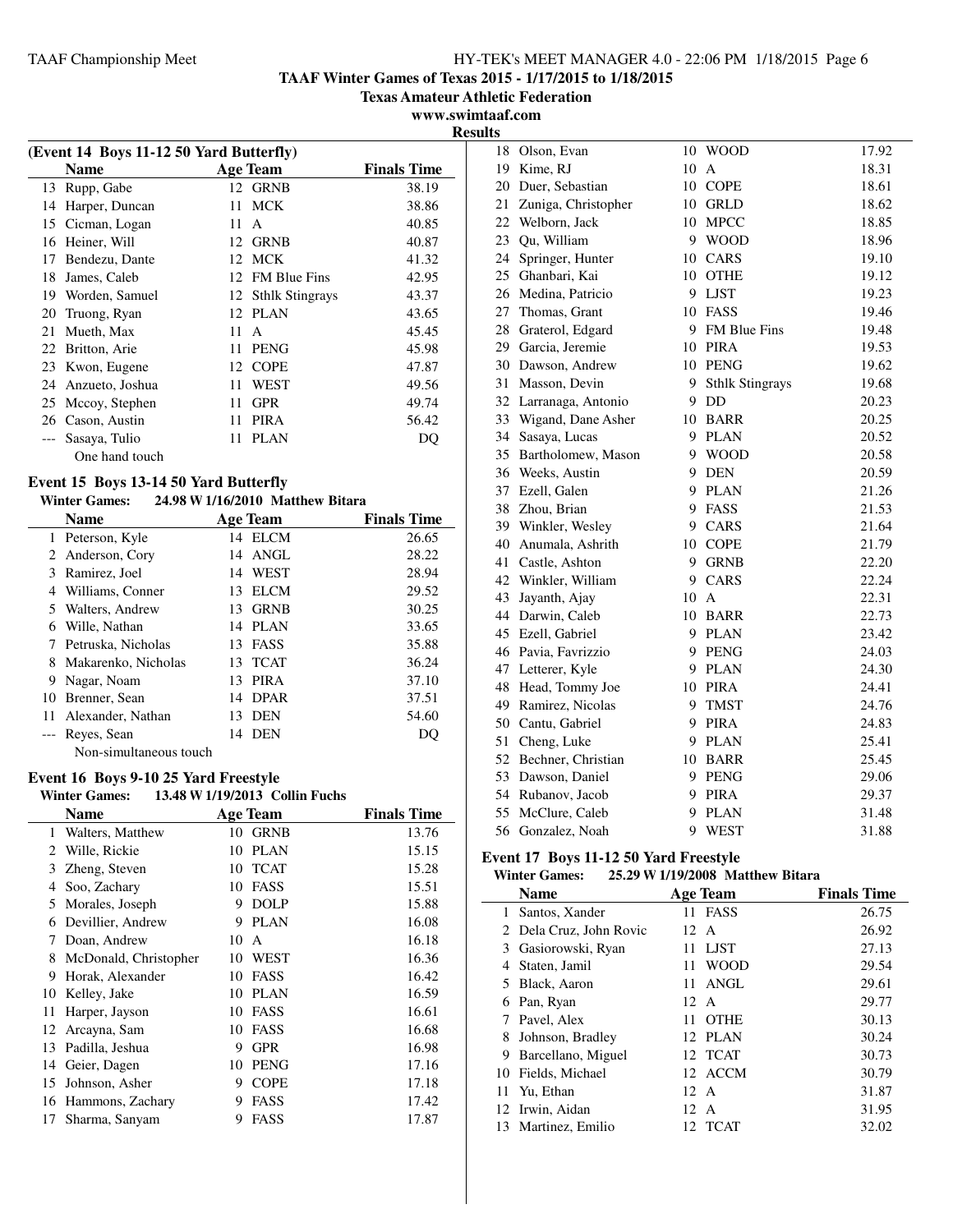**TAAF Winter Games of Texas 2015 - 1/17/2015 to 1/18/2015**

**Texas Amateur Athletic Federation**

**www.swimtaaf.com Results**

|    | (Event 17 Boys 11-12 50 Yard Freestyle) |                                                   |                    | 2  | Ramirez, Joel                                   |               | 14 WEST         | 26.11              |
|----|-----------------------------------------|---------------------------------------------------|--------------------|----|-------------------------------------------------|---------------|-----------------|--------------------|
|    | <b>Name</b>                             | <b>Age Team</b>                                   | <b>Finals Time</b> | 3  | Martinez, Fidel                                 | 14            | <b>WOOD</b>     | 26.49              |
|    | 14 Sharp, Ryan                          | 12 OTHE                                           | 32.40              | 4  | Anderson, Cory                                  |               | 14 ANGL         | 26.61              |
|    | 15 Sanmiguel, Jesus                     | 11 DD                                             | 33.07              | 5  | Britton, Grady                                  |               | 14 PENG         | 26.83              |
|    | 16 Medina, Pablo                        | 11 LJST                                           | 33.18              | 6  | Wen, Gary                                       |               | 14 WEST         | 27.24              |
|    | 17 Landry, Zane                         | 11 Sthlk Stingrays                                | 33.56              | 7  | Castillo, Jaxon                                 |               | 14 GRNB         | 28.19              |
|    | 18 Williams, Reid                       | 11 ELCM                                           | 33.79              | 8  | Haggard, Weston                                 |               | 13 FASS         | 28.37              |
|    | 19 Mueth, Max                           | $11 \text{ A}$                                    | 34.38              | 9  | Skinner, Kyle                                   |               | 13 FM Blue Fins | 28.85              |
|    | 20 Lau, Daniel                          | 12 A                                              | 34.48              | 10 | Kwon, Jun                                       | 13            | <b>COPE</b>     | 29.70              |
| 21 | Harper, Duncan                          | 11 MCK                                            | 34.90              | 11 | Remington, Mareck                               |               | 14 DOLP         | 30.46              |
|    | 22 Martin, Ethan                        | 12 DOLP                                           | 34.97              |    | 12 Ubl, Ryan                                    |               | 14 FASS         | 30.62              |
|    | 23 Kwon, Eugene                         | 12 COPE                                           | 35.21              | 13 | Zuniga, Andres                                  |               | 14 GRLD         | 30.66              |
|    | 24 Cicman, Logan                        | $11 \text{ A}$                                    | 35.29              | 14 | Brenner, Sean                                   |               | 14 DPAR         | 31.14              |
|    | 25 Kime, Matthew                        | $11 \text{ A}$                                    | 35.46              | 15 | Backus, Carson                                  |               | 13 FASS         | 31.22              |
|    | 26 Daniel, Bryson                       | 12 WOOD                                           | 35.58              | 16 | Daniel, Austin                                  |               | 14 WOOD         | 31.28              |
|    | 27 Hickman, Jack                        | 11 DOLP                                           | 35.73              | 17 | Campuzano, Ricardo                              |               | 14 BARR         | 32.18              |
| 28 | Calk, Jonathan                          | 12 TMST                                           | 35.99              | 18 | Gallop, Jared                                   |               | 14 BARR         | 32.26              |
| 29 | Truong, Ryan                            | 12 PLAN                                           | 36.12              | 19 | Nagar, Noam                                     |               | 13 PIRA         | 32.32              |
|    | 30 Bendezu, Dante                       | 12 MCK                                            | 36.16              | 20 | Null, Cade                                      |               | 13 DPAR         | 32.47              |
|    | 31 Lopez, Alan                          | 12 DD                                             | 36.73              | 21 | Molo, Cameron                                   |               | 14 WEST         | 32.97              |
|    | *32 Mccoy, Stephen                      | 11 GPR                                            | 37.67              | 22 | Feeney, Rory                                    |               | 13 FASS         | 33.33              |
|    | *32 Choe, Aiden                         | 11 PENG                                           | 37.67              | 23 | Hurst, Colby                                    |               | 13 DOLP         | 33.72              |
|    | 34 Ramachandran, Arul                   | 11 OTHE                                           | 38.13              | 24 | Vick, Caden                                     |               | 14 A            | 33.80              |
|    | 35 Roffman, Carson                      | 11 Sthlk Stingrays                                | 38.28              | 25 | Whitaker, Joshua                                | 14            | DD              | 33.93              |
|    | 36 Monreal, Jorge                       | 11 DD                                             | 38.48              | 26 | Rivera, Christian                               |               | 13 DD           | 33.96              |
|    | 37 Peddi, Advaith                       | 12 COPE                                           | 38.58              | 27 | Gonzalez, Jordan                                |               | 13 WEST         | 34.12              |
|    |                                         | 11 DEN                                            | 38.73              | 28 | Makarenko, Nicholas                             | 13            | <b>TCAT</b>     | 34.57              |
|    | 38 Alexander, Ryan                      | 12 FASS                                           | 38.77              | 29 | Maskov, David                                   |               | 13 PIRA         | 35.63              |
|    | 39 Feeney, Tate                         | 11 PENG                                           |                    |    | 30 Reyes, Sean                                  |               | 14 DEN          | 42.65              |
|    | 40 Britton, Arie                        | 12 PIRA                                           | 38.78<br>40.04     |    |                                                 |               |                 |                    |
| 41 | Lakkaraju, Shvetansh                    |                                                   |                    |    | <b>Event 19 Boys 9-10 100 Yard IM</b>           |               |                 |                    |
|    | 42 Feng, Eric                           | 12 TCAT                                           | 40.71              |    | Winter Games: 1:14.21 W 1/19/2008 Chase Garrott |               |                 |                    |
|    | 43 Anzueto, Joshua                      | 11 WEST                                           | 40.91              |    | <b>Name</b>                                     |               | <b>Age Team</b> | <b>Finals Time</b> |
|    | 44 Carson, Andrew                       | 11 FASS                                           | 40.92              |    | 1 Dela Cruz, John Romeo                         | $10\text{ A}$ |                 | 1:24.79            |
|    | 45 Flores, Ian                          | 11 TCAT                                           | 42.22              |    | 40.58<br>44.21                                  |               |                 |                    |
|    | 46 Cason, Austin                        | 11 PIRA                                           | 42.64              |    | 2 Sharer, Jason                                 |               | 10 WOOD         | 1:26.00            |
|    | 47 McDaniel, Alex                       | 11 BARR                                           | 43.58              |    | 48.96<br>37.04                                  |               |                 |                    |
|    | 48 Utagikar, Anirudh                    | 11 FASS                                           | 43.75              |    | 3 Meyers, Spencer                               |               | 9 DPAR          | 1:26.59            |
|    | 49 Molo, Gabriel                        | 11 WEST                                           | 45.49              |    | 41.58<br>45.01                                  |               |                 |                    |
|    | 50 Elliott, Benjamin                    | 11 BARR                                           | 45.76              |    | 4 Feriend, Adison                               |               | 10 OTHE         | 1:27.43            |
|    | 51 Hoang, Pierre                        | 11 BARR                                           | 46.28              |    | 41.12<br>46.31                                  |               |                 |                    |
|    | 52 Baldridge, Zachary                   | 11 BARR                                           | 46.31              |    | 5 English, Cheighson                            |               | 10 DPAR         | 1:29.15            |
|    | 53 Sehgal, Mithil                       | 12 COPE                                           | 46.37              |    | 41.53<br>47.62                                  |               |                 |                    |
|    | 54 Badillo, Johanys                     | 11 DD                                             | 46.78              |    | 6 Brown, Marshall                               |               | 10 OTHE         | 1:32.46            |
|    | 55 Lebeau, Ryan                         | 12 WEST                                           | 47.15              |    | 39.19<br>53.27                                  |               |                 |                    |
|    | 56 Porter, Jonathan                     | 12 PLAN                                           | 48.13              |    | 7 Sikes, Zade                                   |               | 10 DEN          | 1:33.89            |
|    | 57 Burkart, Orion                       | 11 WEST                                           | 48.40              |    | 41.91<br>51.98                                  |               |                 |                    |
|    | 58 Sasaya, Tulio                        | 11 PLAN                                           | 49.73              |    | 8 Choe, Ethan                                   |               | 10 PENG         | 1:34.48            |
|    | 59 Gade, Srikar                         | 12 A                                              | 52.84              |    | 43.35<br>51.13                                  |               |                 |                    |
|    | 60 Williams, Nicholas                   | 11 DOLP                                           | 55.14              |    | 9 Deshmukh, Ansh                                |               | 10 COPE         | 1:34.80            |
|    | --- Khan, Anupam                        | 11 BARR                                           | DQ                 |    | 45.60<br>49.20                                  |               |                 |                    |
|    | No touch on turn                        |                                                   |                    |    | 10 Gulledge, Travis                             |               | 9 FASS          | 1:35.18            |
|    |                                         |                                                   |                    |    | 43.15<br>52.03                                  |               |                 |                    |
|    | Event 18 Boys 13-14 50 Yard Freestyle   | Winter Comeas $22.75$ W $1/16/2010$ , Lam Councti |                    |    | 11 DeLabra, Angel                               |               | 9 DD            | 1:41.52            |

48.09 53.43

**Winter Games:** 22.75 **W** 1/16/2010 **Liam Garrott**<br>Name 4 ge Team

| <b>Name</b>        | Age Team | <b>Finals Time</b> |
|--------------------|----------|--------------------|
| 1 Williams, Conner | 13 ELCM  | 26.09              |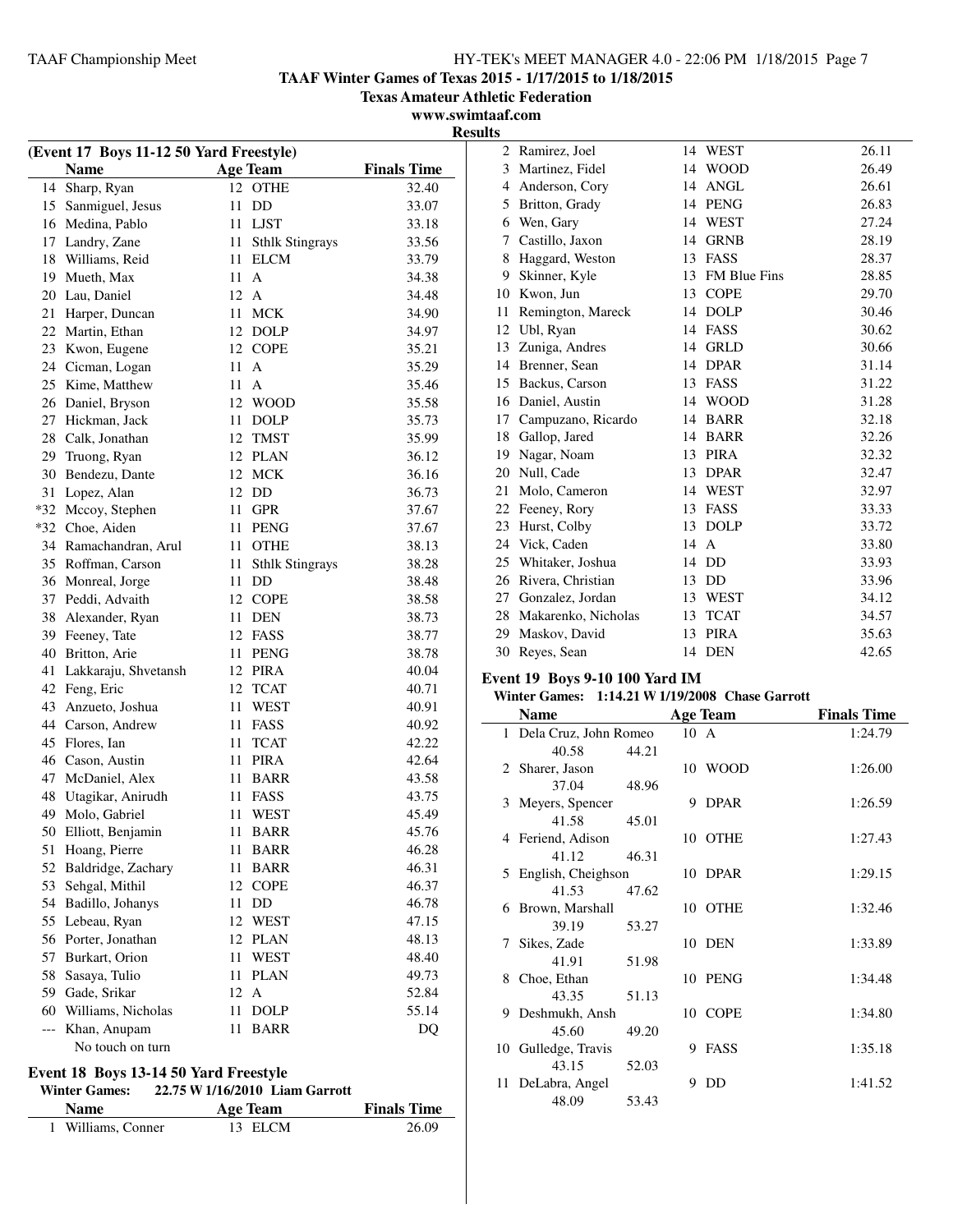**TAAF Winter Games of Texas 2015 - 1/17/2015 to 1/18/2015**

**Texas Amateur Athletic Federation**

#### **www.swimtaaf.com**

**Results**

 $\overline{\phantom{a}}$ 

| (Event 19 Boys 9-10 100 Yard IM) |                                |         |   |                                                         |                    |
|----------------------------------|--------------------------------|---------|---|---------------------------------------------------------|--------------------|
|                                  | <b>Name</b>                    |         |   | Age Team                                                | <b>Finals Time</b> |
|                                  | 12 Zuniga, Christopher         |         |   | 10 GRLD                                                 | 1:51.28            |
|                                  | 50.87 1:00.41                  |         |   |                                                         |                    |
|                                  | 13 Worden, Garrett             |         |   | 9 Sthlk Stingrays                                       | 1:53.20            |
|                                  | 48.27 1:04.93                  |         |   |                                                         |                    |
|                                  | 14 Springer, Hunter            |         |   | 10 CARS                                                 | 1:57.80            |
|                                  | 55.18 1:02.62                  |         |   |                                                         |                    |
|                                  | 15 Chan, Tommy                 |         |   | 9 Sthlk Stingrays                                       | 2:00.93            |
|                                  | 57.85 1:03.08                  |         |   |                                                         |                    |
|                                  | Tatum, Peyton                  |         | 9 | <b>Sthlk Stingrays</b>                                  | DO                 |
|                                  | 47.15 59.18                    |         |   |                                                         |                    |
|                                  | --- Williams, Colby            |         |   | 9 ELCM                                                  | DQ                 |
|                                  |                                |         |   | Hands brought beyond the hipline during stroke - breast |                    |
|                                  | 45.50                          | 51.12   |   |                                                         |                    |
|                                  | --- Harper, Jayson             |         |   | 10 FASS                                                 | DO                 |
|                                  | Arms underwater recovery - fly |         |   |                                                         |                    |
|                                  | 45.02                          | 1:02.17 |   |                                                         |                    |
|                                  | --- Langham, Nathan            |         |   | 9 PLAN                                                  | DO                 |
|                                  | Arms underwater recovery - fly |         |   |                                                         |                    |
|                                  | 1:00.99                        | 58.38   |   |                                                         |                    |

## **Event 20 Boys 11-12 100 Yard IM**

## **Winter Games: 1:04.68 W1/16/2010 Chase Garrott**

| <b>Name</b>             |       |      | <b>Age Team</b> | <b>Finals Time</b> |
|-------------------------|-------|------|-----------------|--------------------|
| 1 Dela Cruz, John Rovic |       | 12 A |                 | 1:08.76            |
| 32.69                   | 36.07 |      |                 |                    |
| 2 Boniface, Hunter      |       |      | 12 MTRO         | 1:09.71            |
| 32.25                   | 37.46 |      |                 |                    |
| 3 Fauber, David         |       |      | 12 GRNB         | 1:10.32            |
| 31.81                   | 38.51 |      |                 |                    |
| 4 Black, Abel           |       |      | 11 ANGL         | 1:11.09            |
| 33.06                   | 38.03 |      |                 |                    |
| 5 Gasiorowski, Ryan     |       | 11   | LJST            | 1:11.15            |
| 31.82                   | 39.33 |      |                 |                    |
| 6 Avila, Gerardo        |       |      | 12 DPAR         | 1:11.27            |
| 34.07                   | 37.20 |      |                 |                    |
| 7 Johnson, Bradley      |       |      | 12 PLAN         | 1:20.26            |
| 36.37                   | 43.89 |      |                 |                    |
| 8 Martinez, Emilio      |       |      | 12 TCAT         | 1:20.52            |
| 37.74                   | 42.78 |      |                 |                    |
| 9 Fields, Michael       |       |      | 12 ACCM         | 1:20.85            |
| 35.51                   | 45.34 |      |                 |                    |
| 10 Kuhlman, Riley       |       | 11   | LJST            | 1:21.13            |
| 37.80                   | 43.33 |      |                 |                    |
| 11 You, James           |       |      | 11 PLAN         | 1:21.98            |
| 40.24                   | 41.74 |      |                 |                    |
| 12 Pavel, Alex          |       | 11   | <b>OTHE</b>     | 1:22.14            |
| 37.95                   | 44.19 |      |                 |                    |
| 13 Nickel, William      |       |      | 12 FASS         | 1:22.17            |
| 36.88                   | 45.29 |      |                 |                    |
| 14 James, Caleb         |       |      | 12 FM Blue Fins | 1:24.14            |
| 39.16                   | 44.98 |      | 12 GRNB         | 1:25.27            |
| 15 Rupp, Gabe<br>37.56  | 47.71 |      |                 |                    |
|                         |       |      |                 |                    |

| แร |                        |         |      |                    |         |
|----|------------------------|---------|------|--------------------|---------|
|    | 16 Williams, Reid      |         |      | 11 ELCM            | 1:25.64 |
|    | 39.37                  | 46.27   |      |                    |         |
|    | 17 Sanmiguel, Jesus    |         |      | 11 DD              | 1:26.12 |
|    | 40.00                  | 46.12   |      |                    |         |
|    | 18 Heiner, Will        |         |      | 12 GRNB            | 1:28.60 |
|    | 40.60                  | 48.00   |      |                    |         |
|    | 19 Chang, Aaron        |         |      | 12 COPE            | 1:30.45 |
|    | 44.04                  | 46.41   |      |                    |         |
|    | 20 Worden, Samuel      |         |      | 12 Sthlk Stingrays | 1:35.00 |
|    | 42.19                  | 52.81   |      |                    |         |
| 21 | Harper, Duncan         |         |      | 11 MCK             | 1:37.63 |
|    | 45.29                  | 52.34   |      |                    |         |
|    | 22 Porter, Jonathan    |         |      | 12 PLAN            | 1:54.99 |
|    | 52.60                  | 1:02.39 |      |                    |         |
|    | --- Null, Hunter       |         |      | 11 DPAR            | DQ      |
|    | 40.75                  | 47.76   |      |                    |         |
|    | --- Ramachandran, Arul |         | 11 - | <b>OTHE</b>        | DQ      |
|    | 51.21                  | 51.95   |      |                    |         |
|    | Wicker, Martin         |         |      | 11 PENG            | DO      |
|    | 53.29                  | 58.76   |      |                    |         |

## **Event 21 Boys 13-14 100 Yard IM**

## **Winter Games: 57.04 W1/16/2010 Matthew Bitara**

| <b>Name</b>             |       |     | <b>Age Team</b> | <b>Finals Time</b> |
|-------------------------|-------|-----|-----------------|--------------------|
| Peterson, Kyle          |       |     | 14 ELCM         | 1:07.94            |
| 30.38                   | 37.56 |     |                 |                    |
| 2 Walters, Andrew       |       |     | 13 GRNB         | 1:11.12            |
| 31.17                   | 39.95 |     |                 |                    |
| 3 Ramirez, Joel         |       |     | 14 WEST         | 1:13.29            |
| 34.35                   | 38.94 |     |                 |                    |
| Britton, Grady<br>4     |       |     | 14 PENG         | 1:13.61            |
| 33.31                   | 40.30 |     |                 |                    |
| 5 Wen, Gary             |       |     | 14 WEST         | 1:15.45            |
| 34.15                   | 41.30 |     |                 |                    |
| 6 Kipker, Cale          |       |     | 13 TCAT         | 1:21.99            |
| 39.20                   | 42.79 |     |                 |                    |
| Brenner, Sean<br>7      |       |     | 14 DPAR         | 1:26.83            |
| 39.61                   | 47.22 |     |                 |                    |
| Peterson, Zachary<br>8. |       | 13. | Gators          | 1:28.94            |
| 43.37                   | 45.57 |     |                 |                    |
| Backus, Carson<br>9     |       | 13. | FASS            | 1:29.25            |
| 41.26                   | 47.99 |     |                 |                    |

## **Event 22 Boys 13-14 200 Yard Freestyle**

## **Winter Games: 2:02.36 W1/17/2009 Fernando Zambrano**

| <b>Name</b>          |       | <b>Age Team</b>  |       | <b>Finals Time</b> |
|----------------------|-------|------------------|-------|--------------------|
| 1 Peterson, Kyle     |       | 14 ELCM          |       | 2:21.53            |
| 31.71                | 35.73 | 37.74            | 36.35 |                    |
| 2 Gasiorowski, David |       | LJST<br>14       |       | 2:25.83            |
| 31.70                | 37.01 | 40.78            | 36.34 |                    |
| 3 Wille, Nathan      |       | 14 PLAN          |       | 2:29.18            |
| 32.63                | 36.96 | 39.17            | 40.42 |                    |
| 4 Anderson, Cory     |       | 14 ANGL          |       | 2:29.22            |
| 34.76                | 37.63 | 40.97            | 35.86 |                    |
| 5 Ly, Kevin          |       | <b>GPR</b><br>14 |       | 2:45.55            |
| 35.26                | 41.85 | 44.97            | 43.47 |                    |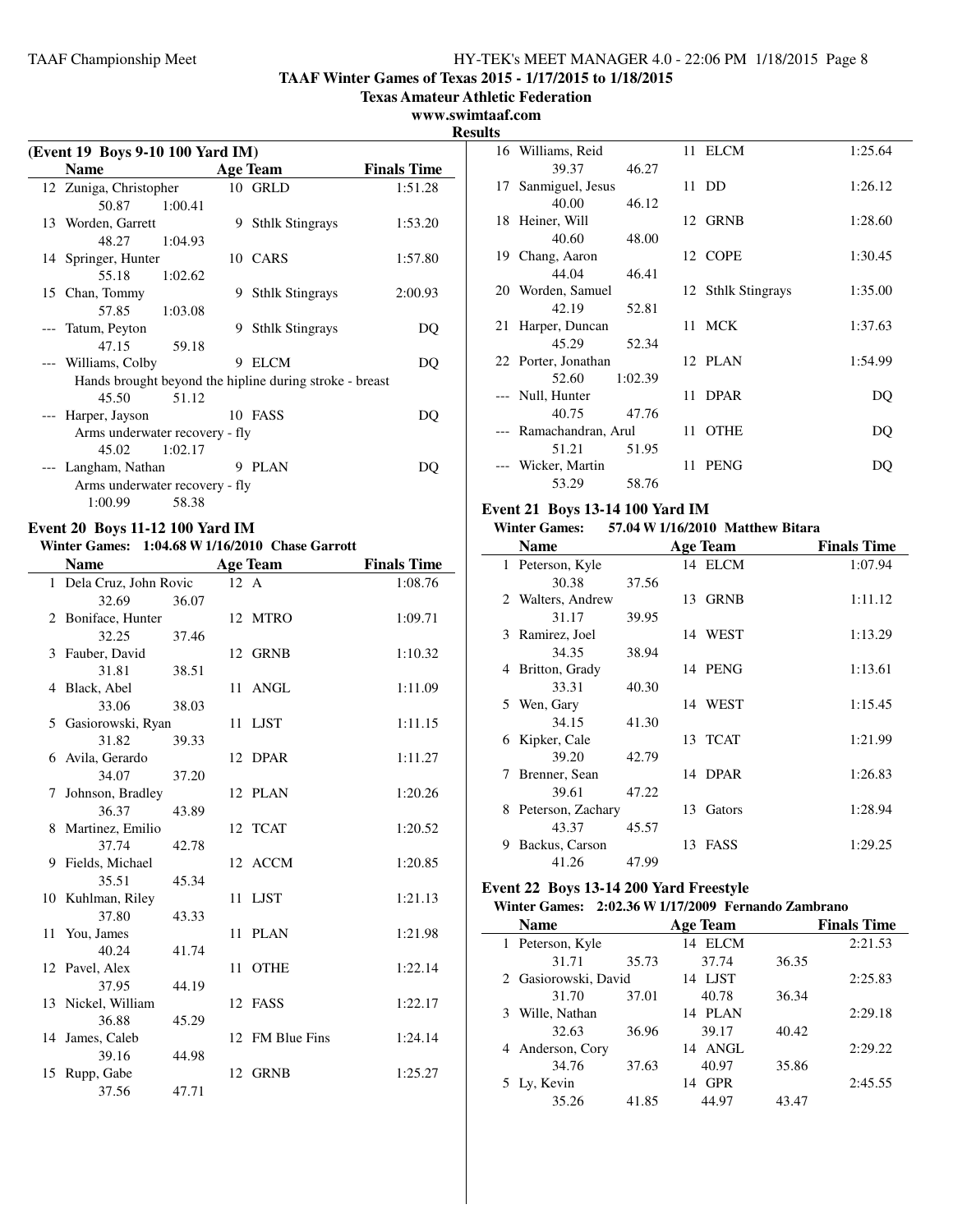**TAAF Winter Games of Texas 2015 - 1/17/2015 to 1/18/2015**

**www.swimtaaf.com**

**Results**

| (Event 22 Boys 13-14 200 Yard Freestyle) |       |                 |       |                    |  |  |  |
|------------------------------------------|-------|-----------------|-------|--------------------|--|--|--|
| <b>Name</b>                              |       | <b>Age Team</b> |       | <b>Finals Time</b> |  |  |  |
| 6 Zuniga, Andres                         |       | 14 GRLD         |       | 2:46.27            |  |  |  |
| 35.71                                    | 41.56 | 44.88           | 44.12 |                    |  |  |  |
| 7 Delaney, Jonah                         |       | 14 GRNB         |       | 2:59.80            |  |  |  |
| 1:56.53                                  | 43.02 | 20.25           |       |                    |  |  |  |

#### **Event 23 Boys 9-10 100 Yard Freestyle Relay**

| Winter Games: 1:01.60 W 1/18/2014 Frisco Amateur Summer Swim |  |
|--------------------------------------------------------------|--|
| H Montgomery, E Debes, S Arcayna, X Santos                   |  |

| Team                          | <b>Relay</b>             | <b>Finals Time</b> |
|-------------------------------|--------------------------|--------------------|
| <b>ELCM</b><br>1              | A                        | 1:02.62            |
| 1) Medina, Patricio 9         | 2) Wille, Rickie 10      |                    |
| 3) Walters, Matthew 10        | 4) Williams, Colby 9     |                    |
| <b>UNAT</b><br>$\mathfrak{D}$ | A                        | 1:05.98            |
| 1) Arcayna, Sam 10            | 2) Creason, Christian 10 |                    |
| 3) Deshmukh, Ansh 10          | 4) Narayan, Ajay 9       |                    |
| <b>PENG</b><br>3              | A                        | 1:06.40            |
| 1) Choe, Ethan 10             | 2) Dawson, Andrew 10     |                    |
| 3) Fowers, Jackson 10         | 4) Geier, Dagen 10       |                    |
| <b>FASS</b><br>4              | A                        | 1:07.54            |
| 1) Gulledge, Travis 9         | 2) Hammons, Zachary 9    |                    |
| 3) Knippenberg, Kade 9        | 4) Sharma, Sanyam 9      |                    |
| <b>WOOD</b><br>5.             | A                        | 1:08.11            |
| 1) Marlow, Joey 9             | 2) Qu, William 9         |                    |
| 3) Olson, Evan 10             | 4) Sharer, Jason 10      |                    |
| 6 Sthlk Stingrays             | A                        | 1:15.27            |
| 1) Worden, Garrett 9          | 2) Chan, Tommy 9         |                    |
| 3) Masson, Devin 9            | 4) Tatum, Peyton 9       |                    |
| 45.14<br>30.13                |                          |                    |
| <b>PENG</b><br>7              | B                        | 1:25.92            |
| 1) Pavia, Favrizzio 9         | 2) Johnson, Asher 9      |                    |
| 3) Dawson, Daniel 9           | 4) Springer, Hunter 10   |                    |
| 44.89<br>41.03                |                          |                    |

## **Event 24 Boys 11-12 200 Yard Freestyle Relay Winter Games: 1:51.10 W1/18/2014 Una**

**C Williams, S Williams, J Armstrong, C Fuchs**

| Team                    |       | Relay                |                      | <b>Finals Time</b> |
|-------------------------|-------|----------------------|----------------------|--------------------|
| 1 CCAA                  |       | A                    |                      | 2:03.44            |
| 1) Gasiorowski, Ryan 11 |       |                      | 2) Kuhlman, Riley 11 |                    |
| 3) Medina, Pablo 11     |       | 4) Williams, Reid 11 |                      |                    |
| 31.92                   | 32.04 | 32.42                | 27.06                |                    |
| 2 GRAN                  |       | A                    |                      | 2:08.29            |
| 1) D'Souza, Daniel 12   |       | 2) Fauber, David 12  |                      |                    |
| 3) Heiner, Jeremy 12    |       | 4) Rupp, Gabe 12     |                      |                    |
| 27.77                   | 34.38 | 32.94                | 33.20                |                    |
| 3 UNAT                  |       | A                    |                      | 2:09.23            |
| 1) Creason, Corban 11   |       | 2) James, Caleb 12   |                      |                    |
| 3) Nickel, William 12   |       | 4) Santos, Xander 11 |                      |                    |
| 32.01 37.40             |       | 32.89                | 26.93                |                    |
| 4 Sthlk Stingrays       |       | A                    |                      | 2:24.63            |
| 1) Roffman, Carson 11   |       | 2) Paulsen, Brady 11 |                      |                    |
| 3) Worden, Samuel 12    |       | 4) Landry, Zane 11   |                      |                    |
| 37.56                   | 34.54 | 39.17                | 33.36                |                    |
|                         |       |                      |                      |                    |

| s |                                            |         |       |                       |         |
|---|--------------------------------------------|---------|-------|-----------------------|---------|
|   | 5 PENG                                     |         |       |                       | 2:31.49 |
|   | 1) Choe, Aiden 11                          |         |       | 2) Wicker, Martin 11  |         |
|   | 3) Britton, Arie 11                        |         |       | 4) Kwon, Eugene 12    |         |
|   | 37.76                                      | 49.19   | 30.06 | 34.48                 |         |
|   | WEST                                       |         | A     |                       | 2:53.20 |
|   | 1) Burkart, Orion 11<br>3) Lebeau, Ryan 12 |         |       | 2) Anzueto, Joshua 11 |         |
|   |                                            |         |       | 4) Molo, Gabriel 11   |         |
|   | 1:26.48                                    | 1:26.72 |       |                       |         |

## **Event 25 Boys 13-14 200 Yard Freestyle Relay Winter Games: 1:40.78 W1/17/2009 Huntsville**

**M Bitara, C Slaven, F Zambrano**

|               | <b>Team</b>               |       | Relay                 |                          | <b>Finals Time</b> |
|---------------|---------------------------|-------|-----------------------|--------------------------|--------------------|
| 1             | <b>UNAT</b>               |       | А                     |                          | 1:47.79            |
|               |                           |       |                       | 2) Gasiorowski, David 14 |                    |
|               | 3) Peterson, Kyle 14      |       |                       | 4) Williams, Conner 13   |                    |
|               | 27.55 25.67               |       | 28.48                 | 26.09                    |                    |
|               | 2 WEST                    |       | A                     |                          | 1:59.52            |
|               | 1) Gonzalez, Jordan 13    |       | $2)$ Ji, Jesse 13     |                          |                    |
|               | 3) Ramirez, Joel 14       |       | 4) Wen, Gary 14       |                          |                    |
|               | 35.20                     | 29.17 | 28.36                 | 26.79                    |                    |
| $\mathcal{L}$ | <b>GRAN</b>               |       | A                     |                          | 2:00.78            |
|               | 1) Castillo, Jaxon 14     |       | 2) Delaney, Jonah 14  |                          |                    |
|               | 3) Lillagore, Benjamin 13 |       | 4) Walters, Andrew 13 |                          |                    |
|               | 28.48                     | 31.56 | 33.00                 | 27.74                    |                    |
|               | 4 FASS                    |       | B                     |                          | 2:04.72            |
|               | 1) Backus, Carson 13      |       |                       | 2) Haggard, Weston 13    |                    |
|               | 3) Petruska, Nicholas 13  |       | 4) Ubl, Ryan 14       |                          |                    |
|               | 31.81                     | 33.53 | 32.51                 | 26.87                    |                    |

#### **Event 26 Girls 9-10 100 Yard Medley Relay Winter Games: 1:05.78 W1/16/2010 Unattached**

## **A Dillard, H Williams, C Johnston, M Anderson**

|    | Team                      |       | <b>Relay</b>              | <b>Finals Time</b> |
|----|---------------------------|-------|---------------------------|--------------------|
| 1  | <b>UNAT</b>               |       | A                         | 1:05.71W           |
|    | 1) Edmonds, Callie 10     |       | 2) Gambrel, Sarah 9       |                    |
|    | 3) Orms, Patience 10      |       | 4) Tran, Minnie 10        |                    |
|    | 42.10                     | 23.61 |                           |                    |
|    | 2 FRIS                    |       | A                         | 1:05.85            |
|    | 1) McCurry, Emily 10      |       | 2) Perry, Laney 10        |                    |
|    | 3) Petruska, Victoria 10  |       | 4) Clark, Audrey 9        |                    |
|    | 35.31                     | 30.54 |                           |                    |
|    | 3 ANGL                    |       | A                         | 1:17.28            |
|    | 1) Dean, Kendall 9        |       | 2) Dean, Mylee 9          |                    |
|    | 3) Green, Emily 10        |       | 4) Vrazel, Elizabeth 10   |                    |
|    | 42.75                     | 34.53 |                           |                    |
| 4  | <b>WOOD</b>               |       | $\mathsf{A}$              | 1:17.76            |
|    | 1) Habib, Ava 9           |       | 2) Freeman, Georgia 10    |                    |
|    | 3) Irani, Isabelle 10     |       | 4) Hahn, Arabella 10      |                    |
|    | 45.22                     | 32.54 |                           |                    |
| 5. | SHAR                      |       | $\mathsf{A}$              | 1:18.60            |
|    | 1) Apacible, Reiana 10    |       | 2) Buchanan, Kendyl 10    |                    |
|    | 3) Frazier, Morgan 9      |       | 4) Mather, Hannah 10      |                    |
|    | 42.28                     | 36.32 |                           |                    |
| 6  | <b>Sthlk Stingrays</b>    |       | A                         | 1:19.31            |
|    | 1) Heldenbrand, Hailey 10 |       | 2) Spraggins, Emily Ann 9 |                    |
|    | 3) Ciesiolka, Maeve 9     |       | 4) Brooks, Jordan 9       |                    |
|    | 46.21                     | 33.10 |                           |                    |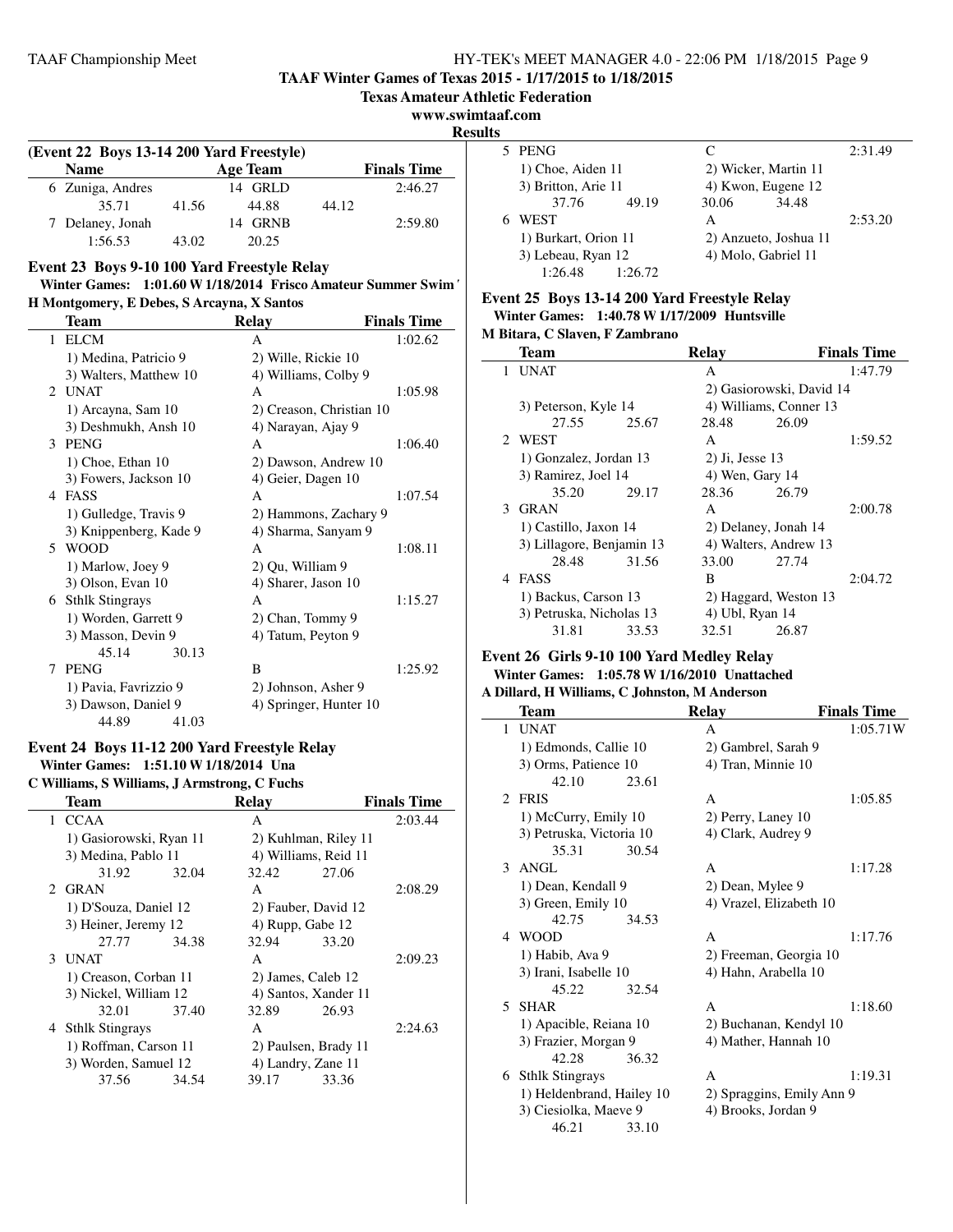**TAAF Winter Games of Texas 2015 - 1/17/2015 to 1/18/2015**

**Texas Amateur Athletic Federation**

### **www.swimtaaf.com**

**Results**

 $\sim$ 

|   | (Event 26 Girls 9-10 100 Yard Medley Relay) |       |                        |                    |  |  |  |
|---|---------------------------------------------|-------|------------------------|--------------------|--|--|--|
|   | <b>Team</b>                                 |       | Relay                  | <b>Finals Time</b> |  |  |  |
| 7 | PENG                                        |       | A                      | 1:19.48            |  |  |  |
|   | 1) Dillard, Kristen 9                       |       | 2) Gerard, Ally 10     |                    |  |  |  |
|   | 3) Nash, Rylie 10                           |       | 4) Wimberley, Ellie 10 |                    |  |  |  |
|   | 44.42                                       | 35.06 |                        |                    |  |  |  |
| 8 | <b>GRAN</b>                                 |       | A                      | 1:19.66            |  |  |  |
|   | 1) Buchanan, E.J. 10                        |       | $2)$ Gregg, Aspen 10   |                    |  |  |  |
|   | 3) Heiner, Cate 10                          |       | 4) Kirkland, Kaylee 9  |                    |  |  |  |
|   | 44.80                                       | 34.86 |                        |                    |  |  |  |
|   | <b>FASS</b>                                 |       | A                      | $\mathbf{C}$       |  |  |  |
|   | Early take-off swimmer #2                   |       |                        |                    |  |  |  |
|   | 1) Gonzales, Paige 10                       |       | 2) Hardin, Madison 9   |                    |  |  |  |
|   | 3) Naidu, Hrishita 10                       |       | 4) Wang, Elise 9       |                    |  |  |  |
|   | 41.81                                       | 39.15 |                        |                    |  |  |  |

## **Event 27 Girls 11-12 200 Yard Medley Relay Winter Games: 2:12.38 W1/14/2012 Unattached**

|  |  |  | A Dillard, J Roessler, C Johnston, S Johnson |  |  |
|--|--|--|----------------------------------------------|--|--|
|--|--|--|----------------------------------------------|--|--|

|   | Team                      |       | <b>Relay</b>            |                           | <b>Finals Time</b> |
|---|---------------------------|-------|-------------------------|---------------------------|--------------------|
|   | 1 DAC                     |       | A                       |                           | 2:11.01W           |
|   | 1) Goodfriend, Kristen 12 |       |                         | 2) Loewenstein, Leigh 11  |                    |
|   | 3) Miller, Jordan 12      |       | 4) Voight, Reagan 12    |                           |                    |
|   | 33.82                     | 39.65 | 30.36                   | 27.18                     |                    |
| 2 | <b>GRAN</b>               |       | B                       |                           | 2:14.24            |
|   | 1) Buchanan, Avery 12     |       | 2) Alberts, Payton 12   |                           |                    |
|   | 3) Brawner, Kori 11       |       | 4) Power, Mary 12       |                           |                    |
|   | 34.42                     | 37.86 | 31.55                   | 30.41                     |                    |
| 3 | <b>FRIS</b>               |       | B                       |                           | 2:20.45            |
|   | 1) Dock, Elizabeth 12     |       |                         | 2) Hammons, Hannah 12     |                    |
|   | 3) Perry, Keely 12        |       | 4) Wood, Sabrina 12     |                           |                    |
|   | 33.58                     | 41.88 | 36.17                   | 28.82                     |                    |
|   | 4 UNAT                    |       | A                       |                           | 2:20.58            |
|   | 1) Cervantes, Cristina 12 |       | 2) DeSanno, Isabel 12   |                           |                    |
|   | 3) Gambrel, Kathryn 11    |       | 4) Sanders, Summer 11   |                           |                    |
|   | 38.83                     | 41.51 | 32.06                   | 28.18                     |                    |
|   | 5 UNAT                    |       | B                       |                           | 2:22.81            |
|   | 1) Dillard, Rachel 12     |       | 2) Dyer, Delaney 12     |                           |                    |
|   | 3) McLean, Dakota 12      |       | 4) Parsons, Anna 12     |                           |                    |
|   | 34.24                     | 43.36 | 35.15                   | 30.06                     |                    |
| 6 | Gators                    |       | A                       |                           | 2:26.06            |
|   | 1) Waldrop, Emiko 12      |       | 2) Peterson, Toria 12   |                           |                    |
|   | 3) Murdie, Aria 12        |       | 4) Harvey, Allie 11     |                           |                    |
|   | 36.37                     | 41.01 | 36.27                   | 32.41                     |                    |
| 7 | <b>PENG</b>               |       | $\mathcal{C}$           |                           | 2:28.28            |
|   | 1) Braxton, Sydney 11     |       | 2) Gerard, Sarah 11     |                           |                    |
|   | 3) Coffin, Faith 12       |       | 4) Meduri, Krithi 11    |                           |                    |
|   | 41.73                     | 41.39 | 34.24                   | 30.92                     |                    |
| 8 | <b>GRAN</b>               |       | A                       |                           | 2:30.16            |
|   | 1) Castle, Arianna 11     |       | 2) Rezsofi, Caroline 11 |                           |                    |
|   | 3) Schmeets, Faith 12     |       |                         | 4) Van Buren, Jennifer 12 |                    |
|   | 39.43                     | 40.43 | 37.37                   | 32.93                     |                    |
| 9 | FASS                      |       | A                       |                           | 2:35.88            |
|   | 1) Debes, Mary 12         |       | 2) Burnett, Rachel 12   |                           |                    |
|   | 3) Gonzalez, Shea 12      |       |                         | 4) Gnidziejko, Emma 11    |                    |
|   | 43.64                     | 36.54 | 39.93                   | 35.77                     |                    |

| w  |                              |       |                    |                          |         |
|----|------------------------------|-------|--------------------|--------------------------|---------|
| 10 | <b>FM Blue Fins</b>          |       | A                  |                          | 2:49.96 |
|    | 1) Engberson, Emily 12       |       | $2)$ Cao, Alice 11 |                          |         |
|    | 3) Lang, Milena 11           |       |                    | 4) Bassett, Jayden 12    |         |
|    | 48.02                        | 47.51 | 38.84              | 35.59                    |         |
| 11 | <b>WOOD</b>                  |       | A                  |                          | 2:54.18 |
|    | 1) Steward, Janey 12         |       |                    | 2) English, Tess 11      |         |
|    | 3) Herrera, Kallie 11        |       |                    | 4) Sanderson, Jessica 11 |         |
|    | 41.83                        | 57.59 | 39.40              | 35.36                    |         |
| 12 | <b>BARR</b>                  |       | A                  |                          | 3:07.41 |
|    | 1) Klusmeyer, Terra 12       |       | 2) Perez, Julia 11 |                          |         |
|    | 3) Yoon, Seojin 11           |       | 4) Cakir, Lara 12  |                          |         |
|    | 42.96                        | 45.43 | 1:04.62            | 34.40                    |         |
| 13 | <b>GRAN</b>                  |       | $\mathcal{C}$      |                          | 3:08.28 |
|    | 1) Loveless, Ashlynn 11      |       |                    | 2) Leslie, Emma 11       |         |
|    | 3) Fox, Marley 12            |       |                    | 4) Castillo, Bella 11    |         |
|    | 47.25                        | 52.77 | 39.84              | 48.42                    |         |
|    | <b>DEER</b>                  |       | A                  |                          | DQ      |
|    | Stroke Infraction swimmer #3 |       |                    |                          |         |
|    | 1) Konvicka, Kayla 12        |       |                    | 2) Lyons, Sarah 12       |         |
|    | 3) Perez, Alydia 12          |       |                    | 4) Waters, Jordyn 12     |         |
|    | 38.60                        | 38.33 | 33.82              | 29.95                    |         |
|    | <b>Sthlk Stingrays</b>       |       | А                  |                          | DO      |
|    | Stroke Infraction swimmer #2 |       |                    |                          |         |
|    | 1) Ferris, Bridget 12        |       |                    | 2) Chatham, Jade 11      |         |
|    | 3) LeNguyen, Mitianna 12     |       | 4) Watt, Clara 12  |                          |         |
|    | 40.28                        | 45.29 | 18.88              | 21.32                    |         |
|    | <b>FRIS</b>                  |       | A                  |                          | DQ      |
|    | Stroke Infraction swimmer #3 |       |                    |                          |         |
|    | 1) Lileng, Daniela 12        |       |                    | 2) Caspari, Abby 11      |         |
|    | 3) Delgado, Daniela 11       |       |                    | 4) Naukam, Ally 12       |         |
|    | 38.45                        | 45.50 | 39.27              | 32.00                    |         |

#### **Event 28 Girls 13-14 200 Yard Medley Relay Winter Games: 2:04.35 W1/17/2009 Frisco H Mabile, A Marsolek, D Nelson, J Doherty**

|  | H Mabile, A Marsolek, D Nelson, J Donerty |  |  |
|--|-------------------------------------------|--|--|
|--|-------------------------------------------|--|--|

| Team                     |       | Relay                  |                         | <b>Finals Time</b> |
|--------------------------|-------|------------------------|-------------------------|--------------------|
| 1 UNAT                   |       | B                      |                         | 1:58.57W           |
| 1) Jansky, Camryn 13     |       | 2) Herron, Janna 14    |                         |                    |
| 3) Tran, Vivie 14        |       | 4) Rowden, Lizey 13    |                         |                    |
| 30.57                    | 32.08 | 29.56                  | 26.36                   |                    |
| 2 Sthlk Stingrays        |       | A                      |                         | 2:12.16            |
| 1) Tatum, Samantha 14    |       | 2) Tatum, Anna 14      |                         |                    |
| 3) Dockal, Spencer 14    |       | 4) Lilley, Madison 13  |                         |                    |
| 33.16                    | 42.01 | 28.71                  | 28.28                   |                    |
| 3 DPAR                   |       | A                      |                         | 2:16.18            |
| 1) Boudreaux, Jasmine 13 |       | 2) Dibello, Melia 13   |                         |                    |
| 3) Pope, Emily 13        |       | 4) Sechelski, Loren 13 |                         |                    |
| 36.39                    | 39.43 | 32.63                  | 27.73                   |                    |
| 4 FASS                   |       | A                      |                         | 2:16.84            |
| 1) Delacruz, Camille 14  |       |                        | 2) Medigovich, Lydia 14 |                    |
| 3) Sangalang, Nichola 13 |       | 4) Showalter, Abby 13  |                         |                    |
| 35.23                    | 41.46 | 34.23                  | 25.92                   |                    |
| 5 UNAT                   |       | A                      |                         | 2:16.88            |
| 1) Brawner, Kinsey 13    |       | 2) Coffin, Shalley 14  |                         |                    |
| 3) Reynolds, Kris 14     |       | 4) Roach, Mykala 13    |                         |                    |
| 36.25                    | 36.45 | 33.62                  | 30.56                   |                    |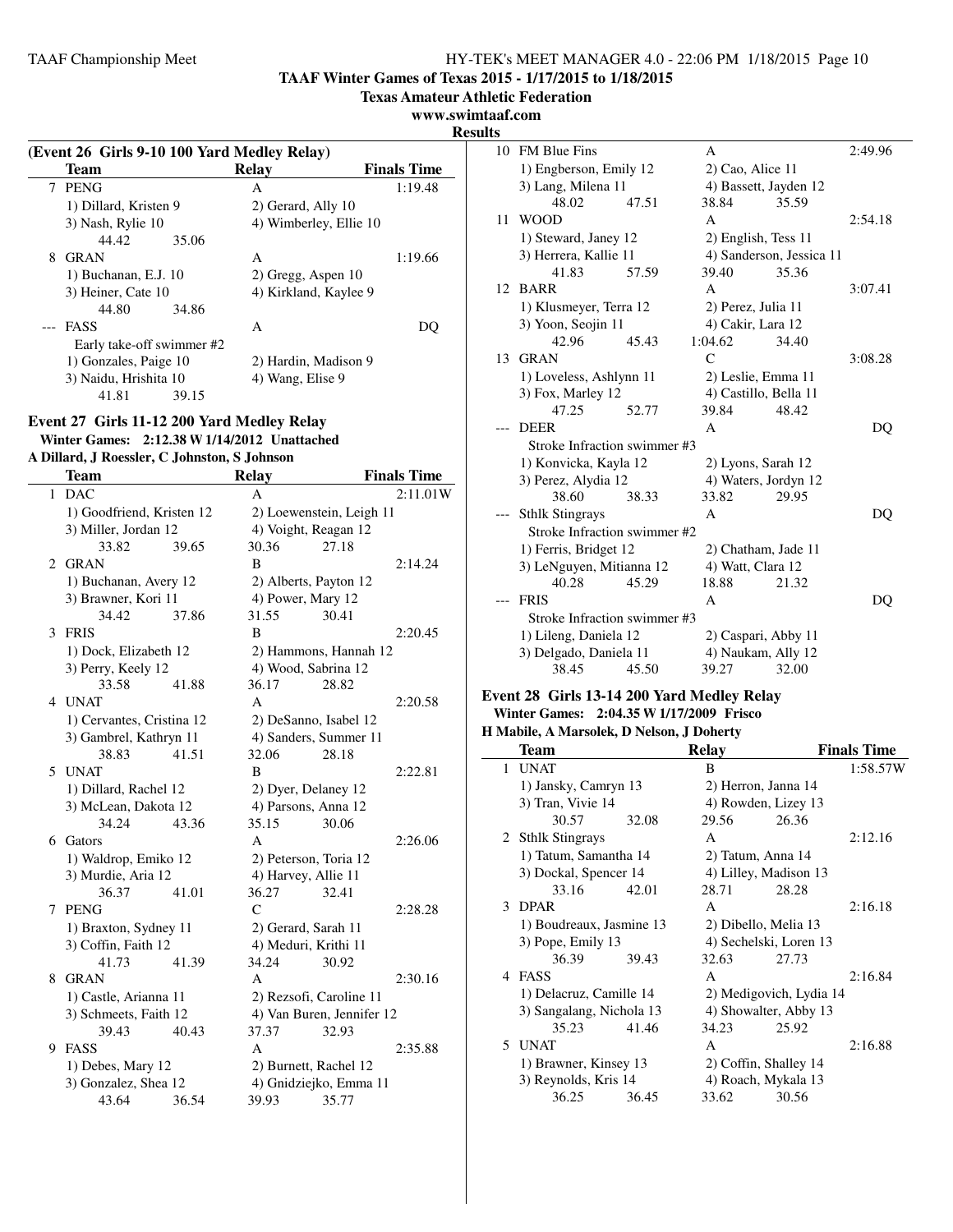**TAAF Winter Games of Texas 2015 - 1/17/2015 to 1/18/2015**

**Texas Amateur Athletic Federation**

**www.swimtaaf.com**

**Results**

|   | (Event 28 Girls 13-14 200 Yard Medley Relay) |       |       |                         |                    |  |  |
|---|----------------------------------------------|-------|-------|-------------------------|--------------------|--|--|
|   | Team                                         |       | Relay |                         | <b>Finals Time</b> |  |  |
| 6 | <b>CFB</b>                                   |       | A     |                         | 2:17.02            |  |  |
|   | 1) Carlin, Riley 14                          |       |       | 2) McLemore, Brianne 14 |                    |  |  |
|   | 3) Ray, Dominique 14                         |       |       | 4) Stringer, Emily 14   |                    |  |  |
|   | 34.92                                        | 39.48 | 30.82 | 31.80                   |                    |  |  |
|   | Gators                                       |       | A     |                         | 2:17.41            |  |  |
|   | 1) Nelson, Leah 13                           |       |       | 2) Ganyard, Miranda 13  |                    |  |  |
|   | 3) Larson, Julia 13                          |       |       | 4) Clark, Faith 13      |                    |  |  |
|   | 41.88                                        | 30.27 | 33.72 | 31.54                   |                    |  |  |
| 8 | <b>PLAN</b>                                  |       | A     |                         | 2:26.31            |  |  |
|   | 40.52                                        | 40.00 | 33.44 | 32.35                   |                    |  |  |

## **Event 29 Girls 9-10 50 Yard Freestyle**

## **Winter Games: 29.28 W1/19/2008 Destiny M Nelson**

|                | <b>Name</b>                 |    | <b>Age Team</b>        | <b>Finals Time</b> |
|----------------|-----------------------------|----|------------------------|--------------------|
| 1              | Irani, Isabelle             | 10 | <b>WOOD</b>            | 30.07              |
| $\overline{2}$ | Tran, Minnie                | 10 | A                      | 30.53              |
| 3              | Higginbotham, Katherine     | 10 | <b>DPAR</b>            | 31.01              |
|                | 4 Hernandez, Jessica        | 10 | $\mathbf{A}$           | 31.53              |
| 5              | Khemalaap, Devin            |    | 10 OTHE                | 31.57              |
| 6              | Niego, Marla                | 10 | <b>TCAT</b>            | 32.14              |
| $7^{\circ}$    | Edmonds, Callie             | 10 | <b>VIC</b>             | 32.20              |
| 8              | Clark, Audrey               |    | 9 FASS                 | 32.90              |
|                | 9 Heldenbrand, Hailey       | 10 | <b>Sthlk Stingrays</b> | 33.64              |
| 10             | Sennett, Jasmine            |    | 9 OTHE                 | 34.62              |
| 11             | Perry, Laney                |    | 10 FASS                | 35.45              |
|                | 12 Carbonell, Jessie        |    | 10 PLAN                | 35.68              |
| 13             | Spraggins, Emily Ann        | 9  | <b>Sthlk Stingrays</b> | 36.14              |
| 14             | Appel, Megan                |    | 10 PLAN                | 36.23              |
|                | 15 Mcalister, Maddie        | 9  | <b>DOLP</b>            | 36.75              |
|                | 16 Savova, Nia              |    | 10 COPE                | 37.15              |
|                | 17 Jones, Avagail           |    | 9 DEN                  | 37.43              |
| 18             | Troung, Alena               |    | 9 COPE                 | 37.58              |
| 19             | Achy-Brou, Indira           | 9  | BB                     | 37.73              |
|                | *20 Buchanan, E.J.          | 10 | <b>GRNB</b>            | 37.82              |
|                | *20 Ho, Rebecca             |    | 9 FM Blue Fins         | 37.82              |
|                | 22 Bourgeois-Solomon, Sover | 10 | ANGL                   | 38.08              |
|                | 23 Gibbens, Grace           |    | 9 BCST                 | 38.17              |
|                | 24 Dean, Mylee              | 9  | <b>ANGL</b>            | 38.60              |
| 25             | Kirkland, Kaylee            |    | 9 GRNB                 | 38.63              |
|                | 26 Ciesiolka, Maeve         | 9  | <b>Sthlk Stingrays</b> | 39.16              |
|                | 27 Roach, Kalea             |    | 10 GRNB                | 39.18              |
|                | 28 Dillard, Kristen         |    | 9 PENG                 | 39.29              |
|                | 29 Feeney, Holland          |    | 9 FASS                 | 39.56              |
|                | 30 Dillard, McKenna         | 10 | <b>STEP</b>            | 39.90              |
|                | 31 Larson, Kerstyn          |    | 10 Gators              | 40.32              |
| 32             | Singh, Aanchal              |    | 10 PIRA                | 40.43              |
| 33             | Hablo, Robi Amichie         | 10 | <b>ACCM</b>            | 40.47              |
|                | 34 Heiner, Cate             |    | 10 GRNB                | 40.75              |
| 35             | McCammack, Cadence          |    | 10 PLAN                | 40.84              |
| 36             | Tippayasoontorn, Chanung    | 9  | PLAN                   | 40.91              |
|                | 37 Dillard, Raelee          | 10 | <b>STEP</b>            | 40.98              |
|                | 38 Spence, Alexandra        | 9  | <b>OTHE</b>            | 41.08              |
|                | 39 Mather, Hannah           |    | 10 FASS                | 41.10              |
|                | 40 Lang, Bailey             | 9  | <b>FLMN</b>            | 41.50              |

| 41 Setty, Nirja             | 9 | UNAT           | 41.54 |
|-----------------------------|---|----------------|-------|
| 42 Gerard, Ally             |   | 10 PENG        | 41.65 |
| 43 Mercer, Sabrina          |   | 10 GRNB        | 41.87 |
| 44 Winkler, Whitney         | 9 | CARS           | 44.39 |
| 45 Xiao, Olivia             |   | <b>COPE</b>    | 45.24 |
| 46 Gee, Tiffany             |   | 9 FM Blue Fins | 47.62 |
| 47 Guthrie, Kenadie         | 9 | ANGL           | 51.25 |
| 48 Tippayasoontorn, Chananu | 9 | PLAN           | 53.27 |
| 49 Alexander, Ashlyn        |   | <b>DEN</b>     | 56.25 |

### **Event 30 Girls 11-12 100 Yard Freestyle**

#### **Winter Games: 59.46 W1/14/2012 Carolyn Johnston**

|    | <b>Name</b>                 |       |                | <b>Age Team</b> | <b>Finals Time</b> |
|----|-----------------------------|-------|----------------|-----------------|--------------------|
|    | 1 Goodfriend, Kristen       |       | 12 A           |                 | 1:01.07            |
|    | 29.38                       | 31.69 |                |                 |                    |
|    | 2 Cervantes, Cristina       |       |                | 12 VIC          | 1:01.24            |
|    | 29.50                       | 31.74 |                |                 |                    |
| 3  | Loewenstein, Leigh          |       | 11             | $\mathbf{A}$    | 1:02.02            |
|    | 30.15                       | 31.87 |                |                 |                    |
|    | 4 Waters, Jordyn            |       | 12             | <b>DPAR</b>     | 1:02.53            |
|    | 29.96                       | 32.57 |                |                 |                    |
| 5  | Parsons, Anna               |       |                | 12 ACCM         | 1:08.47            |
|    | 32.86                       | 35.61 |                |                 |                    |
|    | 6 Perry, Keely              |       |                | 12 FASS         | 1:08.69            |
|    | 32.61                       | 36.08 |                |                 |                    |
| 7  | Coffin, Faith               |       | 12             | WACO            | 1:09.46            |
|    | 33.61                       | 35.85 |                |                 |                    |
| 8  | Murdie, Aria                |       |                | 12 Gators       | 1:09.58            |
|    | 32.72                       | 36.86 |                |                 |                    |
| 9  | Dillard, Rachel             |       | $11 \text{ A}$ |                 | 1:10.06            |
|    | 32.62                       | 37.44 |                |                 |                    |
|    | 10 Schmeets, Faith          |       |                | 12 GRNB         | 1:11.66            |
|    | 34.48                       | 37.18 |                |                 |                    |
| 11 | Peterson, Toria             |       |                | 12 Gators       | 1:11.73            |
|    | 34.13                       | 37.60 |                |                 |                    |
|    | 12 Sanders, Summer          |       | 11             | <b>LJST</b>     | 1:12.55            |
|    | 33.98                       | 38.57 |                |                 |                    |
| 13 | Brawner, Kori               |       | 11             | <b>GRNB</b>     | 1:12.78            |
|    | 33.61                       | 39.17 |                |                 |                    |
|    | 14 Summitt, Halle           |       | 11             | <b>DOLP</b>     | 1:14.17            |
|    | 34.29                       | 39.88 |                |                 |                    |
| 15 | Naukam, Ally                |       |                | 12 FASS         | 1:14.29            |
|    | 35.23                       | 39.06 |                |                 |                    |
| 16 | Ng, Anna                    |       |                | 12 WHAL         | 1:16.94            |
|    | 34.72                       | 42.22 |                |                 |                    |
| 17 | Parker, Paige<br>37.55      |       | 11             | <b>ANGL</b>     | 1:17.16            |
| 18 | Edwards, Lauren             | 39.61 |                | 12 CARS         |                    |
|    |                             |       |                |                 | 1:18.97            |
| 19 | 36.61<br>Jones, Asahel      | 42.36 |                | 12 DEN          | 1:21.61            |
|    | 37.51                       | 44.10 |                |                 |                    |
|    | 20 Edwards, Sophie          |       |                | 12 FM Blue Fins | 1:22.61            |
|    | 40.03                       | 42.58 |                |                 |                    |
|    |                             |       |                |                 |                    |
|    |                             |       |                |                 |                    |
| 21 | Michaelsen, Brenna<br>38.00 | 45.04 |                | 12 MTRO         | 1:23.04            |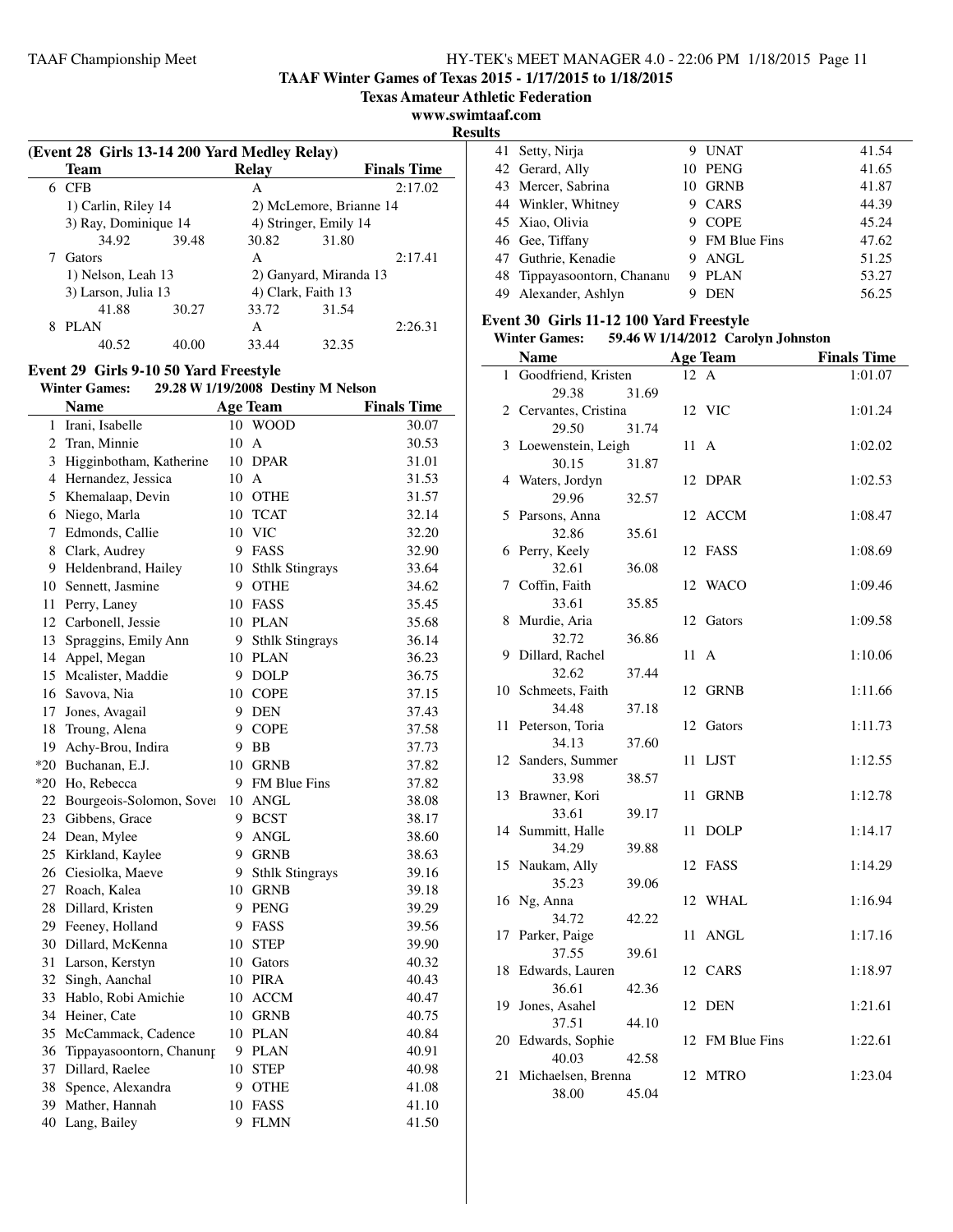**TAAF Winter Games of Texas 2015 - 1/17/2015 to 1/18/2015**

**Texas Amateur Athletic Federation**

#### **www.swimtaaf.com**

**Results**

| (Event 30 Girls 11-12 100 Yard Freestyle) |                        |       |  |                    |                    |
|-------------------------------------------|------------------------|-------|--|--------------------|--------------------|
|                                           | <b>Name</b>            |       |  | <b>Age Team</b>    | <b>Finals Time</b> |
|                                           | 22 Leslie, Emma        |       |  | 11 GRNB            | 1:25.96            |
|                                           | 42.12                  | 43.84 |  |                    |                    |
|                                           | 23 Bassett, Jayden     |       |  | 12 FM Blue Fins    | 1:26.49            |
|                                           | 38.76                  | 47.73 |  |                    |                    |
|                                           | 24 Gnidziejko, Emma    |       |  | 11 FASS            | 1:26.71            |
|                                           | 39.19                  | 47.52 |  |                    |                    |
|                                           | 25 Williams, Sydney    |       |  | 11 DEN             | 1:30.66            |
|                                           | 41.48                  | 49.18 |  |                    |                    |
|                                           | 26 Dukes, Kellen       |       |  | 11 COPE            | 1:31.46            |
|                                           | 42.32                  | 49.14 |  |                    |                    |
|                                           | 27 LeNguyen, Mitibella |       |  | 11 Sthlk Stingrays | 1:42.81            |
|                                           | 47.02                  | 55.79 |  |                    |                    |
|                                           | --- Harvey, Allie      |       |  | 11 Gators          | DO                 |
|                                           | No touch on turn       |       |  |                    |                    |
|                                           | 38.03                  | 48.65 |  |                    |                    |
|                                           | Parker, Riley          |       |  | 12 OTHE            | 44.91              |
|                                           | Did not finish         |       |  |                    |                    |

## **Event 31 Girls 13-14 100 Yard Freestyle**

**Winter Games: 56.47 W1/17/2009 Emily Zapinski**

|    | <b>Name</b>         |       |                | <b>Age Team</b> | <b>Finals Time</b> |
|----|---------------------|-------|----------------|-----------------|--------------------|
|    | 1 Herron, Janna     |       | $14 \text{ A}$ |                 | 57.74              |
|    | 27.20               | 30.54 |                |                 |                    |
|    | 2 Breedlove, Delia  |       |                | 14 UNA          | 57.86              |
|    | 27.84               | 30.02 |                |                 |                    |
| 3  | Rowden, Lizey       |       | 13 A           |                 | 58.27              |
|    | 28.03               | 30.24 |                |                 |                    |
| 4  | Tran, Vivie         |       |                | 14 LJST         | 58.70              |
|    | 27.64               | 31.06 |                |                 |                    |
| 5  | Graham, Elyse       |       |                | 13 OTHE         | 1:01.55            |
|    | 29.66               | 31.89 |                |                 |                    |
| 6  | Pope, Emily         |       | 13             | <b>DPAR</b>     | 1:02.57            |
|    | 29.70               | 32.87 |                |                 |                    |
| 7  | Hall, KaiLi         |       |                | 14 OTHE         | 1:03.16            |
|    | 30.43               | 32.73 |                |                 |                    |
| 8  | Hickman, Hannah     |       |                | 13 DOLP         | 1:04.20            |
|    | 30.54               | 33.66 |                |                 |                    |
| 9  | Sangalang, Nichola  |       |                | 13 FASS         | 1:05.39            |
|    | 31.24               | 34.15 |                |                 |                    |
|    | 10 Leaskey, Megan   |       |                | 13 MSST         | 1:06.98            |
|    | 31.60               | 35.38 |                |                 |                    |
| 11 | Hernandez, Haley    |       | 14 A           |                 | 1:07.93            |
|    | 30.86               | 37.07 |                |                 |                    |
| 12 | Showalter, Abby     |       |                | 13 FASS         | 1:07.94            |
|    | 31.81               | 36.13 |                |                 |                    |
|    | 13 Leonard, Kaitlyn |       |                | 14 PIRA         | 1:08.32            |
|    | 32.90               | 35.42 |                |                 |                    |
|    | 14 Feng, Emily      |       |                | 14 TCAT         | 1:08.38            |
|    | 32.19               | 36.19 |                |                 |                    |
|    | 15 Larson, Julia    |       |                | 13 Gators       | 1:08.59            |
|    | 33.18               | 35.41 |                |                 |                    |
|    | 16 Hurst, Tessa     |       | 14             | <b>DOLP</b>     | 1:08.87            |
|    | 31.55               | 37.32 |                |                 |                    |

| 17 Nelson, Leah        |       |      | 13 Gators          | 1:09.20 |
|------------------------|-------|------|--------------------|---------|
| 32.44                  | 36.76 |      |                    |         |
| 18 Hulen, Skylar       |       |      | 14 FM Blue Fins    | 1:10.80 |
| 33.56                  | 37.24 |      |                    |         |
| 19 Tatum, Anna         |       |      | 14 Sthlk Stingrays | 1:11.81 |
| 34.20                  | 37.61 |      |                    |         |
| 20 Barcellano, Rafee   |       |      | 13 TCAT            | 1:13.34 |
| 34.56                  | 38.78 |      |                    |         |
| 21 Rendon, Abasiono    |       | 13 A |                    | 1:13.44 |
| 34.47                  | 38.97 |      |                    |         |
| 22 Patel, Elise        |       | 14 A |                    | 1:13.68 |
| 23 Maldonado, Isabella |       |      | 13 DEN             | 1:13.71 |
| 35.13                  | 38.58 |      |                    |         |
| 24 Clark, Faith        |       |      | 13 Gators          | 1:14.42 |
| 35.61                  | 38.81 |      |                    |         |
| 25 Wright, Chloe       |       |      | 13 ACCM            | 1:14.47 |
| 34.42                  | 40.05 |      |                    |         |
| 26 Lafon, Bailey       |       |      | 14 PLAN            | 1:16.32 |
| 36.90                  | 39.42 |      |                    |         |
| 27 Honey, Annisten     |       |      | 14 Centennial      | 1:18.75 |
| 36.22                  | 42.53 |      |                    |         |
| 28 Watson, Taylor      |       |      | 14 OTHE            | 1:18.85 |
| 37.07                  | 41.78 |      |                    |         |
| 29 Mascorro, Lauren    |       |      | 14 BARR            | 1:19.48 |
| 35.20                  | 44.28 |      |                    |         |
| 30 Bechner, Grace      |       |      | 13 BARR            | 1:20.34 |
| 37.86                  | 42.48 |      |                    |         |
| Taylor, Paris          |       | 14 A |                    | DO      |
| No touch on turn       |       |      |                    |         |
| 35.96                  | 38.59 |      |                    |         |

## **Event 32 Girls 9-10 25 Yard Backstroke**

| <b>Winter Games:</b> |  | 16.90 W 1/14/2012 Alexandra Bumpas |
|----------------------|--|------------------------------------|
|----------------------|--|------------------------------------|

|      | <b>Name</b>         |    | Age Team               | <b>Finals Time</b> |
|------|---------------------|----|------------------------|--------------------|
| 1    | Niego, Marla        | 10 | <b>TCAT</b>            | 17.19              |
| 2    | Clark, Audrey       | 9  | <b>FASS</b>            | 17.81              |
| 3    | Heldenbrand, Hailey | 10 | <b>Sthlk Stingrays</b> | 18.57              |
| 4    | McCurry, Emily      | 10 | <b>FASS</b>            | 18.75              |
| 5    | Vrazel, Elizabeth   | 10 | <b>ANGL</b>            | 19.33              |
| 6    | Kirkland, Kaylee    | 9  | <b>GRNB</b>            | 19.51              |
| $*7$ | Gambrel, Sarah      | 9  | <b>LJST</b>            | 19.66              |
| $*7$ | Carbonell, Jessie   | 10 | <b>PLAN</b>            | 19.66              |
| 9    | Green, Emily        | 10 | <b>ANGL</b>            | 20.15              |
| 10   | Dukes, Katharine    | 9  | <b>COPE</b>            | 20.33              |
| 11   | Gibbens, Grace      | 9  | <b>BCST</b>            | 20.63              |
| 12   | Harrington, Ella    | 10 | <b>FM Blue Fins</b>    | 20.80              |
| 13   | Heiner, Cate        | 10 | <b>GRNB</b>            | 20.81              |
| 14   | Troung, Alena       | 9  | <b>COPE</b>            | 20.85              |
| 15   | Cho, Sua            | 9  | <b>COPE</b>            | 20.89              |
| 16   | Spence, Alexandra   | 9  | <b>OTHE</b>            | 20.99              |
| 17   | Mcalister, Maddie   | 9  | <b>DOLP</b>            | 21.02              |
| 18   | Tate, Caitlyn       | 9  | FASS                   | 21.08              |
| 19   | Wang, Elise         | 9  | FASS                   | 21.09              |
| 20   | Hahn, Arabella      | 10 | <b>WOOD</b>            | 21.34              |
| 21   | Savova, Nia         | 10 | <b>COPE</b>            | 21.77              |
|      | 22 Lang, Bailey     | 9  | <b>FLMN</b>            | 21.91              |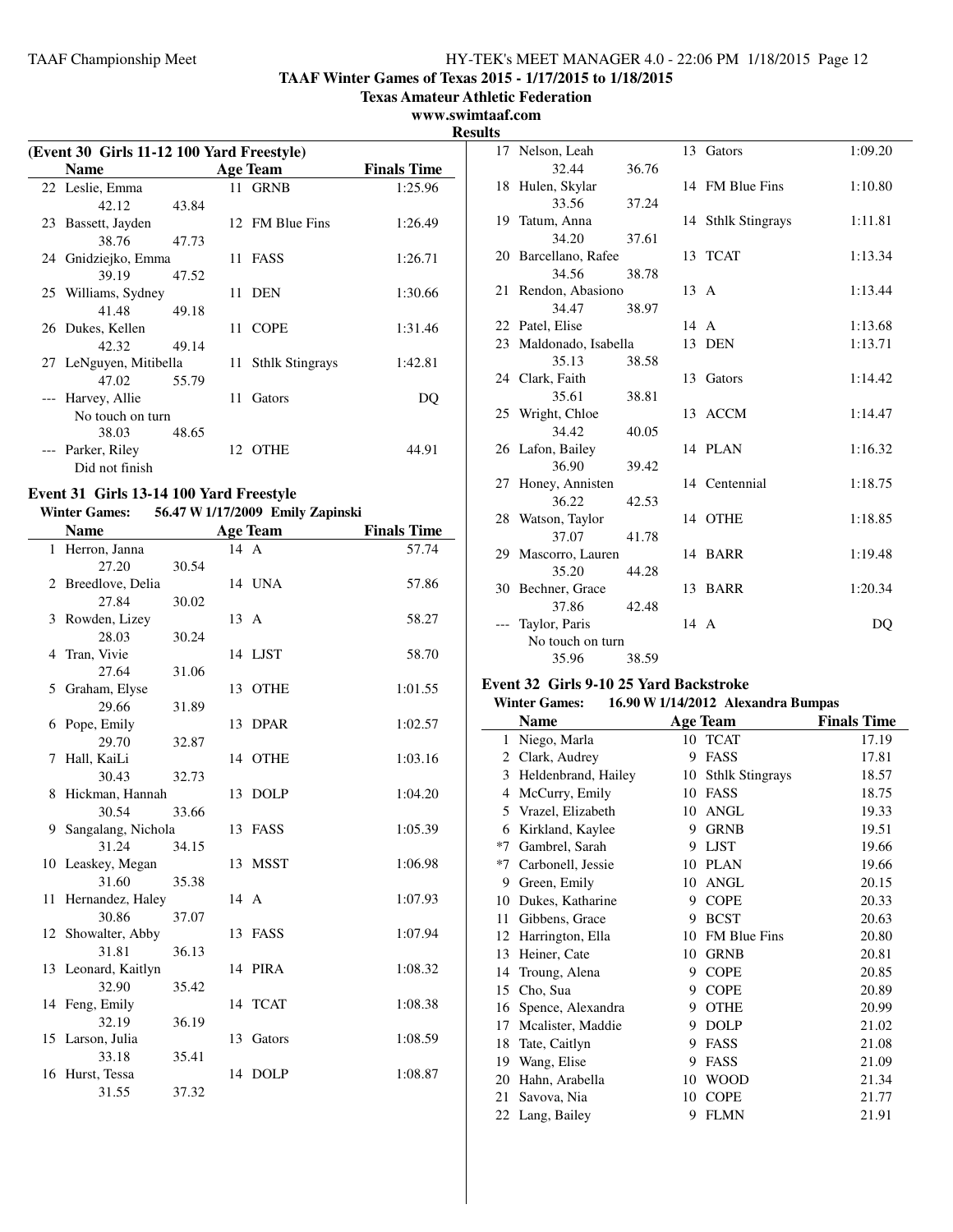**TAAF Winter Games of Texas 2015 - 1/17/2015 to 1/18/2015**

**Texas Amateur Athletic Federation**

**www.swimtaaf.com Results**

j.

|       | (Event 32 Girls 9-10 25 Yard Backstroke) |    |                        |                    |  |
|-------|------------------------------------------|----|------------------------|--------------------|--|
|       | <b>Name</b>                              |    | <b>Age Team</b>        | <b>Finals Time</b> |  |
| 23    | Brooks, Jordan                           | 9  | <b>Sthlk Stingrays</b> | 22.05              |  |
| 24    | Feeney, Holland                          | 9  | <b>FASS</b>            | 22.11              |  |
| 25    | Sharma, Vasudha                          | 10 | <b>COPE</b>            | 22.17              |  |
| 26    | Dillard, Raelee                          | 10 | <b>STEP</b>            | 22.25              |  |
| $*27$ | Achy-Brou, Indira                        | 9  | BB                     | 22.54              |  |
| $*27$ | Ghildiyal, Arushi                        | 10 | <b>COPE</b>            | 22.54              |  |
| 29    | Alexander, Ashlyn                        | 9  | <b>DEN</b>             | 22.80              |  |
| 30    | Wagoner, Maria                           | 10 | DD                     | 23.05              |  |
| 31    | Xiao, Olivia                             | 9  | <b>COPE</b>            | 23.41              |  |
| 32    | Shang, Kelly                             | 10 | <b>COPE</b>            | 23.77              |  |
| 33    | Larranaga, Antonieta                     | 9  | DD                     | 23.97              |  |
| 34    | Bourgeois-Solomon, Sover                 | 10 | <b>ANGL</b>            | 24.01              |  |
| 35    | Steward, Jenavieve                       | 9  | <b>WOOD</b>            | 24.08              |  |
| 36    | Larson, Kerstyn                          | 10 | Gators                 | 24.21              |  |
| 37    | Sanchez, Karla                           | 10 | <b>BARR</b>            | 24.28              |  |
| 38    | McLean, Cadence                          | 9  | CARS                   | 24.30              |  |
| 39    | Hudanish, Addyson                        | 9  | <b>WOOD</b>            | 24.37              |  |
| 40    | Jordan, Kennedy                          | 10 | <b>WOOD</b>            | 26.13              |  |
| 41    | Monk, Mary Elizabeth                     | 10 | <b>PIRA</b>            | 26.34              |  |
| 42    | Guthrie, Kenadie                         | 9  | <b>ANGL</b>            | 26.97              |  |
| 43    | Allada, Shree                            | 10 | <b>COPE</b>            | 27.11              |  |
| 44    | Pallasa, Sophia                          | 9  | DD                     | 27.13              |  |
| 45    | Greene, Amelia                           | 9  | <b>DEN</b>             | 27.49              |  |
| 46    | Gee, Tiffany                             | 9  | <b>FM Blue Fins</b>    | 30.61              |  |
| $---$ | Looi, Leslie                             | 9  | <b>PLAN</b>            | DQ                 |  |
|       | Did not finish on back                   |    |                        |                    |  |

#### **Event 33 Girls 11-12 50 Yard Backstroke**

## **Winter Games: 30.30 W1/16/2010 Destiny Nelson**

|    | Name                |    | <b>Age Team</b>        | <b>Finals Time</b> |
|----|---------------------|----|------------------------|--------------------|
| 1  | Rudd, K'Lee         |    | 12 BRYA                | 32.63              |
| 2  | Buchanan, Avery     | 12 | <b>GRNB</b>            | 33.24              |
| 3  | Hammons, Hannah     | 12 | <b>FASS</b>            | 33.41              |
| 4  | Thompson, Jacey     | 12 | <b>LJST</b>            | 33.43              |
| 5  | Dock, Elizabeth     | 12 | <b>FASS</b>            | 33.49              |
| 6  | Waters, Jordyn      | 12 | <b>DPAR</b>            | 34.01              |
| 7  | Goodfriend, Kristen | 12 | $\mathsf{A}$           | 34.38              |
| 8  | Konvicka, Kayla     | 12 | <b>DPAR</b>            | 34.53              |
| 9  | McLean, Dakota      | 12 | CARS                   | 34.54              |
| 10 | Meduri, Krithi      | 11 | <b>COPE</b>            | 35.86              |
| 11 | Lyons, Sarah        | 12 | <b>DPAR</b>            | 36.05              |
| 12 | Brawner, Kori       | 11 | <b>GRNB</b>            | 36.08              |
| 13 | Alberts, Payton     | 12 | <b>GRNB</b>            | 36.80              |
| 14 | Wood, Sabrina       | 12 | <b>FASS</b>            | 38.22              |
| 15 | Schmeets, Faith     | 12 | <b>GRNB</b>            | 39.08              |
| 16 | Castle, Arianna     | 11 | <b>GRNB</b>            | 39.81              |
| 17 | Ferris, Bridget     | 12 | <b>Sthlk Stingrays</b> | 40.43              |
| 18 | Sanders, Summer     | 11 | <b>LJST</b>            | 40.71              |
| 19 | Braxton, Sydney     | 11 | <b>PENG</b>            | 40.99              |
| 20 | Goodman, Hope       | 11 | <b>DEN</b>             | 41.02              |
| 21 | Chatham, Jade       | 11 | <b>Sthlk Stingrays</b> | 41.03              |
| 22 | Momixay, Jadyn      | 12 | <b>GPR</b>             | 41.21              |
| 23 | Gambrel, Kathryn    | 11 | <b>LJST</b>            | 41.79              |
| 24 | Harvey, Allie       | 11 | Gators                 | 41.84              |

| 25              | Pierce, Morgan         | 12 | <b>UNA</b>             | 41.86 |
|-----------------|------------------------|----|------------------------|-------|
| 26              | Gerard, Sarah          | 11 | CARS                   | 42.75 |
| 27              | Burlingame, Brooke     | 12 | FM Blue Fins           | 42.88 |
| 28              | Herrera, Kallie        | 11 | <b>WOOD</b>            | 43.10 |
|                 | 29 Edwards, Lauren     | 12 | CARS                   | 43.27 |
|                 | 30 Steward, Janey      | 12 | <b>WOOD</b>            | 43.58 |
| 31              | Merrill, Carmen        | 11 | <b>TCAT</b>            | 43.65 |
|                 | 32 Kissinger, Abbey    |    | 12 FM Blue Fins        | 44.21 |
|                 | 33 Hernandez, Angela   |    | 11 WOOD                | 44.96 |
|                 | 34 Dobosh, Rachel      | 12 | <b>PLAN</b>            | 45.17 |
|                 | 35 Garcia, Isabel      | 11 | <b>TMST</b>            | 45.66 |
|                 | 36 Bond, Quinn         | 11 | <b>TCAT</b>            | 46.33 |
| 37              | Bassett, Jayden        | 12 | FM Blue Fins           | 46.58 |
| 38              | Leslie, Emma           | 11 | <b>GRNB</b>            | 47.56 |
| 39              | Garg, Tvisha           | 11 | <b>COPE</b>            | 48.03 |
| 40              | House, Maria           | 12 | <b>CMTS</b>            | 48.22 |
| 41              | Knapp, Leela           | 12 | <b>PLAN</b>            | 48.48 |
|                 | 42 Kari, Saahithi      | 11 | <b>COPE</b>            | 48.79 |
| 43              | Sambirsky, Kylie       | 11 | <b>WOOD</b>            | 48.94 |
| 44              | Hoskins, Jordyn        | 11 | <b>ANGL</b>            | 49.07 |
| 45              | Lozano, Hanna          | 11 | <b>COPE</b>            | 49.28 |
|                 | 46 Williams, Sydney    | 11 | <b>DEN</b>             | 49.79 |
| 47              | Glanton, Kailyn        | 11 | <b>MSST</b>            | 50.03 |
| 48              | Chometsky, Kenna       | 11 | <b>WOOD</b>            | 51.22 |
| 49              | Hanson, Margaret       | 11 | <b>WOOD</b>            | 52.58 |
|                 | 50 Whitson, Lulu       | 11 | <b>WOOD</b>            | 53.56 |
| 51              | Srivastava, Samvida    | 12 | <b>PLAN</b>            | 54.53 |
| 52              | Hamilton, Isabel       | 11 | <b>PLAN</b>            | 57.36 |
| 53              | Cakir, Lara            | 12 | <b>BARR</b>            | 57.57 |
| $---$           | Sloan, Brooke          | 11 | <b>PLAN</b>            | DQ    |
|                 | Did not finish on back |    |                        |       |
| ---             | Jones, Asahel          | 12 | <b>DEN</b>             | DQ    |
|                 | Not on back off wall   |    |                        |       |
| --- Watt, Clara |                        | 12 | <b>Sthlk Stingrays</b> | DQ    |
|                 | Delacruz, Ashley       | 11 | <b>TCAT</b>            | DQ    |
|                 | Did not finish on back |    |                        |       |

## **Event 34 Girls 13-14 50 Yard Backstroke**

#### **Winter Games: 28.93 W1/19/2013 Madison Chao**

|                             | <b>Name</b>         | <b>Age Team</b>              | <b>Finals Time</b> |
|-----------------------------|---------------------|------------------------------|--------------------|
|                             | 1 Jansky, Camryn    | 13 ELCM                      | 30.84              |
| $\mathcal{D}_{\mathcal{L}}$ | Boudreaux, Jasmine  | 13 UNA                       | 32.28              |
| 3                           | Brawner, Kinsey     | 13 A                         | 32.43              |
| 4                           | Tatum, Samantha     | 14 Sthlk Stingrays           | 32.74              |
| 5                           | Lilley, Madison     | <b>Sthlk Stingrays</b><br>13 | 33.42              |
| 6                           | Gambrel, Rachel     | 14 LJST                      | 33.66              |
| 7                           | Garcia, Zoe         | 13 TMST                      | 33.75              |
| 8                           | Cagle, Hayley       | <b>MSST</b><br>13            | 34.95              |
| 9                           | Mott, Olivia        | <b>PLAN</b><br>13            | 35.07              |
| 10                          | Sechelski, Loren    | DPAR<br>13                   | 35.89              |
| 11                          | Showalter, Abby     | 13 FASS                      | 35.92              |
| 12                          | Leonard, Kaitlyn    | PIRA<br>14                   | 35.96              |
| 13                          | Dibello, Melia      | 13 DPAR                      | 36.39              |
| 14                          | Barcellano, Rafee   | 13 TCAT                      | 36.43              |
| 15                          | Taylor, Paris       | 14 A                         | 36.51              |
|                             | 16 Hernandez, Haley | 14 A                         | 36.62              |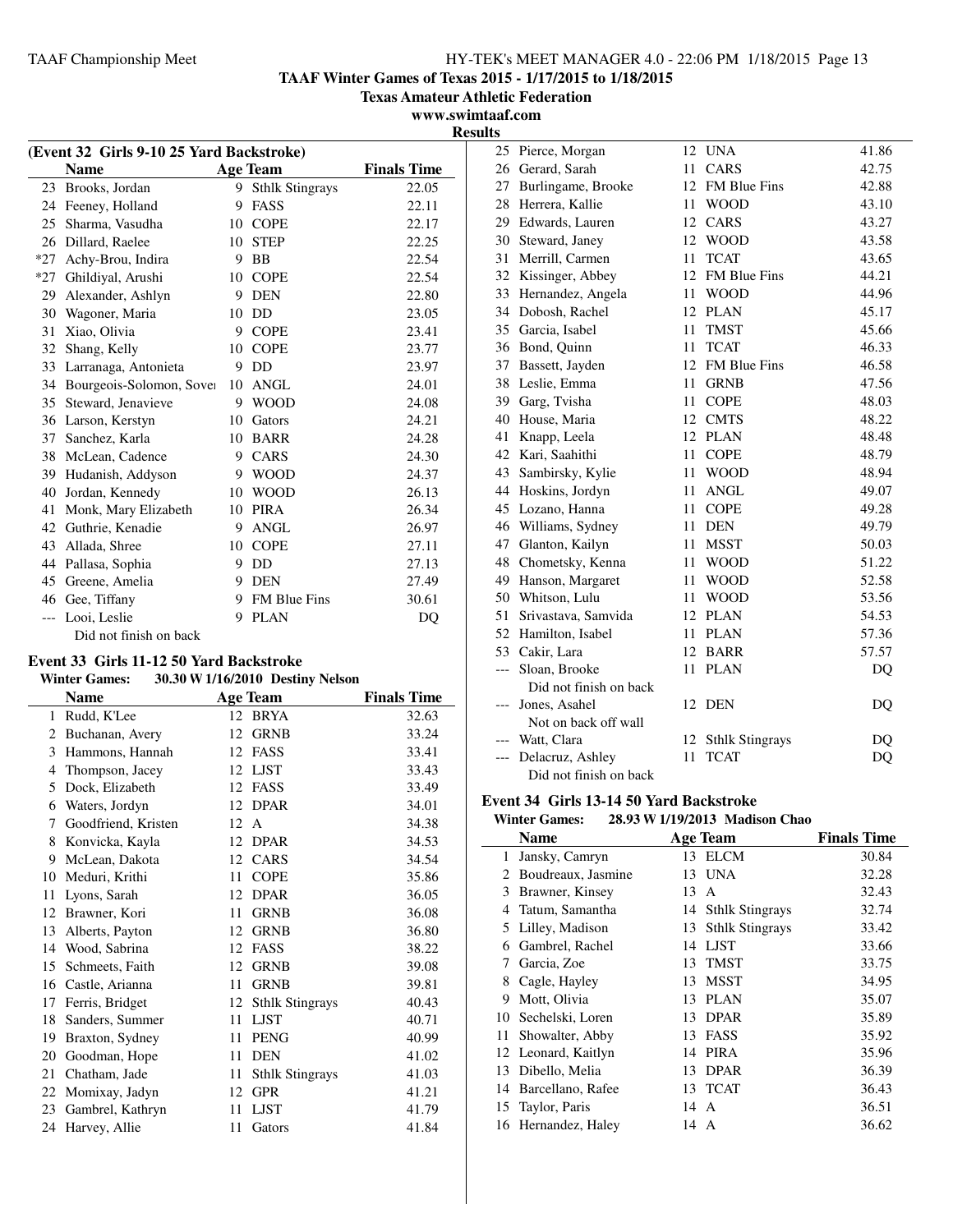**TAAF Winter Games of Texas 2015 - 1/17/2015 to 1/18/2015**

**Texas Amateur Athletic Federation**

**www.swimtaaf.com Results**

|    | (Event 34 Girls 13-14 50 Yard Backstroke) |    |                    |                    |  |  |
|----|-------------------------------------------|----|--------------------|--------------------|--|--|
|    | <b>Name</b>                               |    | Age Team           | <b>Finals Time</b> |  |  |
|    | 17 Larson, Julia                          | 13 | Gators             | 36.71              |  |  |
| 18 | Roach, Mikayla                            | 13 | <b>GRNB</b>        | 37.07              |  |  |
| 19 | Hurst, Tessa                              | 14 | DOLP               | 37.15              |  |  |
| 20 | Clark, Emma                               | 13 | FASS               | 37.20              |  |  |
| 21 | Irani, Roxanna                            |    | 13 WOOD            | 37.37              |  |  |
|    | 22 Tatum, Anna                            |    | 14 Sthlk Stingrays | 39.94              |  |  |
| 23 | Gaudino, Melany                           | 14 | <b>PLAN</b>        | 40.26              |  |  |
| 24 | Wright, Chloe                             | 13 | <b>ACCM</b>        | 40.85              |  |  |
| 25 | Bechner, Grace                            | 13 | <b>BARR</b>        | 42.81              |  |  |
| 26 | Harrison, Elizabeth                       | 13 | DOLP               | 45.45              |  |  |
| 27 | Watson, Taylor                            | 14 | <b>OTHE</b>        | 47.36              |  |  |
|    | Garg, Arushi                              | 13 | <b>COPE</b>        | DO                 |  |  |
|    | Not on back off wall                      |    |                    |                    |  |  |

## **Event 35 Girls 9-10 25 Yard Breaststroke**

## **Winter Games: 18.08 W1/16/2011 Vivie Tran**

|                | <b>Name</b>              |    | <b>Age Team</b> | <b>Finals Time</b> |
|----------------|--------------------------|----|-----------------|--------------------|
| 1              | Orms, Patience           |    | 10 CBA          | 17.43W             |
| 2              | Petruska, Victoria       | 10 | <b>FASS</b>     | 18.30              |
| 3              | Edmonds, Callie          |    | 10 VIC          | 18.43              |
| $\overline{4}$ | Freeman, Georgia         | 10 | <b>WOOD</b>     | 19.79              |
| 5              | Burke, Ellie             | 9  | <b>DPAR</b>     | 20.09              |
| 6              | Sastry, Saara            | 10 | <b>PLAN</b>     | 20.68              |
| 7              | Hardin, Madison          | 9  | FASS            | 20.96              |
| 8              | Gonzales, Paige          | 10 | FASS            | 20.97              |
| 9              | Apacible, Reiana         | 10 | FASS            | 21.26              |
| 10             | McCurry, Emily           | 10 | FASS            | 21.45              |
| 11             | Dollins, Whitney         | 10 | <b>TCAT</b>     | 21.65              |
| 12             | Nash, Rylie              | 10 | <b>PENG</b>     | 21.97              |
| 13             | Wang, Elise              | 9  | FASS            | 22.02              |
| 14             | Perry, Laney             | 10 | FASS            | 22.18              |
| 15             | Wagoner, Maria           | 10 | DD              | 22.58              |
| 16             | Dillard, Kristen         | 9  | <b>PENG</b>     | 22.59              |
| 17             | Harrington, Ella         | 10 | FM Blue Fins    | 22.76              |
| 18             | Gerard, Ally             | 10 | <b>PENG</b>     | 23.40              |
| 19             | Carbonell, Jessie        | 10 | <b>PLAN</b>     | 23.84              |
| 20             | Shang, Kelly             | 10 | <b>COPE</b>     | 23.90              |
| 21             | Mcalister, Maddie        | 9  | <b>DOLP</b>     | 24.20              |
| 22             | Buchanan, E.J.           |    | 10 GRNB         | 24.30              |
| 23             | Aguilar, Kimberly        |    | 9 FM Blue Fins  | 24.33              |
| 24             | Hill, Addison            | 9  | <b>ANGL</b>     | 24.92              |
| 25             | Ghildiyal, Arushi        |    | 10 COPE         | 25.01              |
| 26             | Green, Emily             | 10 | ANGL            | 25.09              |
| 27             | Mercer, Sabrina          |    | 10 GRNB         | 25.29              |
| 28             | Singh, Aanchal           | 10 | PIRA            | 25.60              |
| 29             | Dillard, McKenna         | 10 | <b>STEP</b>     | 25.71              |
|                | 30 McCammack, Cadence    |    | 10 PLAN         | 25.79              |
| 31             | Roach, Kalea             |    | 10 GRNB         | 25.99              |
| 32             | Hahn, Arabella           |    | 10 WOOD         | 26.22              |
| 33             | Frazier, Morgan          | 9  | FASS            | 26.68              |
|                | 34 Winkler, Whitney      |    | 9 CARS          | 26.85              |
| 35             | Wimberley, Ellie         |    | 10 PENG         | 26.91              |
|                | *36 Fox, Tessa           | 9  | <b>GRNB</b>     | 28.13              |
| $*36$          | Tippayasoontorn, Chananu | 9  | <b>PLAN</b>     | 28.13              |

| 38 Sanchez, Karla                 | 10   | <b>BARR</b>         | 28.81 |
|-----------------------------------|------|---------------------|-------|
| Looi, Leslie<br>39                | 9    | <b>PLAN</b>         | 29.03 |
| 40 Steward, Jenavieve             | 9    | <b>WOOD</b>         | 29.96 |
| McLean, Cadence<br>41             | 9    | CARS                | 30.27 |
| 42 Suo-Anttila, Gia               | 10   | <b>DOLP</b>         | 30.86 |
| 43 Dennis, Sydney                 | 10   | <b>GRNB</b>         | 31.69 |
| 44 Larranaga, Antonieta           | 9    | DD                  | 32.85 |
| 45 Achy-Brou, Indira              | 9    | <b>BB</b>           | 35.01 |
| 46 Monk, Mary Elizabeth           | 10   | PIRA                | 35.35 |
| 47 Pallasa, Sophia                | 9    | DD.                 | 36.09 |
| Ho, Rebecca<br>$---$              | 9    | <b>FM Blue Fins</b> | DQ    |
| <b>Alternating Kick</b>           |      |                     |       |
| --- Allada, Shree                 | 10 - | <b>COPE</b>         | DQ    |
| Scissors kick                     |      |                     |       |
| --- Jones, Avagail                | 9    | <b>DEN</b>          | DQ    |
| Tippayasoontorn, Chanung<br>$---$ | 9    | <b>PLAN</b>         | DQ    |
| <b>Alternating Kick</b>           |      |                     |       |
| Kirchmann, Isabella<br>$---$      | 10   | <b>GPR</b>          | DO    |
| Scissors kick                     |      |                     |       |

## **Event 36 Girls 11-12 50 Yard Breaststroke**

**Winter Games: 33.82 W1/16/2010 Destiny Nelson**

|    | <b>Name</b>            | <b>Age Team</b>              | <b>Finals Time</b> |
|----|------------------------|------------------------------|--------------------|
| 1  | Miller, Jordan         | 12<br><b>DAC</b>             | 37.14              |
| 2  | Gonzales, Shea         | 12<br><b>FASS</b>            | 37.17              |
|    | 3 Power, Mary          | 12<br><b>GRNB</b>            | 37.59              |
| 4  | DeSanno, Isabel        | 12<br><b>VIC</b>             | 38.39              |
| 5  | Alberts, Payton        | 12<br><b>GRNB</b>            | 38.47              |
| 6  | Lyons, Sarah           | <b>DPAR</b><br>12            | 39.07              |
| 7  | Powell, Amber          | MM<br>11                     | 39.62              |
| 8  | Potter, Kayleen        | 11<br><b>MSST</b>            | 40.73              |
| 9  | Voight, Reagan         | 12<br>$\mathsf{A}$           | 41.00              |
| 10 | Waldrop, Emiko         | 12<br>Gators                 | 41.12              |
| 11 | Rezsofi, Caroline      | 11<br><b>GRNB</b>            | 41.26              |
| 12 | Peterson, Toria        | 12<br>Gators                 | 41.73              |
|    | 13 Wood, Sabrina       | 12<br>FASS                   | 41.83              |
|    | 14 Gambrel, Kathryn    | 11<br><b>LJST</b>            | 42.74              |
| 15 | Dyer, Delaney          | <b>UNA</b><br>12             | 43.10              |
|    | 16 Peck, Rachel        | 12<br><b>TCAT</b>            | 43.35              |
|    | 17 Gerard, Sarah       | 11<br>CARS                   | 43.64              |
|    | 18 Yoon, Seojin        | 11<br><b>BARR</b>            | 44.04              |
|    | 19 Summitt, Halle      | 11<br><b>DOLP</b>            | 45.36              |
| 20 | Naukam, Ally           | 12<br><b>FASS</b>            | 46.01              |
| 21 | Merrill, Carmen        | <b>TCAT</b><br>11            | 46.02              |
|    | 22 Burnett, Rachel     | 12<br>FASS                   | 47.41              |
|    | 23 Fox, Marley         | 12<br><b>GRNB</b>            | 48.12              |
|    | 24 Garcia, Isabel      | 11<br><b>TMST</b>            | 48.23              |
| 25 | Gnidziejko, Emma       | 11<br>FASS                   | 48.94              |
|    | 26 Sharakova, Lizaveta | <b>PLAN</b><br>11            | 49.67              |
| 27 | Michaelsen, Brenna     | 12<br><b>MTRO</b>            | 50.06              |
| 28 | Dukes, Kellen          | 11<br><b>COPE</b>            | 50.26              |
| 29 | Glanton, Madelyn       | 11<br><b>MSST</b>            | 50.66              |
| 30 | Kari, Saahithi         | 11<br><b>COPE</b>            | 50.77              |
| 31 | Glanton, Kailyn        | 11<br>MSST                   | 50.83              |
| 32 | Whitson, Lulu          | 11<br><b>WOOD</b>            | 52.60              |
| 33 | LeNguyen, Mitibella    | <b>Sthlk Stingrays</b><br>11 | 54.29              |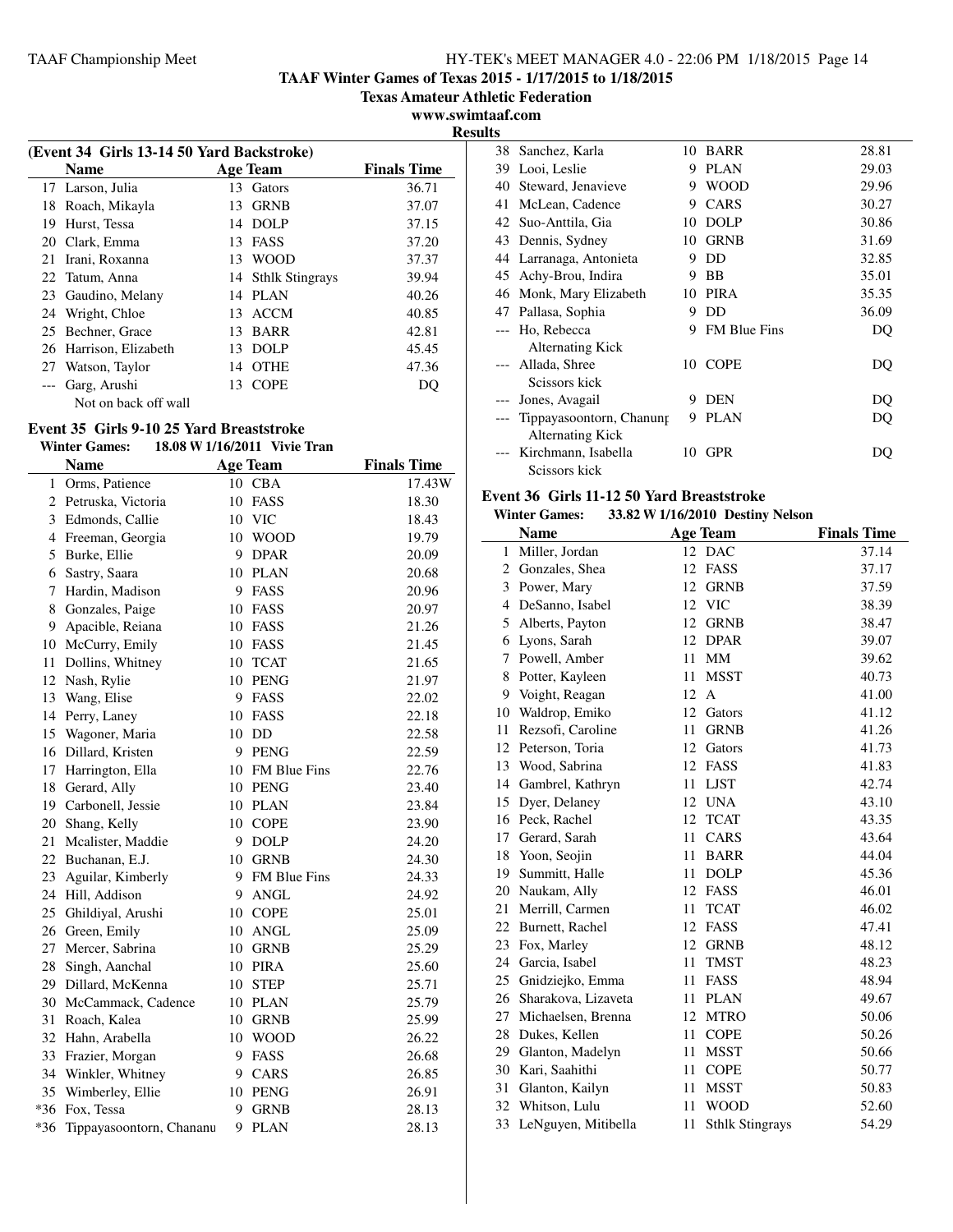**TAAF Winter Games of Texas 2015 - 1/17/2015 to 1/18/2015**

**Texas Amateur Athletic Federation**

#### **www.swimtaaf.com Results**

| (Event 36 Girls 11-12 50 Yard Breaststroke) |                                             |     |                        |                    |  |  |
|---------------------------------------------|---------------------------------------------|-----|------------------------|--------------------|--|--|
|                                             | <b>Name</b>                                 |     | Age Team               | <b>Finals Time</b> |  |  |
| 34                                          | Sambirsky, Kylie                            |     | 11 WOOD                | 54.50              |  |  |
| 35                                          | Estes, Sofia                                | 12  | <b>PLAN</b>            | 55.60              |  |  |
| 36                                          | Hernandez, Angela                           | 11  | <b>WOOD</b>            | 58.29              |  |  |
| 37                                          | Ramirez, Elena                              |     | 12 TMST                | 1:01.06            |  |  |
| 38                                          | Reyes, Megan                                | 11  | <b>DEN</b>             | 1:01.75            |  |  |
| 39                                          | Cakir, Lara                                 |     | 12 BARR                | 1:04.07            |  |  |
| 40                                          | Hanson, Margaret                            | 11  | <b>WOOD</b>            | 1:06.44            |  |  |
| 41                                          | Sloan, Brooke                               | 11  | <b>PLAN</b>            | 1:07.55            |  |  |
| $---$                                       | Burlingame, Brooke<br>One hand touch        |     | 12 FM Blue Fins        | DO                 |  |  |
|                                             | --- Lozano, Hanna<br>One hand touch         |     | 11 COPE                | DQ                 |  |  |
|                                             | --- Hoskins, Jordyn<br>One hand touch       | 11. | ANGL                   | DO                 |  |  |
|                                             | Hamilton, Isabel<br><b>Alternating Kick</b> |     | 11 PLAN                | DO                 |  |  |
|                                             | Chatham, Jade<br>Downward butterfly kick    | 11  | <b>Sthlk Stingrays</b> | DO                 |  |  |

#### **Event 37 Girls 13-14 50 Yard Breaststroke Winter Games: 31.48 W1/18/2014 Jennifer Roessler**

|                | <b>Name</b>                                  |      | <b>Age Team</b>    | <b>Finals Time</b> |
|----------------|----------------------------------------------|------|--------------------|--------------------|
|                | 1 Herron, Janna                              | 14 A |                    | 32.90              |
| 2              | Tran, Vivie                                  |      | 14 LJST            | 35.21              |
|                | 3 Ganyard, Miranda                           |      | 13 Gators          | 35.22              |
| $\overline{4}$ | Torres, Celia                                | 13   | $\mathsf{A}$       | 38.01              |
| 5              | Sangalang, Gianna                            |      | 13 FASS            | 38.69              |
|                | 6 Hall, KaiLi                                |      | 14 OTHE            | 39.41              |
| 7              | Carlin, Riley                                | 14   | CARS               | 40.08              |
| 8              | Dibello, Melia                               |      | 13 DPAR            | 40.23              |
|                | 9 Tatum, Anna                                |      | 14 Sthlk Stingrays | 42.09              |
| 10             | Garcia, Zoe                                  | 13   | <b>TMST</b>        | 42.17              |
|                | 11 Ray, Dominique                            |      | 14 BARR            | 42.92              |
| 12             | Clark, Emma                                  | 13   | FASS               | 42.99              |
|                | *13 Thompson, Ansley                         | 13   | PLAN               | 43.11              |
|                | *13 Nelson, Leah                             |      | 13 Gators          | 43.11              |
|                | 15 Maldonado, Isabella                       | 13   | <b>DEN</b>         | 43.38              |
|                | 16 Taylor, Paris                             | 14   | $\overline{A}$     | 43.40              |
|                | 17 Dela Cruz, Camille Grace                  | 14   | $\mathsf{A}$       | 43.44              |
|                | 18 Chhay, Taylor                             | 13   | <b>GPR</b>         | 43.62              |
|                | 19 Clark, Faith                              |      | 13 Gators          | 45.77              |
|                | 20 Gaudino, Melany                           |      | 14 PLAN            | 45.81              |
|                | 21 Lafon, Bailey                             | 14   | <b>PLAN</b>        | 46.10              |
|                | 22 Garg, Arushi                              |      | 13 COPE            | 47.85              |
|                | 23 Harrison, Elizabeth                       | 13   | <b>DOLP</b>        | 52.30              |
|                | 24 Barcellano, Rafee                         | 13   | <b>TCAT</b>        | 52.45              |
|                | --- Rodriguez, Joanna-Marie<br>Scissors kick |      | 13 BARR            | DQ                 |
|                | --- Plourde, Bryhannah<br>Scissors kick      |      | 14 BARR            | DO                 |
|                | De Lazzari-Stacey, Abigail<br>Scissors kick  | 13   | <b>COPE</b>        | DO                 |

| Event 38 Girls 9-10 25 Yard Butterfly<br>15.08 W 1/19/2013 Jordan Miller |                                     |                |                        |                    |
|--------------------------------------------------------------------------|-------------------------------------|----------------|------------------------|--------------------|
|                                                                          | <b>Winter Games:</b><br><b>Name</b> |                | <b>Age Team</b>        | <b>Finals Time</b> |
| 1                                                                        | Irani, Isabelle                     | 10             | <b>WOOD</b>            | 14.43W             |
|                                                                          | 2 Orms, Patience                    |                | 10 CBA                 | 14.72W             |
|                                                                          | 3 Tran, Minnie                      | $10 \text{ A}$ |                        | 15.47              |
|                                                                          | 4 Petruska, Victoria                |                | 10 FASS                | 15.56              |
|                                                                          | 5 Hernandez, Jessica                | $10\text{ A}$  |                        | 16.03              |
|                                                                          | 6 Higginbotham, Katherine           |                | 10 DPAR                | 16.33              |
| 7                                                                        | Apacible, Reiana                    | 10             | FASS                   | 16.91              |
|                                                                          | 8 Dukes, Katharine                  | 9              | <b>COPE</b>            | 17.24              |
|                                                                          | 9 Freeman, Georgia                  | 10             | <b>WOOD</b>            | 17.31              |
|                                                                          | 10 Dean, Kendall                    | 9              | <b>ANGL</b>            | 17.63              |
|                                                                          | 11 Dollins, Whitney                 | 10             | <b>TCAT</b>            | 17.73              |
|                                                                          | 12 Sastry, Saara                    |                | 10 PLAN                | 17.79              |
|                                                                          | 13 Khemalaap, Devin                 | 10             | <b>OTHE</b>            | 17.87              |
|                                                                          | 14 Gonzales, Paige                  |                | 10 FASS                | 18.29              |
|                                                                          | 15 Gambrel, Sarah                   |                | 9 LJST                 | 18.34              |
|                                                                          | 16 Kirkland, Kaylee                 | 9              | <b>GRNB</b>            | 18.74              |
|                                                                          | 17 Dean, Mylee                      |                | 9 ANGL                 | 19.39              |
|                                                                          | 18 Ciesiolka, Maeve                 | 9              | <b>Sthlk Stingrays</b> | 19.48              |
|                                                                          | 19 Sharma, Vasudha                  | 10             | <b>COPE</b>            | 19.61              |
|                                                                          | 20 Buchanan, Kendyl                 |                | 10 FASS                | 19.68              |
|                                                                          | 21 Cho, Sua                         |                | 9 COPE                 | 20.18              |
|                                                                          | 22 Spraggins, Emily Ann             | 9              | <b>Sthlk Stingrays</b> | 20.39              |
|                                                                          | 23 Hardin, Madison                  | 9              | FASS                   | 20.52              |
|                                                                          | 24 Heiner, Cate                     |                | 10 GRNB                | 20.70              |
|                                                                          | *25 Aguilar, Kimberly               |                | 9 FM Blue Fins         | 22.01              |
|                                                                          | *25 Ghildiyal, Arushi               |                | 10 COPE                | 22.01              |
|                                                                          | 27 Appel, Megan                     |                | 10 PLAN                | 22.07              |
|                                                                          | 28 Frazier, Morgan                  | 9              | FASS                   | 22.27              |
|                                                                          | 29 Hudanish, Addyson                | 9              | <b>WOOD</b>            | 22.43              |
|                                                                          | 30 Dillard, Raelee                  | 10             | <b>STEP</b>            | 22.65              |
| 31                                                                       | Dillard, McKenna                    | 10             | <b>STEP</b>            | 22.72              |
|                                                                          | 32 Wimberley, Ellie                 | 10             | <b>PENG</b>            | 23.49              |
|                                                                          | 33 Xiao, Olivia                     |                | 9 COPE                 | 23.67              |
|                                                                          | 34 Brooks, Jordan                   | 9              | <b>Sthlk Stingrays</b> | 23.86              |
|                                                                          | 35 Tate, Caitlyn                    | 9              | FASS                   | 25.78              |
|                                                                          | 36 Setty, Nirja                     | 9              | <b>UNAT</b>            | 26.13              |
| 37                                                                       | Dennis, Sydney                      | 10             | <b>GRNB</b>            | 28.20              |
| 38                                                                       | Jordan, Kennedy                     | 10             | <b>WOOD</b>            | 35.13              |

## **Event 39 Girls 11-12 50 Yard Butterfly**

| 30.51 W 1/14/2012 Carolyn Johnston<br><b>Winter Games:</b> |  |
|------------------------------------------------------------|--|
|------------------------------------------------------------|--|

| <b>Name</b>           | <b>Age Team</b> | <b>Finals Time</b> |  |  |
|-----------------------|-----------------|--------------------|--|--|
| 1 Cervantes, Cristina | 12 VIC          | 30.09W             |  |  |
| 2 Miller, Jordan      | 12 DAC          | 30.57              |  |  |
| 3 Loewenstein, Leigh  | 11<br>A         | 30.71              |  |  |
| 4 DeSanno, Isabel     | 12 VIC          | 30.95              |  |  |
| 5 Thompson, Jacey     | 12 LJST         | 31.37              |  |  |
| 6 Power, Mary         | 12 GRNB         | 31.97              |  |  |
| 7 Hammons, Hannah     | 12 FASS         | 32.09              |  |  |
| Rudd, K'Lee           | 12 BRYA         | 32.11              |  |  |
| 9 Konvicka, Kayla     | 12 DPAR         | 32.91              |  |  |
| 10 Buchanan, Avery    | <b>GRNB</b>     | 33.24              |  |  |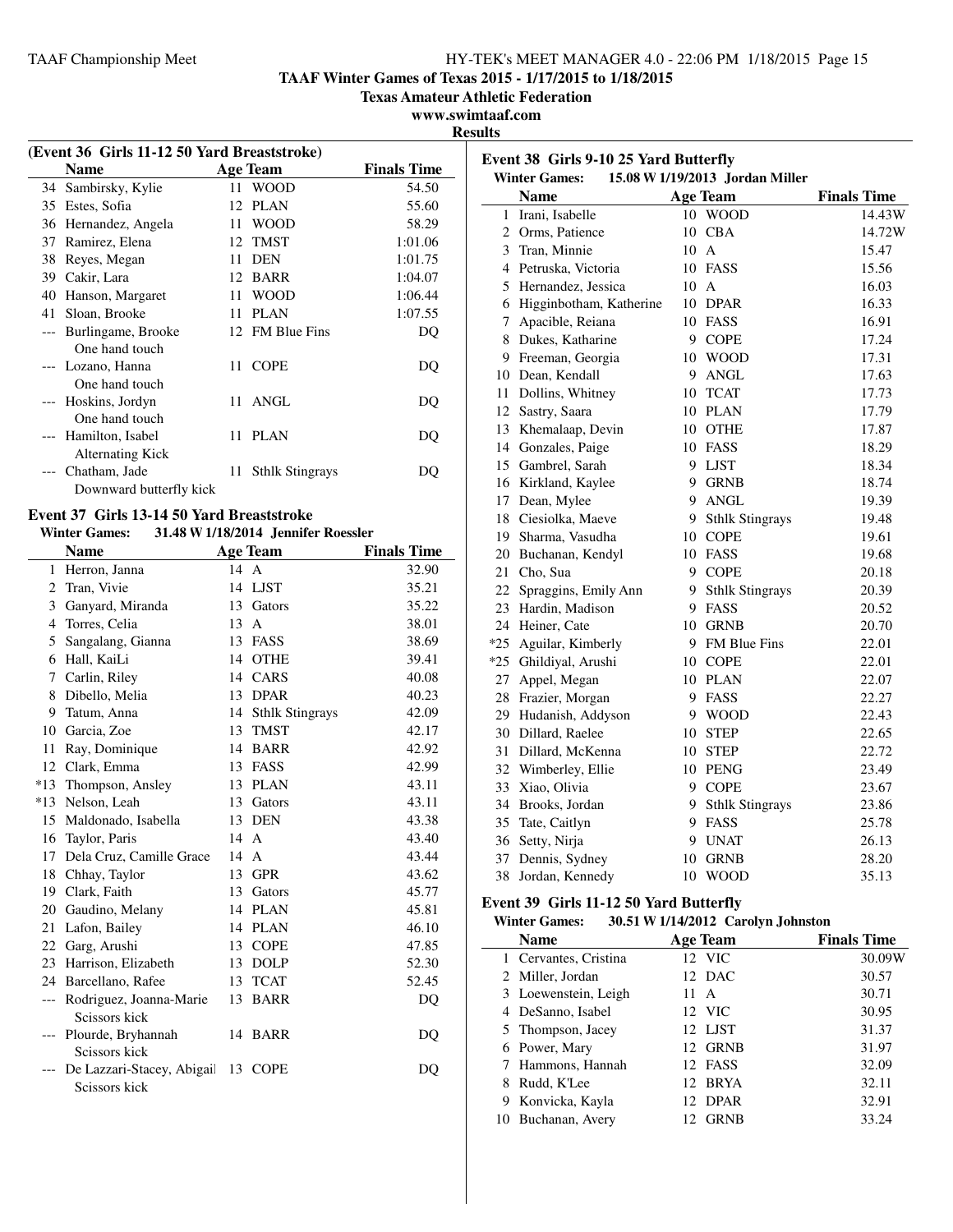**TAAF Winter Games of Texas 2015 - 1/17/2015 to 1/18/2015**

**Texas Amateur Athletic Federation**

**www.swimtaaf.com Results**

| (Event 39 Girls 11-12 50 Yard Butterfly) |                     |                    |                        |       |  |
|------------------------------------------|---------------------|--------------------|------------------------|-------|--|
|                                          | <b>Name</b>         | <b>Finals Time</b> |                        |       |  |
| 11                                       | Meduri, Krithi      | 11                 | <b>COPE</b>            | 34.52 |  |
| 12                                       | Watt, Clara         | 12                 | <b>Sthlk Stingrays</b> | 34.72 |  |
| 13                                       | Dock, Elizabeth     | 12                 | FASS                   | 34.83 |  |
| 14                                       | Coffin, Faith       | 12                 | <b>WACO</b>            | 35.00 |  |
| 15                                       | Parsons, Anna       | 12                 | <b>ACCM</b>            | 35.45 |  |
| 16                                       | Escudero, Daynise   | 11                 | DD                     | 35.93 |  |
| 17                                       | Perez, Alydia       |                    | 12 DPAR                | 36.03 |  |
| 18                                       | Peck, Rachel        | 12                 | <b>TCAT</b>            | 36.23 |  |
| 19                                       | Perry, Keely        | 12                 | FASS                   | 36.63 |  |
| 20                                       | Powell, Amber       | 11                 | MМ                     | 36.81 |  |
| 21                                       | Alberts, Payton     | 12                 | GRNB                   | 36.91 |  |
| 22                                       | Murdie, Aria        | 12                 | Gators                 | 37.11 |  |
| 23                                       | Gonzales, Shea      | 12                 | FASS                   | 37.44 |  |
| 24                                       | Lang, Milena        | 11                 | <b>FLMN</b>            | 37.81 |  |
| 25                                       | Waldrop, Emiko      |                    | 12 Gators              | 38.08 |  |
| 26                                       | Sanders, Summer     | 11                 | <b>LJST</b>            | 38.27 |  |
| 27                                       | Pierce, Morgan      |                    | 12 UNA                 | 38.49 |  |
| 28                                       | Ferris, Bridget     | 12                 | <b>Sthlk Stingrays</b> | 39.41 |  |
| 29                                       | Van Buren, Jennifer |                    | 12 GRNB                | 39.65 |  |
| 30                                       | Lileng, Daniela     | 12                 | FASS                   | 39.70 |  |
| 31                                       | Castillo, Bella     | 11                 | <b>GRNB</b>            | 39.86 |  |
| 32                                       | Momixay, Jadyn      | 12                 | <b>GPR</b>             | 39.91 |  |
| 33                                       | Burnett, Rachel     | 12                 | FASS                   | 40.03 |  |
| 34                                       | Debes, Mary         |                    | 12 FASS                | 41.00 |  |
| 35                                       | LeNguyen, Mitianna  | 12                 | <b>Sthlk Stingrays</b> | 41.29 |  |
| 36                                       | Herrera, Kallie     | 11                 | <b>WOOD</b>            | 41.42 |  |
| 37                                       | Delgado, Daniela    | 11                 | <b>OTHE</b>            | 41.49 |  |
| 38                                       | Kissinger, Abbey    | 12                 | FM Blue Fins           | 41.60 |  |
| 39                                       | Ng, Anna            |                    | 12 WHAL                | 42.34 |  |
| 40                                       | Steward, Janey      |                    | 12 WOOD                | 46.53 |  |
| 41                                       | Edwards, Sophie     | 12                 | FM Blue Fins           | 46.93 |  |
| 42                                       | Goodman, Hope       | 11                 | <b>DEN</b>             | 47.91 |  |
| 43                                       | Chometsky, Kenna    | 11                 | <b>WOOD</b>            | 49.73 |  |
| 44                                       | Srivastava, Samvida | 12                 | <b>PLAN</b>            | 50.88 |  |
| 45                                       | House, Maria        | 12                 | <b>CMTS</b>            | 55.10 |  |
| $---$                                    | Reyes, Megan        | 11                 | <b>DEN</b>             | DQ    |  |
|                                          | Scissors kick       |                    |                        |       |  |
| ---                                      | Sanderson, Jessica  | 11                 | <b>WOOD</b>            | DQ    |  |
|                                          | One hand touch      |                    |                        |       |  |

## **Event 40 Girls 13-14 50 Yard Butterfly**

## **Winter Games: 27.22 W1/18/2014 Jennifer Roessler**

|    | <b>Name</b>        |      | <b>Age Team</b>    | <b>Finals Time</b> |
|----|--------------------|------|--------------------|--------------------|
|    | 1 Dockal, Spencer  |      | 14 Sthlk Stingrays | 29.26              |
|    | 2 Tatum, Samantha  |      | 14 Sthlk Stingrays | 30.76              |
|    | 3 Lilley, Madison  |      | 13 Sthlk Stingrays | 31.02              |
| 4  | Brawner, Kinsey    | 13 A |                    | 31.10              |
|    | 5 Gambrel, Rachel  |      | 14 LJST            | 31.63              |
|    | 6 Leonard, Kaitlyn |      | 14 PIRA            | 32.00              |
|    | Sangalang, Nichola |      | 13 FASS            | 32.35              |
| 8  | Boudreaux, Jasmine | 13   | UNA                | 32.65              |
| 9  | Mott, Olivia       | 13   | PLAN               | 33.36              |
| 10 | Irani, Roxanna     | 13   | <b>WOOD</b>        | 33.55              |
|    | Hernandez, Haley   | 14   | A                  | 34.15              |

| l La |                            |    |               |         |
|------|----------------------------|----|---------------|---------|
|      | 12 Medigovich, Lydia       | 14 | FASS          | 34.58   |
| 13   | Leaskey, Megan             | 13 | MSST          | 34.73   |
| 14   | Roach, Mikayla             | 13 | <b>GRNB</b>   | 34.81   |
| 15   | Stringer, Emily            |    | 14 CARS       | 35.18   |
|      | 16 Chhay, Taylor           | 13 | <b>GPR</b>    | 35.20   |
| 17   | Ganyard, Miranda           | 13 | Gators        | 35.42   |
|      | 18 Rendon, Abasiono        | 13 | A             | 35.75   |
| 19   | Ray, Dominique             | 14 | <b>BARR</b>   | 41.04   |
| 20   | Mascorro, Lauren           | 14 | BARR          | 42.61   |
| 21   | Garg, Arushi               |    | 13 COPE       | 42.67   |
|      | 22 Rodriguez, Joanna-Marie | 13 | <b>BARR</b>   | 1:01.44 |
|      | 23 Plourde, Bryhannah      | 14 | BARR          | 1:18.18 |
|      | --- Honey, Annisten        |    | 14 Centennial | DQ      |
|      | One hand touch             |    |               |         |
|      | Patel, Elise               | 14 | A             | DO      |
|      | False start                |    |               |         |

#### **Event 41 Girls 9-10 25 Yard Freestyle**<br>Winter Comes 13.47 W 1/16/2010 13 **Winter Games: 13.47 W1/16/2010 Lily Wilson**

| winter Games:<br>13.4/ W 1/10/2010 Lify Wilson |                      |    |                        |                    |  |  |
|------------------------------------------------|----------------------|----|------------------------|--------------------|--|--|
|                                                | <b>Name</b>          |    | Age Team               | <b>Finals Time</b> |  |  |
| $\mathbf{1}$                                   | Orms, Patience       |    | 10 CBA                 | 13.90              |  |  |
| $\overline{2}$                                 | Khemalaap, Devin     | 10 | <b>OTHE</b>            | 14.27              |  |  |
|                                                | 3 Clark, Audrey      | 9  | FASS                   | 14.30              |  |  |
|                                                | 4 Edmonds, Callie    | 10 | <b>VIC</b>             | 14.50              |  |  |
| 5                                              | Niego, Marla         | 10 | <b>TCAT</b>            | 14.99              |  |  |
| 6                                              | Heldenbrand, Hailey  | 10 | <b>Sthlk Stingrays</b> | 15.14              |  |  |
| 7                                              | Sennett, Jasmine     | 9. | <b>OTHE</b>            | 15.35              |  |  |
| 8                                              | McCurry, Emily       |    | 10 FASS                | 15.48              |  |  |
|                                                | 9 Burke, Ellie       | 9  | <b>DPAR</b>            | 15.58              |  |  |
|                                                | 10 Dean, Kendall     | 9  | <b>ANGL</b>            | 15.86              |  |  |
| 11                                             | Apacible, Reiana     |    | 10 FASS                | 15.96              |  |  |
|                                                | 12 Freeman, Georgia  |    | 10 WOOD                | 15.99              |  |  |
| 13                                             | Spraggins, Emily Ann | 9  | <b>Sthlk Stingrays</b> | 16.07              |  |  |
|                                                | 14 Nash, Rylie       |    | 10 PENG                | 16.27              |  |  |
|                                                | 15 Buchanan, E.J.    |    | 10 GRNB                | 16.34              |  |  |
|                                                | 16 Roach, Kalea      |    | 10 GRNB                | 16.39              |  |  |
| 17                                             | Appel, Megan         |    | 10 PLAN                | 16.51              |  |  |
| 18                                             | Jones, Avagail       | 9. | <b>DEN</b>             | 16.90              |  |  |
|                                                | 19 Savova, Nia       |    | 10 COPE                | 17.01              |  |  |
|                                                | 20 Dillard, Kristen  |    | 9 PENG                 | 17.02              |  |  |
|                                                | 21 Frazier, Morgan   | 9  | FASS                   | 17.03              |  |  |
|                                                | 22 Green, Emily      | 10 | <b>ANGL</b>            | 17.20              |  |  |
| 23                                             | Dean, Mylee          | 9  | <b>ANGL</b>            | 17.22              |  |  |
|                                                | 24 Harrington, Ella  |    | 10 FM Blue Fins        | 17.28              |  |  |
| 25                                             | Feeney, Holland      | 9. | FASS                   | 17.92              |  |  |
| 26                                             | Gibbens, Grace       | 9  | <b>BCST</b>            | 18.01              |  |  |
| 27                                             | Wimberley, Ellie     | 10 | <b>PENG</b>            | 18.09              |  |  |
| 28                                             | Tate, Caitlyn        | 9  | FASS                   | 18.19              |  |  |
| $*29$                                          | McCammack, Cadence   | 10 | <b>PLAN</b>            | 18.23              |  |  |
|                                                | *29 Hill, Addison    | 9  | <b>ANGL</b>            | 18.23              |  |  |
| 31                                             | Lang, Bailey         | 9  | <b>FLMN</b>            | 18.25              |  |  |
| 32                                             | Sanchez, Karla       | 10 | <b>BARR</b>            | 18.39              |  |  |
| 33                                             | Buchanan, Kendyl     | 10 | FASS                   | 18.41              |  |  |
| 34                                             | Hablo, Robi Amichie  | 10 | <b>ACCM</b>            | 18.42              |  |  |
| 35                                             | Hudanish, Addyson    | 9  | <b>WOOD</b>            | 18.55              |  |  |
| 36                                             | Winkler, Whitney     | 9  | CARS                   | 18.84              |  |  |
|                                                |                      |    |                        |                    |  |  |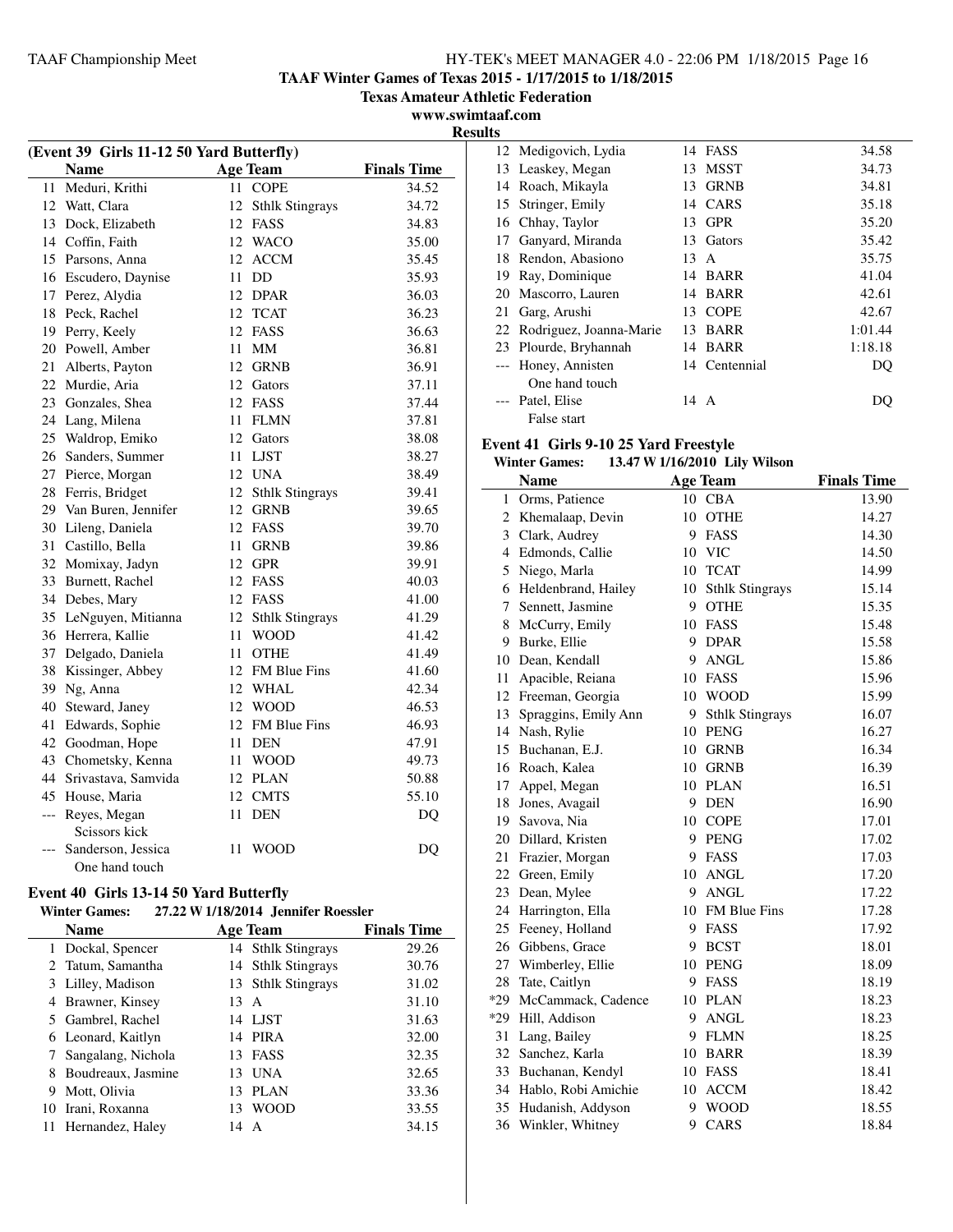**TAAF Winter Games of Texas 2015 - 1/17/2015 to 1/18/2015**

**Texas Amateur Athletic Federation**

**www.swimtaaf.com Results**

| (Event 41 Girls 9-10 25 Yard Freestyle) |                          |    |                     |                    |
|-----------------------------------------|--------------------------|----|---------------------|--------------------|
|                                         | <b>Name</b>              |    | <b>Age Team</b>     | <b>Finals Time</b> |
| 37                                      | Mercer, Sabrina          | 10 | <b>GRNB</b>         | 18.87              |
| 38                                      | Spence, Alexandra        | 9  | <b>OTHE</b>         | 18.95              |
| 39                                      | Troung, Alena            | 9  | <b>COPE</b>         | 19.01              |
| 40                                      | Kirchmann, Isabella      | 10 | <b>GPR</b>          | 19.25              |
| 41                                      | Bourgeois-Solomon, Sover | 10 | <b>ANGL</b>         | 19.61              |
| 42                                      | Wagoner, Maria           | 10 | DD                  | 19.64              |
| 43                                      | Tippayasoontorn, Chanung | 9  | <b>PLAN</b>         | 19.74              |
| 44                                      | Cho, Sua                 | 9  | <b>COPE</b>         | 19.81              |
| 45                                      | Larranaga, Antonieta     | 9  | $\rm DD$            | 19.95              |
| 46                                      | Shang, Kelly             | 10 | <b>COPE</b>         | 20.18              |
| 47                                      | Hahn, Arabella           | 10 | <b>WOOD</b>         | 20.55              |
| 48                                      | Hardin, Madison          | 9  | FASS                | 20.79              |
| 49                                      | Mather, Hannah           | 10 | <b>FASS</b>         | 21.38              |
| 50                                      | Wang, Elise              | 9  | FASS                | 21.65              |
| 51                                      | Gee, Tiffany             | 9  | <b>FM Blue Fins</b> | 21.75              |
| 52                                      | Sastry, Saara            | 10 | <b>PLAN</b>         | 22.03              |
| 53                                      | Allada, Shree            | 10 | <b>COPE</b>         | 22.29              |
| 54                                      | Fox, Tessa               | 9  | <b>GRNB</b>         | 22.75              |
| 55                                      | Guthrie, Kenadie         | 9  | <b>ANGL</b>         | 22.88              |
| 56                                      | Steward, Jenavieve       | 9  | <b>WOOD</b>         | 23.26              |
| 57                                      | Greene, Amelia           | 9  | <b>DEN</b>          | 23.64              |
| 58                                      | Tippayasoontorn, Chananu | 9  | <b>PLAN</b>         | 23.76              |
| 59                                      | Dennis, Sydney           | 10 | <b>GRNB</b>         | 23.87              |
| 60                                      | McLean, Cadence          | 9  | <b>CARS</b>         | 24.60              |
| 61                                      | Alexander, Ashlyn        | 9  | <b>DEN</b>          | 25.01              |
| 62                                      | Pallasa, Sophia          | 9  | DD                  | 27.35              |
| 63                                      | Jordan, Kennedy          | 10 | <b>WOOD</b>         | 27.92              |
| 64                                      | Monk, Mary Elizabeth     | 10 | <b>PIRA</b>         | 43.04              |
|                                         | 24.57<br>18.47           |    |                     |                    |

## **Event 42 Girls 11-12 50 Yard Freestyle**

## **Winter Games: 26.99 W1/17/2009 Abby Gardea**

|    | Name                |    | <b>Age Team</b> | <b>Finals Time</b> |
|----|---------------------|----|-----------------|--------------------|
| 1  | Loewenstein, Leigh  | 11 | $\mathsf{A}$    | 27.68              |
| 2  | Cervantes, Cristina | 12 | <b>VIC</b>      | 28.35              |
| 3  | Waters, Jordyn      | 12 | <b>DPAR</b>     | 28.85              |
| 4  | Hammons, Hannah     | 12 | <b>FASS</b>     | 29.38              |
| 5  | Thompson, Jacey     | 12 | <b>LJST</b>     | 29.47              |
| 6  | Buchanan, Avery     | 12 | <b>GRNB</b>     | 29.77              |
| 7  | Meduri, Krithi      | 11 | <b>COPE</b>     | 30.07              |
| 8  | Power, Mary         | 12 | <b>GRNB</b>     | 30.19              |
| 9  | Voight, Reagan      | 12 | A               | 30.44              |
| 10 | Murdie, Aria        | 12 | Gators          | 31.07              |
| 11 | Parsons, Anna       | 12 | <b>ACCM</b>     | 31.30              |
| 12 | Coffin, Faith       | 12 | <b>WACO</b>     | 31.41              |
| 13 | Dillard, Rachel     | 11 | $\mathsf{A}$    | 31.47              |
| 14 | Lang, Milena        | 11 | <b>FLMN</b>     | 31.90              |
| 15 | Brawner, Kori       | 11 | <b>GRNB</b>     | 31.92              |
| 16 | Yoon, Seojin        | 11 | <b>BARR</b>     | 32.09              |
| 17 | McLean, Dakota      | 12 | CARS            | 32.22              |
| 18 | Perez, Alydia       | 12 | <b>DPAR</b>     | 32.48              |
| 19 | Escudero, Daynise   | 11 | DD              | 32.79              |
| 20 | Schmeets, Faith     | 12 | <b>GRNB</b>     | 32.83              |
| 21 | Debes, Mary         | 12 | FASS            | 33.01              |

|    | 22 Rezsofi, Caroline                     | 11   | <b>GRNB</b>                           | 33.09          |
|----|------------------------------------------|------|---------------------------------------|----------------|
|    | 23 Van Buren, Jennifer                   | 12   | <b>GRNB</b>                           | 33.21          |
|    | 24 Lileng, Daniela                       |      | 12 FASS                               | 33.57          |
|    | 25 Braxton, Sydney                       |      | 11 PENG                               | 34.43          |
|    | 26 Pierce, Morgan                        |      | 12 UNA                                | 34.46          |
| 27 | Dyer, Delaney                            |      | 12 UNA                                | 34.50          |
| 28 | Kissinger, Abbey                         |      | 12 FM Blue Fins                       | 34.74          |
|    | 29 Castle, Arianna                       | 11-  | <b>GRNB</b>                           | 34.98          |
|    | 30 Goodman, Hope                         | 11-  | <b>DEN</b>                            | 35.23          |
| 31 | Ferris, Bridget                          | 12   | <b>Sthlk Stingrays</b>                | 35.39          |
|    | 32 Parker, Paige                         | 11   | <b>ANGL</b>                           | 35.40          |
|    | 33 Herrera, Kallie                       | 11   | <b>WOOD</b>                           | 35.48          |
|    | 34 Harvey, Allie                         | 11   | Gators                                | 35.56          |
|    | 35 Edwards, Lauren                       |      | 12 CARS                               | 35.57          |
|    | 36 Gambrel, Kathryn                      | 11   | <b>LJST</b>                           | 36.27          |
| 37 | Jones, Asahel                            |      | 12 DEN                                | 36.52          |
| 38 | Ramirez, Elena                           |      | 12 TMST                               | 36.56          |
| 39 | Delgado, Daniela                         | 11.  | <b>OTHE</b>                           | 36.87          |
|    | 40 Chatham, Jade                         | 11   | <b>Sthlk Stingrays</b>                | 37.01          |
| 41 | Gnidziejko, Emma                         | 11-  | FASS                                  | 37.21          |
|    | 42 Lozano, Hanna                         | 11-  | <b>COPE</b>                           | 37.28          |
| 43 | LeNguyen, Mitianna                       | 12   |                                       | 37.73          |
| 44 | Steward, Janey                           | 12   | <b>Sthlk Stingrays</b><br><b>WOOD</b> | 37.75          |
| 45 |                                          | 11   |                                       |                |
|    | Sanderson, Jessica<br>46 Glanton, Kailyn |      | <b>WOOD</b>                           | 37.96<br>38.27 |
|    |                                          | 11   | MSST                                  |                |
|    | 47 Castillo, Bella                       | 11   | <b>GRNB</b>                           | 38.46          |
|    | 48 Fox, Marley                           | 12   | <b>GRNB</b>                           | 38.59          |
|    | 49 Leslie, Emma                          | 11   | <b>GRNB</b>                           | 38.69          |
|    | 50 Sambirsky, Kylie                      | 11 - | <b>WOOD</b>                           | 38.73          |
| 51 | Edwards, Sophie                          |      | 12 FM Blue Fins                       | 38.82          |
| 52 | Bassett, Jayden                          |      | 12 FM Blue Fins                       | 39.16          |
| 53 | Williams, Sydney                         | 11   | <b>DEN</b>                            | 39.65          |
|    | 54 Garcia, Isabel                        | 11   | <b>TMST</b>                           | 39.67          |
| 55 | Garg, Tvisha                             | 11   | <b>COPE</b>                           | 39.92          |
|    | 56 Hoskins, Jordyn                       | 11   | <b>ANGL</b>                           | 39.97          |
| 57 | Kari, Saahithi                           | 11   | <b>COPE</b>                           | 40.08          |
| 58 | Sharakova, Lizaveta                      | 11   | <b>PLAN</b>                           | 40.44          |
|    | *59 Whitson, Lulu                        | 11   | <b>WOOD</b>                           | 40.70          |
|    | *59 Glanton, Madelyn                     | 11   | <b>MSST</b>                           | 40.70          |
|    | 61 Dobosh, Rachel                        |      | 12 PLAN                               | 41.29          |
|    | 62 Van Scoy, Avery                       | 11   | A                                     | 41.52          |
| 63 | Burlingame, Brooke                       | 12   | FM Blue Fins                          | 42.07          |
| 64 | House, Maria                             | 12   | <b>CMTS</b>                           | 42.14          |
|    | 65 Chometsky, Kenna                      | 11   | <b>WOOD</b>                           | 42.18          |
|    | 66 Parker, Riley                         | 12   | <b>OTHE</b>                           | 42.40          |
| 67 | Hanson, Margaret                         | 11   | <b>WOOD</b>                           | 42.97          |
| 68 | Hernandez, Angela                        | 11   | <b>WOOD</b>                           | 43.53          |
| 69 | LeNguyen, Mitibella                      | 11   | <b>Sthlk Stingrays</b>                | 43.74          |
|    | 70 Estes, Sofia                          | 12   | <b>PLAN</b>                           | 44.01          |
| 71 | Srivastava, Samvida                      | 12   | <b>PLAN</b>                           | 45.03          |
|    | 72 Delacruz, Ashley                      | 11   | <b>TCAT</b>                           | 45.97          |
| 73 | Knapp, Leela                             | 12   | <b>PLAN</b>                           | 46.13          |
| 74 | Cakir, Lara                              | 12   | <b>BARR</b>                           | 49.11          |
| 75 | Sloan, Brooke                            | 11   | <b>PLAN</b>                           | 53.29          |
| 76 | Reyes, Megan                             | 11   | <b>DEN</b>                            | 54.05          |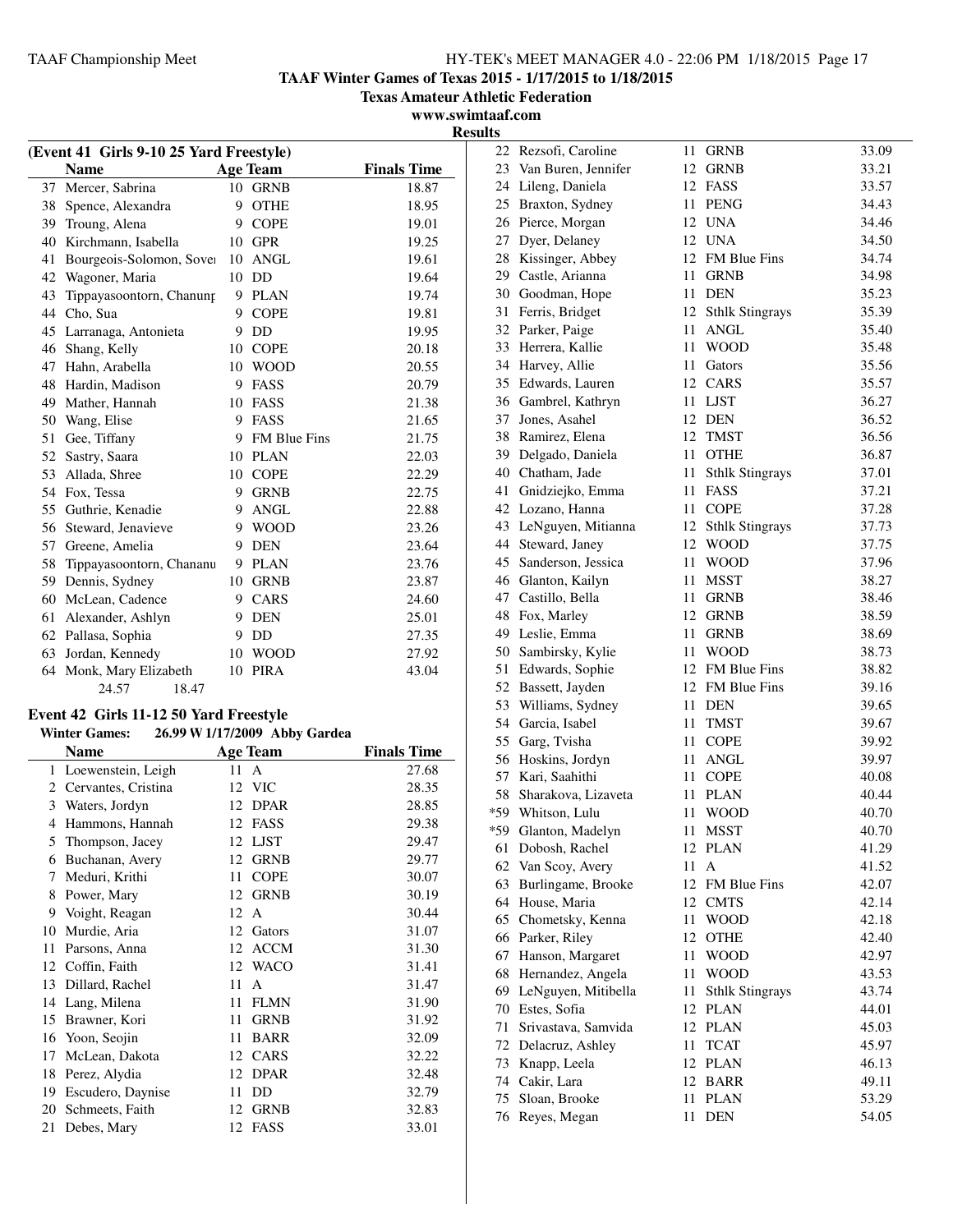**TAAF Winter Games of Texas 2015 - 1/17/2015 to 1/18/2015**

**Texas Amateur Athletic Federation**

**www.swimtaaf.com**

**Results**

| (Event 42 Girls 11-12 50 Yard Freestyle) |                                        |      |                                     |                    |  |  |  |  |
|------------------------------------------|----------------------------------------|------|-------------------------------------|--------------------|--|--|--|--|
|                                          | <b>Name</b>                            |      | <b>Age Team</b>                     | <b>Finals Time</b> |  |  |  |  |
|                                          | --- Potter, Kayleen                    |      | 11 MSST                             | DQ                 |  |  |  |  |
|                                          | False start                            |      |                                     |                    |  |  |  |  |
|                                          | Event 43 Girls 13-14 50 Yard Freestyle |      |                                     |                    |  |  |  |  |
|                                          | <b>Winter Games:</b>                   |      | 25.89 W 1/18/2014 Jennifer Roessler |                    |  |  |  |  |
|                                          | <b>Name</b>                            |      | <b>Age Team</b>                     | <b>Finals Time</b> |  |  |  |  |
|                                          | 1 Rowden, Lizey                        | 13 A |                                     | 26.49              |  |  |  |  |
|                                          | 2 Breedlove, Delia                     |      | 14 UNA                              | 26.55              |  |  |  |  |
|                                          | 3 Tran, Vivie                          |      | 14 LJST                             | 26.89              |  |  |  |  |
|                                          | *4 Dockal, Spencer                     |      | 14 Sthlk Stingrays                  | 27.41              |  |  |  |  |
|                                          | *4 Pope, Emily                         |      | 13 DPAR                             | 27.41              |  |  |  |  |
|                                          | 6 Jansky, Camryn                       |      | 13 ELCM                             | 27.44              |  |  |  |  |
|                                          | 7 Sangalang, Nichola                   |      | 13 FASS                             | 28.26              |  |  |  |  |
|                                          | 8 Garcia, Zoe                          |      | 13 TMST                             | 28.86              |  |  |  |  |
|                                          | 9 Hickman, Hannah                      |      | 13 DOLP                             | 29.04              |  |  |  |  |
|                                          | 10 Larson, Julia                       |      | 13 Gators                           | 29.12              |  |  |  |  |
|                                          | 11 Boudreaux, Jasmine                  |      | 13 UNA                              | 29.34              |  |  |  |  |
|                                          | 12 Medigovich, Lydia                   |      | 14 FASS                             | 29.51              |  |  |  |  |
|                                          | 13 Feng, Emily                         |      | 14 TCAT                             | 29.60              |  |  |  |  |
|                                          | *14 Sechelski, Loren                   |      | 13 DPAR                             | 30.00              |  |  |  |  |
|                                          | *14 Sangalang, Gianna                  |      | 13 FASS                             | 30.00              |  |  |  |  |
|                                          | 16 Coffin, Shalley                     |      | 14 WACO                             | 30.18              |  |  |  |  |
|                                          | 17 Stringer, Emily                     |      | 14 CARS                             | 30.66              |  |  |  |  |
|                                          | 18 Showalter, Abby                     |      | 13 FASS                             | 30.72              |  |  |  |  |
|                                          | 19 Hurst, Tessa                        |      | 14 DOLP                             | 30.79              |  |  |  |  |
|                                          | 20 Roach, Mikayla                      |      | 13 GRNB                             | 31.39              |  |  |  |  |
|                                          | 21 Cagle, Hayley                       |      | 13 MSST                             | 31.87              |  |  |  |  |
|                                          | 22 Hulen, Skylar                       |      | 14 FM Blue Fins                     | 32.15              |  |  |  |  |
|                                          | 23 Wright, Chloe                       |      | 13 ACCM                             | 33.01              |  |  |  |  |
|                                          | 24 Chhay, Taylor                       |      | 13 GPR                              | 33.10              |  |  |  |  |
|                                          | 25 Rendon, Abasiono                    | 13 A |                                     | 33.46              |  |  |  |  |
|                                          | 26 Besse, Audrey                       |      | 14 PLAN                             | 33.67              |  |  |  |  |
|                                          | 27 Clark, Faith                        |      | 13 Gators                           | 33.73              |  |  |  |  |
|                                          | 28 Maldonado, Isabella                 |      | 13 DEN                              | 33.90              |  |  |  |  |
|                                          | 29 Clark, Emma                         |      | 13 FASS                             | 34.24              |  |  |  |  |
|                                          | 30 Mascorro, Lauren                    |      | 14 BARR                             | 34.38              |  |  |  |  |
|                                          | 31 Thompson, Ansley                    |      | 13 PLAN                             | 34.52              |  |  |  |  |
| 32                                       | Dela Cruz, Camille Grace               | 14 A |                                     | 35.42              |  |  |  |  |
| 33                                       | De Lazzari-Stacey, Abigail             | 13   | <b>COPE</b>                         | 35.87              |  |  |  |  |
| 34                                       | Bechner, Grace                         | 13   | <b>BARR</b>                         | 36.15              |  |  |  |  |
| 35                                       | Honey, Annisten                        | 14   | Centennial                          | 36.57              |  |  |  |  |
| 36                                       | Watson, Taylor                         | 14   | <b>OTHE</b>                         | 36.76              |  |  |  |  |
| 37                                       | Carlin, Riley                          |      | 14 CARS                             | 36.83              |  |  |  |  |
| 38                                       | Rodriguez, Joanna-Marie                | 13   | <b>BARR</b>                         | 39.15              |  |  |  |  |
| 39                                       | Harrison, Elizabeth                    | 13   | <b>DOLP</b>                         | 41.19              |  |  |  |  |
| 40                                       | Plourde, Bryhannah                     | 14   | <b>BARR</b>                         | 52.32              |  |  |  |  |

## **Event 44 Girls 9-10 100 Yard IM**

## **Winter Games: 1:11.25 W1/19/2008 Destiny M Nelson**

| <b>Name</b>       | Age Team          | <b>Finals Time</b> |
|-------------------|-------------------|--------------------|
| 1 Irani, Isabelle | <b>WOOD</b><br>10 | 1:15.52            |
| 33.57             | 41.95             |                    |
| 2 Tran, Minnie    | $10 \text{ A}$    | 1:19.41            |
| 36.44             | 42.97             |                    |

|       | 3 Higginbotham, Katherine                     |    | 10 DPAR                | 1:20.45 |
|-------|-----------------------------------------------|----|------------------------|---------|
|       | 38.12<br>42.33                                |    |                        |         |
|       | 4 Burke, Ellie                                | 9  | <b>DPAR</b>            | 1:29.15 |
|       | 43.22<br>45.93                                |    |                        |         |
| 5     | Dollins, Whitney                              |    | 10 TCAT                | 1:29.55 |
|       | 39.65<br>49.90                                |    |                        |         |
| 6     | Dean, Kendall                                 | 9  | <b>ANGL</b>            | 1:32.49 |
|       | 41.37<br>51.12                                |    |                        |         |
| 7     | Gonzales, Paige                               |    | 10 FASS                | 1:33.75 |
|       | 43.18<br>50.57                                |    |                        |         |
| 8     | Gambrel, Sarah                                | 9  | <b>LJST</b>            | 1:34.75 |
|       | 45.21<br>49.54                                |    |                        |         |
| 9     | Nash, Rylie                                   | 10 | PENG                   | 1:38.19 |
|       | 47.39<br>50.80                                |    |                        |         |
|       | 10 Sennett, Jasmine                           | 9  | <b>OTHE</b>            | 1:39.46 |
|       | 47.08<br>52.38                                |    |                        |         |
| 11    | Ho, Rebecca                                   | 9  | FM Blue Fins           | 1:39.64 |
|       | 48.61<br>51.03                                |    |                        |         |
|       | 12 Dukes, Katharine                           |    | 9 COPE                 | 1:40.73 |
|       | 44.25<br>56.48                                |    |                        |         |
| 13    | Aguilar, Kimberly                             | 9  | <b>FM Blue Fins</b>    | 1:44.17 |
|       | 50.52<br>53.65                                |    |                        |         |
|       | 14 Ciesiolka, Maeve                           | 9  | <b>Sthlk Stingrays</b> | 1:44.28 |
|       | 47.52<br>56.76                                |    |                        |         |
|       | 15 Gerard, Ally                               |    | 10 PENG                | 1:48.04 |
|       | 51.36<br>56.68                                |    |                        |         |
|       | 16 Larson, Kerstyn                            |    | 10 Gators              | 1:48.36 |
|       | 54.20<br>54.16                                |    |                        |         |
| 17    | Singh, Aanchal                                | 10 | <b>PIRA</b>            | 1:53.03 |
|       | 53.65<br>59.38                                |    |                        |         |
| 18    | Setty, Nirja                                  | 9  | <b>UNAT</b>            | 1:56.30 |
|       | 53.77<br>1:02.53                              |    |                        |         |
|       | 19 Suo-Anttila, Gia                           | 10 | <b>DOLP</b>            | 2:20.84 |
|       | 1:03.14<br>1:17.70                            |    |                        |         |
| $---$ | Hill, Addison                                 | 9  | ANGL                   | DQ      |
|       | One hand touch - breast                       |    |                        |         |
|       | 49.69<br>59.76                                |    |                        |         |
|       | Sharma, Vasudha                               |    | 10 COPE                | DQ      |
|       | Not on back off wall - back<br>48.60<br>53.33 |    |                        |         |
| ---   | Vrazel, Elizabeth                             |    | 10 ANGL                |         |
|       | One hand touch - breast                       |    |                        | DQ      |
|       | 42.28<br>54.16                                |    |                        |         |
|       |                                               |    |                        |         |

## **Event 45 Girls 11-12 100 Yard IM**

 $\overline{\phantom{0}}$ 

#### **Winter Games: 1:05.36 W1/16/2010 Destiny Nelson**

| <b>Name</b>       |       | <b>Age Team</b> | <b>Finals Time</b> |
|-------------------|-------|-----------------|--------------------|
| Miller, Jordan    |       | 12 DAC          | 1:11.62            |
| 32.99             | 38.63 |                 |                    |
| 2 Rudd, K'Lee     |       | 12 BRYA         | 1:11.82            |
| 33.11             | 38.71 |                 |                    |
| 3 DeSanno, Isabel |       | 12 VIC          | 1:14.46            |
| 34.18             | 40.28 |                 |                    |
| 4 Lyons, Sarah    |       | 12 DPAR         | 1:16.95            |
| 35.97             | 40.98 |                 |                    |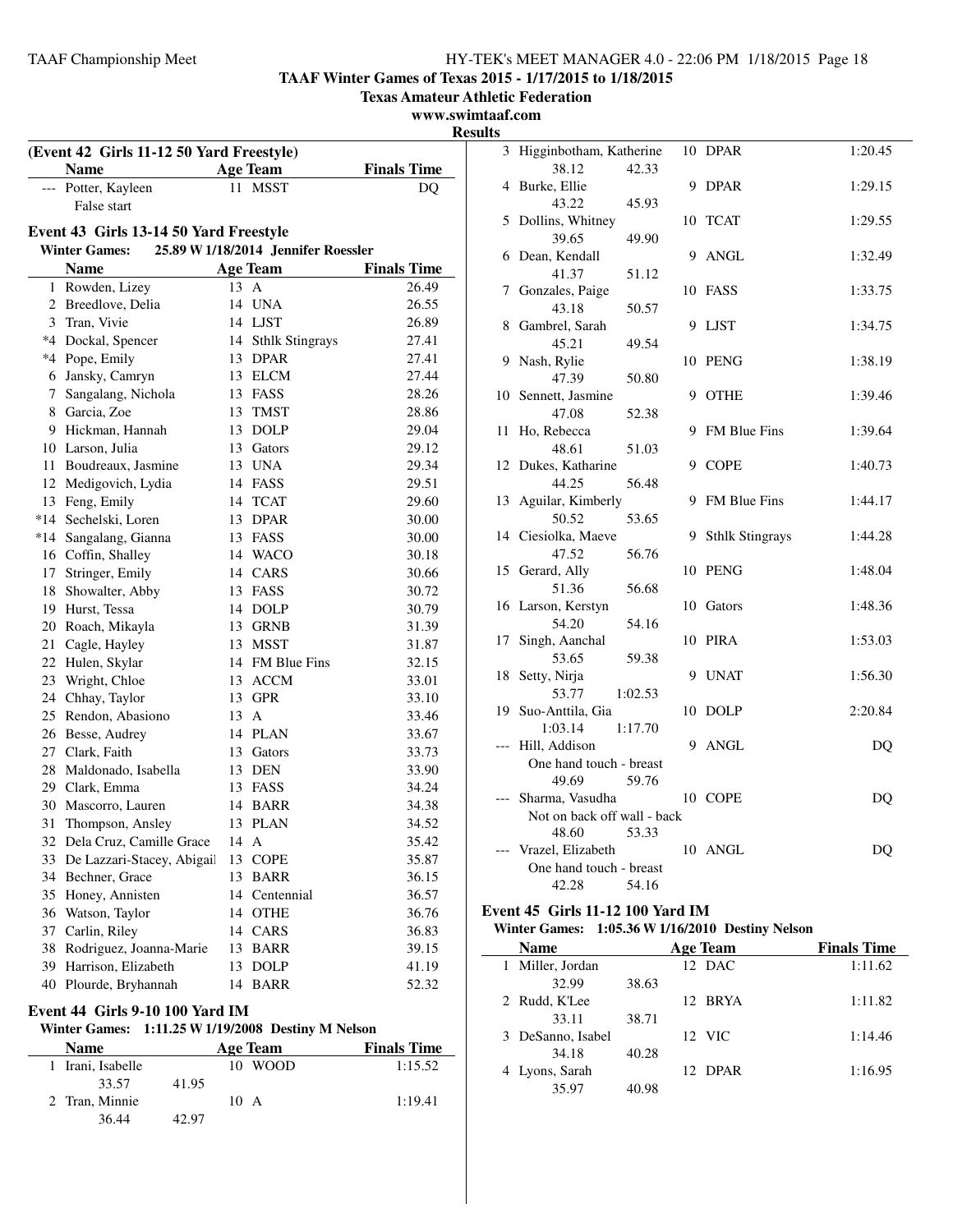**TAAF Winter Games of Texas 2015 - 1/17/2015 to 1/18/2015**

**Texas Amateur Athletic Federation**

**www.swimtaaf.com**

**Results**

| (Event 45 Girls 11-12 100 Yard IM) |                                        |       |      |                        |                    |
|------------------------------------|----------------------------------------|-------|------|------------------------|--------------------|
|                                    | <b>Name</b>                            |       |      | <b>Age Team</b>        | <b>Finals Time</b> |
|                                    | 5 Konvicka, Kayla                      |       |      | 12 DPAR                | 1:17.03            |
|                                    | 34.07                                  | 42.96 |      |                        |                    |
|                                    | 6 Perez, Alydia                        |       | 12   | <b>DPAR</b>            | 1:19.83            |
|                                    | 37.43                                  | 42.40 |      |                        |                    |
| 7                                  | Potter, Kayleen                        |       | 11   | <b>MSST</b>            | 1:20.56            |
|                                    | 37.40                                  | 43.16 |      |                        |                    |
| 8                                  | Watt, Clara<br>35.93                   | 45.80 | 12   | <b>Sthlk Stingrays</b> | 1:21.73            |
| 9                                  | Waldrop, Emiko                         |       |      | 12 Gators              | 1:22.11            |
|                                    | 36.53                                  | 45.58 |      |                        |                    |
|                                    | 10 Rezsofi, Caroline                   |       | 11   | <b>GRNB</b>            | 1:23.01            |
|                                    | 39.20                                  | 43.81 |      |                        |                    |
| 11                                 | McLean, Dakota                         |       |      | 12 CARS                | 1:23.46            |
|                                    | 37.05                                  | 46.41 |      |                        |                    |
| 12                                 | Dillard, Rachel                        |       | 11 A |                        | 1:23.51            |
|                                    | 39.53                                  | 43.98 |      |                        |                    |
|                                    | 13 Peck, Rachel                        |       |      | 12 TCAT                | 1:23.89            |
|                                    | 36.80                                  | 47.09 |      |                        |                    |
|                                    | 14 Peterson, Toria                     |       | 12   | Gators                 | 1:25.10            |
|                                    | 39.71<br>15 Powell, Amber              | 45.39 | 11   | <b>MM</b>              | 1:25.38            |
|                                    | 40.59                                  | 44.79 |      |                        |                    |
|                                    | 16 Summitt, Halle                      |       | 11   | <b>DOLP</b>            | 1:26.50            |
|                                    | 39.06                                  | 47.44 |      |                        |                    |
| 17                                 | Lang, Milena                           |       | 11   | <b>FLMN</b>            | 1:28.05            |
|                                    | 41.41                                  | 46.64 |      |                        |                    |
| 18                                 | Momixay, Jadyn                         |       |      | 12 GPR                 | 1:29.13            |
|                                    | 39.66                                  | 49.47 |      |                        |                    |
|                                    | 19 Van Buren, Jennifer                 |       |      | 12 GRNB                | 1:30.27            |
| 20                                 | 41.19                                  | 49.08 | 12   | WHAL                   | 1:32.65            |
|                                    | Ng, Anna<br>42.78                      | 49.87 |      |                        |                    |
| 21                                 | Merrill, Carmen                        |       | 11   | <b>TCAT</b>            | 1:32.73            |
|                                    | 42.96                                  | 49.77 |      |                        |                    |
|                                    | 22 Gerard, Sarah                       |       | 11   | CARS                   | 1:33.62            |
|                                    | 44.32                                  | 49.30 |      |                        |                    |
|                                    | 23 Parker, Paige                       |       |      | 11 ANGL                | 1:35.75            |
|                                    | 44.52                                  | 51.23 |      |                        |                    |
|                                    | 24 Michaelsen, Brenna                  |       | 12   | MTRO                   | 1:38.64            |
|                                    | 45.57                                  | 53.07 |      |                        |                    |
| 25                                 | Garg, Tvisha<br>47.68                  | 51.46 | 11   | <b>COPE</b>            | 1:39.14            |
| 26                                 | Dukes, Kellen                          |       | 11   | <b>COPE</b>            | 1:43.12            |
|                                    | 49.51                                  | 53.61 |      |                        |                    |
| 27                                 | Glanton, Madelyn                       |       | 11   | <b>MSST</b>            | 1:44.18            |
|                                    | 54.07                                  | 50.11 |      |                        |                    |
| $---$                              | Sanderson, Jessica                     |       | 11   | <b>WOOD</b>            | D <sub>O</sub>     |
|                                    | Did not finish on back - back          |       |      |                        |                    |
|                                    | 51.99                                  | 56.80 |      |                        |                    |
|                                    | Lileng, Daniela                        |       | 12   | FASS                   | DQ                 |
|                                    | Did not finish on back - back<br>43.72 | 47.92 |      |                        |                    |
|                                    |                                        |       |      |                        |                    |

| 1 L.J |                                                |       |      |                    |                    |  |  |  |
|-------|------------------------------------------------|-------|------|--------------------|--------------------|--|--|--|
| ---   | Naukam, Ally                                   |       |      | 12 FASS            | DQ                 |  |  |  |
|       | Did not finish on back - back                  |       |      |                    |                    |  |  |  |
|       | 41.01                                          | 45.78 |      |                    |                    |  |  |  |
| $---$ | Escudero, Daynise                              |       |      | 11 DD              | DQ                 |  |  |  |
|       | Did not finish on back - back                  |       |      |                    |                    |  |  |  |
|       | 38.98                                          | 44.98 |      |                    |                    |  |  |  |
|       | Castle, Arianna                                |       | 11   | <b>GRNB</b>        | DQ                 |  |  |  |
|       | Did not finish on back - back                  |       |      |                    |                    |  |  |  |
|       | 42.70                                          | 48.06 |      |                    |                    |  |  |  |
|       | Gonzales, Shea                                 |       |      | 12 FASS            | DQ                 |  |  |  |
|       | Did not finish on back - back                  |       |      |                    |                    |  |  |  |
|       | 39.29                                          | 40.46 |      |                    |                    |  |  |  |
|       | <b>Event 46 Girls 13-14 100 Yard IM</b>        |       |      |                    |                    |  |  |  |
|       | Winter Games: 1:05.04 W 1/19/2013 Madison Chao |       |      |                    |                    |  |  |  |
|       | <b>Name</b>                                    |       |      | <b>Age Team</b>    | <b>Finals Time</b> |  |  |  |
|       | 1 Herron, Janna                                |       | 14 A |                    | 1:06.96            |  |  |  |
|       | 32.30                                          | 34.66 |      |                    |                    |  |  |  |
|       | 2 Breedlove, Delia                             |       |      | 14 UNA             | 1:08.22            |  |  |  |
|       | 32.35                                          | 35.87 |      |                    |                    |  |  |  |
|       | 3 Rowden, Lizey                                |       | 13 A |                    | 1:08.26            |  |  |  |
|       | 31.87                                          | 36.39 |      |                    |                    |  |  |  |
|       | 4 Brawner, Kinsey                              |       | 13 A |                    | 1:11.30            |  |  |  |
|       | 31.95                                          | 39.35 |      |                    |                    |  |  |  |
| 5     | Jansky, Camryn                                 |       |      | 13 ELCM            | 1:11.81            |  |  |  |
|       | 33.22                                          | 38.59 |      |                    |                    |  |  |  |
|       | 6 Dockal, Spencer                              |       |      | 14 Sthlk Stingrays | 1:11.97            |  |  |  |
|       | 32.05                                          | 39.92 |      |                    |                    |  |  |  |
|       | *7 Gambrel, Rachel                             |       |      | 14 LJST            | 1:12.09            |  |  |  |
|       | 33.55                                          | 38.54 |      |                    |                    |  |  |  |
| $*7$  | Lilley, Madison                                |       |      | 13 Sthlk Stingrays | 1:12.09            |  |  |  |
|       | 32.14                                          | 39.95 |      |                    |                    |  |  |  |
|       | 9 Graham, Elyse                                |       |      | 13 OTHE            | 1:13.08            |  |  |  |
|       | 34.00                                          | 39.08 |      |                    |                    |  |  |  |
| 10    | Pope, Emily                                    |       |      | 13 DPAR            | 1:14.73            |  |  |  |
|       | 34.68                                          | 40.05 |      |                    |                    |  |  |  |
| 11    | Torres, Celia                                  |       | 13 A |                    | 1:15.01            |  |  |  |
|       | 34.32                                          | 40.69 |      |                    |                    |  |  |  |
|       | 12 Ganyard, Miranda                            |       |      | 13 Gators          | 1:18.20            |  |  |  |
|       | 36.62                                          | 41.58 |      |                    |                    |  |  |  |
|       | 13 Hickman, Hannah                             |       |      | 13 DOLP            | 1:18.61            |  |  |  |
|       | 37.94                                          | 40.67 |      |                    |                    |  |  |  |
|       | 14 Dibello, Melia                              |       | 13   | DPAR               | 1:18.95            |  |  |  |
|       | 36.48                                          | 42.47 |      |                    |                    |  |  |  |
| 15    | Feng, Emily                                    |       |      | 14 TCAT            | 1:19.52            |  |  |  |
|       | 36.08                                          | 43.44 |      |                    |                    |  |  |  |
| 16    | Stringer, Emily                                |       |      | 14 CARS            | 1:20.10            |  |  |  |
|       | 37.03                                          | 43.07 |      |                    |                    |  |  |  |
| 17    | Mott, Olivia                                   |       |      | 13 PLAN            | 1:20.13            |  |  |  |
|       | 36.16                                          | 43.97 |      |                    |                    |  |  |  |
| 18    | Irani, Roxanna                                 |       | 13   | <b>WOOD</b>        | 1:21.42            |  |  |  |
| 19    | 35.54<br>Nelson, Leah                          | 45.88 | 13   | Gators             | 1:21.98            |  |  |  |
|       | 37.82                                          | 44.16 |      |                    |                    |  |  |  |
| 20    | Hulen, Skylar                                  |       |      | 14 FM Blue Fins    | 1:25.26            |  |  |  |
|       | 40.36                                          | 44.90 |      |                    |                    |  |  |  |
|       |                                                |       |      |                    |                    |  |  |  |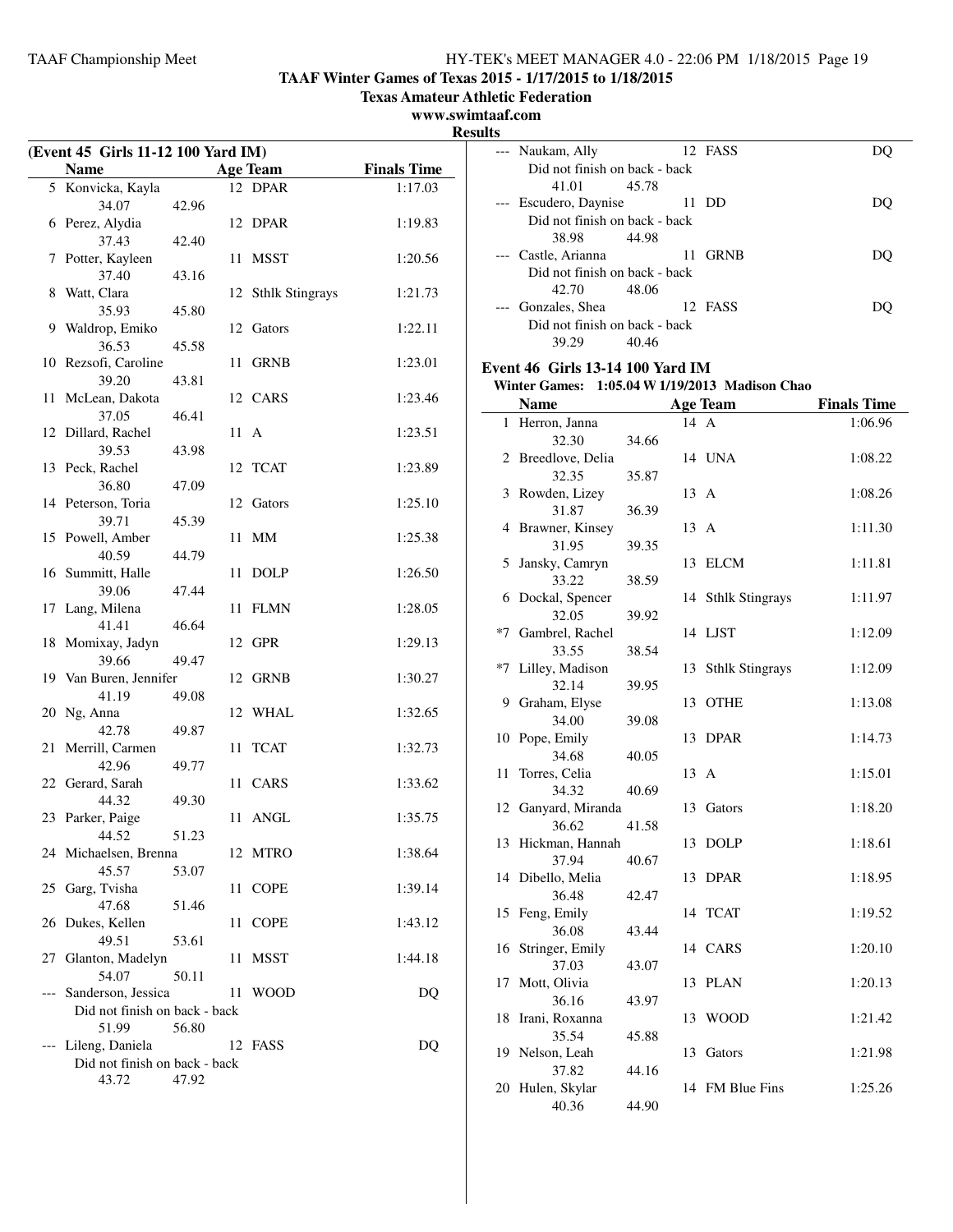**TAAF Winter Games of Texas 2015 - 1/17/2015 to 1/18/2015**

**Texas Amateur Athletic Federation**

#### **www.swimtaaf.com**

**Results**

| (Event 46 Girls 13-14 100 Yard IM) |                               |       |      |          |                    |
|------------------------------------|-------------------------------|-------|------|----------|--------------------|
|                                    | <b>Name</b>                   |       |      | Age Team | <b>Finals Time</b> |
|                                    | 21 Ray, Dominique             |       |      | 14 BARR  | 1:27.54            |
|                                    | 43.61                         | 43.93 |      |          |                    |
|                                    | 22 Lafon, Bailey              |       |      | 14 PLAN  | 1:28.07            |
|                                    | 40.58                         | 47.49 |      |          |                    |
|                                    | 23 Dela Cruz, Camille Grace   |       | 14 A |          | 1:28.47            |
|                                    | 40.69                         | 47.78 |      |          |                    |
|                                    | 24 Carlin, Riley              |       |      | 14 CARS  | 1:31.20            |
|                                    | 44.57                         | 46.63 |      |          |                    |
|                                    | --- De Lazzari-Stacey, Abigai |       |      | 13 COPE  | DU                 |
|                                    | Scissors kick - fly           |       |      |          |                    |
|                                    | 46.00                         | 54.69 |      |          |                    |
|                                    | --- Sechelski, Loren          |       |      | 13 DPAR  | DO.                |
|                                    | One hand touch - breast       |       |      |          |                    |
|                                    | 35.56                         | 40.52 |      |          |                    |

## **Event 47 Girls 13-14 200 Yard Freestyle**

**Winter Games: 2:02.98 W1/17/2009 Emily Zapinski**

|   | <b>Name</b>       |       | <b>Age Team</b>    |       | <b>Finals Time</b> |
|---|-------------------|-------|--------------------|-------|--------------------|
| 1 | Hall, KaiLi       |       | 14 OTHE            |       | 2:16.59            |
|   | 31.32             | 34.13 | 36.01              | 35.13 |                    |
|   | 2 Tatum, Samantha |       | 14 Sthlk Stingrays |       | 2:17.33            |
|   | 30.39             | 33.84 | 36.41              | 36.69 |                    |
| 3 | Graham, Elyse     |       | OTHE<br>13         |       | 2:22.47            |
|   | 32.56             | 36.50 | 37.87              | 35.54 |                    |
| 4 | Coffin, Shalley   |       | 14 WACO            |       | 2:24.50            |
|   | 32.01             | 36.85 | 38.47              | 37.17 |                    |
|   | 5 Leaskey, Megan  |       | 13 MSST            |       | 2:32.82            |
|   | 34.21             | 38.40 | 40.39              | 39.82 |                    |
|   | 6 Torres, Celia   |       | 13.<br>A           |       | 2:36.82            |
|   | 33.99             | 40.51 | 42.01              | 40.31 |                    |
|   | Cagle, Hayley     |       | MSST<br>13         |       | 2:42.50            |
|   | 34.90             | 41.39 | 43.48              | 42.73 |                    |

## **Event 48 Girls 9-10 100 Yard Freestyle Relay Winter Games: 58.92 W1/14/2012 Unattached**

**M Rowden, C Jansky, C McComb, E Rowden**

| Team                  | <b>Finals Time</b><br>Relay |         |  |
|-----------------------|-----------------------------|---------|--|
| UNAT<br>$\mathbf{1}$  | A                           | 58.26W  |  |
| 1) Edmonds, Callie 10 | 2) Gambrel, Sarah 9         |         |  |
| 3) Orms, Patience 10  | 4) Tran, Minnie 10          |         |  |
| 31.42<br>26.84        |                             |         |  |
| 2 FRIS                | A                           | 59.47   |  |
| 1) Clark, Audrey 9    | 2) McCurry, Emily 10        |         |  |
| 3) Perry, Laney 10    | 4) Petruska, Victoria 10    |         |  |
| 29.25<br>30.22        |                             |         |  |
| 3<br>ANGL             | A                           | 1:07.30 |  |
| 1) Dean, Kendall 9    | 2) Dean, Mylee 9            |         |  |
| 3) Green, Emily 10    | 4) Vrazel, Elizabeth 10     |         |  |
| 32.06<br>35.24        |                             |         |  |
| <b>GRAN</b><br>4      | A                           | 1:07.87 |  |
| 1) Roach, Kalea 10    | 2) Heiner, Cate 10          |         |  |
| 3) Kirkland, Kaylee 9 | 4) Buchanan, E.J. 10        |         |  |
| 33.98<br>33.89        |                             |         |  |
|                       |                             |         |  |

| ۰J |                        |       |                           |         |  |
|----|------------------------|-------|---------------------------|---------|--|
| 5  | <b>Sthlk Stingrays</b> |       | A                         | 1:09.43 |  |
|    | 1) Ciesiolka, Maeve 9  |       | 2) Spraggins, Emily Ann 9 |         |  |
|    | 3) Brooks, Jordan 9    |       | 4) Heldenbrand, Hailey 10 |         |  |
|    | 35.12                  | 34.31 |                           |         |  |
| 6. | SHAR                   |       | A                         | 1:10.22 |  |
|    | 1) Apacible, Reiana 10 |       | 2) Buchanan, Kendyl 10    |         |  |
|    | 3) Frazier, Morgan 9   |       | 4) Mather, Hannah 10      |         |  |
|    | 36.19                  | 34.03 |                           |         |  |
|    | 7 COPP                 |       | A                         | 1:12.39 |  |
|    | 1) Cho, Sua 9          |       | 2) Shang, Kelly 10        |         |  |
|    | 3) Sharma, Vasu 10     |       | 4) Troung, Alena 9        |         |  |
|    | 37.64                  | 34.75 |                           |         |  |
| 8  | PENG                   |       | A                         | 1:12.79 |  |
|    | 1) Dillard, Kristen 9  |       | 2) Gerard, Ally 10        |         |  |
|    | 3) Nash, Rylie 10      |       | 4) Wimberley, Ellie 10    |         |  |
|    | 38.24                  | 34.55 |                           |         |  |
| 9  | <b>WOOD</b>            |       | $\mathsf{A}$              | 1:15.57 |  |
|    | 1) Freeman, Georgia 10 |       | 2) Hahn, Arabella 10      |         |  |
|    | 3) Habib, Ava 9        |       | 4) Irani, Isabelle 10     |         |  |
|    | 42.72                  | 32.85 |                           |         |  |
| 10 | <b>FASS</b>            |       | A                         | 1:16.56 |  |
|    | 1) Gonzales, Paige 10  |       | 2) Hardin, Madison 9      |         |  |
|    | 3) Naidu, Hrishita 10  |       | 4) Wang, Elise 9          |         |  |
|    | 36.40                  | 40.16 |                           |         |  |

#### **Event 49 Girls 11-12 200 Yard Freestyle Relay Winter Games: 1:58.76 W1/18/2014 Unattached**

**L Rowden, M Rowden, H Clark, C Jansky**

|                | <b>Team</b>               |       | <b>Relay</b>          |                           | <b>Finals Time</b> |
|----------------|---------------------------|-------|-----------------------|---------------------------|--------------------|
| 1              | <b>DAC</b>                |       | A                     |                           | 2:00.91            |
|                | 1) Loewenstein, Leigh 11  |       |                       | 2) Summitt, Halle 11      |                    |
|                | 3) Miller, Jordan 12      |       |                       | 4) Goodfriend, Kristen 12 |                    |
|                | 30.46                     | 32.09 | 29.79                 | 28.57                     |                    |
| $\mathfrak{D}$ | <b>DEER</b>               |       | A                     |                           | 2:01.26            |
|                | 1) Konvicka, Kayla 12     |       |                       | 2) Lyons, Sarah 12        |                    |
|                | 3) Perez, Alydia 12       |       |                       | 4) Waters, Jordyn 12      |                    |
|                | 30.06                     | 32.78 | 28.61                 | 29.81                     |                    |
| 3              | <b>GRAN</b>               |       | B                     |                           | 2:03.53            |
|                | 1) Power, Mary 12         |       |                       | 2) Alberts, Payton 12     |                    |
|                | 3) Brawner, Kori 11       |       |                       | 4) Buchanan, Avery 12     |                    |
|                | 30.33                     | 30.95 | 33.07                 | 29.18                     |                    |
|                | 4 FRIS                    |       | A                     |                           | 2:04.65            |
|                | 1) Perry, Keely 12        |       | 2) Wood, Sabrina 12   |                           |                    |
|                | 3) Dock, Elizabeth 12     |       | 4) Hammons, Hannah 12 |                           |                    |
|                | 30.80                     | 33.29 | 31.74                 | 28.82                     |                    |
| 5              | UNA                       |       | A                     |                           | 2:05.31            |
|                | 1) Cervantes, Cristina 12 |       | 2) DeSanno, Isabel 12 |                           |                    |
|                | 3) Gambrel, Kathryn 11    |       | 4) Sanders, Summer 11 |                           |                    |
|                | 30.05                     | 32.31 | 34.53                 | 28.42                     |                    |
| 6              | UNAT                      |       | A                     |                           | 2:05.89            |
|                | 1) Coffin, Faith 12       |       |                       | 2) Dillard, Rachel 12     |                    |
|                | 3) McLean, Dakota 12      |       |                       | 4) Medura, Krithi 11      |                    |
|                | 36.54                     | 27.17 | 37.12                 | 25.06                     |                    |
| 7              | Gators                    |       | A                     |                           | 2:12.98            |
|                | 1) Waldrop, Emiko 12      |       | 2) Harvey, Allie 11   |                           |                    |
|                | 3) Peterson, Toria 12     |       |                       | 4) Murdie, Aria 12        |                    |
|                | 34.60                     | 34.78 | 32.48                 | 31.12                     |                    |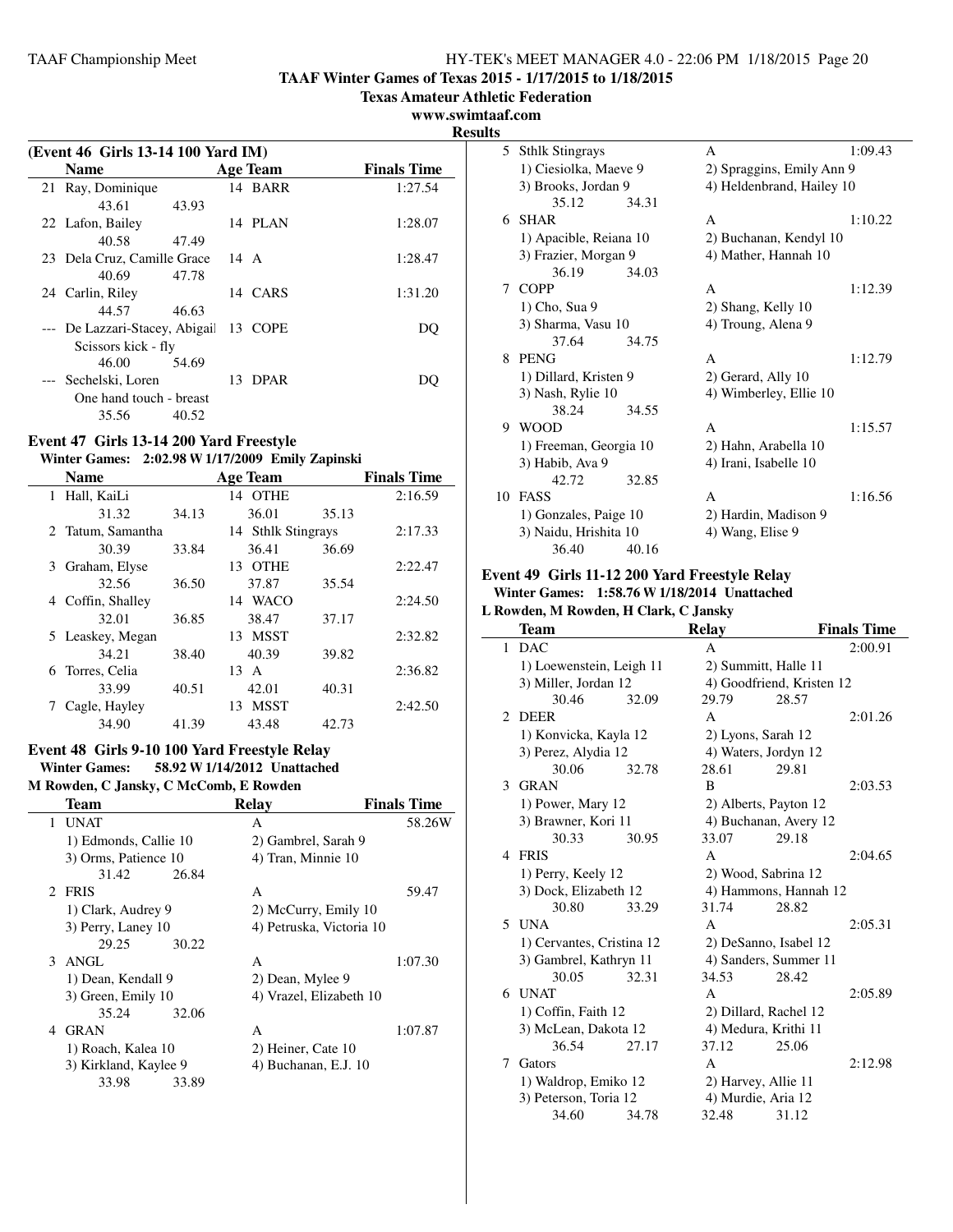## **TAAF Winter Games of Texas 2015 - 1/17/2015 to 1/18/2015**

**Texas Amateur Athletic Federation**

## **www.swimtaaf.com**

**Results**

 $\overline{a}$ 

| (Event 49 Girls 11-12 200 Yard Freestyle Relay) |                         |         |              |                           |                    |  |
|-------------------------------------------------|-------------------------|---------|--------------|---------------------------|--------------------|--|
|                                                 | <b>Team</b>             |         | <b>Relay</b> |                           | <b>Finals Time</b> |  |
| 8                                               | <b>GRAN</b>             |         | A            |                           | 2:16.80            |  |
|                                                 | 1) Castle, Arianna 11   |         |              | 2) Rezsofi, Caroline 11   |                    |  |
|                                                 | 3) Schmeets, Faith 12   |         |              | 4) Van Buren, Jennifer 12 |                    |  |
|                                                 | 32.88                   | 36.16   | 35.53        | 32.23                     |                    |  |
| 9                                               | <b>UNAT</b>             |         | B            |                           | 2:17.41            |  |
|                                                 | 1) Braxton, Sydney 11   |         |              | 2) Dyer, Delaney 12       |                    |  |
|                                                 | 3) Edwards, Lauren 12   |         |              | 4) Parsons, Anna 12       |                    |  |
|                                                 | 35.62                   | 34.46   | 35.74        | 31.59                     |                    |  |
|                                                 | 10 FASS                 |         | B            |                           | 2:20.78            |  |
|                                                 | 1) Debes, Mary 12       |         |              | 2) Burnett, Rachel 12     |                    |  |
|                                                 | 3) Gonzales, Shea 12    |         |              | 4) Gnidziejko, Emma 11    |                    |  |
|                                                 | 33.08                   | 38.01   | 38.10        | 31.59                     |                    |  |
|                                                 | 11 FM Blue Fins         |         | A            |                           | 2:26.39            |  |
|                                                 | 1) Kissinger, Abbey 12  |         |              | 2) Edwards, Sophie 12     |                    |  |
|                                                 | 3) Lang, Milena 11      |         |              | 4) Engberson, Emily 12    |                    |  |
|                                                 | 38.24                   | 34.75   | 43.31        | 30.09                     |                    |  |
|                                                 | 12 FASS                 |         | A            |                           | 2:26.87            |  |
|                                                 | 1) Lileng, Daniela 12   |         |              | 2) Caspari, Abby 11       |                    |  |
|                                                 | 3) Delgado, Daniela 11  |         |              | 4) Naukam, Ally 12        |                    |  |
|                                                 | 34.88                   | 36.94   | 40.06        | 34.99                     |                    |  |
| 13                                              | <b>WOOD</b>             |         | A            |                           | 2:30.05            |  |
|                                                 | 1) Herrera, Kallie 11   |         |              | 2) Sambirsky, Kylie 11    |                    |  |
|                                                 | 3) Steward, Janey 12    |         |              | 4) Sanderson, Jessica 11  |                    |  |
|                                                 | 40.72                   | 36.07   | 36.46        | 36.80                     |                    |  |
| 14                                              | <b>GRAN</b>             |         | $\mathsf{C}$ |                           | 2:52.14            |  |
|                                                 | 1) Loveless, Ashlynn 11 |         |              | 2) Leslie, Emma 11        |                    |  |
|                                                 | 3) Fox, Marley 12       |         |              | 4) Castillo, Bella 11     |                    |  |
|                                                 | 39.26                   | 1:33.31 | 39.57        |                           |                    |  |

## **Event 50 Girls 13-14 200 Yard Freestyle Relay**

## **Winter Games: 1:52.09 W1/14/2012 Lake Jackson A Robbins, N Nguyen, T Neely, M Kuettel**

|    | Team                     |       | <b>Relay</b>          |                          | <b>Finals Time</b> |
|----|--------------------------|-------|-----------------------|--------------------------|--------------------|
|    | 1 UNAT                   |       | B                     |                          | 1:47.36W           |
|    | 1) Tran, Vivie 14        |       |                       | 2) Rowden, Lizey 13      |                    |
|    | 3) Jansky, Camryn 13     |       |                       | 4) Herron, Janna 14      |                    |
|    | 26.83                    | 26.28 | 27.89                 | 26.36                    |                    |
|    | 2 Sthlk Stingrays        |       | A                     |                          | 1:57.10            |
|    | 1) Lilley, Madison 13    |       |                       | 2) Tatum, Samantha 14    |                    |
|    | 3) Tatum, Anna 14        |       |                       | 4) Dockal, Spencer 14    |                    |
|    | 28.99                    | 28.41 | 32.54                 | 27.16                    |                    |
| 3  | FASS                     |       | $\mathsf{A}$          |                          | 1:58.35            |
|    | 1) Clark, Emma 13        |       |                       | 2) Medigovich, Lydia 14  |                    |
|    | 3) Sangalang, Gianna 13  |       |                       | 4) Sangalang, Nichola 13 |                    |
|    | 28.98                    | 35.48 | 26.53                 | 27.36                    |                    |
| 4  | <b>UNAT</b>              |       | $\mathsf{A}$          |                          | 1:58.93            |
|    | 1) Brawner, Kinsey 13    |       | 2) Coffin, Shalley 14 |                          |                    |
|    | 3) Reynolds, Kris 14     |       |                       | 4) Roach, Mykala 13      |                    |
|    | 29.73                    | 31.82 | 29.74                 | 27.64                    |                    |
| 5. | <b>DEER</b>              |       | $\mathsf{A}$          |                          | 1:59.53            |
|    | 1) Boudreaux, Jasmine 13 |       |                       | 2) Dibello, Melia 13     |                    |
|    | 3) Pope, Emily 13        |       |                       | 4) Sechelski, Loren 13   |                    |
|    | 30.73                    | 30.46 | 30.21                 | 28.13                    |                    |
|    |                          |       |                       |                          |                    |

| s |                        |       |                    |                         |         |
|---|------------------------|-------|--------------------|-------------------------|---------|
|   | Gators                 |       | А                  |                         | 2:05.98 |
|   | 1) Ganyard, Miranda 13 |       | 2) Clark, Faith 13 |                         |         |
|   | 3) Nelson, Leah 13     |       |                    | 4) Larson, Julia 13     |         |
|   | 31.69                  | 34.43 | 32.46              | 27.40                   |         |
|   | <b>CFB</b>             |       | А                  |                         | 2:11.16 |
|   | 1) Carlin, Riley 14    |       |                    | 2) McLemore, Brianne 14 |         |
|   | 3) Ray, Dominique 14   |       |                    | 4) Stringer, Emily 14   |         |
|   | 31.72                  | 36.66 | 35.34              | 27.44                   |         |

#### **Event 51 Boys 8 & Under 100 Yard Medley Relay Winter Games: 1:18.68 W1/19/2014 Elcmp K Beal, L Bures, C Williams, E Dollins**

|    | $\Delta$ beal, L bures, C williams, E Domins |                       |                    |  |  |  |  |
|----|----------------------------------------------|-----------------------|--------------------|--|--|--|--|
|    | Team                                         | Relav                 | <b>Finals Time</b> |  |  |  |  |
|    | <b>FASS</b>                                  | А                     | 1:27.98            |  |  |  |  |
|    | 1) Boyle, Michael 7                          | 2) Frazier, Grant 8   |                    |  |  |  |  |
|    | 3) Gierkey, Jake 8                           | 4) Gonzales, Jay 8    |                    |  |  |  |  |
|    | 42.91<br>45.07                               |                       |                    |  |  |  |  |
|    | 2 Sthlk Stingrays                            | A                     | 2:06.26            |  |  |  |  |
|    | 1) Piburn, Dax 7                             | 2) Allen, Seth 8      |                    |  |  |  |  |
|    | 3) Cerami, Bryce 6                           | 4) Martin, Rhett 6    |                    |  |  |  |  |
|    | 1:08.14<br>58.12                             |                       |                    |  |  |  |  |
| 3. | <b>TEXA</b>                                  | A                     | 2:07.19            |  |  |  |  |
|    | 1) Buchanan, Brock 7                         | 2) Franklin, Nathan 7 |                    |  |  |  |  |
|    | 3) Perkins, Nicholas 7                       | 4) Price, Austin 7    |                    |  |  |  |  |
|    | 1:13.99<br>53.20                             |                       |                    |  |  |  |  |

## **Event 52 Men 15-17 200 Yard Medley Relay**

## **Winter Games: 1:49.75 W1/14/2012 Lake Jackson**

**A Seymour, J Gonzales, D Bradshaw, L Sheffield**

| <b>Team</b>             |       | <b>Relay</b>          |                       | <b>Finals Time</b> |
|-------------------------|-------|-----------------------|-----------------------|--------------------|
| <b>BARR</b>             |       | А                     |                       | 2:01.30            |
| 1) Baa, Edduin 16       |       |                       | 2) McDaniel, Eric 16  |                    |
| 3) Hudson, Connor 16    |       |                       | 4) Mendez, Micahel 16 |                    |
| 31.34                   | 33.84 | 34.34                 | 21.78                 |                    |
| 2 BARR                  |       | в                     |                       | 2:33.48            |
| 1) Globensky, Andrew 16 |       | 2) McCoy, Kaleb 17    |                       |                    |
| 3) Portillo, Edgardo 16 |       | 4) Woody, Nicholas 15 |                       |                    |
| 41.06                   | 47.13 | 30.56                 | 34.73                 |                    |

## **Event 54 Boys 8 & Under 50 Yard Freestyle**

## **Winter Games: 32.57 W1/16/2010 David Johnston**

|    | <b>Name</b>           |   | <b>Age Team</b>        | <b>Finals Time</b> |
|----|-----------------------|---|------------------------|--------------------|
|    | Spencer, Oliver       | 8 | LJST                   | 35.28              |
| 2  | Gierkey, Jake         | 8 | FASS                   | 36.09              |
| 3  | Cook, Luke            | 8 | <b>ANGL</b>            | 39.21              |
| 4  | Thompson, Beau        | 8 | <b>ACCM</b>            | 42.04              |
| 5  | Boyle, Michael        |   | FASS                   | 42.42              |
| 6  | Troung, Ryan          | 7 | <b>COPE</b>            | 43.09              |
|    | Elgin, Jaden          | 7 | <b>PLAN</b>            | 44.89              |
| 8  | McGlasson, Jackson    | 8 | <b>GRNB</b>            | 46.33              |
| 9  | Kuhlman, Trevor       | 8 | LJST                   | 47.74              |
| 10 | Louk, Curtis          | 7 | A                      | 49.16              |
| 11 | Mielke, Aengus        |   | <b>DOLP</b>            | 51.50              |
| 12 | Oprea, Matei          | 6 | <b>Sthlk Stingrays</b> | 54.91              |
| 13 | Linebarger, Seth      | 8 | <b>PLAN</b>            | 57.35              |
|    | 14 Heldenbrand, Dylan | 6 | <b>Sthlk Stingrays</b> | 59.19              |
|    | 15 Cerami, Bryce      | 6 | <b>Sthlk Stingrays</b> | 1:00.00            |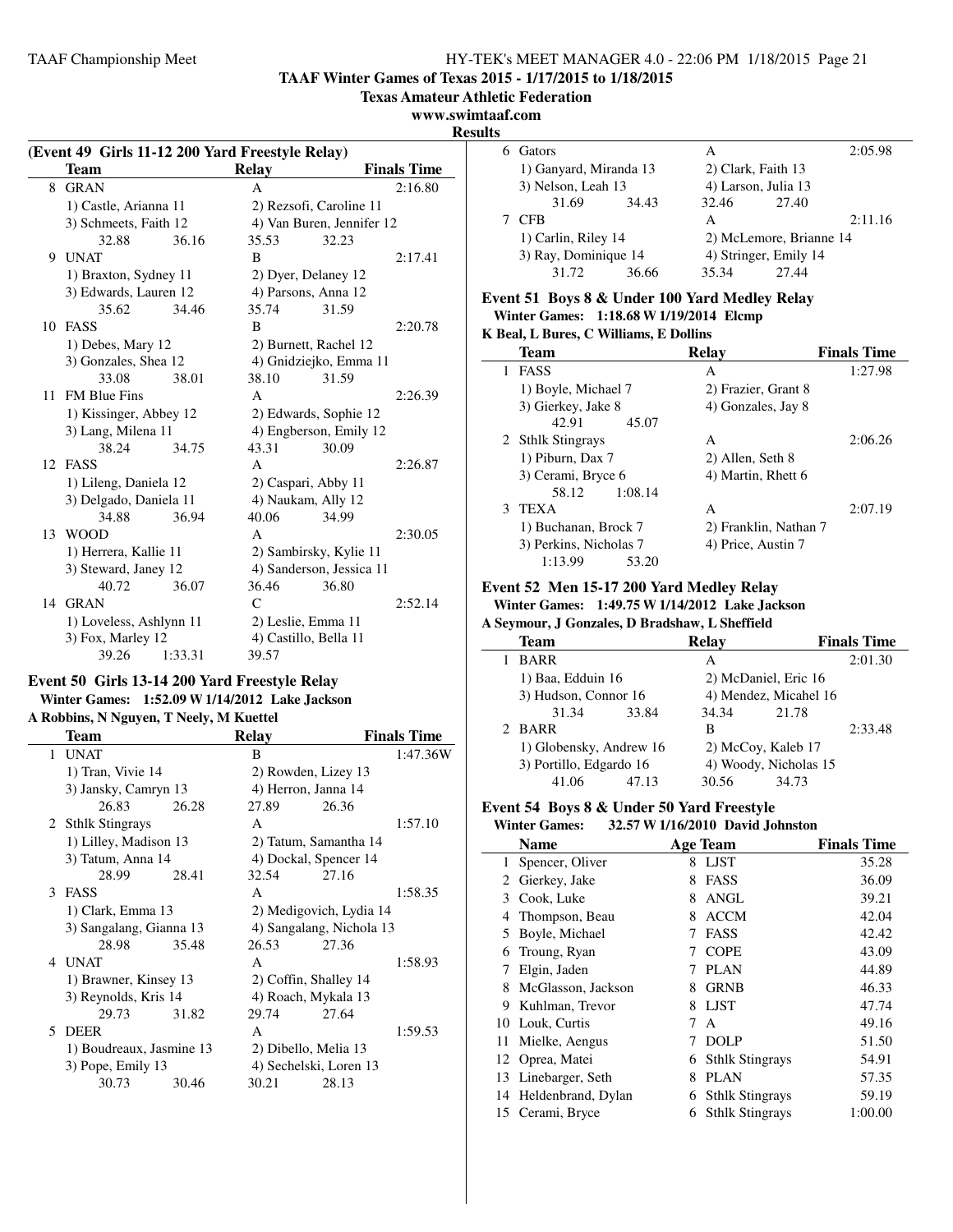**TAAF Winter Games of Texas 2015 - 1/17/2015 to 1/18/2015**

**Texas Amateur Athletic Federation**

#### **www.swimtaaf.com**

#### **Results**

|    | (Event 54 Boys 8 & Under 50 Yard Freestyle) |       |                           |                                |                    |  |
|----|---------------------------------------------|-------|---------------------------|--------------------------------|--------------------|--|
|    | <b>Name</b>                                 |       | <b>Example 2</b> Age Team |                                | <b>Finals Time</b> |  |
|    | 16 Weiss, Kathen                            |       |                           | 8 ANGL                         | 1:14.00            |  |
|    | Event 55 Men 15-17 100 Yard Freestyle       |       |                           |                                |                    |  |
|    | <b>Winter Games:</b>                        |       |                           | 48.84 W 1/19/2013 Chad Brandon |                    |  |
|    | <b>Name</b>                                 |       |                           | <b>Age Team</b>                | <b>Finals Time</b> |  |
|    | 1 Russell, Rylan                            |       |                           | 15 FM Blue Fins                | 51.97              |  |
|    | 24.49                                       | 27.48 |                           |                                |                    |  |
|    | 2 Webber, Ethan                             |       |                           | 16 PIRA                        | 51.99              |  |
|    | 24.76                                       | 27.23 |                           |                                |                    |  |
| 3  | Rezsofi, Cole                               |       |                           | 17 GRNB                        | 53.46              |  |
|    | 25.19                                       | 28.27 |                           |                                |                    |  |
| 4  | Allen, Connor                               |       |                           | 16 Sthlk Stingrays             | 54.24              |  |
|    | 25.58                                       | 28.66 |                           |                                |                    |  |
| 5  | Skinner, Brett                              |       |                           | 15 FM Blue Fins                | 55.60              |  |
|    | 26.52                                       | 29.08 |                           |                                |                    |  |
| 6  | Magers, Zachary                             |       |                           | 16 DEN                         | 56.19              |  |
|    | 26.59                                       | 29.60 |                           |                                |                    |  |
| 7  | Escudero, Elvyn                             |       |                           | 15 DD                          | 58.27              |  |
|    | 27.80                                       | 30.47 |                           |                                |                    |  |
|    | 8 McDaniel, Eric                            |       |                           | 16 BARR                        | 59.43              |  |
|    | 28.74                                       | 30.69 |                           |                                |                    |  |
|    | 9 Samuelson, Jared                          |       |                           | 15 TCAT                        | 1:00.55            |  |
|    | 10 Garcia, Dominic                          |       | 15                        | <b>TMST</b>                    | 1:00.98            |  |
|    | 29.00                                       | 31.98 |                           |                                |                    |  |
| 11 | Baa, Edduin                                 |       |                           | 16 BARR                        | 1:03.33            |  |
|    | 30.00                                       | 33.33 |                           |                                |                    |  |
|    | 12 Woody, Nicholas                          |       |                           | 15 BARR                        | 1:05.90            |  |
|    | 30.88                                       | 35.02 |                           |                                |                    |  |
|    | 13 McCoy, Kaleb                             |       |                           | 17 BARR                        | 1:12.57            |  |
|    | 33.84                                       | 38.73 |                           |                                |                    |  |
|    | 14 De La Garza, Nathan                      |       | 15                        | <b>OTHE</b>                    | 1:18.60            |  |
|    | 33.88                                       | 44.72 |                           |                                |                    |  |

#### **Event 56 Men 18-24 100 Yard Freestyle**<br>Winter Cames: 52.80 W 1/16/2010 Vi N **Winter Games: 52.80 W1/16/2010 Vi Nguyen**

| Winter Games:       |       |                 | 52.80 W 1/16/2010 VI Nguyen |                    |
|---------------------|-------|-----------------|-----------------------------|--------------------|
| <b>Name</b>         |       | <b>Age Team</b> |                             | <b>Finals Time</b> |
| 1 Montez, Michael   |       |                 | 23 SBEL                     | 52.46W             |
| 24.72               | 27.74 |                 |                             |                    |
| 2 McDaniel, Donovan |       |                 | 18 BARR                     | 54.20              |
| 26.33               | 27.87 |                 |                             |                    |
| Garza, Nic<br>3     |       | 18              | <b>GRNB</b>                 | 58.96              |
| 27.68               | 31.28 |                 |                             |                    |
| Allton, Hunter      |       | 18.             | <b>BARR</b>                 | 1:01.44            |
| 28.19               | 33.25 |                 |                             |                    |

#### **Event 56 Men 35-39 100 Yard Freestyle Winter Games: 59.36 W1/19/2013 Jeff Bromfield**

| тния машем.      |       | $32.30$ W 1/12/4913. JULI DIVILIUM |                    |
|------------------|-------|------------------------------------|--------------------|
| <b>Name</b>      |       | Age Team                           | <b>Finals Time</b> |
| 1 Bassett, Jason |       | 36 FM Blue Fins                    | 58.52W             |
| 26.91            | 31.61 |                                    |                    |
| 2 Lunt, David    |       | 37 UNA                             | 1:01.01            |
| 28.26            | 32.75 |                                    |                    |
|                  |       |                                    |                    |

| Event 56 Men 50-54 100 Yard Freestyle<br>50.04 W 1/14/2012 Steve Wood<br><b>Winter Games:</b> |                  |       |                 |                    |  |
|-----------------------------------------------------------------------------------------------|------------------|-------|-----------------|--------------------|--|
|                                                                                               | <b>Name</b>      |       | <b>Age Team</b> | <b>Finals Time</b> |  |
|                                                                                               | 1 Wood, Steve    |       | 54 WFOR         | 50.34              |  |
|                                                                                               | 9.42             | 40.92 |                 |                    |  |
|                                                                                               | 2 Leslie, Kevin  |       | 50 GRNB         | 1:01.89            |  |
|                                                                                               | 29.01            | 32.88 |                 |                    |  |
|                                                                                               | 3 Doyle, Michael |       | 51 PIRA         | 1:02.50            |  |
|                                                                                               | 29.15            | 33.35 |                 |                    |  |

#### **Event 56 Men 70-74 100 Yard Freestyle**

| <b>Name</b>   |                     |       | Age Team | <b>Finals Time</b> |
|---------------|---------------------|-------|----------|--------------------|
| 1 Pipkin, Ken |                     |       | 70 PIRA  | 1:23.59            |
|               | 39.00               | 44.59 |          |                    |
|               | 2 Thatcher, Sanford |       | 71 FASS  | 1:29.02            |
|               | 43.08               | 45.94 |          |                    |

#### **Event 57 Boys 6 & Under 25 Yard Backstroke Winter Games: 21.97 W1/19/2013 Eli Dollins**

| - 11 12 12 13 14 |                        |   |                        |                    |  |
|------------------|------------------------|---|------------------------|--------------------|--|
|                  | <b>Name</b>            |   | <b>Age Team</b>        | <b>Finals Time</b> |  |
| 1                | Gulledge, Rhett        |   | 6 FASS                 | 25.22              |  |
| 2                | Hammons, Joshua        | 6 | FASS                   | 26.89              |  |
| 3                | Heldenbrand, Dylan     | 6 | <b>Sthlk Stingrays</b> | 27.00              |  |
| 4                | Mojdeh, Keegan         | 6 | <b>BARR</b>            | 27.06              |  |
| 5                | Apacible, Jonas        | 6 | <b>FASS</b>            | 27.19              |  |
| 6                | Oprea, Matei           | 6 | <b>Sthlk Stingrays</b> | 28.30              |  |
| 7                | Cook, Cole             | 6 | <b>WOOD</b>            | 28.91              |  |
| 8                | Cerami, Bryce          | 6 | <b>Sthlk Stingrays</b> | 30.07              |  |
| 9                | Walters, Nathan        | 6 | <b>GRNB</b>            | 30.32              |  |
| 10               | Wang, Ethan            | 6 | A                      | 30.70              |  |
| 11               | Alade, Joshua          | 5 | <b>BB</b>              | 31.92              |  |
| 12               | Cho, Rooney            | 6 | <b>COPE</b>            | 32.30              |  |
| 13               | Martin, Rhett          | 6 | <b>Sthlk Stingrays</b> | 32.31              |  |
| 14               | Ho, Nathan             | 6 | <b>FM Blue Fins</b>    | 32.85              |  |
| 15               | Sennett, Hayden        | 6 | <b>FASS</b>            | 39.19              |  |
| 16               | Hill, Aiden            | 6 | <b>ANGL</b>            | 39.52              |  |
| 17               | Gonzalez, Christian    | 6 | <b>WEST</b>            | 43.93              |  |
| 18               | Spencer, Keegan        | 5 | <b>OTHE</b>            | 44.53              |  |
|                  | Kight, Shay            | 5 | <b>DPAR</b>            | DQ                 |  |
|                  | Did not finish on back |   |                        |                    |  |
|                  | Perry, Rex             | 6 | FASS                   | DQ                 |  |
|                  | Did not finish on back |   |                        |                    |  |

#### **Event 58 Boys 8 & Under 25 Yard Backstroke Winter Games: 18.48 W1/14/2006 Chase Garrott**

|    | <b>Name</b>          |   | <b>Age Team</b>        | <b>Finals Time</b> |
|----|----------------------|---|------------------------|--------------------|
| 1  | Dollins, Eli         | 8 | <b>TCAT</b>            | 19.07              |
|    | 2 Dennis, Blake      | 8 | <b>GRNB</b>            | 19.28              |
|    | 3 Suarez, David      |   | <b>DEN</b>             | 22.22              |
|    | 4 McGlasson, Jackson | 8 | <b>GRNB</b>            | 23.43              |
|    | 5 Esparza, Ethan     |   | <b>UNA</b>             | 23.45              |
|    | 6 Troung, Ryan       |   | <b>COPE</b>            | 23.91              |
|    | Cook, Luke           | 8 | ANGL                   | 24.49              |
| 8  | Elgin, Jaden         |   | <b>PLAN</b>            | 24.58              |
| 9  | Singh, Aditya        | 8 | <b>PIRA</b>            | 24.88              |
| 10 | Allen, Seth          | 8 | <b>Sthlk Stingrays</b> | 24.94              |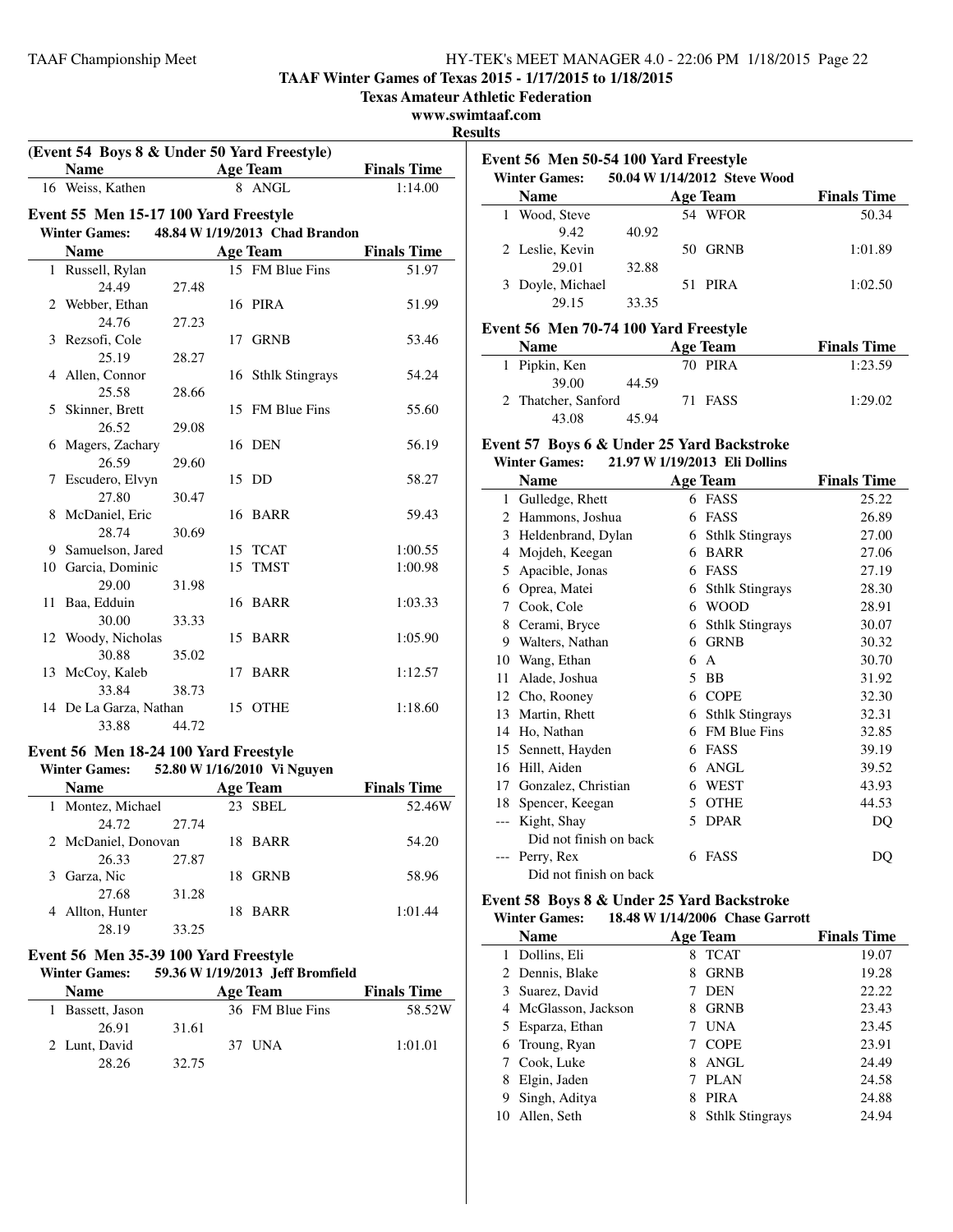## **TAAF Winter Games of Texas 2015 - 1/17/2015 to 1/18/2015**

**Texas Amateur Athletic Federation**

#### **www.swimtaaf.com**

**Results**

| (Event 58 Boys 8 & Under 25 Yard Backstroke) |                             |   |                        |                    |
|----------------------------------------------|-----------------------------|---|------------------------|--------------------|
|                                              | <b>Name</b>                 |   | Age Team               | <b>Finals Time</b> |
|                                              | 11 Carter, Andrew           |   | 8 FASS                 | 25.14              |
|                                              | 12 Hartnauer, Isaac         | 7 | <b>MTRO</b>            | 25.46              |
|                                              | 13 Mielke, Aengus           | 7 | <b>DOLP</b>            | 25.63              |
|                                              | 14 Springer, Parker         | 8 | CARS                   | 25.85              |
| 15                                           | Magosi, Leago               | 8 | FASS                   | 26.36              |
|                                              | 16 Flores, JJ               | 8 | <b>TCAT</b>            | 26.46              |
| 17                                           | Calk, Morgan                | 7 | <b>TMST</b>            | 27.51              |
| 18                                           | Buchanan, Brock             | 7 | FASS                   | 28.08              |
| 19                                           | Louk, Curtis                | 7 | $\mathsf{A}$           | 28.62              |
|                                              | 20 Atre, Yuvraj             | 8 | <b>PLAN</b>            | 28.71              |
|                                              | 21 Ravulapalli, Balakrishna | 8 | <b>PIRA</b>            | 28.89              |
|                                              | 22 Perkins, Nicholas        | 7 | <b>FASS</b>            | 30.08              |
| 23                                           | Jordan, Will                | 7 | <b>WOOD</b>            | 30.49              |
|                                              | *24 Piburn, Dax             | 7 | <b>Sthlk Stingrays</b> | 30.94              |
|                                              | *24 Zhou, James             | 7 | $\overline{A}$         | 30.94              |
|                                              | 26 Buchanan, Greyson        | 8 | <b>GRNB</b>            | 31.13              |
|                                              | 27 Setty, Samarth           | 7 | <b>UNAT</b>            | 31.52              |
|                                              | 28 Garcia, Jourdan          | 7 | <b>PIRA</b>            | 31.86              |
|                                              | 29 Johnson, Matthew         |   | 7 PLAN                 | 33.55              |
|                                              | 30 Weiss, Kathen            | 8 | ANGL                   | 34.17              |
| 31                                           | Larson, Gordon              | 7 | Gators                 | 34.64              |
|                                              | 32 Deaton, Cooper           |   | 8 PIRA                 | 34.87              |
| 33                                           | Kapoor, Arrman              |   | 8 PIRA                 | 40.32              |
| 34                                           | Sanchez, Jorge              | 8 | <b>COPE</b>            | 57.80              |
| $---$                                        | Tate, Parker                | 7 | FASS                   | DQ                 |
|                                              | Did not finish on back      |   |                        |                    |
| $---$                                        | James, Merek                | 7 | <b>TCAT</b>            | DQ                 |
|                                              | Did not finish on back      |   |                        |                    |
|                                              | Markwell, Ethan             | 8 | FASS                   | DO                 |
|                                              | Did not finish on back      |   |                        |                    |
|                                              | Franklin, Nathan            | 7 | <b>FASS</b>            | DQ                 |
|                                              | Did not finish on back      |   |                        |                    |
| Event 59 Men 15-17 50 Yard Backstroke        |                             |   |                        |                    |

## **Winter Games: 27.50 W1/19/2014 Casey Green**

|    | <b>Name</b>            | <b>Age Team</b> | <b>Finals Time</b> |
|----|------------------------|-----------------|--------------------|
|    | 1 Perez, Aaren         | 16 ALIC         | 27.06W             |
|    | 2 Green, Casey         | 16 ELCM         | 27.71              |
| 3  | Belair, Joseph         | 15 A            | 27.90              |
| 4  | Webber, Ethan          | 16 PIRA         | 28.15              |
|    | 5 Walters, Clay        | 17 A            | 29.15              |
|    | 6 Suarez, Rafael       | 17 DEN          | 29.24              |
| 7  | Foster, Morgan         | 17 A            | 30.61              |
| 8  | Hudson, Connor         | 16 BARR         | 30.77              |
| 9  | DeLabra, Saul          | 15 DD           | 30.82              |
| 10 | Skinner, Brett         | 15 FM Blue Fins | 31.43              |
|    | --- Lamb, Jace         | 15 FASS         | DO                 |
|    | Did not finish on back |                 |                    |

## **Event 60 Men 18-24 50 Yard Backstroke**

## **Winter Games: 27.10 W1/17/2009 Nick Vollmer**

| <b>Name</b>        | Age Team | <b>Finals Time</b> |
|--------------------|----------|--------------------|
| 1 McDaniel, Joshua | 18 WHAL  | 30.67              |
| 2 Allton, Hunter   | 18 BARR  | 34.41              |

|       | 3 Munro, Zach                                  |      | 19 UNA                            | 36.66              |
|-------|------------------------------------------------|------|-----------------------------------|--------------------|
|       |                                                |      |                                   |                    |
|       | Event 60 Men 25-29 50 Yard Backstroke          |      |                                   |                    |
|       | <b>Winter Games:</b>                           |      | 28.62 W 1/19/2014 Landon Howard   |                    |
|       | <b>Name</b>                                    |      | <b>Age Team</b>                   | <b>Finals Time</b> |
|       | 1 Nguyen, Vi                                   |      | 27 COPE                           | 31.92              |
|       | Event 60 Men 50-54 50 Yard Backstroke          |      |                                   |                    |
|       | <b>Winter Games:</b>                           |      | 25.88 W 1/14/2012 Steve Wood      |                    |
|       | <b>Name</b>                                    |      | <b>Age Team</b>                   | <b>Finals Time</b> |
|       | 1 Leslie, Kevin                                |      | 50 GRNB                           | 33.20              |
|       | 2 Taylor, Michael                              | 53 A |                                   | 40.14              |
|       |                                                |      |                                   |                    |
|       | Event 60 Men 70-74 50 Yard Backstroke          |      |                                   |                    |
|       | <b>Name</b>                                    |      | <b>Age Team</b>                   | <b>Finals Time</b> |
|       | 1 Thatcher, Sanford                            |      | 71 FASS                           | 45.32              |
|       | 2 Pipkin, Ken                                  |      | 70 PIRA                           | 45.61              |
|       | Event 60 Men 75-79 50 Yard Backstroke          |      |                                   |                    |
|       | <b>Name</b>                                    |      |                                   | <b>Finals Time</b> |
|       | 1 Mandell, Lawrence                            |      | <b>Age Team</b>                   |                    |
|       |                                                |      | 78 PIRA                           | 51.84              |
|       | Event 61 Boys 8 & Under 25 Yard Breaststroke   |      |                                   |                    |
|       | <b>Winter Games:</b>                           |      | 20.18 W 1/17/2009 Austin Chambers |                    |
|       | <b>Name</b>                                    |      | <b>Age Team</b>                   | <b>Finals Time</b> |
|       | 1 Gonzales, Jay                                |      | 8 FASS                            | 22.18              |
|       | 2 Kurtz, Sammy                                 | 8    | <b>VIC</b>                        | 23.59              |
|       | 3 Doan, Alex                                   | 8    | $\mathbf{A}$                      | 23.92              |
|       | 4 Kuhlman, Trevor                              |      | 8 LJST                            | 24.99              |
|       | 5 Hartnauer, Isaac                             |      | 7 MTRO                            | 26.48              |
|       | 6 Thompson, Beau                               |      | 8 ACCM                            | 26.77              |
|       | 7 Frazier, Grant                               |      | 8 FASS                            | 27.63              |
|       | 8 Atre, Yuvraj                                 |      | 8 PLAN                            | 27.82              |
|       | 9 Flores, JJ                                   |      | 8 TCAT                            | 29.63              |
|       | 10 Markwell, Ethan                             |      | 8 FASS                            | 30.44              |
|       | 11 Perkins, Nicholas                           |      | 7 FASS                            | 33.46              |
|       | 12 Singh, Aditya                               |      | 8 PIRA                            | 34.89              |
|       | 13 Ravulapalli, Balakrishna                    |      | 8 PIRA                            | 35.64              |
|       | 14 Cho, Rooney                                 |      | 6 COPE                            | 41.57              |
|       | --- Johnson, Matthew                           | 7    | <b>PLAN</b>                       | D <sub>O</sub>     |
|       | Scissors kick                                  |      |                                   |                    |
|       | --- Linebarger, Seth                           |      | 8 PLAN                            | DQ                 |
|       | Hands brought beyond the hipline during stroke |      |                                   |                    |
| $---$ | Allen, Seth                                    |      | 8 Sthlk Stingrays                 | DQ                 |
|       | <b>Alternating Kick</b>                        |      |                                   |                    |
| $---$ | Ho, Nathan                                     |      | 6 FM Blue Fins                    | DQ                 |
|       | Hands brought beyond the hipline during stroke |      |                                   |                    |
|       | Calk, Morgan                                   |      | 7 TMST                            | DO                 |
|       | Hands brought beyond the hipline during stroke |      |                                   |                    |
| ---   | Tate, Parker                                   |      | 7 FASS                            | DQ                 |
|       | Scissors kick                                  |      |                                   |                    |
|       | Magosi, Leago                                  | 8    | FASS                              | DQ                 |
|       | One hand touch                                 |      |                                   |                    |
|       | Hill, Aiden                                    |      | 6 ANGL                            | DQ                 |
|       | Hands brought beyond the hipline during stroke |      |                                   |                    |
|       | Alade, Joshua                                  |      | 5 BB                              | DQ                 |
|       | Non-simultaneous arms                          |      |                                   |                    |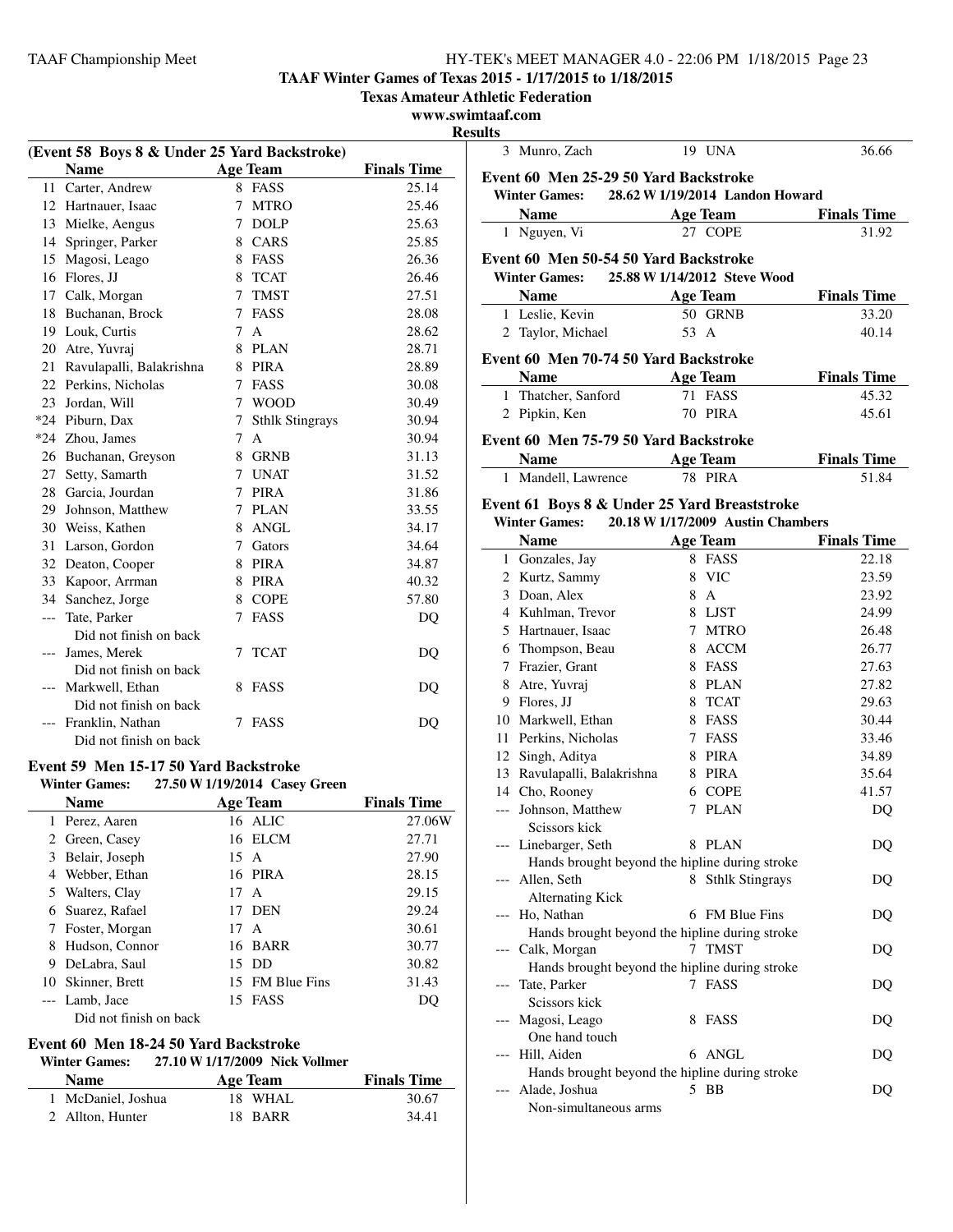**TAAF Winter Games of Texas 2015 - 1/17/2015 to 1/18/2015**

**Texas Amateur Athletic Federation**

## **www.swimtaaf.com**

**Results**

| (Event 61 Boys 8 & Under 25 Yard Breaststroke) |                                                |                    |  |  |
|------------------------------------------------|------------------------------------------------|--------------------|--|--|
| <b>Name</b>                                    | Age Team                                       | <b>Finals Time</b> |  |  |
| --- Achy-Brou, Inkosi                          | - BB                                           |                    |  |  |
| Seissors kick                                  |                                                |                    |  |  |
| --- Deaton, Cooper                             | <b>PIRA</b>                                    | DO.                |  |  |
| Seissors kick                                  |                                                |                    |  |  |
| --- Garcia, Jourdan                            | <b>PIRA</b>                                    | DO.                |  |  |
|                                                | Hands brought beyond the hipline during stroke |                    |  |  |
| --- Walters, Nathan                            | <b>GRNB</b><br>6                               | DO.                |  |  |
|                                                | Hands brought beyond the hipline during stroke |                    |  |  |
| --- Zhou, James                                | 7 A                                            |                    |  |  |
| One hand touch                                 |                                                |                    |  |  |
|                                                |                                                |                    |  |  |

## **Event 62 Men 15-17 50 Yard Breaststroke**

| <b>Winter Games:</b> |  | 27.41 W 1/19/2013 Chad Brandon |
|----------------------|--|--------------------------------|
|----------------------|--|--------------------------------|

|       | Name                  |    | Age Team        | <b>Finals Time</b> |
|-------|-----------------------|----|-----------------|--------------------|
| 1     | VandenHoek, Cole      |    | 15 FM Blue Fins | 29.08              |
| 2     | Russell, Rylan        |    | 15 FM Blue Fins | 31.14              |
| 3     | Castillo, Anthony     | 16 | <b>GRNB</b>     | 31.68              |
| 4     | Mendez, Micahel       |    | 16 BARR         | 34.32              |
| 5     | McDaniel, Eric        | 16 | <b>BARR</b>     | 34.97              |
| 6     | Hudson, Connor        |    | 16 BARR         | 35.52              |
| 7     | Samuelson, Jared      |    | 15 TCAT         | 37.57              |
| 8     | Quinnie, Nicholas     |    | 15 PLAN         | 37.59              |
| 9     | DeLabra, Saul         | 15 | DD              | 38.56              |
| 10    | Sudra, Devan          |    | 15 PLAN         | 52.14              |
| $---$ | De La Garza, Nathan   | 15 | <b>OTHE</b>     | DQ                 |
|       | One hand touch        |    |                 |                    |
|       | --- Lamb, Jace        |    | 15 FASS         | DQ                 |
|       | Non-simultaneous kick |    |                 |                    |
|       | McCoy, Kaleb          | 17 | <b>BARR</b>     | DO                 |
|       | Non-simultaneous kick |    |                 |                    |

## **Event 63 Men 18-24 50 Yard Breaststroke**

#### **Winter Games: 30.33 W1/19/2014 Carson Howard**

| $\cdots$         |          |                    |  |  |
|------------------|----------|--------------------|--|--|
| <b>Name</b>      | Age Team | <b>Finals Time</b> |  |  |
| 1 Howard, Carson | 24 SBEL  | 29.16W             |  |  |
| 2 Smith, Rushed  | 24 WEST  | 35.04              |  |  |

#### **Event 63 Men 25-29 50 Yard Breaststroke**

## **Winter Games:** 35.66 **W** 1/17/2011 **Taylor Manning**

| Name             | Age Team | <b>Finals Time</b> |
|------------------|----------|--------------------|
| 1 Howard, Landon | 26 SBEL  | 32.06W             |

## **Event 63 Men 45-49 50 Yard Breaststroke**

| <b>Winter Games:</b> | 32.70 W 1/19/2014 Richard Hutchinson |                    |
|----------------------|--------------------------------------|--------------------|
| <b>Name</b>          | Age Team                             | <b>Finals Time</b> |
| 1 Thompson, Rick     | 45 ACCM                              | 36.24              |

## **Event 63 Men 50-54 50 Yard Breaststroke**

| <b>Winter Games:</b> | 30.83 W 1/19/2013 Steve Wood |                    |
|----------------------|------------------------------|--------------------|
| <b>Name</b>          | Age Team                     | <b>Finals Time</b> |
| 1 Wood, Steve        | 54 WFOR                      | 29.79W             |
| 2 Taylor, Michael    | 53 A                         | 39.98              |

| Event 63 Men 55-59 50 Yard Breaststroke<br>37.06 W 1/14/2012 Stephen McLinden<br><b>Winter Games:</b><br><b>Name</b><br><b>Finals Time</b><br><b>Age Team</b><br>1 McLinden, Stephen<br>59 OTHE<br>38.41<br>Event 66 Boys 8 & Under 25 Yard Butterfly<br><b>Winter Games:</b><br>16.59 W 1/16/2010 David Johnston<br><b>Name</b><br><b>Finals Time</b><br><b>Age Team</b><br>19.50<br>1 Dennis, Blake<br>8<br><b>GRNB</b><br>2 Spencer, Oliver<br><b>LJST</b><br>20.47<br>8<br>3 Apacible, Jonas<br>6 FASS<br>21.41<br>4 Doan, Alex<br>$\mathsf{A}$<br>22.91<br>8<br>5 Kuhlman, Trevor<br>8 LJST<br>22.98<br>6 Frazier, Grant<br>8 FASS<br>24.91<br>7 UNA<br>Esparza, Ethan<br>27.05<br>7<br>Kapoor, Arrman<br>8 PIRA<br>41.43<br>8<br>Langham, Matthew<br><b>PLAN</b><br>DQ<br>7<br>Scissors kick<br>Larson, Gordon<br>Gators<br>7<br>DQ<br>$---$<br>Non-simultaneous arms<br>Jordan, Will<br><b>WOOD</b><br>7<br>DQ<br>Non-simultaneous arms<br>Mojdeh, Keegan<br><b>BARR</b><br>DO<br>6.<br>One hand touch<br>Gierkey, Jake<br>FASS<br>8.<br>DQ<br>$---$<br>Non-simultaneous arms<br>Wang, Ethan<br>6.<br>A<br>DO<br>Scissors kick<br>Tate, Parker<br><b>FASS</b><br>7<br>DQ<br><b>Alternating Kick</b> | แเร |  |  |
|------------------------------------------------------------------------------------------------------------------------------------------------------------------------------------------------------------------------------------------------------------------------------------------------------------------------------------------------------------------------------------------------------------------------------------------------------------------------------------------------------------------------------------------------------------------------------------------------------------------------------------------------------------------------------------------------------------------------------------------------------------------------------------------------------------------------------------------------------------------------------------------------------------------------------------------------------------------------------------------------------------------------------------------------------------------------------------------------------------------------------------------------------------------------------------------------------------|-----|--|--|
|                                                                                                                                                                                                                                                                                                                                                                                                                                                                                                                                                                                                                                                                                                                                                                                                                                                                                                                                                                                                                                                                                                                                                                                                            |     |  |  |
|                                                                                                                                                                                                                                                                                                                                                                                                                                                                                                                                                                                                                                                                                                                                                                                                                                                                                                                                                                                                                                                                                                                                                                                                            |     |  |  |
|                                                                                                                                                                                                                                                                                                                                                                                                                                                                                                                                                                                                                                                                                                                                                                                                                                                                                                                                                                                                                                                                                                                                                                                                            |     |  |  |
|                                                                                                                                                                                                                                                                                                                                                                                                                                                                                                                                                                                                                                                                                                                                                                                                                                                                                                                                                                                                                                                                                                                                                                                                            |     |  |  |
|                                                                                                                                                                                                                                                                                                                                                                                                                                                                                                                                                                                                                                                                                                                                                                                                                                                                                                                                                                                                                                                                                                                                                                                                            |     |  |  |
|                                                                                                                                                                                                                                                                                                                                                                                                                                                                                                                                                                                                                                                                                                                                                                                                                                                                                                                                                                                                                                                                                                                                                                                                            |     |  |  |
|                                                                                                                                                                                                                                                                                                                                                                                                                                                                                                                                                                                                                                                                                                                                                                                                                                                                                                                                                                                                                                                                                                                                                                                                            |     |  |  |
|                                                                                                                                                                                                                                                                                                                                                                                                                                                                                                                                                                                                                                                                                                                                                                                                                                                                                                                                                                                                                                                                                                                                                                                                            |     |  |  |
|                                                                                                                                                                                                                                                                                                                                                                                                                                                                                                                                                                                                                                                                                                                                                                                                                                                                                                                                                                                                                                                                                                                                                                                                            |     |  |  |
|                                                                                                                                                                                                                                                                                                                                                                                                                                                                                                                                                                                                                                                                                                                                                                                                                                                                                                                                                                                                                                                                                                                                                                                                            |     |  |  |
|                                                                                                                                                                                                                                                                                                                                                                                                                                                                                                                                                                                                                                                                                                                                                                                                                                                                                                                                                                                                                                                                                                                                                                                                            |     |  |  |
|                                                                                                                                                                                                                                                                                                                                                                                                                                                                                                                                                                                                                                                                                                                                                                                                                                                                                                                                                                                                                                                                                                                                                                                                            |     |  |  |
|                                                                                                                                                                                                                                                                                                                                                                                                                                                                                                                                                                                                                                                                                                                                                                                                                                                                                                                                                                                                                                                                                                                                                                                                            |     |  |  |
|                                                                                                                                                                                                                                                                                                                                                                                                                                                                                                                                                                                                                                                                                                                                                                                                                                                                                                                                                                                                                                                                                                                                                                                                            |     |  |  |
|                                                                                                                                                                                                                                                                                                                                                                                                                                                                                                                                                                                                                                                                                                                                                                                                                                                                                                                                                                                                                                                                                                                                                                                                            |     |  |  |
|                                                                                                                                                                                                                                                                                                                                                                                                                                                                                                                                                                                                                                                                                                                                                                                                                                                                                                                                                                                                                                                                                                                                                                                                            |     |  |  |
|                                                                                                                                                                                                                                                                                                                                                                                                                                                                                                                                                                                                                                                                                                                                                                                                                                                                                                                                                                                                                                                                                                                                                                                                            |     |  |  |
|                                                                                                                                                                                                                                                                                                                                                                                                                                                                                                                                                                                                                                                                                                                                                                                                                                                                                                                                                                                                                                                                                                                                                                                                            |     |  |  |
|                                                                                                                                                                                                                                                                                                                                                                                                                                                                                                                                                                                                                                                                                                                                                                                                                                                                                                                                                                                                                                                                                                                                                                                                            |     |  |  |
|                                                                                                                                                                                                                                                                                                                                                                                                                                                                                                                                                                                                                                                                                                                                                                                                                                                                                                                                                                                                                                                                                                                                                                                                            |     |  |  |
|                                                                                                                                                                                                                                                                                                                                                                                                                                                                                                                                                                                                                                                                                                                                                                                                                                                                                                                                                                                                                                                                                                                                                                                                            |     |  |  |
|                                                                                                                                                                                                                                                                                                                                                                                                                                                                                                                                                                                                                                                                                                                                                                                                                                                                                                                                                                                                                                                                                                                                                                                                            |     |  |  |
|                                                                                                                                                                                                                                                                                                                                                                                                                                                                                                                                                                                                                                                                                                                                                                                                                                                                                                                                                                                                                                                                                                                                                                                                            |     |  |  |
|                                                                                                                                                                                                                                                                                                                                                                                                                                                                                                                                                                                                                                                                                                                                                                                                                                                                                                                                                                                                                                                                                                                                                                                                            |     |  |  |
|                                                                                                                                                                                                                                                                                                                                                                                                                                                                                                                                                                                                                                                                                                                                                                                                                                                                                                                                                                                                                                                                                                                                                                                                            |     |  |  |
|                                                                                                                                                                                                                                                                                                                                                                                                                                                                                                                                                                                                                                                                                                                                                                                                                                                                                                                                                                                                                                                                                                                                                                                                            |     |  |  |
|                                                                                                                                                                                                                                                                                                                                                                                                                                                                                                                                                                                                                                                                                                                                                                                                                                                                                                                                                                                                                                                                                                                                                                                                            |     |  |  |
| Carter, Andrew<br><b>FASS</b><br>8                                                                                                                                                                                                                                                                                                                                                                                                                                                                                                                                                                                                                                                                                                                                                                                                                                                                                                                                                                                                                                                                                                                                                                         |     |  |  |
| DQ<br>One hand touch                                                                                                                                                                                                                                                                                                                                                                                                                                                                                                                                                                                                                                                                                                                                                                                                                                                                                                                                                                                                                                                                                                                                                                                       |     |  |  |

## **Event 67 Men 15-17 50 Yard Butterfly**

## **Winter Games: 24.81 W1/19/2013 Logan Sheffield**

| <i>vvinter Games.</i><br>$24.01$ W $1/19/2013$ Logan Shement |                      |      |                 |                    |
|--------------------------------------------------------------|----------------------|------|-----------------|--------------------|
|                                                              | <b>Name</b>          |      | <b>Age Team</b> | <b>Finals Time</b> |
|                                                              | 1 Suarez, Rafael     | 17   | <b>DEN</b>      | 24.88              |
|                                                              | 2 Perez, Aaren       |      | 16 ALIC         | 25.81              |
|                                                              | 3 Rezsofi, Cole      | 17   | <b>GRNB</b>     | 25.84              |
|                                                              | 4 VandenHoek, Cole   |      | 15 FM Blue Fins | 27.68              |
|                                                              | 5 Rodriguez, Jose    |      | 17 ACCM         | 29.28              |
|                                                              | 6 Foster, Morgan     | 17 A |                 | 29.32              |
|                                                              | Baa, Edduin          |      | 16 BARR         | 29.87              |
| 8.                                                           | Hudson, Connor       |      | 16 BARR         | 29.96              |
| 9                                                            | Escudero, Elvyn      |      | 15 DD           | 30.81              |
|                                                              | 10 Quinnie, Nicholas |      | 15 PLAN         | 31.64              |
| 11                                                           | Woody, Nicholas      |      | 15 BARR         | 33.51              |
|                                                              | 12 Sudra, Devan      |      | 15 PLAN         | 49.55              |

#### **Event 68 Men 18-24 50 Yard Butterfly**

#### **Winter Games: 25.61 W1/17/2009 Nick Vollmer**

| <b>Name</b>         | Age Team | <b>Finals Time</b> |
|---------------------|----------|--------------------|
| 1 Montez, Michael   | 23 SBEL  | 25.25W             |
| 2 Howard, Carson    | 24 SBEL  | 26.50              |
| 3 McDaniel, Joshua  | 18 WHAL  | 27.19              |
| 4 McDaniel, Donovan | 18 BARR  | 27.34              |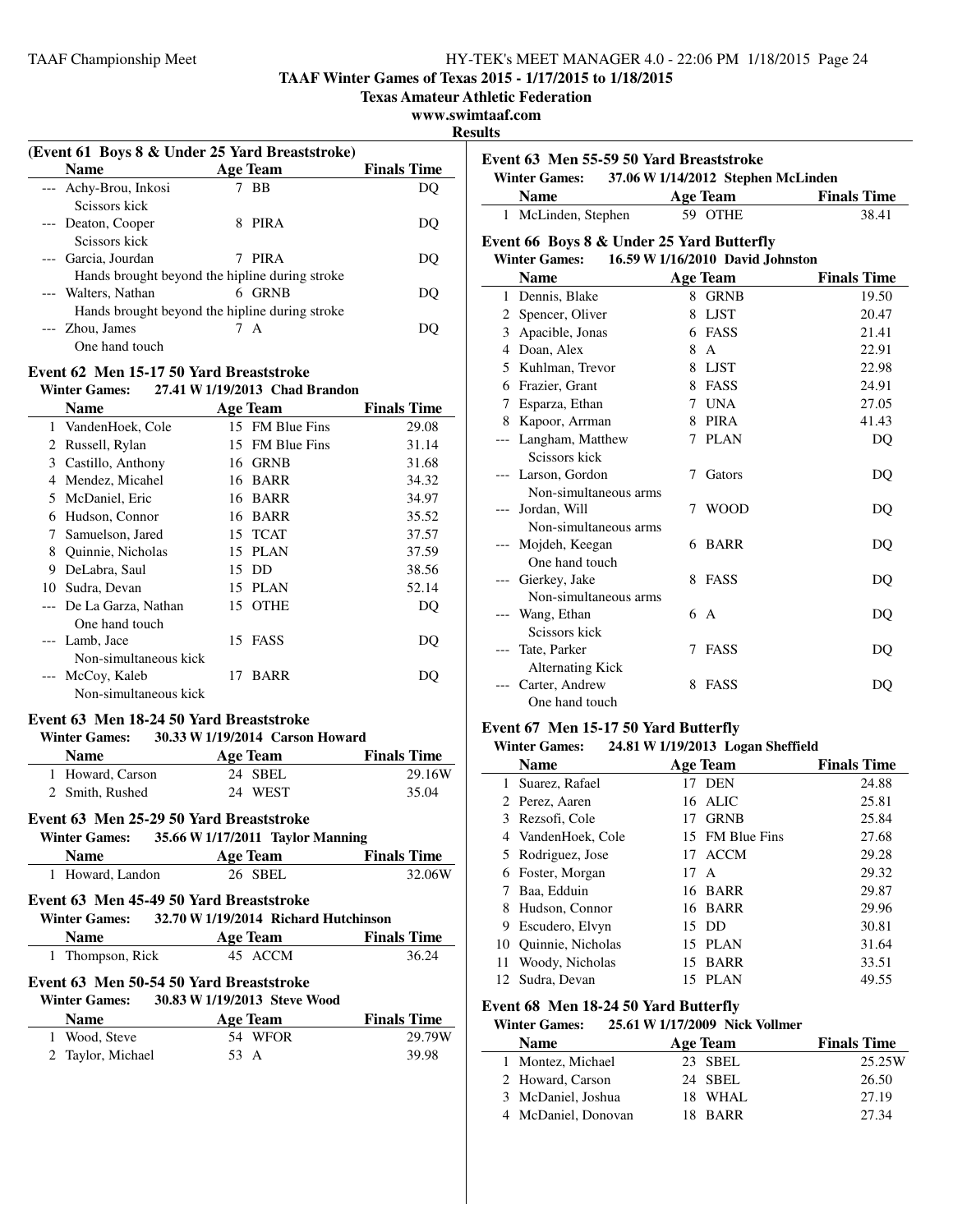**TAAF Winter Games of Texas 2015 - 1/17/2015 to 1/18/2015**

**Texas Amateur Athletic Federation**

**www.swimtaaf.com**

**Results**

|               | (Event 68 Men 18-24 50 Yard Butterfly)                                                |        |                        |                               |
|---------------|---------------------------------------------------------------------------------------|--------|------------------------|-------------------------------|
|               | <b>Name</b><br><b>Example 2</b> Age Team                                              |        |                        | <b>Finals Time</b>            |
|               | 5 Garza, Nic                                                                          |        | 18 GRNB                | 29.67                         |
|               | 6 Munro, Zach                                                                         |        | 19 UNA                 | 33.26                         |
|               | 7 Smith, Rushed                                                                       |        | 24 WEST                | 34.10                         |
|               | 8 Jones, Vanarthur                                                                    |        | 20 WEST                | 35.51                         |
|               |                                                                                       |        |                        |                               |
|               | Event 68 Men 25-29 50 Yard Butterfly<br>Winter Games: 27.01 W 1/19/2014 Landon Howard |        |                        |                               |
|               |                                                                                       |        | <b>Age Team</b>        | <b>Finals Time</b>            |
|               | Name $\frac{1}{\sqrt{1-\frac{1}{2}}\cdot\frac{1}{2}}$<br>1 Howard, Landon             |        | 26 SBEL                | 26.37W                        |
|               | 2 Nguyen, Vi                                                                          |        | 27 COPE                | 27.70                         |
|               | 3 Frey, Jameson                                                                       |        | 25 SBEL                | 28.74                         |
|               |                                                                                       |        |                        |                               |
|               | Event 68 Men 45-49 50 Yard Butterfly                                                  |        |                        |                               |
|               | Winter Games: 28.35 W 1/19/2013 Michael Doyle                                         |        |                        |                               |
|               | Name Age Team Finals Time                                                             |        |                        |                               |
|               | 1 Thompson, Rick                                                                      |        | 45 ACCM                | 35.93                         |
|               | Event 68 Men 50-54 50 Yard Butterfly                                                  |        |                        |                               |
|               | Winter Games: 25.21 W 1/14/2012 Steve Wood                                            |        |                        |                               |
|               | Name $\qquad \qquad$                                                                  |        | Age Team               | <b>Finals Time</b>            |
|               | 1 Doyle, Michael                                                                      |        | 51 PIRA                | 28.27                         |
|               |                                                                                       |        |                        |                               |
|               | Event 68 Men 70-74 50 Yard Butterfly                                                  |        |                        |                               |
|               | <b>Name</b>                                                                           |        | <b>Age Team</b>        | <b>Finals Time</b>            |
|               | 1 Thatcher, Sanford                                                                   |        | 71 FASS                | 50.42                         |
|               | Event 68 Men 75-79 50 Yard Butterfly                                                  |        |                        |                               |
|               |                                                                                       |        |                        |                               |
|               |                                                                                       |        |                        |                               |
|               | Name Age Team<br>1 Mandell, Lawrence                                                  |        | 78 PIRA                | <b>Finals Time</b><br>1:00.81 |
|               |                                                                                       |        |                        |                               |
|               | Event 69 Boys 6 & Under 25 Yard Freestyle                                             |        |                        |                               |
|               | Winter Games: 17.46 W 1/19/2013 Eli Dollins                                           |        |                        |                               |
|               |                                                                                       |        | <b>Age Team</b>        | <b>Finals Time</b>            |
|               | 1 Hammons, Joshua                                                                     |        | 6 FASS                 | 23.25                         |
|               | 2 Gulledge, Rhett                                                                     |        | 6 FASS                 | 23.77                         |
|               | 3 Alade, Joshua                                                                       |        | 5 BB                   | 24.07                         |
|               | 4 Oprea, Matei                                                                        |        | 6 Sthlk Stingrays      | 24.48                         |
|               | 5 Mojdeh, Keegan                                                                      |        | 6 BARR                 | 24.62                         |
|               | 6 Apacible, Jonas                                                                     |        | 6 FASS                 | 25.15                         |
| $\mathcal{L}$ | Cook, Cole                                                                            |        | 6 WOOD                 | 26.93                         |
| 8             | Ho, Nathan                                                                            |        | 6 FM Blue Fins         | 27.79                         |
|               | 9 Cerami, Bryce                                                                       | 6      | <b>Sthlk Stingrays</b> | 28.00                         |
|               | 10 Cho, Rooney                                                                        |        | 6 COPE                 | 28.49                         |
| 11            | Martin, Rhett                                                                         | 6      | <b>Sthlk Stingrays</b> | 30.37                         |
|               | 12 Heldenbrand, Dylan                                                                 | 6      | <b>Sthlk Stingrays</b> | 30.78                         |
|               | 13 Spencer, Keegan                                                                    |        | 5 OTHE                 | 31.60                         |
|               | 14 Wang, Ethan                                                                        |        | 6 A                    | 31.91                         |
|               | 15 Walters, Nathan                                                                    |        | 6 GRNB                 | 32.57                         |
|               | 16 Hill, Aiden                                                                        |        | 6 ANGL                 | 34.36                         |
| 17<br>18      | Gonzalez, Christian<br>Sennett, Hayden                                                | 6<br>6 | WEST<br>FASS           | 37.62<br>37.66                |

| Event 70 Boys 8 & Under 25 Yard Freestyle<br><b>Winter Games:</b><br>15.64 W 1/19/2013 Matthew Walters |                             |                |                        |                    |
|--------------------------------------------------------------------------------------------------------|-----------------------------|----------------|------------------------|--------------------|
|                                                                                                        | <b>Name</b>                 |                | <b>Age Team</b>        | <b>Finals Time</b> |
| $\mathbf{1}$                                                                                           | Dollins, Eli                | 8              | <b>TCAT</b>            | 15.78              |
|                                                                                                        | 2 Gierkey, Jake             | 8              | FASS                   | 15.99              |
|                                                                                                        | 3 Spencer, Oliver           | 8              | LJST                   | 17.46              |
|                                                                                                        | 4 Cook, Luke                | 8              | ANGL                   | 17.49              |
|                                                                                                        | 5 Kurtz, Sammy              |                | 8 VIC                  | 17.63              |
|                                                                                                        | 6 Suarez, David             |                | 7 DEN                  | 17.73              |
|                                                                                                        | 7 Boyle, Michael            |                | 7 FASS                 | 18.29              |
| 8                                                                                                      | Doan, Alex                  | 8              | $\mathsf{A}$           | 18.94              |
|                                                                                                        | 9 Carter, Andrew            |                | 8 FASS                 | 19.52              |
|                                                                                                        | 10 McGlasson, Jackson       |                | 8 GRNB                 | 19.72              |
|                                                                                                        | 11 Troung, Ryan             | $7^{\circ}$    | <b>COPE</b>            | 20.46              |
|                                                                                                        | 12 Flores, JJ               | 8              | <b>TCAT</b>            | 20.94              |
|                                                                                                        | 13 Elgin, Jaden             |                | 7 PLAN                 | 20.97              |
|                                                                                                        | 14 Frazier, Grant           | 8              | FASS                   | 21.28              |
|                                                                                                        | 15 Allen, Seth              | 8              | <b>Sthlk Stingrays</b> | 21.71              |
|                                                                                                        | 16 Markwell, Ethan          |                | 8 FASS                 | 21.74              |
|                                                                                                        | 17 Springer, Parker         |                | 8 CARS                 | 22.43              |
|                                                                                                        | 18 Buchanan, Brock          |                | 7 FASS                 | 22.51              |
|                                                                                                        | *19 Magosi, Leago           |                | 8 FASS                 | 22.71              |
|                                                                                                        | *19 Louk, Curtis            | $7^{\circ}$    | $\mathbf{A}$           | 22.71              |
|                                                                                                        | 21 Perkins, Nicholas        |                | 7 FASS                 | 23.45              |
|                                                                                                        | 22 Atre, Yuvraj             |                | 8 PLAN                 | 24.17              |
|                                                                                                        | 23 Franklin, Nathan         |                | 7 FASS                 | 24.72              |
|                                                                                                        | 24 Ravulapalli, Balakrishna |                | 8 PIRA                 | 25.48              |
|                                                                                                        | 25 Hartnauer, Isaac         | $\tau$         | <b>MTRO</b>            | 25.52              |
|                                                                                                        | 26 Calk, Morgan             | 7              | <b>TMST</b>            | 26.12              |
|                                                                                                        | 27 Langham, Matthew         |                | 7 PLAN                 | 26.13              |
|                                                                                                        | 28 Linebarger, Seth         |                | 8 PLAN                 | 26.36              |
|                                                                                                        | 29 Mielke, Aengus           | 7              | <b>DOLP</b>            | 26.55              |
|                                                                                                        | 30 Setty, Samarth           | $\tau$         | <b>UNAT</b>            | 27.26              |
|                                                                                                        | 31 Buchanan, Greyson        |                | 8 GRNB                 | 27.42              |
|                                                                                                        | 32 Zhou, James              | 7              | $\mathsf{A}$           | 29.03              |
|                                                                                                        | 33 Johnson, Matthew         |                | 7 PLAN                 | 29.68              |
|                                                                                                        | 34 Larson, Gordon           | $7^{\circ}$    | Gators                 | 30.17              |
|                                                                                                        | 35 Weiss, Kathen            | 8              | <b>ANGL</b>            | 31.88              |
|                                                                                                        | 36 Deaton, Cooper           | 8              | PIRA                   | 31.98              |
|                                                                                                        | 37 Garcia, Jourdan          |                | 7 PIRA                 | 32.40              |
|                                                                                                        | 38 Jordan, Will             | $\tau$         | <b>WOOD</b>            | 33.37              |
|                                                                                                        | 39 Piburn, Dax              | $7\phantom{.}$ | <b>Sthlk Stingrays</b> | 33.74              |
|                                                                                                        | 40 Achy-Brou, Inkosi        | 7              | BB                     | 34.34              |
|                                                                                                        | 41 Kapoor, Arrman           | 8              | <b>PIRA</b>            | 36.29              |
|                                                                                                        | 42 James, Merek             | $\tau$         | <b>TCAT</b>            | 38.56              |

#### **Event 71 Men 15-17 50 Yard Freestyle**<br>Winter Games: 21.70 W 1/19/2013 Ch **Winter Games: 21.70 W1/19/2013 Chad Brandon**

| winter Games:    | 21.70 W 1/19/2013 Unad Brandon |                    |
|------------------|--------------------------------|--------------------|
| <b>Name</b>      | <b>Age Team</b>                | <b>Finals Time</b> |
| 1 Webber, Ethan  | 16 PIRA                        | 23.40              |
| 2 Suarez, Rafael | 17 DEN                         | 23.66              |
| 3 Rezsofi, Cole  | <b>GRNB</b>                    | 23.98              |
| 4 Russell, Rylan | 15 FM Blue Fins                | 24.22              |
| 5 Walters, Clay  | 17 A                           | 24.47              |
| 6 Allen, Connor  | 16 Sthlk Stingrays             | 24.56              |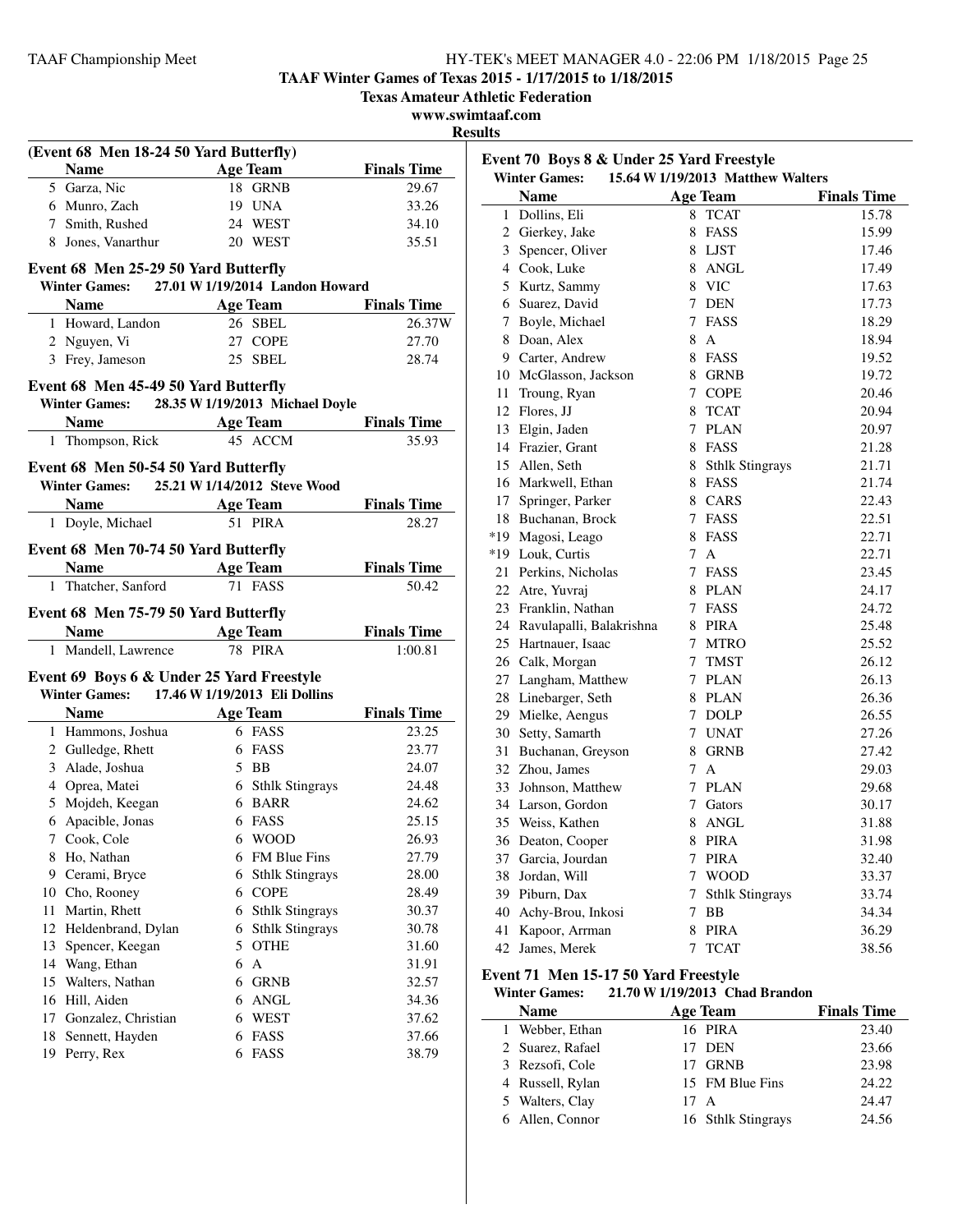**TAAF Winter Games of Texas 2015 - 1/17/2015 to 1/18/2015**

**Texas Amateur Athletic Federation**

**www.swimtaaf.com**

**Results**

 $\overline{\phantom{a}}$ 

|                                                                                                        |                                           |                             | k                  |  |
|--------------------------------------------------------------------------------------------------------|-------------------------------------------|-----------------------------|--------------------|--|
| (Event 71 Men 15-17 50 Yard Freestyle)                                                                 |                                           |                             |                    |  |
|                                                                                                        | <b>Name</b>                               | <b>Age Team</b>             | <b>Finals Time</b> |  |
| 7                                                                                                      | VandenHoek, Cole                          | 15 FM Blue Fins             | 24.93              |  |
|                                                                                                        | 8 Skinner, Brett                          | 15 FM Blue Fins             | 25.50              |  |
|                                                                                                        | 9 Magers, Zachary                         | 16 DEN                      | 25.78              |  |
| 10                                                                                                     | McDaniel, Eric                            | 16 BARR                     | 25.80              |  |
| 11                                                                                                     | Rodriguez, Jose                           | 17 ACCM                     | 26.85              |  |
|                                                                                                        | 12 Woody, Nicholas                        | 15 BARR                     | 27.29              |  |
|                                                                                                        | 13 Baa, Edduin                            | 16 BARR                     | 27.36              |  |
|                                                                                                        | 14 Escudero, Elvyn                        | 15 DD                       | 27.52              |  |
|                                                                                                        | 15 Samuelson, Jared                       | 15 TCAT                     | 27.64              |  |
|                                                                                                        | 16 Mendez, Micahel                        | 16 BARR                     | 27.97              |  |
|                                                                                                        | 17 Quinnie, Nicholas                      | 15 PLAN                     | 29.24              |  |
|                                                                                                        | 18 Portillo, Edgardo                      | 16 BARR                     | 33.98              |  |
|                                                                                                        | 19 Lamb, Jace                             | 15 FASS                     | 35.88              |  |
| 20                                                                                                     | De La Garza, Nathan                       | 15 OTHE                     | 36.26              |  |
| 21                                                                                                     | Globensky, Andrew                         | 16 BARR                     | 37.47              |  |
|                                                                                                        | 22 Sudra, Devan                           | 15 PLAN                     | 42.27              |  |
|                                                                                                        | Event 72 Men 18-24 50 Yard Freestyle      |                             |                    |  |
|                                                                                                        | Winter Games: 23.81 W 1/14/2012 Vi Nguyen |                             |                    |  |
|                                                                                                        | <b>Name</b>                               | Age Team                    | <b>Finals Time</b> |  |
|                                                                                                        | 1 Montez, Michael                         | 23 SBEL                     | 23.41W             |  |
|                                                                                                        | 2 McDaniel, Donovan                       | 18 BARR                     | 24.24              |  |
|                                                                                                        | 3 Allton, Hunter                          | 18 BARR                     | 26.47              |  |
|                                                                                                        | 4 Smith, Rushed                           | 24 WEST                     | 29.24              |  |
| 5                                                                                                      | Jones, Vanarthur                          | 20 WEST                     | 31.41              |  |
|                                                                                                        |                                           |                             |                    |  |
|                                                                                                        | Event 72 Men 25-29 50 Yard Freestyle      |                             |                    |  |
|                                                                                                        | <b>Winter Games:</b>                      | 23.97 W 1/19/2013 Vi Nguyen |                    |  |
|                                                                                                        | <b>Name</b>                               | <b>Age Team</b>             | <b>Finals Time</b> |  |
|                                                                                                        | 1 Nguyen, Vi                              | <b>COPE</b><br>27           | 24.58              |  |
|                                                                                                        | 2 Frey, Jameson                           | SBEL<br>25                  | 27.11              |  |
|                                                                                                        | Event 72 Men 35-39 50 Yard Freestyle      |                             |                    |  |
| 25.17 W 1/19/2013 James Sephton<br><b>Winter Games:</b>                                                |                                           |                             |                    |  |
|                                                                                                        | <b>Name</b>                               | <b>Age Team</b>             | <b>Finals Time</b> |  |
|                                                                                                        | 1 Bassett, Jason                          | 36 FM Blue Fins             | 24.05W             |  |
|                                                                                                        | 2 Lunt, David                             | 37 UNA                      | 26.94              |  |
|                                                                                                        |                                           |                             |                    |  |
|                                                                                                        | Event 72 Men 50-54 50 Yard Freestyle      |                             |                    |  |
| Winter Games: 23.14 W 1/19/2013 Steve Wood<br>$N_{\alpha m\alpha}$<br>$\Lambda$ as Them<br>Finale Time |                                           |                             |                    |  |

| <b>Name</b>                          | <b>Age Team</b>                                                                                                                                                                                                                                                                          | <b>Finals Time</b> |
|--------------------------------------|------------------------------------------------------------------------------------------------------------------------------------------------------------------------------------------------------------------------------------------------------------------------------------------|--------------------|
| 1 Leslie, Kevin                      | 50 GRNB                                                                                                                                                                                                                                                                                  | 27.86              |
| Event 72 Men 70-74 50 Yard Freestyle |                                                                                                                                                                                                                                                                                          |                    |
| <b>Name</b>                          | <b>Age Team</b>                                                                                                                                                                                                                                                                          | <b>Finals Time</b> |
| 1 Pipkin, Ken                        | 70 PIRA                                                                                                                                                                                                                                                                                  | 36.97              |
| Event 72 Men 75-79 50 Yard Freestyle | $\mathbf{W}^n$ and $\mathbf{A}^n$ and $\mathbf{A}^n$ and $\mathbf{A}^n$ and $\mathbf{A}^n$ and $\mathbf{A}^n$ and $\mathbf{A}^n$ and $\mathbf{A}^n$ and $\mathbf{A}^n$ and $\mathbf{A}^n$ and $\mathbf{A}^n$ and $\mathbf{A}^n$ and $\mathbf{A}^n$ and $\mathbf{A}^n$ and $\mathbf{A}^n$ |                    |

| <b>Winter Games:</b> | 39.91 W 1/19/2013 Lawrence Mandell |                    |
|----------------------|------------------------------------|--------------------|
| <b>Name</b>          | Age Team                           | <b>Finals Time</b> |
| 1 Mandell, Lawrence  | <b>78 PIRA</b>                     | 42.24              |

| $\alpha$ and $\alpha$ boys $\alpha$ chuer two farult $\alpha$ |                                                  |         |   |                 |                    |  |
|---------------------------------------------------------------|--------------------------------------------------|---------|---|-----------------|--------------------|--|
|                                                               | Winter Games: 1:23.85 W 1/16/2010 David Johnston |         |   |                 |                    |  |
|                                                               | <b>Name</b>                                      |         |   | <b>Age Team</b> | <b>Finals Time</b> |  |
|                                                               | 1 Dollins, Eli                                   |         |   | 8 TCAT          | 1:34.94            |  |
|                                                               | 41.16                                            | 53.78   |   |                 |                    |  |
|                                                               | 2 Gonzales, Jay                                  |         |   | 8 FASS          | 1:40.69            |  |
|                                                               | 46.39                                            | 54.30   |   |                 |                    |  |
|                                                               | 3 Dennis, Blake                                  |         | 8 | <b>GRNB</b>     | 1:42.75            |  |
|                                                               | 44.15                                            | 58.60   |   |                 |                    |  |
|                                                               | 4 Kurtz, Sammy                                   |         |   | 8 VIC           | 1:44.91            |  |
|                                                               | 51.21                                            | 53.70   |   |                 |                    |  |
|                                                               | 5 Suarez, David                                  |         |   | 7 DEN           | 1:46.13            |  |
|                                                               | 46.79                                            | 59.34   |   |                 |                    |  |
|                                                               | 6 Boyle, Michael                                 |         | 7 | FASS            | 2:04.69            |  |
|                                                               | 57.06                                            | 1:07.63 |   |                 |                    |  |
|                                                               | Singh, Aditya                                    |         |   | 8 PIRA          | DQ                 |  |
|                                                               | Arms underwater recovery - fly                   |         |   |                 |                    |  |
|                                                               | 57.51                                            | 1:15.61 |   |                 |                    |  |
|                                                               | --- Esparza, Ethan                               |         |   | 7 UNA           | DQ                 |  |
|                                                               | Non-simultaneous kick - breast                   |         |   |                 |                    |  |
|                                                               | $1:05.73$ $1:15.19$                              |         |   |                 |                    |  |
|                                                               | Springer, Parker                                 |         |   | 8 CARS          | DQ                 |  |
| Arms underwater recovery - fly                                |                                                  |         |   |                 |                    |  |
|                                                               | 1:05.48                                          | 1:14.44 |   |                 |                    |  |
|                                                               | Thompson, Beau                                   |         | 8 | ACCM            | DO                 |  |
|                                                               | One hand touch - fly                             |         |   |                 |                    |  |
|                                                               | 1:01.61                                          | 1:06.36 |   |                 |                    |  |

## **Event 74 Men 15-17 100 Yard IM**

### **Winter Games: 59.29 W1/19/2014 Casey Green**

|               | <b>Name</b>        |       |      | <b>Age Team</b>    | <b>Finals Time</b> |
|---------------|--------------------|-------|------|--------------------|--------------------|
| $\mathbf{1}$  | Green, Casey       |       |      | 16 ELCM            | 59.86              |
|               | 27.74              | 32.12 |      |                    |                    |
|               | 2 Belair, Joseph   |       | 15 A |                    | 1:00.30            |
|               | 28.82              | 31.48 |      |                    |                    |
|               | 3 Perez, Aaren     |       |      | 16 ALIC            | 1:00.57            |
|               | 27.84              | 32.73 |      |                    |                    |
|               | 4 Allen, Connor    |       |      | 16 Sthlk Stingrays | 1:03.36            |
|               | 29.87              | 33.49 |      |                    |                    |
| 5.            | Castillo, Anthony  |       |      | 16 GRNB            | 1:04.80            |
|               | 31.05              | 33.75 |      |                    |                    |
|               | 6 Mendez, Micahel  |       |      | 16 BARR            | 1:09.67            |
|               | 32.88              | 36.79 |      |                    |                    |
| $\mathcal{L}$ | Foster, Morgan     |       | 17 A |                    | 1:10.31            |
|               | 31.80              | 38.51 |      |                    |                    |
| 8             | Garcia, Dominic    |       |      | 15 TMST            | 1:11.17            |
|               | 32.96              | 38.21 |      |                    |                    |
| 9             | DeLabra, Saul      |       |      | 15 DD              | 1:11.68            |
|               | 32.00              | 39.68 |      |                    |                    |
|               | 10 Rodriguez, Jose |       |      | 17 ACCM            | 1:16.40            |
|               | 34.26              | 42.14 |      |                    |                    |

## **Event 73 Boys 8 & Under 100 Yard IM**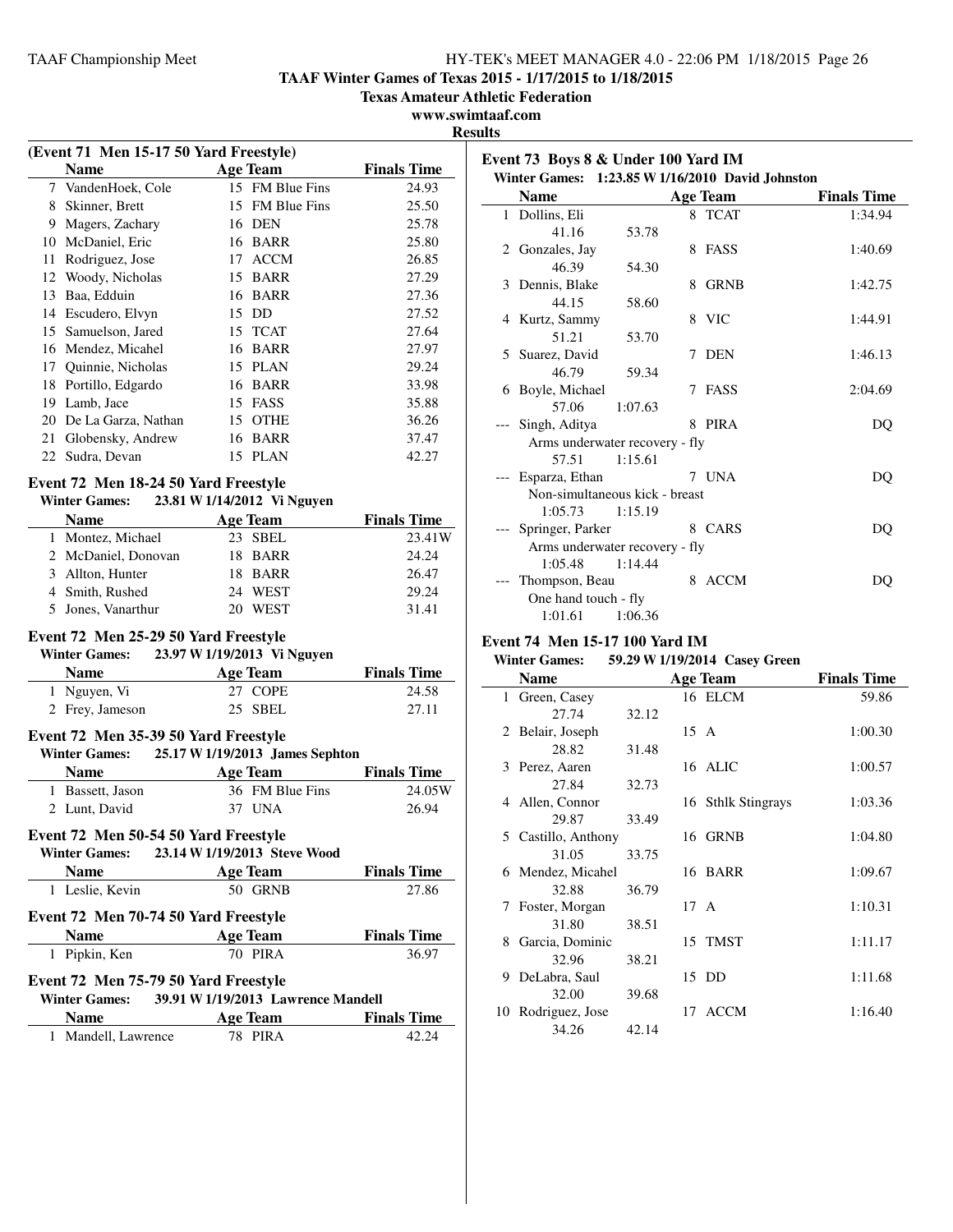**TAAF Winter Games of Texas 2015 - 1/17/2015 to 1/18/2015**

**Texas Amateur Athletic Federation**

**www.swimtaaf.com**

**Results**

|                  |       | Winter Games: 1:02.33 W 1/16/2010 David Larson |                    |
|------------------|-------|------------------------------------------------|--------------------|
| <b>Name</b>      |       | Age Team                                       | <b>Finals Time</b> |
| 1 Howard, Carson |       | 24 SBEL                                        | 1:00.55W           |
| 28.48            | 32.07 |                                                |                    |
| 2 Munro, Zach    |       | 19 UNA                                         | 1:17.29            |
| 35.22            | 42.07 |                                                |                    |

## **Event 75 Men 25-39 100 Yard IM**

#### **Winter Games: 1:04.03 W1/19/2014 Landon Howard**

| <b>Name</b>      |       | Age Team        | <b>Finals Time</b> |
|------------------|-------|-----------------|--------------------|
| 1 Howard, Landon |       | 26 SBEL         | 1:02.73W           |
| 28.37            | 34.36 |                 |                    |
| 2 Bassett, Jason |       | 36 FM Blue Fins | 1:17.38            |
| 33.52            | 43.86 |                 |                    |

## **Event 75 Men 40 & Over 100 Yard IM**

## **Winter Games: 58.17 W1/16/2010 Steve Wood**

| <b>Name</b>         |       |      | <b>Age Team</b> | <b>Finals Time</b> |
|---------------------|-------|------|-----------------|--------------------|
| 1 Wood, Steve       |       |      | 54 WFOR         | 56.41W             |
| 25.62               | 30.79 |      |                 |                    |
| 2 Doyle, Michael    |       |      | 51 PIRA         | 1:09.97            |
| 32.00               | 37.97 |      |                 |                    |
| 3 Thompson, Rick    |       |      | 45 ACCM         | 1:17.05            |
| 36.78               | 40.27 |      |                 |                    |
| 4 Taylor, Michael   |       | 53 A |                 | 1:20.29            |
| 37.77               | 42.52 |      |                 |                    |
| 5 McLinden, Stephen |       | 59   | <b>OTHE</b>     | 1:32.15            |
| 46.82               | 45.33 |      |                 |                    |

## **Event 76 Men 15-17 200 Yard Freestyle**

## **Winter Games: 1:52.67 W1/19/2014 Brandon Baron**

| <b>Name</b>       |       | <b>Age Team</b>   |       | <b>Finals Time</b> |
|-------------------|-------|-------------------|-------|--------------------|
| 1 Belair, Joseph  |       | 15 A              |       | 2:02.78            |
| 28.39             | 32.00 | 32.57             | 29.82 |                    |
| 2 Green, Casey    |       | <b>ELCM</b><br>16 |       | 2:03.54            |
| 28.92             | 31.36 | 32.71             | 30.55 |                    |
| 3 Magers, Zachary |       | 16 DEN            |       | 2:08.83            |
| 29.13             | 32.15 | 33.75             | 33.80 |                    |
| 4 Garcia, Dominic |       | TMST<br>15.       |       | 2:14.78            |
| 30.55             | 33.72 | 35.35             | 35.16 |                    |

## **Event 77 Men 18-24 200 Yard Freestyle**

## **Winter Games: 2:14.15 W1/17/2011 Jonathan Carlson**

| <b>Name</b>        |       | <b>Age Team</b> |       | <b>Finals Time</b> |
|--------------------|-------|-----------------|-------|--------------------|
| 1 McDaniel, Joshua |       | 18 WHAL         |       | 1:56.52W           |
| 27.21              | 30.29 | 29.52           | 29.50 |                    |
| 2 Jones, Vanarthur |       | 20 WEST         |       | 2:48.25            |
| 32.94              | 41 98 | 1:33.33         |       |                    |

## **Event 77 Men 25-29 200 Yard Freestyle**

| <b>Name</b>     |       | Age Team |       | <b>Finals Time</b> |
|-----------------|-------|----------|-------|--------------------|
| 1 Frey, Jameson |       | 25 SBEL  |       | 2:23.35            |
| 30.38           | 34.65 | 38.25    | 40.07 |                    |

| Event 77 Men 35-39 200 Yard Freestyle           |       |          |       |                    |  |
|-------------------------------------------------|-------|----------|-------|--------------------|--|
| Winter Games: 2:25.76 W 1/19/2013 James Sephton |       |          |       |                    |  |
| <b>Name</b>                                     |       | Age Team |       | <b>Finals Time</b> |  |
| 1 Lunt, David                                   |       | 37 UNA   |       | 2:17.69W           |  |
| 30.08                                           | 34.24 | 37.35    | 36.02 |                    |  |

## **Event 78 Boys 6 & Under 100 Yard Freestyle Relay**

**Winter Games: 1:46.77 W 1/19/2014 Frisco Amateur Summer Swim ' B Buchanan, N Perkins, R Gulledge, M Boyle**

| <b>Team</b>             | Relay                | <b>Finals Time</b> |
|-------------------------|----------------------|--------------------|
| <b>FASS</b>             | A                    | 1:50.24            |
| 1) Apacible, Jonas 6    | 2) Gulledge, Rhett 6 |                    |
| 3) Hammons, Joshua 6    | 4) Perry, Rex 6      |                    |
| 1:03.90<br>46.34        |                      |                    |
| 2 Sthlk Stingrays       | А                    | 2:08.03            |
| 1) Heldenbrand, Dylan 6 | 2) Martin, Rhett 6   |                    |
| 3) Oprea, Matei 6       | 4) Cerami, Bryce 6   |                    |
| 1:07.84<br>1:00.19      |                      |                    |

## **Event 79 Boys 8 & Under 100 Yard Freestyle Relay Winter Games: 1:05.58 W1/16/2010 Unattached**

## **C Williams, A Adauto, J Helzer, D Johnston**

| <b>Team</b>            | Relav                 | <b>Finals Time</b> |
|------------------------|-----------------------|--------------------|
| <b>FASS</b>            | А                     | 1:14.62            |
| 1) Boyle, Michael 7    | 2) Frazier, Grant 8   |                    |
| 3) Gierkey, Jake 8     | 4) Gonzales, Jay 8    |                    |
| 41.99<br>32.63         |                       |                    |
| 2 SHAR                 | А                     | 1:40.52            |
| 1) Buchanan, Brock 7   | 2) Franklin, Nathan 7 |                    |
| 3) Perkins, Nicholas 7 | 4) Price, Austin 7    |                    |
| 59.39<br>41.13         |                       |                    |

#### **Event 80 Men 15-17 200 Yard Freestyle Relay Winter Games: 1:36.36 W1/19/2013 Unattached**

#### **L Sheffield, D Redman, X Ramirez, D Frazier**

|                         | <b>Team</b> |                       | Relay                 |       | <b>Finals Time</b> |  |
|-------------------------|-------------|-----------------------|-----------------------|-------|--------------------|--|
|                         | <b>BARR</b> |                       | А                     |       | 1:52.28            |  |
| 1) Baa, Edduin 16       |             | 2) Hudson, Connor 16  |                       |       |                    |  |
| 3) McDaniel, Eric 16    |             | 4) Mendez, Micahel 16 |                       |       |                    |  |
|                         | 27.75       | 27.85                 | 30.42                 | 26.26 |                    |  |
|                         | 2 BARR      |                       | в                     |       | 2:09.72            |  |
| 1) Globensky, Andrew 16 |             |                       | 2) McCoy, Kaleb 17    |       |                    |  |
| 3) Nomura, Takefumi 15  |             |                       | 4) Woody, Nicholas 15 |       |                    |  |
|                         | 39.42       | 25.57                 | 42.24                 | 22.49 |                    |  |

## **Event 82 Mixed 15-17 200 Yard Freestyle Relay Winter Games: 1:48.57 W1/16/2010 La Porte High School**

## **M Archundia, B Rougeou, A Robb, D Brown**

| <b>Team</b>            |       | <b>Relay</b> |                       | <b>Finals Time</b> |
|------------------------|-------|--------------|-----------------------|--------------------|
| <b>CCAA</b>            |       | А            |                       | 1:43.25W           |
| 1) Black, Alaura W15   |       |              | 2) Green, Casey M16   |                    |
| 3) Orsak, Mehgan W15   |       |              | 4) Williams, Hope W15 |                    |
| 28.17                  | 26.54 | 24.85        | 23.69                 |                    |
| 2 FM Blue Fins         |       | А            |                       | 1:47.98W           |
| 1) Stone, Savannah W15 |       |              | 2) Skinner, Brett M15 |                    |
| 3) Wingard, Nicole W15 |       |              | 4) Russell, Rylan M15 |                    |
| 27.76                  | 24.80 | 31.76        | 23.66                 |                    |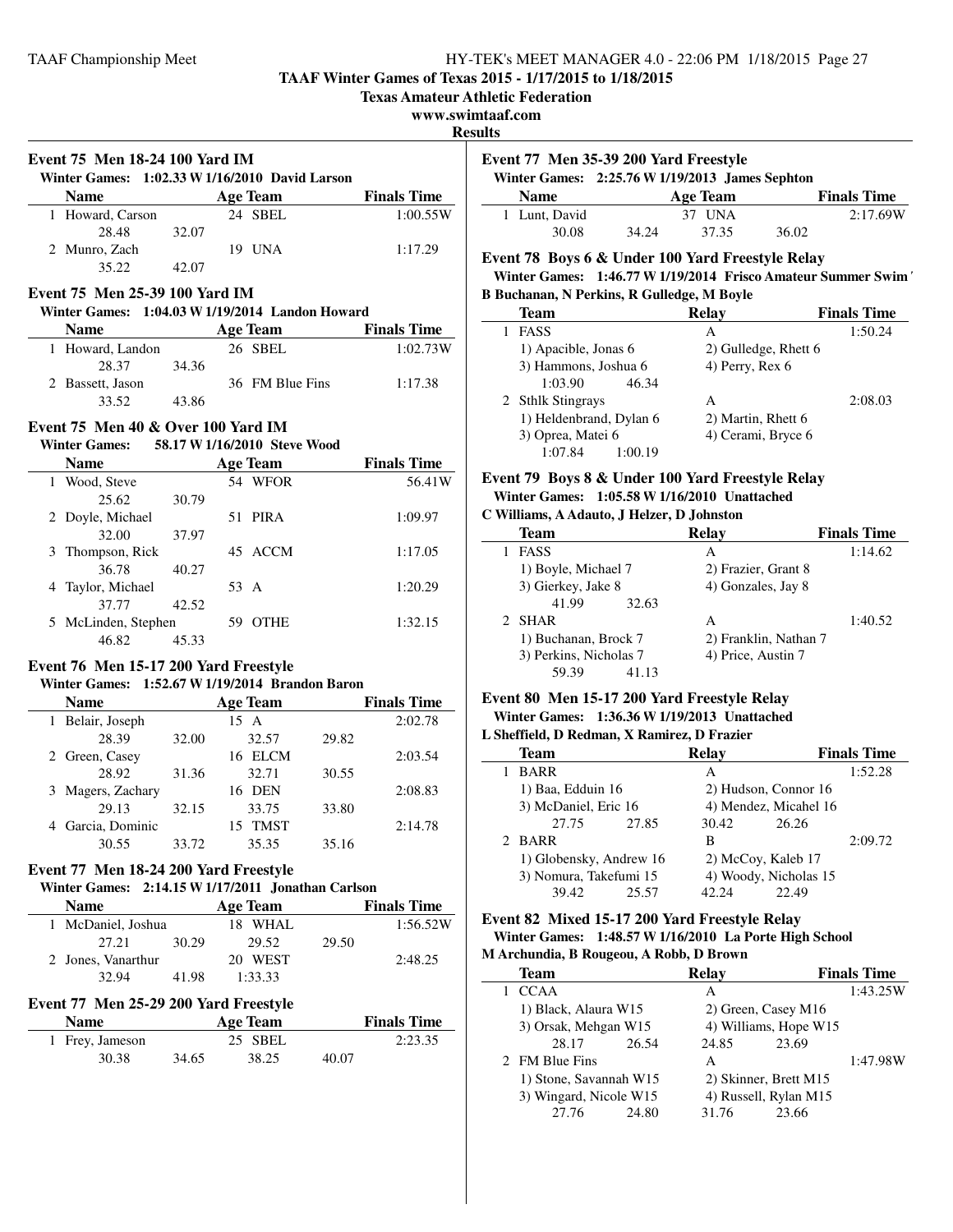**TAAF Winter Games of Texas 2015 - 1/17/2015 to 1/18/2015**

**Texas Amateur Athletic Federation**

## **www.swimtaaf.com**

#### **Results**

| Event 82 Mixed 15-17 200 Yard Freestyle Relay) |                          |       |                         |                           |                    |
|------------------------------------------------|--------------------------|-------|-------------------------|---------------------------|--------------------|
|                                                | Team                     |       | Relay                   |                           | <b>Finals Time</b> |
| 3                                              | <b>BARR</b>              |       | A                       |                           | 1:59.88            |
|                                                | 1) Hudson, Connor M16    |       |                         | 2) Haynes, Brentnie W16   |                    |
|                                                | 3) McDaniel, Eric M16    |       |                         | 4) Thomson, Katie W17     |                    |
|                                                | 27.01                    | 38.01 | 29.43                   | 25.43                     |                    |
| 4                                              | <b>COPP</b>              |       | $\mathsf{A}$            |                           | 2:01.14            |
|                                                | 1) Deshmukh, Ruhi W15    |       |                         | 2) Kao, Lillian W16       |                    |
|                                                | 3) Ramos, Carlos M16     |       |                         | 4) Yadavalli, Venkata M16 |                    |
|                                                | 30.79                    | 30.67 | 30.35                   | 29.33                     |                    |
| 5                                              | <b>BARR</b>              |       | B                       |                           | 2:03.03            |
|                                                | 1) Jackson, Kara W16     |       |                         | 2) Keene, Chandler W15    |                    |
|                                                | 3) Mendez, Micahel M16   |       | 4) Woody, Nicholas M15  |                           |                    |
|                                                | 30.47                    | 29.49 | 35.09                   | 27.98                     |                    |
| 6                                              | <b>BARR</b>              |       | D                       |                           | 2:10.45            |
|                                                | 1) Baa, Edduin M16       |       | 2) Phillips, Andrea W16 |                           |                    |
|                                                | 3) McCoy, Kaleb M17      |       |                         | 4) Marban, Stefanie W17   |                    |
|                                                | 39.70                    | 29.94 | 38.60                   | 22.21                     |                    |
| 7                                              | <b>BARR</b>              |       | $\mathsf{C}$            |                           | 2:31.68            |
|                                                | 1) Portillo, Edgardo M16 |       |                         | 2) Globensky, Andrew M16  |                    |
|                                                | 3) Gonzales, Hope W16    |       |                         | 4) Graham, Lillian W17    |                    |
|                                                | 37.35                    | 40.07 | 38.44                   | 35.82                     |                    |

## **Event 84 Mixed 15-17 200 Yard Medley Relay Winter Games: 2:04.65 W1/16/2010 La Porte High School**

### **Z Beard, J Miller, B Garcia, A Elfstrom**

| <b>Team</b>           |       | <b>Relav</b> |                           | <b>Finals Time</b> |
|-----------------------|-------|--------------|---------------------------|--------------------|
| <b>CCAA</b>           |       | в            |                           | 2:02.15W           |
| 1) Black, Alaura W15  |       |              | 2) Green, Casey M16       |                    |
| 3) Orsak, Mehgan W15  |       |              | 4) Williams, Hope W15     |                    |
| 33.23                 | 32.77 | 27.23        | 28.92                     |                    |
| 2 COPP                |       | A            |                           | 2:25.63            |
| 1) Deshmukh, Ruhi W15 |       |              | 2) Kao, Lillian W16       |                    |
| 3) Ramos, Carlos M16  |       |              | 4) Yadavalli, Venkata M16 |                    |
| 37.90                 | 41.21 | 34.08        | 32.44                     |                    |

## **Event 86 Mixed 15-17 100 Yard Freestyle Relay**

**Winter Games: 49.46 W1/14/2012 Hubbard Wetcats**

**M Bartosh, C Neiman, J Carlson, J Friestad**

| <b>Team</b>           | Relay                 | <b>Finals Time</b>        |
|-----------------------|-----------------------|---------------------------|
| <b>CCAA</b>           | А                     | 48.07W                    |
| 1) Black, Alaura W15  | 2) Green, Casey M16   |                           |
| 3) Orsak, Mehgan W15  | 4) Williams, Hope W15 |                           |
| 25.90<br>22.17        |                       |                           |
| 2 DAC                 | А                     | 58.15                     |
| 1) Deshmukh, Ruhi W15 | 2) Kao, Lillian W16   |                           |
| 3) Ramos, Carlos M16  |                       | 4) Yadavalli, Venkata M16 |
| 28.80<br>29.35        |                       |                           |

## **Event 87 Mixed 18 & Over 100 Yard Freestyle Relay Winter Games: 49.44 W1/19/2013 Unattached**

#### **F Blanco, E Gonzales, A Alexander, A Len**

| Team                       | Relav               | <b>Finals Time</b> |
|----------------------------|---------------------|--------------------|
| 1 UNAT                     | А                   | 54.46              |
| 1) Davis-Lee, Jennifer W39 | 2) Lawler, Kim W41  |                    |
| 3) Tatum, Bettina W54      | 4) Woods, Terry W58 |                    |

#### **Event 88 Girls 8 & Under 100 Yard Medley Relay Winter Games: 1:15.99 W1/16/2010 El Campo L Rowden, C McComb, M Rowden, C Jansky**

| ROWGEII, C MCCOIIID, M ROWGEII, C JAIISKY |                           |       |                          |                    |  |
|-------------------------------------------|---------------------------|-------|--------------------------|--------------------|--|
|                                           | Team                      |       | Relay                    | <b>Finals Time</b> |  |
| 1                                         | <b>DEER</b>               |       | A                        | 1:16.59            |  |
|                                           | 1) Battistic, Mia 8       |       | 2) Hanson, Cayley 8      |                    |  |
|                                           | 3) Kight, Avery 8         |       | 4) Murray, Madison 8     |                    |  |
|                                           | 43.05                     | 33.54 |                          |                    |  |
| 2.                                        | TEXA                      |       | A                        | 1:19.01            |  |
|                                           | 1) Gostomski, Ava 8       |       | 2) Maskey, Niva 8        |                    |  |
|                                           | 3) Garritson, Ellen 8     |       | 4) Tran, Alina 8         |                    |  |
|                                           | 43.98                     | 35.03 |                          |                    |  |
|                                           | 3 UNAT                    |       | A                        | 1:28.34            |  |
|                                           | 1) Chung, Annie 8         |       | 2) Dyer, Avery 8         |                    |  |
|                                           | 3) Heiner, Lila 7         |       | 4) Richeson, Kylie 8     |                    |  |
|                                           | 47.27                     | 41.07 |                          |                    |  |
|                                           | 4 Sthlk Stingrays         |       | A                        | 1:35.64            |  |
|                                           | 1) Lesczynski, McKinley 8 |       | 2) Martin, Olivia 8      |                    |  |
|                                           | 3) Anderson, Vivian 8     |       | 4) Lesczynski, Kaelyn 7  |                    |  |
|                                           | 55.43                     | 40.21 |                          |                    |  |
| 5.                                        | <b>PENG</b>               |       | A                        | 1:44.45            |  |
|                                           | 1) Bessonette, Jalyn 8    |       | 2) Geier, Jesi 8         |                    |  |
|                                           | 3) Reid, Allyson 7        |       | 4) Wimberley, Caroline 8 |                    |  |
|                                           | 57.07                     | 47.38 |                          |                    |  |

#### **Event 89 Women 15-17 200 Yard Medley Relay Winter Games: 2:06.57 W1/19/2014 Seals**

#### **K Brawner, R Fauber, J Gryder, S Spradlin**

|                             | Team                     |       | <b>Relay</b>           |                         | <b>Finals Time</b> |
|-----------------------------|--------------------------|-------|------------------------|-------------------------|--------------------|
| $\mathbf{1}$                | <b>UNAT</b>              |       | A                      |                         | 1:56.71W           |
|                             | 1) Roessler, Jennifer 15 |       | 2) Wolters, Bailey 17  |                         |                    |
|                             | 3) Wolters, Makenzie 15  |       | 4) Dillard, Allison 15 |                         |                    |
|                             | 28.90                    | 34.37 | 26.85                  | 26.59                   |                    |
| $\mathcal{D}_{\mathcal{L}}$ | <b>CCAA</b>              |       | A                      |                         | 2:01.88W           |
|                             | 1) Attaway, Sarah 15     |       | 2) Black, Alaura 15    |                         |                    |
|                             | 3) Orsak, Mehgan 15      |       | 4) Williams, Hope 15   |                         |                    |
|                             | 30.61                    | 31.65 | 29.71                  | 29.91                   |                    |
| 3                           | <b>GRAN</b>              |       | A                      |                         | 2:06.96            |
|                             | 1) Brawner, Kaylee 16    |       | 2) Fauber, Ruth 17     |                         |                    |
|                             | 3) Gryder, Jessica 16    |       |                        | 4) Holmgreen, Payton 15 |                    |
|                             | 33.91                    | 33.18 | 29.59                  | 30.28                   |                    |
| 4                           | <b>ACCM</b>              |       | B                      |                         | 2:09.66            |
|                             | 1) Allie, Harden 16      |       | 2) Boyd, Jamie 15      |                         |                    |
|                             | 3) Harden, KT 17         |       | 4) Takata, Lauren 16   |                         |                    |
|                             | 32.58                    | 38.06 | 33.20                  | 25.82                   |                    |
|                             | 5 FM Blue Fins           |       | A                      |                         | 2:09.91            |
|                             | 1) Stone, Savannah 15    |       |                        | 2) Augustine, Peyten 15 |                    |
|                             | 3) Wingard, Nicole 15    |       |                        | 4) Thigpen, Summer 15   |                    |
|                             | 31.48                    | 37.58 | 30.07                  | 30.78                   |                    |
| 6                           | <b>ACCM</b>              |       | A                      |                         | 2:18.25            |
|                             | 1) Brown, Emily 15       |       | 2) Clark, Kasey 15     |                         |                    |
|                             | 3) Corbin, Josie 17      |       | 4) Hall, Baleigh 17    |                         |                    |
|                             | 37.60                    | 35.99 | 34.91                  | 29.75                   |                    |
|                             | 7 WHAR                   |       | A                      |                         | 2:24.26            |
|                             | 1) Casey, Britney 16     |       | 2) Roddy, Montie 15    |                         |                    |
|                             | 3) Rodriguez, Valeria 16 |       | 4) Samhouri, Mona 16   |                         |                    |
|                             | 37.70                    | 41.32 | 35.30                  | 29.94                   |                    |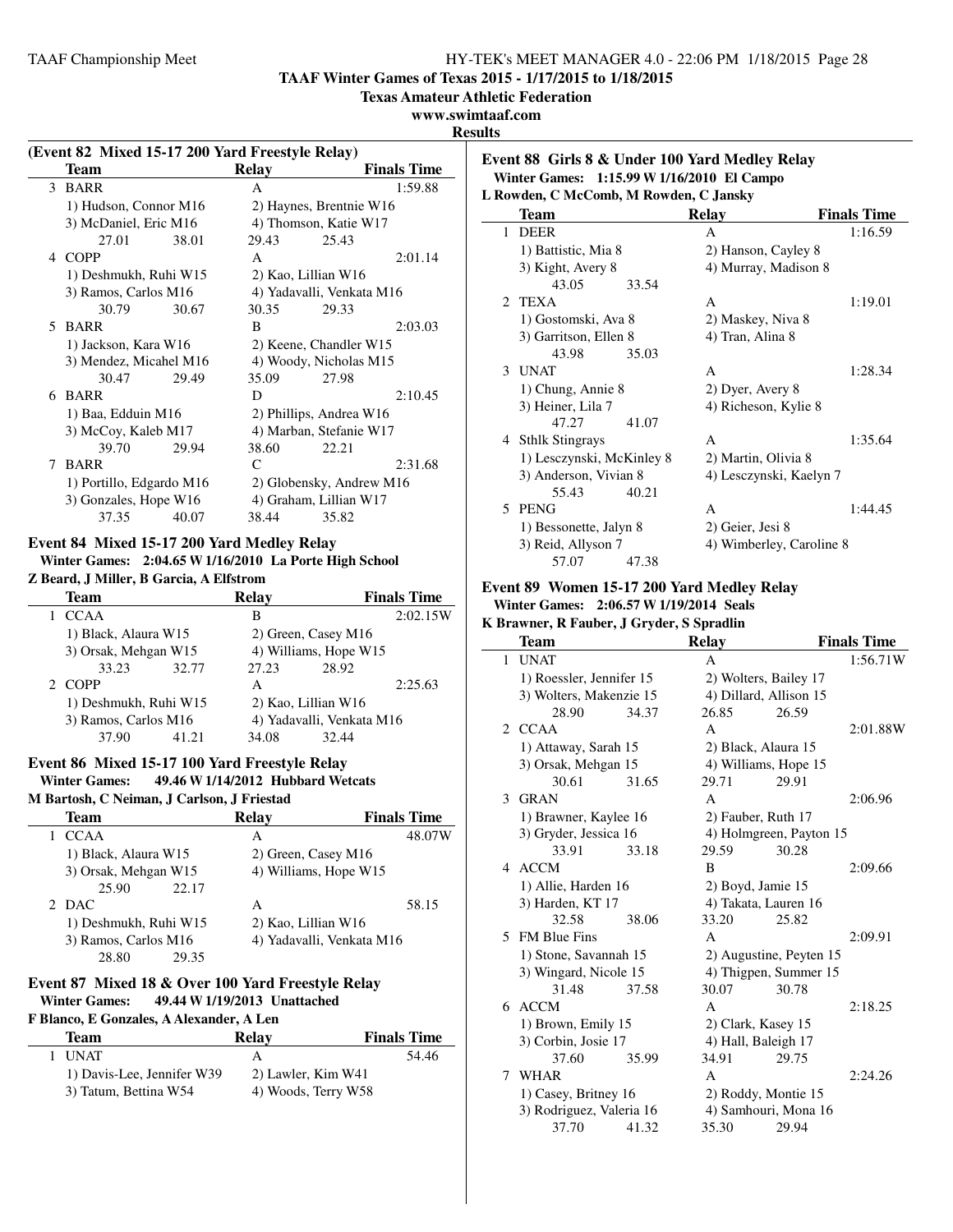**TAAF Winter Games of Texas 2015 - 1/17/2015 to 1/18/2015**

**Texas Amateur Athletic Federation**

**www.swimtaaf.com**

**Results**

 $\overline{a}$ 

|                        | (Event 89 Women 15-17 200 Yard Medley Relay) |       |                        |                       |                    |  |
|------------------------|----------------------------------------------|-------|------------------------|-----------------------|--------------------|--|
|                        | Team                                         |       | Relay                  |                       | <b>Finals Time</b> |  |
| 8                      | <b>BARR</b>                                  |       | A                      |                       | 2:30.10            |  |
|                        | 1) Haynes, Brentnie 16                       |       |                        | 2) Keene, Chandler 15 |                    |  |
|                        | 3) Jackson, Kara 16                          |       | 4) Thomson, Katie 17   |                       |                    |  |
|                        | 50.24                                        | 33.28 | 42.70                  | 23.88                 |                    |  |
|                        | --- BARR                                     |       | B                      |                       | DU.                |  |
|                        | 1) Graham, Lillian 17                        |       | 2) Gonzales, Hope 16   |                       |                    |  |
| 3) Phillips, Andrea 16 |                                              |       | 4) Marban, Stefanie 17 |                       |                    |  |
|                        | 47.02                                        | 48.96 | 45.61                  | 38.30                 |                    |  |

## **Event 91 Girls 8 & Under 50 Yard Freestyle**

## **Winter Games: 35.26 W1/16/2010 Cailyn McComb Name Age Team Finals Time** 1 Murray, Madison 8 DPAR 34.84W 2 Battistic, Mia 8 DPAR 37.46 3 Hanson, Cayley 8 DPAR 37.60 4 Ghanbari, Kyleigh 8 OTHE 37.93 5 Suarez, Camila 8 DEN 38.35 6 Anderson, Vivian 8 Sthlk Stingrays 38.75 7 Tran, Alina 8 A 39.41 8 Maskey, Niva 8 A 40.15 9 Garritson, Ellen 8 A 40.43 10 Chang, Annie 8 COPE 40.79 11 Stermer, Teagan 8 TCAT 41.59 12 Andrews, Kaia 8 ANGL 42.11 13 Ryman, Nicole 7 BCST 43.13 14 Gibbens, Iralynn 7 BCST 46.47 15 Johnson, Cadence 5 OTHE 46.68 49.85 16 Sun, Sarah 8 PLAN 48.63 17 Lesczynski, Kaelyn 7 Sthlk Stingrays 49.84 18 Gilmore, Kiara 7 A 50.37 57.52 19 Sullivan, Madison 8 UNA 50.97 20 Means, Jocelyn 7 FASS 53.78 21 Markwell, Elena 7 FASS 57.12 22 Kim, Claire 8 COPE 57.61 23 Cook, Julia 7 ANGL 1:00.84 24 Reid, Allyson 7 PENG 1:02.87 25 Dean, Brett 6 ANGL 1:12.76 26 Anakalea, Jia 6 WHAL 1:30.76 27 Effertz, Reese 5 PENG 1:37.88

## **Event 92 Women 15-17 100 Yard Freestyle**

#### **Winter Games: 56.13 W1/19/2014 Kaylee Brawner**

| <b>Name</b>          |       |                | <b>Age Team</b> | <b>Finals Time</b> |
|----------------------|-------|----------------|-----------------|--------------------|
| 1 Brawner, Kaylee    |       |                | 16 GRNB         | 54.05W             |
| 25.55                | 28.50 |                |                 |                    |
| 2 Dillard, Allison   |       |                | 15 PENG         | 58.14              |
| 27.68                | 30.46 |                |                 |                    |
| 3 Wolters, Makenzie  |       | $15 \text{ A}$ |                 | 1:01.12            |
| 28.93                | 32.19 |                |                 |                    |
| Gryder, Jessica<br>4 |       |                | 16 GRNB         | 1:01.38            |
| 28.34                | 33.04 |                |                 |                    |
| 5 Samhouri, Mona     |       | 16             | <b>WTS</b>      | 1:04.19            |
| 29.81                | 34.38 |                |                 |                    |

| ııэ |                                |       |      |                 |         |
|-----|--------------------------------|-------|------|-----------------|---------|
|     | 6 McGee, Christina             |       | 17 A |                 | 1:04.40 |
|     | 30.50                          | 33.90 |      |                 |         |
| 7   | Roddy, Montie                  |       |      | 15 WTS          | 1:06.46 |
|     | 31.14                          | 35.32 |      |                 |         |
| 8   | Mott, Caroline                 |       |      | 15 PLAN         | 1:06.85 |
|     | 31.95                          | 34.90 |      |                 |         |
| 9   | Gryder, Trisha                 |       |      | 15 GRNB         | 1:07.51 |
|     | 32.55                          | 34.96 |      |                 |         |
| 10  | Thigpen, Summer                |       |      | 15 FM Blue Fins | 1:07.53 |
|     | 32.14                          | 35.39 |      |                 |         |
|     | 11 Keene, Chandler             |       |      | 15 BARR         | 1:07.68 |
|     | 31.83                          | 35.85 |      |                 |         |
|     | 12 Holmgreen, Payton           |       |      | 15 GRNB         | 1:08.22 |
|     | 32.35                          | 35.87 |      |                 |         |
|     | 13 Attaway, Sarah              |       |      | 15 BCST         | 1:08.97 |
|     | 32.54                          | 36.43 |      |                 | 1:09.14 |
|     | 14 Cervantes, Alondra<br>31.71 | 37.43 |      | 15 DD           |         |
|     | 15 Valle, Danielle             |       |      | 17 BARR         | 1:09.15 |
|     | 32.00                          | 37.15 |      |                 |         |
|     | 16 Hall, Baleigh               |       |      | 17 ACCM         | 1:14.87 |
|     | 34.39                          | 40.48 |      |                 |         |
|     | 17 Jackson, Kara               |       |      | 16 BARR         | 1:19.46 |
|     | 37.02                          | 42.44 |      |                 |         |
|     | 18 Marban, Stefanie            |       |      | 17 BARR         | 1:24.94 |
|     | 39.78                          | 45.16 |      |                 |         |
|     | 19 Graham, Lillian             |       |      | 17 BARR         | 1:29.64 |
|     | 42.21                          | 47.43 |      |                 |         |
|     | 20 Haynes, Brentnie            |       |      | 16 BARR         | 1:30.07 |
|     | 43.19                          | 46.88 |      |                 |         |
|     | 21 Pena, Katia                 |       |      | 15 BARR         | 1:38.48 |
|     | 44.42                          | 54.06 |      |                 |         |
|     | 22 Chamberlain, Michaela       |       |      | 16 BARR         | 1:40.65 |
|     | 47.60                          | 53.05 |      |                 |         |

#### **Event 93 Women 18-24 100 Yard Freestyle**

**Winter Games: 56.61 W1/14/2012 Blythe Nava**

| <b>Name</b>     |       | Age Team | <b>Finals Time</b> |
|-----------------|-------|----------|--------------------|
| 1 Perim, Carla  |       | 22 DOLP  | 1:02.80            |
| 29.60           | 33.20 |          |                    |
| 2 Crawford, Liz |       | 20 DEN   | 1:13.25            |
| 35.28           | 37.97 |          |                    |

#### **Event 93 Women 35-39 100 Yard Freestyle**

### **Winter Games: 1:05.01 W1/17/2011 Louise Keetley**

| <b>Name</b>         | Age Team | <b>Finals Time</b> |
|---------------------|----------|--------------------|
| 1 Bransford, Carrie | 36 A     | 1:11.67            |
| 33.66               | 38.01    |                    |

## **Event 93 Women 40-44 100 Yard Freestyle**

## **Winter Games: 1:18.60 W1/19/2014 Kimberly Lawler**

| <b>Name</b>         |       | Age Team | <b>Finals Time</b> |
|---------------------|-------|----------|--------------------|
| 1 Lawler, Kimberly  |       | 41 WFOR  | 1:16.84W           |
| 36.31               | 40.53 |          |                    |
| 2 Rodriguez, Yencys |       | 41 DEN   | 1:48.26            |
| 49.97               | 58.29 |          |                    |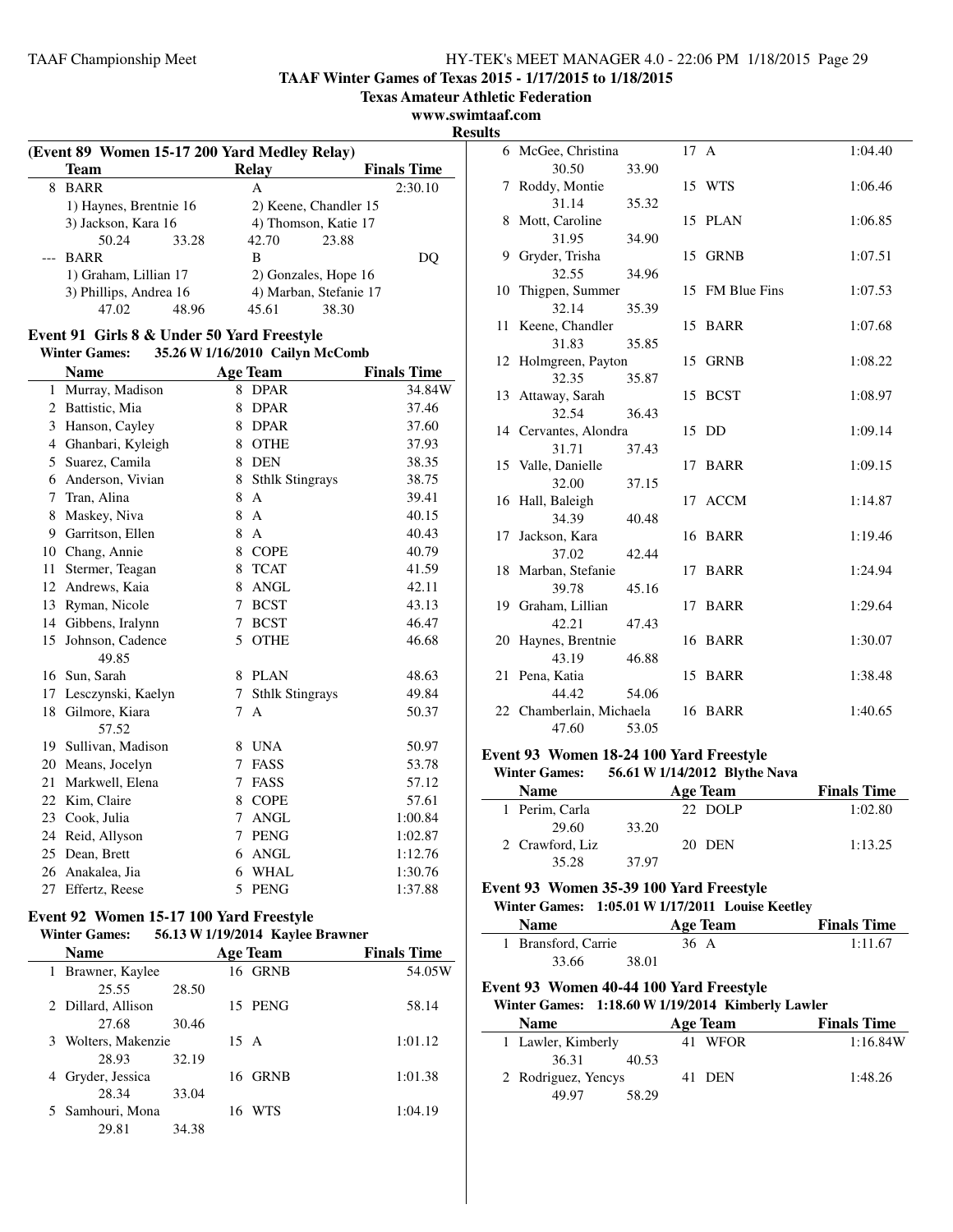**TAAF Winter Games of Texas 2015 - 1/17/2015 to 1/18/2015**

**Texas Amateur Athletic Federation**

**www.swimtaaf.com**

**Results**

| Event 93 Women 50-54 100 Yard Freestyle<br>1:18.96 W 1/19/2014 Bettina Tatum<br><b>Winter Games:</b> |                                             |                                   |                    |  |  |
|------------------------------------------------------------------------------------------------------|---------------------------------------------|-----------------------------------|--------------------|--|--|
|                                                                                                      | <b>Name</b>                                 | <b>Age Team</b>                   | <b>Finals Time</b> |  |  |
| $\mathbf{1}$                                                                                         | Tatum, Bettina                              | 54 Sthlk Stingrays                | 1:23.47            |  |  |
|                                                                                                      | 39.10<br>44.37                              |                                   |                    |  |  |
|                                                                                                      | Event 93 Women 65-69 100 Yard Freestyle     |                                   |                    |  |  |
|                                                                                                      | <b>Winter Games:</b>                        | 1:24.73 W 1/14/2012 Barbara Riedl |                    |  |  |
|                                                                                                      | <b>Name</b>                                 | <b>Age Team</b>                   | <b>Finals Time</b> |  |  |
|                                                                                                      | 1 Riedl, Barbara                            | 68 DEN                            | 1:29.41            |  |  |
|                                                                                                      | 42.44<br>46.97                              |                                   |                    |  |  |
|                                                                                                      |                                             |                                   |                    |  |  |
|                                                                                                      | Event 94 Girls 6 & Under 25 Yard Backstroke | 22.39 W 1/14/2012 Isabella Ramos  |                    |  |  |
|                                                                                                      | <b>Winter Games:</b>                        |                                   |                    |  |  |
|                                                                                                      | <b>Name</b>                                 | <b>Age Team</b>                   | <b>Finals Time</b> |  |  |
|                                                                                                      | 1 Price, Marlee                             | 6 WOOD<br>6 OTHE                  | 24.88<br>25.35     |  |  |
|                                                                                                      | 2 Reeves, Malyah<br>3 Smeltzer, Adayla      | 6 PIRA                            | 26.23              |  |  |
|                                                                                                      | 4 Du, Maggie                                | 6 PENG                            | 26.56              |  |  |
|                                                                                                      | 5 Boyle, Ellie                              | 6 FASS                            | 27.94              |  |  |
|                                                                                                      | 6 Knight, Anna                              | 6 FASS                            | 28.27              |  |  |
|                                                                                                      | 7 Backus, Kendall                           | 5 FASS                            | 29.44              |  |  |
|                                                                                                      | 8 Johnson, Cadence                          | 5 OTHE                            | 31.00              |  |  |
|                                                                                                      | 9 Cavin, Charlotte                          | 5 FASS                            | 31.40              |  |  |
|                                                                                                      | 10 Power, Ruth                              | 6 GRNB                            | 34.76              |  |  |
|                                                                                                      | 11 Dean, Brett                              | 6 ANGL                            | 34.82              |  |  |
|                                                                                                      | 12 Sy, Chloe                                | 6 PENG                            | 38.79              |  |  |
|                                                                                                      | 13 Means, Raleigh                           | 5 FASS                            | 39.42              |  |  |
|                                                                                                      | 14 Sennett, Madison                         | 5 FASS                            | 39.97              |  |  |
|                                                                                                      | 15 Anakalea, Jia                            | 6 WHAL                            | 41.91              |  |  |
|                                                                                                      | 16 Higginbotham, Kristen                    | 5 DPAR                            | 42.25              |  |  |
|                                                                                                      | 17 Kight, Paige                             | 4 DPAR                            | 42.67              |  |  |
|                                                                                                      | 18 Effertz, Reese                           | 5 PENG                            | 46.22              |  |  |
|                                                                                                      | 19 Borrowman, Noelle                        | 5 PENG                            | 46.47              |  |  |
|                                                                                                      | 20 Amberkar, Nidhi                          | 6 PIRA                            | 50.53              |  |  |
|                                                                                                      | --- Sanchez, Aaleyah                        | 6 GRNB                            | DQ                 |  |  |
|                                                                                                      | Not on back off wall                        |                                   |                    |  |  |
|                                                                                                      | Event 95 Girls 8 & Under 25 Yard Backstroke |                                   |                    |  |  |

## **Winter Games: 18.27 W1/14/2006 Mallori Allen**

|    | <b>Name</b>           |   | <b>Age Team</b>        | <b>Finals Time</b> |
|----|-----------------------|---|------------------------|--------------------|
|    | 1 Murray, Madison     | 8 | <b>DPAR</b>            | 18.42              |
|    | 2 Hanson, Cayley      | 8 | <b>DPAR</b>            | 19.44              |
| 3  | Meduri, Sriya         | 7 | <b>COPE</b>            | 19.52              |
| 4  | Anderson, Vivian      | 8 | <b>Sthlk Stingrays</b> | 20.78              |
| 5  | Garritson, Ellen      | 8 | A                      | 21.02              |
| 6  | Gallucci, Avery       | 8 | <b>TCAT</b>            | 21.61              |
|    | Gostomski, Ava        | 8 | <b>OTHE</b>            | 21.75              |
| 8  | Heiner, Lila          | 7 | <b>GRNB</b>            | 22.13              |
| 9  | Ghanbari, Kyleigh     | 8 | <b>OTHE</b>            | 22.45              |
| 10 | Stermer, Teagan       | 8 | <b>TCAT</b>            | 22.55              |
| 11 | Andrews, Kaia         | 8 | ANGL                   | 23.44              |
|    | 12 Lesczynski, Kaelyn | 7 | <b>Sthlk Stingrays</b> | 23.46              |
| 13 | Martin, Olivia        | 8 | <b>Sthlk Stingrays</b> | 23.84              |
|    | 14 Sambell, Sidney    | 8 | <b>MSST</b>            | 23.90              |
| 15 | Geier, Jesi           | 8 | <b>PENG</b>            | 23.96              |

| 16 | Alade, Naomi         | 7 | BB                     | 24.23 |
|----|----------------------|---|------------------------|-------|
| 17 | Kime, Grace          | 8 | A                      | 24.43 |
| 18 | Richeson, Kylie      | 8 | <b>PENG</b>            | 24.54 |
| 19 | Gibbens, Iralynn     | 7 | <b>BCST</b>            | 24.64 |
| 20 | Bassett, Jaycee      | 7 | <b>FM Blue Fins</b>    | 25.12 |
| 21 | Sizemore, Danica     | 8 | <b>PIRA</b>            | 25.39 |
| 22 | Sun, Sarah           | 8 | <b>PLAN</b>            | 26.07 |
| 23 | Ryman, Nicole        | 7 | <b>BCST</b>            | 26.45 |
| 24 | Wimberley, Caroline  | 8 | <b>PENG</b>            | 26.47 |
| 25 | Reid, Allyson        | 7 | <b>PENG</b>            | 27.22 |
| 26 | Thomas, Baylee       | 8 | <b>DEN</b>             | 27.46 |
| 27 | Lesczynski, McKinley | 8 | <b>Sthlk Stingrays</b> | 28.11 |
| 28 | Means, Jocelyn       | 7 | FASS                   | 28.75 |
| 29 | Markwell, Elena      | 7 | FASS                   | 28.80 |
| 30 | Cook, Julia          | 7 | <b>ANGL</b>            | 29.00 |
| 31 | Bessonette, Jalyn    | 8 | <b>PENG</b>            | 29.51 |
| 32 | Schneider, Zoe       | 7 | FASS                   | 31.17 |
| 33 | Gee, Bethany         | 7 | <b>FM Blue Fins</b>    | 31.70 |
| 34 | Horne, Johanne       | 8 | <b>DEN</b>             | 32.68 |
| 35 | Kurtz, Katie         | 7 | <b>VIC</b>             | 32.71 |
| 36 | Darwin, Emily        | 6 | <b>BARR</b>            | 38.42 |

## **Event 96 Women 15-17 50 Yard Backstroke**

**Winter Games: 29.69 W1/19/2014 Madison Chao**

|             | Name                  |      | <b>Age Team</b> | <b>Finals Time</b> |
|-------------|-----------------------|------|-----------------|--------------------|
| 1           | Dillard, Allison      |      | 15 PENG         | 29.16W             |
| $2^{\circ}$ | Stone, Savannah       |      | 15 FM Blue Fins | 31.46              |
| 3           | Wolters, Makenzie     | 15 A |                 | 33.02              |
| 4           | Boyd, Jamie           | 15   | ACCM            | 33.23              |
| 5           | Orsak, Mehgan         | 15   | <b>BCST</b>     | 33.61              |
| 6           | Hall, Shannon         |      | 15 DOLP         | 34.08              |
| 7           | Perkovich, Elizabeth  | 15 A |                 | 35.07              |
| 8           | Deshmukh, Ruhi        |      | 15 COPE         | 36.37              |
| 9           | Gryder, Trisha        | 15   | <b>GRNB</b>     | 36.98              |
| 10          | Clark, Caysea         | 15   | <b>ACCM</b>     | 37.29              |
| 11          | Keene, Chandler       | 15   | <b>BARR</b>     | 37.47              |
|             | 12 Casey, Britney     |      | 16 WTS          | 38.06              |
|             | 13 Valladares, Brenda |      | 16 DD           | 43.28              |
| 14          | Haynes, Brentnie      | 16   | <b>BARR</b>     | 45.28              |
| 15          | Jackson, Kara         | 16   | <b>BARR</b>     | 47.22              |
|             | Graham, Lillian       | 17   | <b>BARR</b>     | DO                 |

### **Event 97 Women 18-24 50 Yard Backstroke**

#### **Winter Games: 32.04 W1/19/2014 Gerri Bergman**

| <b>Name</b>                                                                                | <b>Age Team</b> | o<br><b>Finals Time</b> |  |  |
|--------------------------------------------------------------------------------------------|-----------------|-------------------------|--|--|
| --- Andrews, Melissa                                                                       | 22 FLMN         |                         |  |  |
| Not on back off wall                                                                       |                 |                         |  |  |
| Event 97 Women 30-34 50 Yard Backstroke                                                    |                 |                         |  |  |
| Winter Games: 34.88 W 1/17/2011 Kristin Hogan                                              |                 |                         |  |  |
| <b>Name</b>                                                                                | <b>Age Team</b> | <b>Finals Time</b>      |  |  |
| 1 Castle, Jacqlin                                                                          | 34 GRNB         | 36.22                   |  |  |
| Event 97 Women 35-39 50 Yard Backstroke<br>Winter Games: 40.30 W 1/19/2013 Summer Lawrence |                 |                         |  |  |
| <b>Name</b>                                                                                | Age Team        | <b>Finals Time</b>      |  |  |
| 1 Lawrence, Summer                                                                         | 38 ACCM         | 41.65                   |  |  |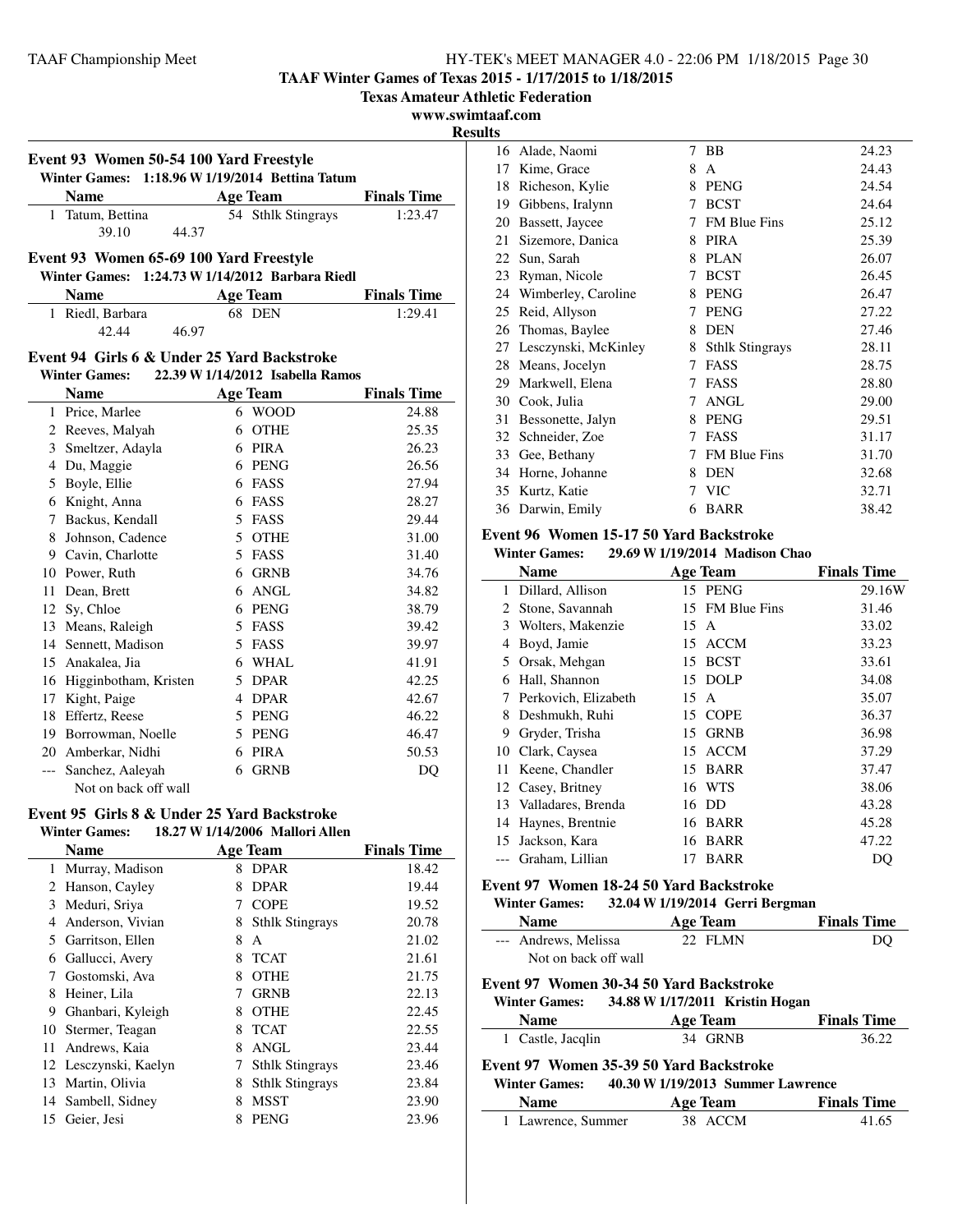**TAAF Winter Games of Texas 2015 - 1/17/2015 to 1/18/2015**

**Texas Amateur Athletic Federation**

**www.swimtaaf.com**

**Result** 

|     | <b>Name</b>                                    |      | <b>Age Team</b>                 | <b>Finals Time</b> |
|-----|------------------------------------------------|------|---------------------------------|--------------------|
|     | 1 Smith, Dori                                  |      | 40 DEN                          | 46.97              |
|     |                                                |      |                                 |                    |
|     | Event 97 Women 50-54 50 Yard Backstroke        |      |                                 |                    |
|     | <b>Winter Games:</b>                           |      | 48.45 W 1/14/2012 Bettina Tatum |                    |
|     | <b>Name</b>                                    |      | <b>Age Team</b>                 | <b>Finals Time</b> |
|     | 1 Kurtz, Jill                                  |      | 54 UNA                          | 38.15W             |
| 2   | Taylor, Diana                                  | 51 A |                                 | 51.57              |
|     | Event 98 Girls 8 & Under 25 Yard Breaststroke  |      |                                 |                    |
|     | <b>Winter Games:</b>                           |      | 20.66 W 1/16/2010 Cailyn McComb |                    |
|     | <b>Name</b>                                    |      | <b>Age Team</b>                 | <b>Finals Time</b> |
|     | 1 Gostomski, Ava                               |      | 8 OTHE                          | 22.50              |
|     | 2 Battistic, Mia                               |      | 8 DPAR                          | 22.57              |
|     | 3 Dyer, Avery                                  |      | 8 PENG                          | 24.02              |
|     | 4 Garritson, Ellen                             |      | 8 A                             | 24.41              |
|     | 5 Suarez, Camila                               |      | 8 DEN                           | 26.53              |
|     | 6 Martin, Olivia                               |      | 8 Sthlk Stingrays               | 28.52              |
|     | 7 Andrews, Kaia                                |      | 8 ANGL                          | 29.11              |
|     | 8 Kim, Claire                                  |      | 8 COPE                          | 29.13              |
|     | 9 Gibbens, Iralynn                             |      | 7 BCST                          | 29.41              |
|     | 10 Bessonette, Jalyn                           |      | 8 PENG                          | 30.02              |
| 11  | Sambell, Sidney                                |      | 8 MSST                          | 30.03              |
|     | 12 Gilmore, Kiara                              |      | 7 A                             | 30.14              |
|     | 13 Lesczynski, McKinley                        |      | 8 Sthlk Stingrays               | 31.13              |
| 14  | Nguyen, Sophia                                 |      | 7 FM Blue Fins                  | 32.53              |
| 15  | Wimberley, Caroline                            |      | 8 PENG                          | 32.82              |
|     | 16 Boyle, Ellie                                |      | 6 FASS                          | 33.25              |
|     | 17 Sun, Sarah                                  |      | 8 PLAN                          | 33.65              |
|     | 18 Sizemore, Danica                            |      | 8 PIRA                          | 35.62              |
|     | 19 Smeltzer, Adayla                            |      | 6 PIRA                          | 37.75              |
|     | 20 Power, Ruth                                 |      | 6 GRNB                          | 38.21              |
|     | 21 Gee, Bethany                                |      | 7 FM Blue Fins                  | 39.54              |
|     | --- Meduri, Sriya                              |      | 7 COPE                          | DQ                 |
|     | Non-simultaneous kick                          |      |                                 |                    |
|     | Alade, Naomi                                   |      | 7 BB                            | DQ                 |
|     | One hand touch                                 |      |                                 |                    |
|     | --- Bassett, Jaycee                            |      | 7 FM Blue Fins                  | DQ                 |
|     | Hands brought beyond the hipline during stroke |      |                                 |                    |
| --- | Sy, Chloe                                      |      | 6 PENG                          | D <sub>O</sub>     |
|     | Non-simultaneous kick                          |      |                                 |                    |
|     | Williams, Valery                               | 8    | PLAN                            | DQ                 |
|     | Non-simultaneous kick                          |      |                                 |                    |
|     | Darwin, Emily                                  | 6    | BARR                            | DQ                 |
|     | Non-simultaneous kick                          |      |                                 |                    |
|     | Borrowman, Noelle                              | 5    | PENG                            | DQ                 |

#### **Event 99 Women 15-17 50 Yard Breaststroke Winter Games: 33.93 W1/19/2013 Emily Watson**

| уунист дашсэ.<br>$33.73$ W 1/17/2013 EHHIY WALSON |          |                    |  |  |  |
|---------------------------------------------------|----------|--------------------|--|--|--|
| <b>Name</b>                                       | Age Team | <b>Finals Time</b> |  |  |  |
| 1 Roessler, Jennifer                              | 15 CARS  | 31.00W             |  |  |  |
| 2 Williams, Hope                                  | 15 ELCM  | 31.59W             |  |  |  |
| 3 Wolters, Bailey                                 | 17 A     | 35.53              |  |  |  |

| lts |                                                               |      |                 |         |
|-----|---------------------------------------------------------------|------|-----------------|---------|
|     | 4 Brown, Emily                                                |      | 15 ACCM         | 36.72   |
| 5   | Thigpen, Summer                                               |      | 15 FM Blue Fins | 37.02   |
| 6   | Augustine, Peyten                                             |      | 15 FM Blue Fins | 37.14   |
| 7   | Boyd, Jamie                                                   |      | 15 ACCM         | 38.02   |
| 8   | McGee, Christina                                              | 17 A |                 | 39.96   |
| 9   | Holmgreen, Payton                                             |      | 15 GRNB         | 40.45   |
| 10  | Roddy, Montie                                                 |      | 15 WTS          | 40.85   |
| 11  | Phillips, Andrea                                              |      | 16 BARR         | 42.82   |
|     | 12 Casey, Britney                                             |      | 16 WTS          | 43.89   |
| 13  | Marban, Stefanie                                              | 17   | <b>BARR</b>     | 46.71   |
| 14  | Hall, Baleigh                                                 | 17   | <b>ACCM</b>     | 46.95   |
|     | 15 Clark, Caysea                                              |      | 15 ACCM         | 47.67   |
|     | 16 Chamberlain, Michaela                                      |      | 16 BARR         | 1:11.46 |
|     | --- Cervantes, Alondra                                        |      | 15 DD           | DQ      |
|     | Shoulders not at or past vertical towards breast off the wall |      |                 |         |
|     | --- Pena, Katia                                               |      | 15 BARR         | DO      |
|     | Hands brought beyond the hipline during stroke                |      |                 |         |
|     |                                                               |      |                 |         |

## **Event 100 Women 18-24 50 Yard Breaststroke**

#### **Winter Games: 36.45 W1/16/2010 Ling Yi Peng**

| <b>Name</b>           | Age Team | <b>Finals Time</b> |
|-----------------------|----------|--------------------|
| --- Andrews. Melissa  | 22 FLMN  | DO                 |
| Non-simultaneous kick |          |                    |

#### **Event 100 Women 25-29 50 Yard Breaststroke**

| <b>Name</b>     | <b>Age Team</b> | <b>Finals Time</b> |
|-----------------|-----------------|--------------------|
| 1 Wyatt, Leslie | 26 PIRA         | 33.53              |

#### **Event 100 Women 30-34 50 Yard Breaststroke**

| <b>Winter Games:</b> | 38.57 W 1/19/2014 Kristin Payne |                    |
|----------------------|---------------------------------|--------------------|
| <b>Name</b>          | Age Team                        | <b>Finals Time</b> |
| 1 Payne, Kristin     | 34 OTHE                         | 37.30W             |
| 2 Castle, Jacqlin    | 34 GRNB                         | 39.45              |
| 3 ng, April          | 30 WHAL                         | 47.73              |

## **Event 100 Women 35-39 50 Yard Breaststroke**

| <b>Winter Games:</b> | 40.41 W 1/19/2013 Summer Lawrence |
|----------------------|-----------------------------------|
|                      |                                   |

| Name               | Age Team | <b>Finals Time</b> |
|--------------------|----------|--------------------|
| 1 Lawrence, Summer | 38 ACCM  | 43.58              |

## **Event 100 Women 40-44 50 Yard Breaststroke**

| <b>Name</b>    | Age Team | <b>Finals Time</b> |
|----------------|----------|--------------------|
| 1 Weltman, Amy | 42 BARR  | 40.41              |
| 2 Smith, Dori  | 40 DEN   | 49.26              |

## **Event 101 Girls 8 & Under 25 Yard Butterfly**

**Winter Games: 17.31 W1/19/2013 Briana Cardenas**

|   | <b>Name</b>          |   | <b>Age Team</b>        | <b>Finals Time</b> |
|---|----------------------|---|------------------------|--------------------|
|   | 1 Dyer, Avery        | 8 | <b>PENG</b>            | 19.38              |
|   | 2 Kight, Avery       | 8 | <b>DPAR</b>            | 20.87              |
|   | 3 Maskey, Niva       | 8 | A                      | 20.92              |
|   | 4 Richeson, Kylie    | 8 | <b>PENG</b>            | 22.82              |
|   | Chang, Annie         | 8 | <b>COPE</b>            | 23.43              |
| 6 | Gallucci, Avery      |   | <b>TCAT</b>            | 23.69              |
|   | 7 Lesczynski, Kaelyn |   | <b>Sthlk Stingrays</b> | 25.69              |
| 8 | Sullivan, Madison    | 8 | <b>UNA</b>             | 25.73              |
| 9 | Nguyen, Sophia       |   | <b>FM Blue Fins</b>    | 30.42              |
|   | 10 Thomas, Baylee    |   | DEN                    | 31.48              |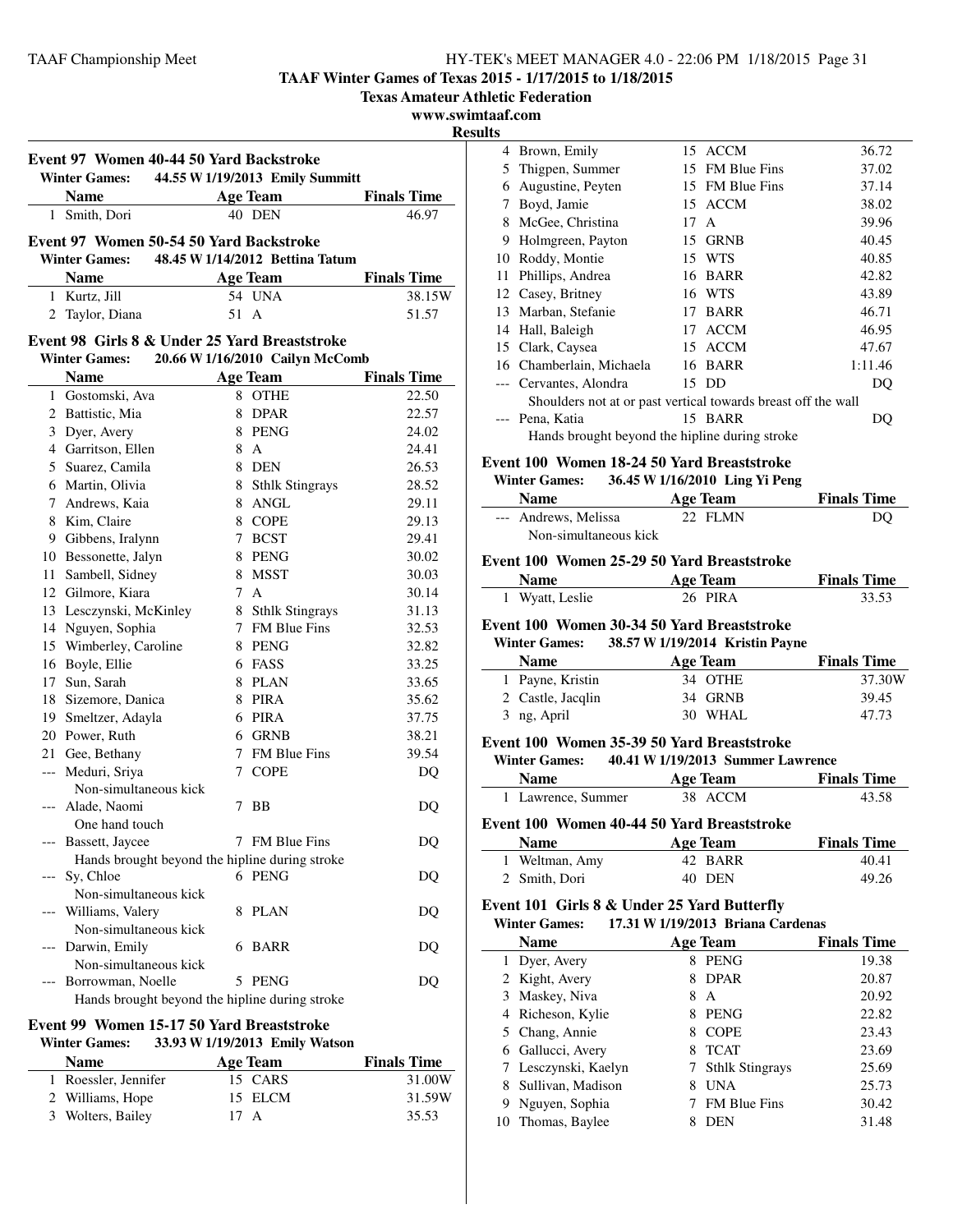**TAAF Winter Games of Texas 2015 - 1/17/2015 to 1/18/2015**

**Texas Amateur Athletic Federation**

**www.swimtaaf.com**

**Results**

| (Event 101 Girls 8 & Under 25 Yard Butterfly)<br>Name $\qquad \qquad$                            | <b>Age Team</b>                   | <b>Finals Time</b>          |
|--------------------------------------------------------------------------------------------------|-----------------------------------|-----------------------------|
| --- Horne, Johanne                                                                               | 8 DEN                             | DQ                          |
| Arms underwater recovery                                                                         |                                   |                             |
|                                                                                                  |                                   |                             |
| Event 102 Women 15-17 50 Yard Butterfly                                                          | 27.84 W 1/16/2010 Blythe Nava     |                             |
| <b>Winter Games:</b>                                                                             |                                   |                             |
| <b>Name</b>                                                                                      | <b>Age Team</b>                   | <b>Finals Time</b>          |
| 1 Roessler, Jennifer                                                                             | 15 CARS                           | 27.33W                      |
| 2 Casey, Amanda<br>3 Fauber, Ruth                                                                | WTS<br>17<br>17 GRNB              | 30.26<br>30.54              |
| 4 Samhouri, Mona                                                                                 | 16 WTS                            | 30.87                       |
| 5 Orsak, Mehgan                                                                                  | 15 BCST                           | 31.21                       |
| 6 Brown, Emily                                                                                   | 15 ACCM                           | 31.29                       |
| 7 Hall, Shannon                                                                                  | 15 DOLP                           | 31.68                       |
| 8 Wolters, Bailey                                                                                | 17 A                              | 32.20                       |
| 9 Allen, Elaina                                                                                  | 15 Sthlk Stingrays                | 32.63                       |
| 10 Hardin, Kathryn                                                                               | 17 ACCM                           | 33.55                       |
| 11 Miles, Miriam                                                                                 | 15 WHAL                           | 33.69                       |
| 12 Corbin, Josie                                                                                 | 17 WACO                           | 34.02                       |
| 13 Cervantes, Alondra                                                                            | 15 DD                             | 36.06                       |
| 14 Gryder, Trisha                                                                                | 15 GRNB                           | 36.19                       |
| 15 Valle, Danielle                                                                               | <b>BARR</b><br>17                 | 36.60                       |
| <b>Name</b><br>1 Perim, Carla                                                                    | <b>Age Team</b><br>22 DOLP        | <b>Finals Time</b><br>30.47 |
| 2 Crawford, Liz                                                                                  | 20 DEN                            | 37.13                       |
| Event 103 Women 25-29 50 Yard Butterfly<br>Winter Games: 29.61 W 1/19/2013 Lauren Harris<br>Name | <b>Age Team</b>                   | <b>Finals Time</b>          |
| 1 Wyatt, Leslie                                                                                  | 26 PIRA                           | 28.85W                      |
|                                                                                                  |                                   |                             |
| Event 103 Women 30-34 50 Yard Butterfly                                                          |                                   |                             |
| <b>Winter Games:</b>                                                                             | 31.80 W 1/17/2011 Kristin Hogan   |                             |
| <b>Name</b>                                                                                      | <b>Age Team</b>                   | <b>Finals Time</b>          |
| 1 Payne, Kristin                                                                                 | 34 OTHE                           | 31.20W                      |
| Event 103 Women 45-49 50 Yard Butterfly                                                          |                                   |                             |
| <b>Winter Games:</b>                                                                             | 39.42 W 1/19/2014 Kelli Busby     |                             |
| <b>Name</b>                                                                                      | <b>Age Team</b>                   | <b>Finals Time</b>          |
| Ferris, Maggie<br>1                                                                              | 46 Sthlk Stingrays                | 33.23W                      |
| Event 103 Women 60-64 50 Yard Butterfly<br><b>Name</b>                                           | <b>Age Team</b>                   | <b>Finals Time</b>          |
| Morrison, Lynn<br>1                                                                              | 60 PIRA                           | 32.80                       |
|                                                                                                  |                                   |                             |
| Event 104 Girls 6 & Under 25 Yard Freestyle<br><b>Winter Games:</b>                              | 19.69 W 1/16/2011 Whitney Dollins |                             |
| <b>Name</b>                                                                                      | <b>Age Team</b>                   | <b>Finals Time</b>          |
| 1 Johnson, Cadence                                                                               | 5 OTHE                            | 21.04                       |
| 2 Boyle, Ellie                                                                                   | 6<br>FASS                         | 21.75                       |
| 3 Price, Marlee                                                                                  | <b>WOOD</b><br>6                  | 22.25                       |
| 4 Reeves, Malyah                                                                                 | <b>OTHE</b><br>6                  | 24.90                       |
| 5 Smeltzer, Adayla                                                                               | PIRA<br>6                         | 25.34                       |
| 6 Knight, Anna                                                                                   | 6 FASS                            | 28.80                       |

| lS |                       |                  |       |
|----|-----------------------|------------------|-------|
| 7  | Backus, Kendall       | 5<br><b>FASS</b> | 30.14 |
| 8  | Du, Maggie            | <b>PENG</b><br>6 | 31.41 |
| 9  | Sy, Chloe             | <b>PENG</b><br>6 | 31.71 |
| 10 | Power, Ruth           | <b>GRNB</b><br>6 | 32.10 |
| 11 | Sanchez, Aaleyah      | <b>GRNB</b><br>6 | 32.27 |
| 12 | Dean, Brett           | ANGL<br>6        | 32.82 |
| 13 | Sennett, Madison      | <b>FASS</b><br>5 | 33.40 |
| 14 | Cavin, Charlotte      | FASS<br>5        | 33.99 |
| 15 | Anakalea, Jia         | WHAL<br>6        | 35.23 |
|    | 16 Darwin, Emily      | <b>BARR</b><br>6 | 37.97 |
| 17 | Borrowman, Noelle     | <b>PENG</b><br>5 | 39.97 |
| 18 | Amberkar, Nidhi       | <b>PIRA</b><br>6 | 44.01 |
| 19 | Effertz, Reese        | <b>PENG</b><br>5 | 44.98 |
| 20 | Higginbotham, Kristen | <b>DPAR</b><br>5 | 45.84 |
| 21 | Means, Raleigh        | FASS<br>5        | 49.28 |
| 22 | Kight, Paige          | <b>DPAR</b><br>4 | 54.41 |

#### **Event 105 Girls 8 & Under 25 Yard Freestyle Winter Games: 15.43 W1/16/2010 Cailyn McComb**

| winter Games:<br>15.43 W 1/10/2010 Callyn McComb |                      |             |                        |                    |  |
|--------------------------------------------------|----------------------|-------------|------------------------|--------------------|--|
|                                                  | <b>Name</b>          |             | <b>Age Team</b>        | <b>Finals Time</b> |  |
| $\mathbf{1}$                                     | Kight, Avery         |             | 8 DPAR                 | 16.54              |  |
|                                                  | 2 Ghanbari, Kyleigh  | 8           | <b>OTHE</b>            | 17.66              |  |
| 3                                                | Tran, Alina          | 8           | A                      | 17.68              |  |
|                                                  | 4 Suarez, Camila     | 8           | <b>DEN</b>             | 17.71              |  |
|                                                  | 5 Anderson, Vivian   | 8           | <b>Sthlk Stingrays</b> | 18.11              |  |
|                                                  | 6 Maskey, Niva       | 8           | $\mathbf{A}$           | 18.26              |  |
| 7                                                | Dyer, Avery          | 8           | <b>PENG</b>            | 18.37              |  |
| 8                                                | Sambell, Sidney      | 8           | <b>MSST</b>            | 19.11              |  |
| 9                                                | Richeson, Kylie      |             | 8 PENG                 | 19.60              |  |
| 10                                               | Geier, Jesi          | 8           | <b>PENG</b>            | 19.66              |  |
| 11                                               | Wimberley, Caroline  |             | 8 PENG                 | 19.84              |  |
| 12                                               | Gallucci, Avery      | 8           | <b>TCAT</b>            | 20.02              |  |
| 13                                               | Ryman, Nicole        | 7           | <b>BCST</b>            | 20.97              |  |
|                                                  | 14 Nguyen, Sophia    | 7           | <b>FM Blue Fins</b>    | 21.00              |  |
| 15                                               | Heiner, Lila         |             | 7 GRNB                 | 21.03              |  |
| 16                                               | Schneider, Zoe       | 7           | <b>FASS</b>            | 21.58              |  |
| 17                                               | Cook, Julia          | 7           | <b>ANGL</b>            | 22.37              |  |
| 18                                               | Martin, Olivia       | 8           | <b>Sthlk Stingrays</b> | 22.44              |  |
| 19                                               | Meduri, Sriya        | $7^{\circ}$ | <b>COPE</b>            | 22.50              |  |
| 20                                               | Kime, Grace          | 8           | $\mathbf{A}$           | 22.57              |  |
| 21                                               | Markwell, Elena      | 7           | FASS                   | 23.46              |  |
|                                                  | 22 Alade, Naomi      | 7           | <b>BB</b>              | 23.64              |  |
|                                                  | 23 Thomas, Baylee    | 8           | <b>DEN</b>             | 24.00              |  |
|                                                  | 24 Bessonette, Jalyn |             | 8 PENG                 | 25.61              |  |
| 25                                               | Bassett, Jaycee      | 7           | <b>FM Blue Fins</b>    | 26.21              |  |
| 26                                               | Means, Jocelyn       | 7           | <b>FASS</b>            | 26.46              |  |
| 27                                               | Kim. Claire          | 8           | <b>COPE</b>            | 26.50              |  |
| 28                                               | Gee, Bethany         |             | 7 FM Blue Fins         | 26.76              |  |
| 29                                               | Reid, Allyson        |             | 7 PENG                 | 28.77              |  |
| 30                                               | Sizemore, Danica     | 8           | <b>PIRA</b>            | 29.44              |  |
| 31                                               | Kurtz, Katie         | 7           | <b>VIC</b>             | 29.49              |  |
| 32                                               | Horne, Johanne       | 8           | <b>DEN</b>             | 37.53              |  |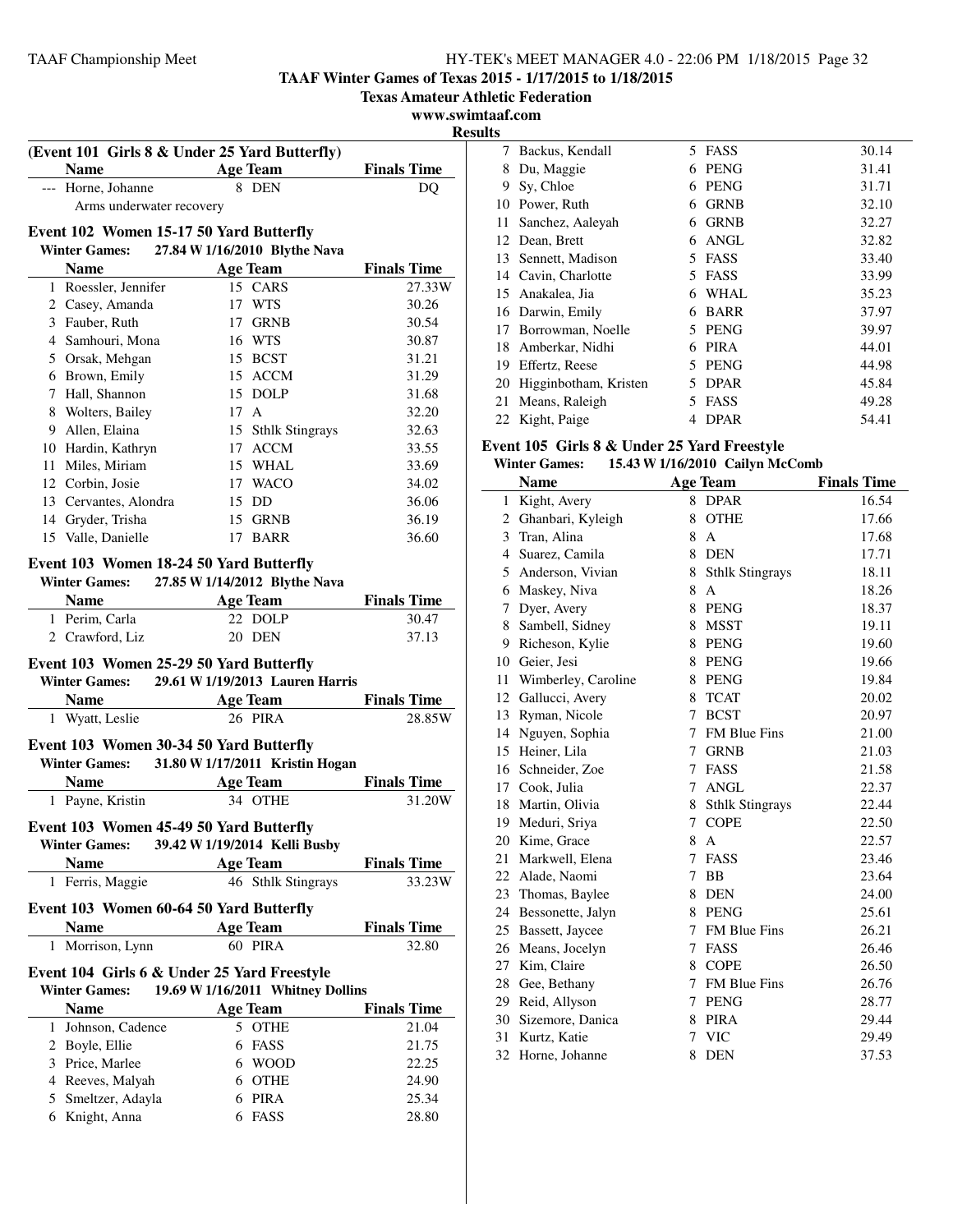**TAAF Winter Games of Texas 2015 - 1/17/2015 to 1/18/2015**

**Texas Amateur Athletic Federation**

**www.swimtaaf.com**

**Results**

 $\overline{\phantom{0}}$ 

| Event 106 Women 15-17 50 Yard Freestyle |                                                                 |                                    |                    |  |  |
|-----------------------------------------|-----------------------------------------------------------------|------------------------------------|--------------------|--|--|
|                                         | <b>Winter Games:</b>                                            | 25.70 W 1/19/2014 Kaylee Brawner   |                    |  |  |
|                                         | <b>Name</b>                                                     | <b>Age Team</b>                    | <b>Finals Time</b> |  |  |
| $\mathbf{1}$                            | Brawner, Kaylee                                                 | 16 GRNB                            | 24.63W             |  |  |
| 2                                       | Williams, Hope                                                  | 15 ELCM                            | 25.81              |  |  |
| 3                                       | Wolters, Bailey                                                 | 17 A                               | 27.19              |  |  |
| 4                                       | Allen, Elaina                                                   | 15 Sthlk Stingrays                 | 27.56              |  |  |
| 5                                       | Wolters, Makenzie                                               | 15<br>$\mathsf{A}$                 | 27.65              |  |  |
|                                         | 6 Gryder, Jessica                                               | 16 GRNB                            | 27.69              |  |  |
|                                         | 7 Fauber, Ruth                                                  | 17 GRNB                            | 27.78              |  |  |
| 8                                       | Stone, Savannah                                                 | 15 FM Blue Fins                    | 28.06              |  |  |
|                                         | 9 Samhouri, Mona                                                | 16 WTS                             | 28.33              |  |  |
|                                         | 10 Brown, Emily                                                 | 15 ACCM                            | 28.82              |  |  |
|                                         | 11 Hall, Shannon                                                | 15 DOLP                            | 28.87              |  |  |
|                                         | 12 Corbin, Josie                                                | 17 WACO                            | 29.05              |  |  |
|                                         | 13 Roddy, Montie                                                | 15 WTS                             | 29.72              |  |  |
|                                         | 14 Holmgreen, Payton                                            | 15 GRNB                            | 29.95              |  |  |
|                                         | 15 Perkovich, Elizabeth                                         | 15 A                               | 30.09              |  |  |
|                                         | 16 Keene, Chandler                                              | 15 BARR                            | 30.50              |  |  |
| 17                                      | Mott, Caroline                                                  | 15 PLAN                            | 30.97              |  |  |
|                                         | 18 Thigpen, Summer                                              | 15 FM Blue Fins                    | 31.00              |  |  |
|                                         | 19 Valle, Danielle                                              | 17 BARR                            | 31.05              |  |  |
|                                         | 20 Deshmukh, Ruhi                                               | 15 COPE                            | 31.15              |  |  |
|                                         | 21 Clark, Caysea                                                | 15 ACCM                            | 32.54              |  |  |
|                                         | 22 Augustine, Peyten                                            | 15 FM Blue Fins                    | 33.23              |  |  |
|                                         | 23 Chavez, Skyla                                                | 15 BARR                            | 33.40              |  |  |
|                                         | 24 Jackson, Kara                                                | 16 BARR                            | 35.32              |  |  |
|                                         | 25 Hall, Baleigh                                                | 17 ACCM                            | 37.76              |  |  |
|                                         | 26 Graham, Lillian                                              | 17 BARR                            | 38.84              |  |  |
|                                         | *27 Marban, Stefanie                                            | 17 BARR                            | 39.08              |  |  |
|                                         | *27 Gonzales, Hope                                              | 16 BARR                            | 39.08              |  |  |
|                                         | 29 Pena, Katia                                                  | 15 BARR                            |                    |  |  |
|                                         | 30 Valladares, Brenda                                           | 16 DD                              | 39.42<br>40.62     |  |  |
| 31                                      |                                                                 |                                    |                    |  |  |
|                                         | Haynes, Brentnie                                                | 16 BARR                            | 40.91              |  |  |
|                                         | 32 Chamberlain, Michaela                                        | 16 BARR                            | 45.13              |  |  |
|                                         | Event 107 Women 30-34 50 Yard Freestyle<br><b>Winter Games:</b> | 31.98 W 1/19/2013 Carrie Bransford |                    |  |  |
|                                         | <b>Name</b>                                                     | <b>Age Team</b>                    | <b>Finals Time</b> |  |  |
|                                         | 1 Payne, Kristin                                                | 34 OTHE                            | 28.86W             |  |  |
|                                         | 2 Castle, Jacqlin                                               | 34 GRNB                            | 29.55W             |  |  |
|                                         | 3 ng, April                                                     | 30 WHAL                            | 39.09              |  |  |
|                                         | Event 107 Women 35-39 50 Yard Freestyle                         |                                    |                    |  |  |
|                                         | <b>Winter Games:</b>                                            | 31.53 W 1/19/2013 Summer Lawrence  |                    |  |  |
|                                         | <b>Name</b>                                                     | <b>Age Team</b>                    | <b>Finals Time</b> |  |  |
|                                         | 1 Lawrence, Summer                                              | 38 ACCM                            | 32.29              |  |  |
|                                         | 2 Bransford, Carrie                                             | $36 \text{ A}$                     | 33.05              |  |  |
|                                         | Event 107 Women 40-44 50 Yard Freestyle                         |                                    |                    |  |  |
|                                         | <b>Winter Games:</b>                                            | 34.85 W 1/19/2014 Kimberly Lawler  |                    |  |  |
|                                         | <b>Name</b>                                                     | <b>Age Team</b>                    | <b>Finals Time</b> |  |  |
|                                         | 1 Weltman, Amy                                                  | 42 BARR                            | 30.84W             |  |  |
|                                         | 2 Lawler, Kimberly                                              | 41 WFOR                            | 34.09W             |  |  |
| 3                                       | Rodriguez, Yencys                                               | 41<br><b>DEN</b>                   | 46.26              |  |  |
|                                         |                                                                 |                                    |                    |  |  |

| Event 107 Women 45-49 50 Yard Freestyle<br>Winter Games: 31.50 W 1/19/2013 Jamie Norman  |         |   |                    |                                  |
|------------------------------------------------------------------------------------------|---------|---|--------------------|----------------------------------|
|                                                                                          |         |   |                    | <b>Name</b> Age Team Finals Time |
| 1 Ferris, Maggie                                                                         |         |   | 46 Sthlk Stingrays | 31.00W                           |
|                                                                                          |         |   |                    |                                  |
| Event 107 Women 50-54 50 Yard Freestyle                                                  |         |   |                    |                                  |
| Winter Games: 34.17 W 1/19/2014 Bettina Tatum                                            |         |   |                    |                                  |
|                                                                                          |         |   |                    | <b>Name Age Team Finals Time</b> |
| 1 Kurtz, Jill                                                                            |         |   | 54 UNA             | 32.67W                           |
| 2 Tatum, Bettina                                                                         |         |   | 54 Sthlk Stingrays | 36.39                            |
| Event 107 Women 60-64 50 Yard Freestyle                                                  |         |   |                    |                                  |
| Winter Games: 37.34 W 1/17/2011 Barbara Riedl                                            |         |   |                    |                                  |
| Name Age Team                                                                            |         |   |                    | <b>Finals Time</b>               |
| 1 Morrison, Lynn 60 PIRA                                                                 |         |   |                    | 28.51W                           |
| Event 107 Women 65-69 50 Yard Freestyle                                                  |         |   |                    |                                  |
| Winter Games: 37.15 W 1/19/2013 Barbara Riedl                                            |         |   |                    |                                  |
|                                                                                          |         |   |                    | <b>Name</b> Age Team Finals Time |
| 1 Riedl, Barbara                                                                         |         |   | 68 DEN             | 39.28                            |
|                                                                                          |         |   |                    |                                  |
| Event 108 Girls 8 & Under 100 Yard IM<br>Winter Games: 1:31.99 W 1/19/2013 Patience Orms |         |   |                    |                                  |
|                                                                                          |         |   |                    |                                  |
| <b>Name</b> Age Team<br>1 Murray, Madison                                                |         |   | 8 DPAR             | <b>Finals Time</b><br>1:29.23W   |
| 40.90                                                                                    | 48.33   |   |                    |                                  |
| 2 Hanson, Cayley                                                                         |         |   | 8 DPAR             | 1:35.04                          |
| 44.64                                                                                    | 50.40   |   |                    |                                  |
| 3 Battistic, Mia                                                                         |         |   | 8 DPAR             | 1:35.44                          |
| 46.21                                                                                    | 49.23   |   |                    |                                  |
| 4 Kight, Avery                                                                           |         |   | 8 DPAR             | 1:38.18                          |
| 45.94                                                                                    | 52.24   |   |                    |                                  |
| 5 Gostomski, Ava                                                                         |         |   | 8 OTHE             | 1:41.63                          |
| 47.08                                                                                    | 54.55   |   |                    |                                  |
| 6 Tran, Alina                                                                            |         |   | 8 A                | 1:43.06                          |
| 47.71                                                                                    | 55.35   |   |                    |                                  |
| 7 Chang, Annie                                                                           |         | 8 | COPE               | 1:51.04                          |
| 55.54                                                                                    | 55.50   |   |                    |                                  |
| 8 Stermer, Teagan                                                                        |         |   | 8 TCAT             | 1:51.59                          |
| 50.94                                                                                    | 1:00.65 |   |                    |                                  |
| 9 Heiner, Lila                                                                           |         |   | 7 GRNB             | 2:04.37                          |
| 50.91                                                                                    | 1:13.46 |   | 7 A                |                                  |
| Gilmore, Kiara<br>Hands brought beyond the hipline during stroke - breast                |         |   |                    | DQ                               |
| 59.11                                                                                    | 1:10.97 |   |                    |                                  |
| --- Sullivan, Madison                                                                    |         |   | 8 UNA              | DQ                               |
| Not on back off wall - back                                                              |         |   |                    |                                  |
| 1:01.41                                                                                  | 1:06.51 |   |                    |                                  |
|                                                                                          |         |   |                    |                                  |
| Event 109 Women 15-17 100 Yard IM                                                        |         |   |                    |                                  |
| Winter Games: 1:04.37 W 1/19/2014 Kaylee Brawner                                         |         |   |                    |                                  |

| <b>Name</b>        |       | Age Team | <b>Finals Time</b> |
|--------------------|-------|----------|--------------------|
| 1 Williams, Hope   |       | 15 ELCM  | 1:04.67            |
| 30.01              | 34.66 |          |                    |
| 2 Dillard, Allison |       | 15 PENG  | 1:04.94            |
| 29.35              | 35.59 |          |                    |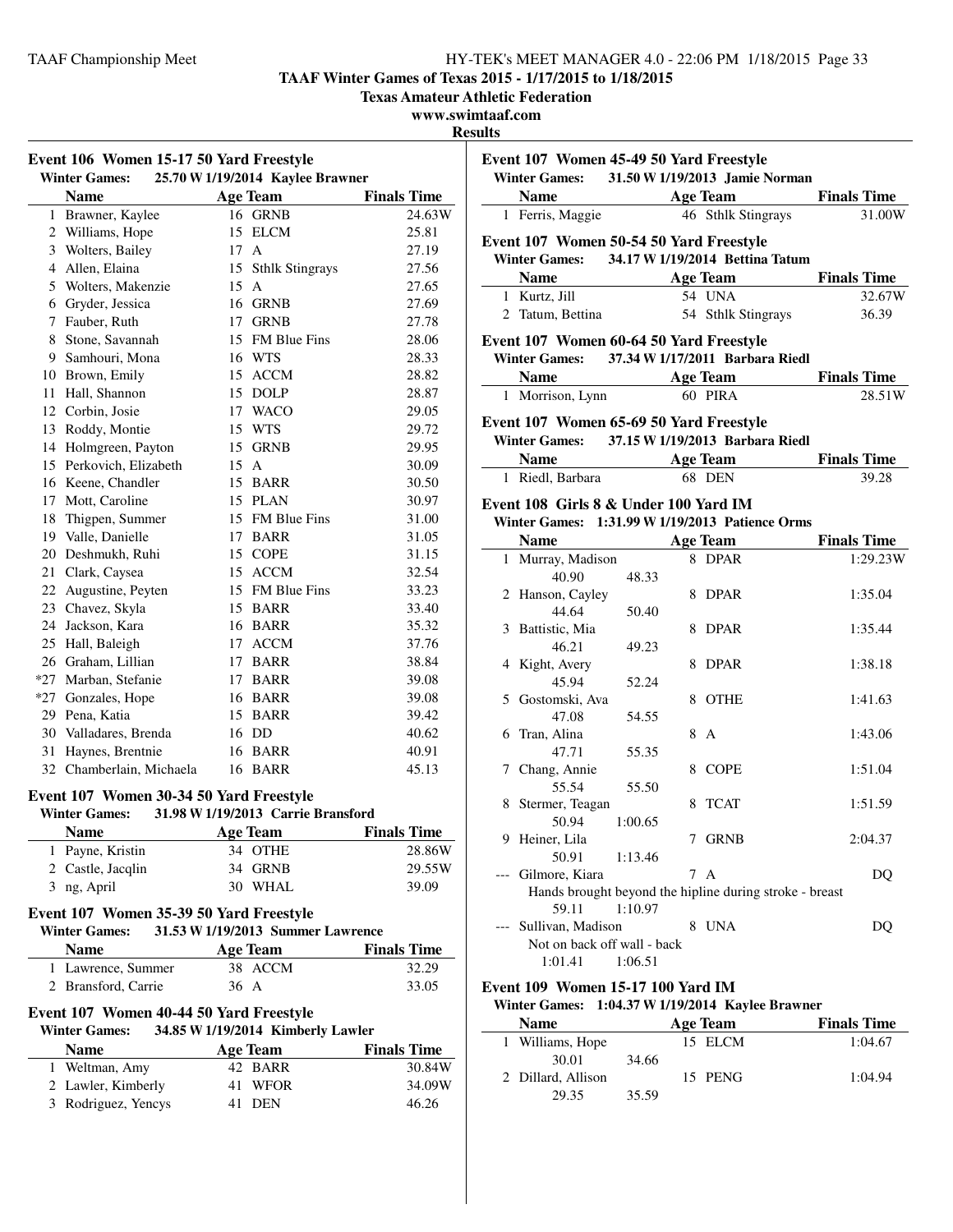**Event 111 Women 15-17 200 Yard Freestyle**

**TAAF Winter Games of Texas 2015 - 1/17/2015 to 1/18/2015**

**Texas Amateur Athletic Federation**

## **www.swimtaaf.com**

**Results**

|   |                                                                                                 |       |                           | R                  |
|---|-------------------------------------------------------------------------------------------------|-------|---------------------------|--------------------|
|   | (Event 109 Women 15-17 100 Yard IM)                                                             |       |                           |                    |
|   | <b>Name</b>                                                                                     |       | <b>Example 2</b> Age Team | <b>Finals Time</b> |
|   | 3 Stone, Savannah<br>32.23                                                                      | 38.44 | 15 FM Blue Fins           | 1:10.67            |
|   | 4 Allen, Elaina<br>31.24                                                                        | 39.52 | 15 Sthlk Stingrays        | 1:10.76            |
|   | 5 Boyd, Jamie                                                                                   |       | 15 ACCM                   | 1:12.20            |
|   | 33.47<br>6 Casey, Amanda                                                                        | 38.73 | 17 WTS                    | 1:15.66            |
|   | 34.75<br>7 Corbin, Josie                                                                        | 40.91 | 17 WACO                   | 1:18.26            |
|   | 34.46<br>8 Miles, Miriam                                                                        | 43.80 | 15 WHAL                   | 1:18.29            |
|   | 37.02<br>9 Augustine, Peyten                                                                    | 41.27 | 15 FM Blue Fins           | 1:18.79            |
|   | 38.40<br>10 Casey, Britney                                                                      | 40.39 | 16 WTS                    | 1:24.79            |
|   | 37.62 47.17<br>11 Valladares, Brenda                                                            |       | 16 DD                     | 1:38.28            |
|   | 44.14                                                                                           | 54.14 |                           |                    |
|   | Event 110 Women 18-24 100 Yard IM                                                               |       |                           |                    |
|   | Winter Games: 1:12.15 W 1/16/2010 Ling Yi Peng                                                  |       |                           |                    |
|   | <b>Name</b><br><u> 1990 - John Barnett, f</u>                                                   |       | Age Team Finals Time      |                    |
|   | 1 Perim, Carla                                                                                  |       | 22 DOLP                   | 1:14.36            |
|   | 33.38                                                                                           | 40.98 |                           |                    |
|   | Winter Games: 1:13.68 W 1/19/2013 Lauren Harris<br>Name Age Team Finals Time<br>1 Wyatt, Leslie |       | 26 PIRA                   | 1:06.34W           |
|   | 31.65                                                                                           | 34.69 |                           |                    |
|   | Event 110 Women 30-34 100 Yard IM                                                               |       |                           |                    |
|   | Name Age Team                                                                                   |       |                           | <b>Finals Time</b> |
|   | 1 ng, April                                                                                     |       | 30 WHAL                   | 1:49.42            |
|   | 51.15                                                                                           | 58.27 |                           |                    |
|   | Event 110 Women 40-44 100 Yard IM                                                               |       |                           |                    |
|   | Name                                                                                            |       | <b>Age Team</b>           | <b>Finals Time</b> |
| 1 | Weltman, Amy                                                                                    |       | 42 BARR                   | 1:22.59            |
|   | 39.54                                                                                           | 43.05 |                           |                    |
|   | Event 110 Women 45-49 100 Yard IM                                                               |       |                           |                    |
|   | Winter Games: 1:21.72 W 1/19/2013 Jamie Norman                                                  |       |                           |                    |
|   | <b>Name</b>                                                                                     |       | <b>Age Team</b>           | <b>Finals Time</b> |
|   | 1 Ferris, Maggie<br>37.19                                                                       | 40.91 | 46 Sthlk Stingrays        | 1:18.10W           |
|   | Event 110 Women 50-54 100 Yard IM                                                               |       |                           |                    |
|   | Winter Games: 1:41.92 W 1/19/2013 Bettina Tatum                                                 |       |                           |                    |
|   | <b>Name</b>                                                                                     |       | <b>Age Team</b>           | <b>Finals Time</b> |
| 1 | Kurtz, Jill                                                                                     |       | 54 UNA                    | 1:22.88W           |
|   | 38.99                                                                                           | 43.89 |                           |                    |
| 2 | Tatum, Bettina                                                                                  |       | 54 Sthlk Stingrays        | 1:43.27            |
|   | 49.04                                                                                           | 54.23 |                           |                    |

|   | Winter Games: 2:13.52 W 1/19/2014 Sarah Spradlin |       |                 |       |                    |
|---|--------------------------------------------------|-------|-----------------|-------|--------------------|
|   | <b>Name</b>                                      |       | <b>Age Team</b> |       | <b>Finals Time</b> |
|   | 1 Roessler, Jennifer                             |       | 15 CARS         |       | 2:00.09W           |
|   | 27.33                                            | 30.33 | 31.65           | 30.78 |                    |
|   | 2 Brawner, Kaylee                                |       | 16 GRNB         |       | 2:00.73W           |
|   | 26.97                                            | 30.93 | 32.57           | 30.26 |                    |
|   | 3 Gryder, Jessica                                |       | 16 GRNB         |       | 2:23.84            |
|   | 29.44                                            | 34.92 | 39.00           | 40.48 |                    |
|   | 4 McGee, Christina                               |       | 17 A            |       | 2:25.05            |
|   | 31.22                                            | 35.82 | 39.13           | 38.88 |                    |
|   | 5 Perkovich, Elizabeth                           |       | 15 A            |       | 2:29.74            |
|   | 33.38                                            | 37.93 | 39.96           | 38.47 |                    |
| 6 | Casey, Amanda                                    |       | 17 WTS          |       | 2:30.44            |
|   | 33.89                                            | 38.06 | 40.16           | 38.33 |                    |
| 7 | Miles, Miriam                                    |       | 15 WHAL         |       | 2:30.88            |
|   | 35.60                                            | 38.74 | 39.00           | 37.54 |                    |
| 8 | Hardin, Kathryn                                  |       | 17 ACCM         |       | 2:32.16            |
|   | 33.80                                            | 38.89 | 41.05           | 38.42 |                    |
| 9 | Deshmukh, Ruhi                                   |       | 15 COPE         |       | 2:33.65            |
|   | 33.81                                            | 39.93 | 41.29           | 38.62 |                    |
|   | 10 Mott, Caroline                                |       | 15 PLAN         |       | 2:33.71            |
|   | 33.10                                            | 40.81 | 42.31           | 37.49 |                    |

## **Event 112 Women 18-24 200 Yard Freestyle**

## **Winter Games: 2:21.30 W1/19/2014 Jennifer Princehouse**

| <b>Name</b>        |       | Age Team |       | <b>Finals Time</b> |
|--------------------|-------|----------|-------|--------------------|
| 1 Crawford, Liz    |       | 20 DEN   |       | 2:45.72            |
| 37.09              | 43.49 | 43.88    | 41.26 |                    |
| 2 Andrews, Melissa |       | 22 FLMN  |       | 3:27.00            |
| 46.80              | 52.09 | 55.54    | 52.57 |                    |

### **Event 112 Women 40-44 200 Yard Freestyle**

### **Winter Games: 2:54.75 W1/19/2014 Kimberly Lawler**

| <b>Name</b>         |         | Age Team   |         | <b>Finals Time</b> |
|---------------------|---------|------------|---------|--------------------|
| 1 Lawler, Kimberly  |         | 41 WFOR    |         | 2:52.71W           |
| 38.45               | 43.69   | 46.22      | 44.35   |                    |
| 2 Smith, Dori       |         | 40 DEN     |         | 3:28.71            |
| 44.34               | 52.70   | 58.18      | 53.49   |                    |
| 3 Rodriguez, Yencys |         | <b>DEN</b> |         | 4:16.82            |
| 55.03               | 1:03.30 | 1:06.90    | 1:11.59 |                    |

#### **Event 112 Women 60-64 200 Yard Freestyle**

### **Name Age Team Finals Time** 1 Morrison, Lynn 60 PIRA 2:34.37 34.90 39.57 40.85 39.05

## **Event 112 Women 65-69 200 Yard Freestyle**

 $\overline{\phantom{0}}$ 

|  |                  | Winter Games: 3:06.13 W 1/14/2012 Barbara Riedl |                    |
|--|------------------|-------------------------------------------------|--------------------|
|  | <b>Name</b>      | Age Team                                        | <b>Finals Time</b> |
|  | 1 Riedl, Barbara | 68 DEN                                          | 3:18.41            |
|  | 44.55            | 51.89<br>49.44<br>52.53                         |                    |